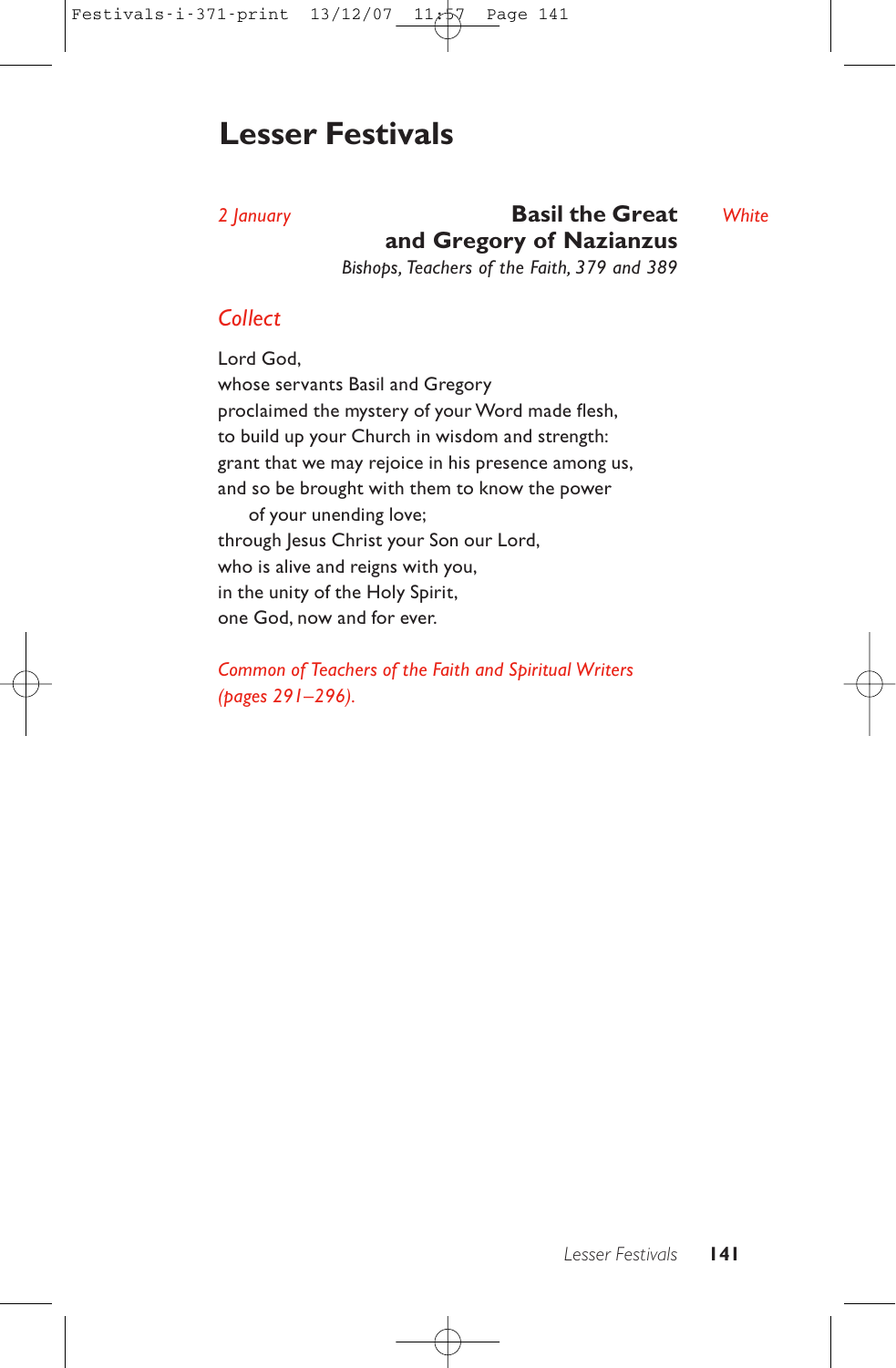### *12 January* **Aelred of Hexham** *White*

*Abbot of Rievaulx, 1167*

### *Collect*

Almighty God, who endowed Aelred the abbot with the gift of Christian friendship and the wisdom to lead others in the way of holiness: grant to your people that same spirit of mutual affection, so that, in loving one another, we may know the love of Christ and rejoice in the eternal possession of your supreme goodness; through Jesus Christ your Son our Lord, who is alive and reigns with you, in the unity of the Holy Spirit, one God, now and for ever.

### *Common of Members of Religious Communities (pages 303–306).*

*13 January* **Hilary** *White*

*Bishop of Poitiers, Teacher of the Faith, 367*

### *Collect*

Everlasting God, whose servant Hilary steadfastly confessed your Son Jesus Christ to be both human and divine: grant us his gentle courtesy to bring to all the message of redemption in the incarnate Christ, who is alive and reigns with you, in the unity of the Holy Spirit, one God, now and for ever.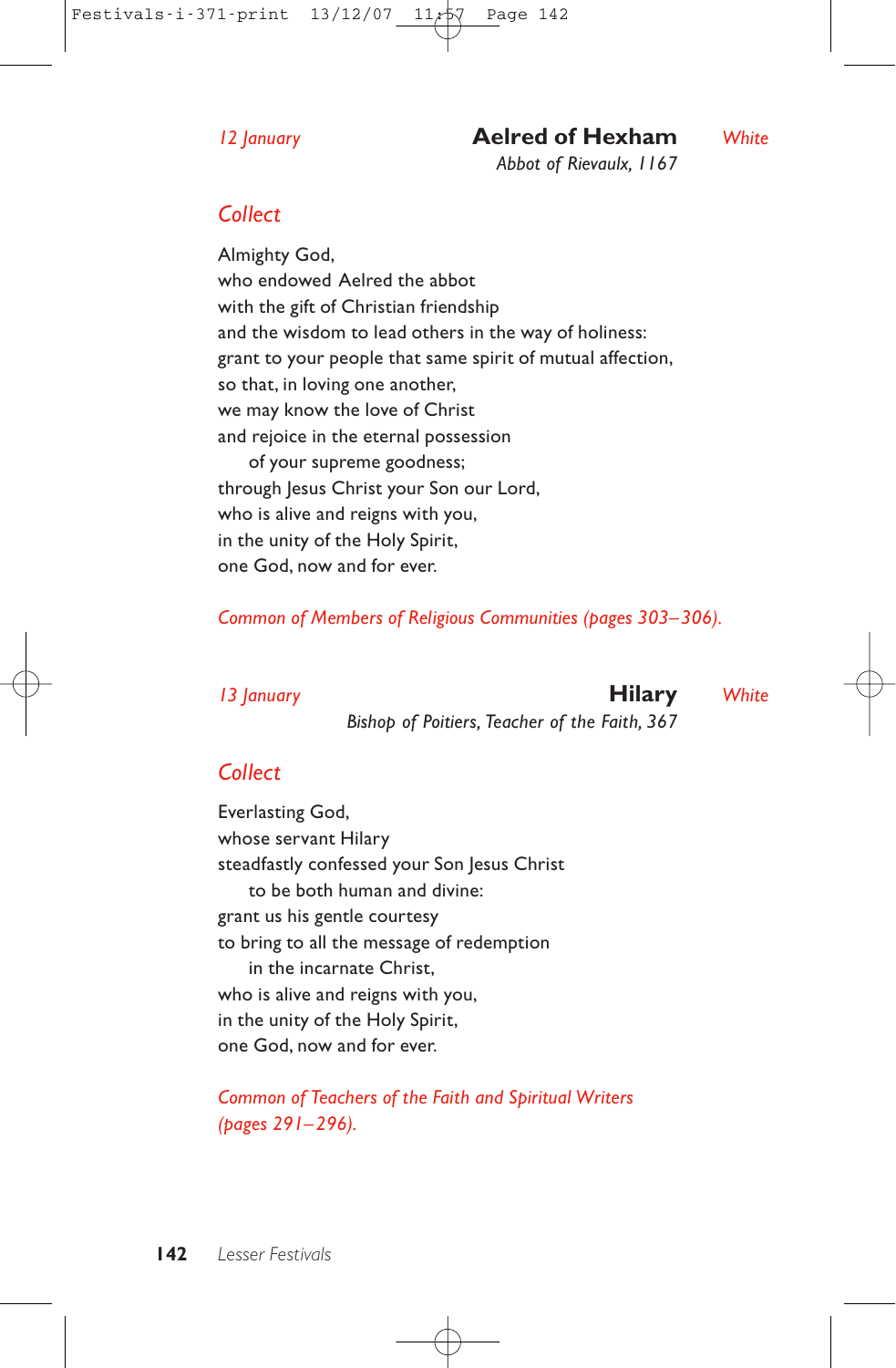# *17 January* **Antony of Egypt** *White*

*Hermit, Abbot, 356* 

### *Collect*

Most gracious God, who called your servant Antony to sell all that he had and to serve you in the solitude of the desert: by his example may we learn to deny ourselves and to love you before all things; through Jesus Christ your Son our Lord, who is alive and reigns with you, in the unity of the Holy Spirit, one God, now and for ever.

*Common of Members of Religious Communities (pages 303–306).*

| 19 January |  |
|------------|--|

*19 January* **Wulfstan** *White Bishop of Worcester, 1095*

*Collect*

Lord God, who raised up Wulfstan to be a bishop among your people and a leader of your Church: help us, after his example, to live simply, to work diligently and to make your kingdom known; through Jesus Christ your Son our Lord, who is alive and reigns with you, in the unity of the Holy Spirit, one God, now and for ever.

*Common of Bishops and other Pastors (pages 297–302).*

*January* **143**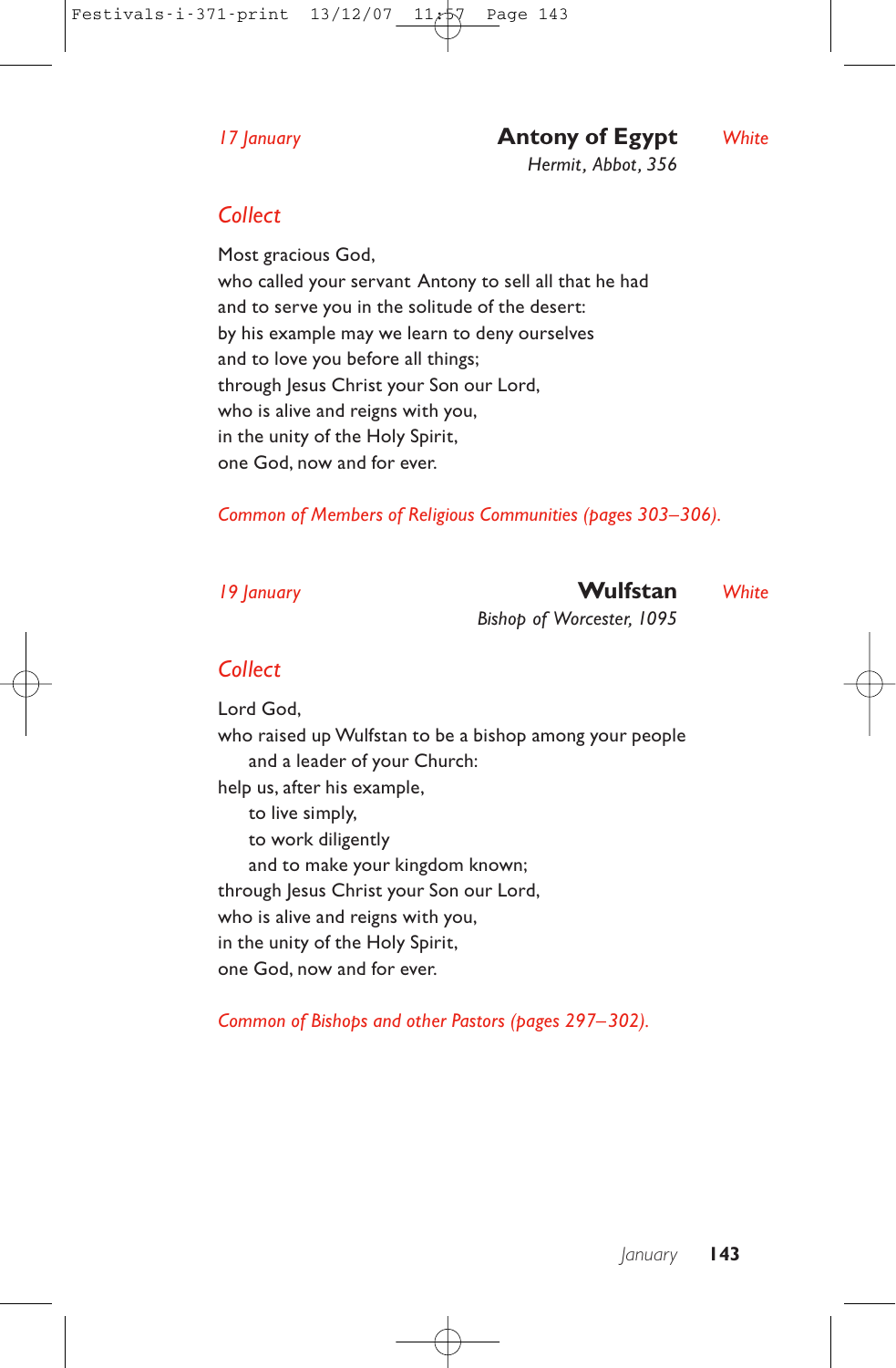### *21 January* **Agnes** *Red*

*Child Martyr at Rome, 304*

### *Collect*

Eternal God, shepherd of your sheep, whose child Agnes was strengthened to bear witness in her living and her dying to the true love of her redeemer: grant us the power to understand, with all your saints, what is the breadth and length and height and depth and to know the love that surpasses knowledge, even Jesus Christ your Son our Lord, who is alive and reigns with you, in the unity of the Holy Spirit, one God, now and for ever.

### *Common of Martyrs (pages 284–290).*

*24 January* **Francis de Sales** *White Bishop of Geneva, Teacher of the Faith, 1622*

### *Collect*

Holy God, who called your bishop Francis de Sales to bring many to Christ through his devout life and to renew your Church with patience and understanding: grant that we may, by word and example, reflect your gentleness and love to all we meet; through Jesus Christ our Saviour, who is alive and reigns with you, in the unity of the Holy Spirit, one God, now and for ever.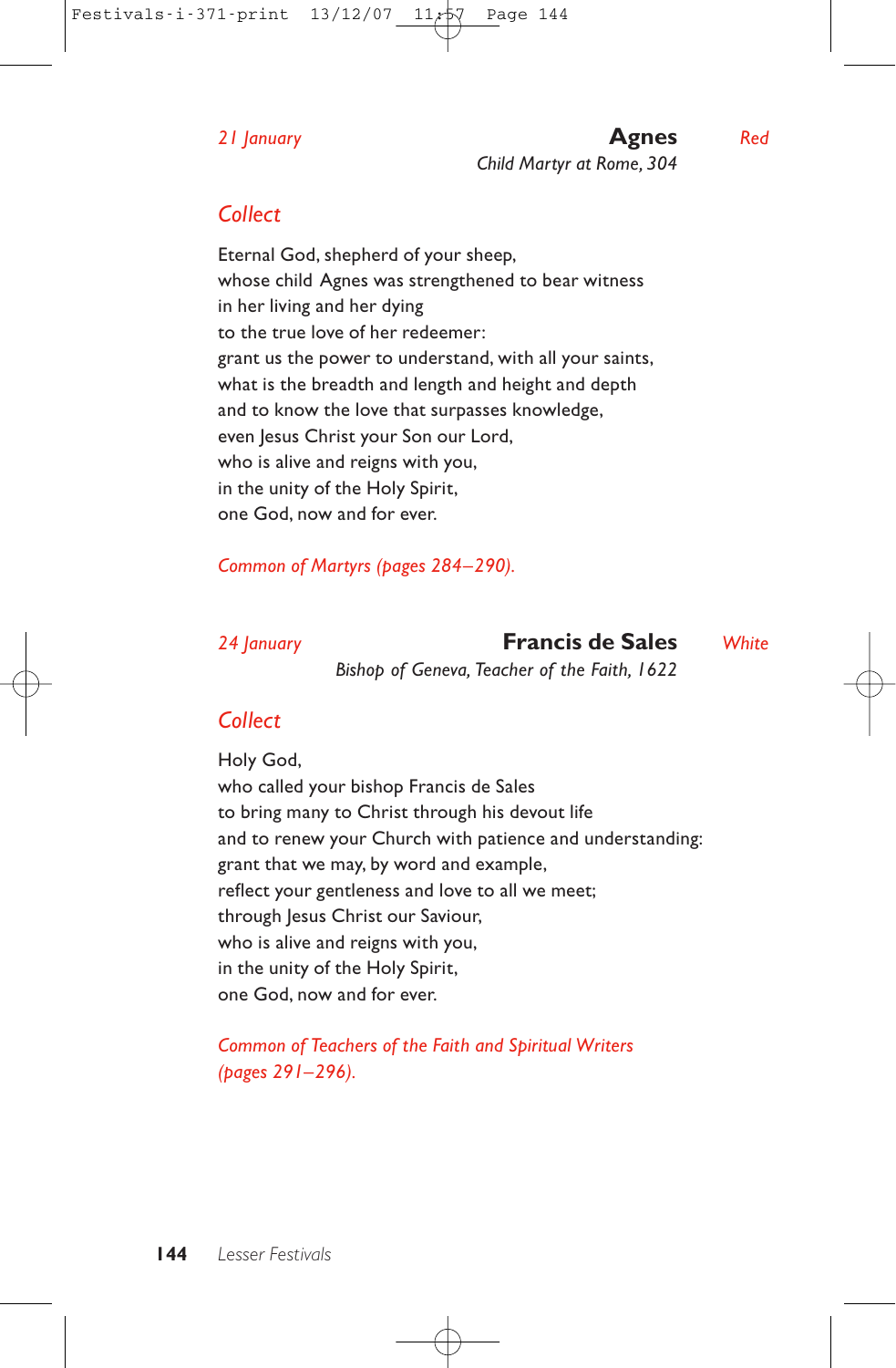### *26 January* **Timothy and Titus** *White*

*Companions of Paul* 

### *Collect*

Heavenly Father, who sent your apostle Paul to preach the gospel, and gave him Timothy and Titus to be his companions in faith: grant that our fellowship in the Holy Spirit may bear witness to the name of Jesus, who is alive and reigns with you, in the unity of the Holy Spirit, one God, now and for ever.

### *Lectionary*

*The following readings may supersede the readings in the Daily Eucharistic Lectionary. The daily Psalms and readings at Morning and Evening Prayer are not usually superseded by those for Lesser Festivals.*

Isaiah 61.1-3a; Psalm 100; 2 Timothy 2.1-8 *or* Titus 1.1-5; Luke 10.1-9

*Common of Missionaries (pages 307–311).*

*28 January* **Thomas Aquinas** *White*

*Priest, Philosopher, Teacher of the Faith, 1274*

### *Collect*

Eternal God, who enriched your Church with the learning and holiness of your servant Thomas Aquinas: give to all who seek you a humble mind and a pure heart that they may know your Son Jesus Christ as the way, the truth and the life; who is alive and reigns with you, in the unity of the Holy Spirit, one God, now and for ever.

*Common of Teachers of the Faith and Spiritual Writers (pages 291–296).*

*January* **145**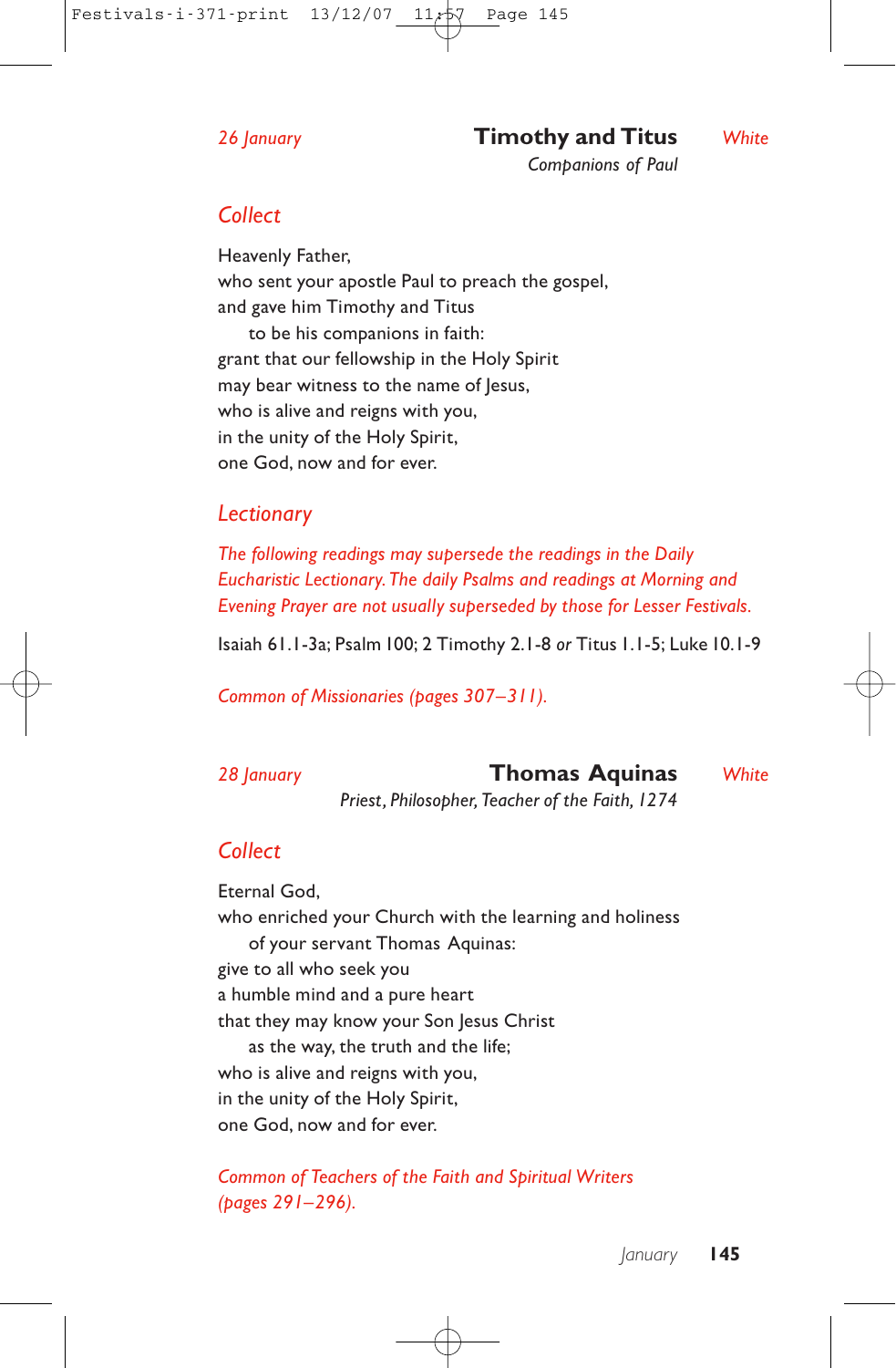### *30 January* **Charles** *Red*

# *King and Martyr, 1649*

### *Collect*

King of kings and Lord of lords, whose faithful servant Charles prayed for those who persecuted him and died in the living hope of your eternal kingdom: grant us by your grace so to follow his example that we may love and bless our enemies, through the intercession of your Son, our Lord Jesus Christ, who is alive and reigns with you, in the unity of the Holy Spirit, one God, now and for ever.

### *Common of Martyrs (pages 284–290).*

### *3 February* **Anskar** *White*

*Archbishop of Hamburg, Missionary in Denmark and Sweden, 865*

### *Collect*

God of grace and might, who sent your servant Anskar to spread the gospel to the Nordic peoples: raise up, we pray, in our generation messengers of your good news and heralds of your kingdom that the world may come to know the immeasurable riches of our Saviour Jesus Christ, who is alive and reigns with you, in the unity of the Holy Spirit, one God, now and for ever.

### *Common of Missionaries (pages 307–311).*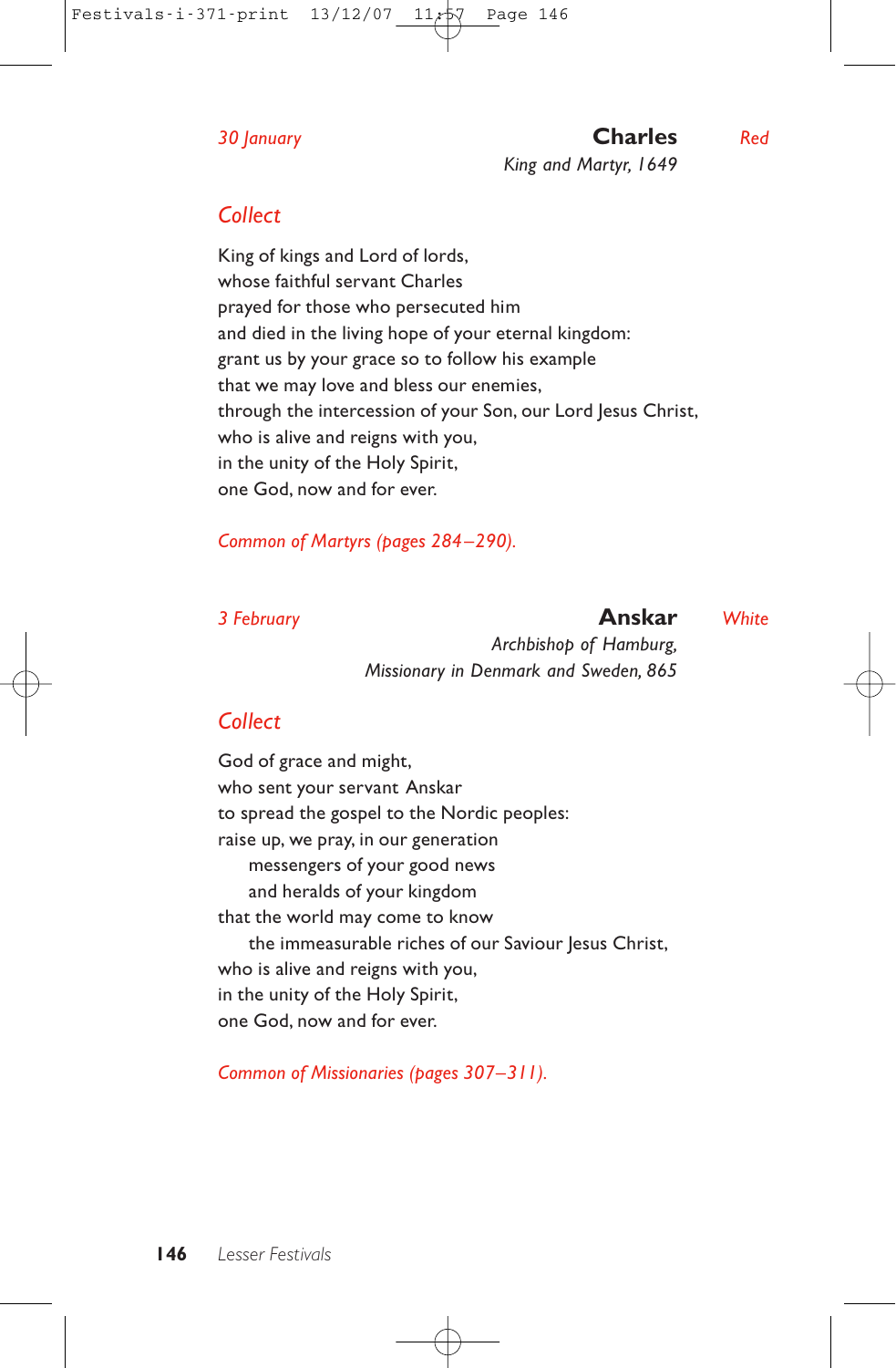### *14 February* **Cyril and Methodius** *White*

*Missionaries to the Slavs, 869 and 885*

### *Collect*

Lord of all,

who gave to your servants Cyril and Methodius the gift of tongues to proclaim the gospel to the Slavs: make your whole Church one as you are one that all Christians may honour one another, and east and west acknowledge

one Lord, one faith, one baptism, and you, the God and Father of all; through Jesus Christ your Son our Lord, who is alive and reigns with you, in the unity of the Holy Spirit, one God, now and for ever.

### *Common of Missionaries (pages 307–311).*

*17 February* **Janani Luwum** *Red Archbishop of Uganda, Martyr, 1977*

### *Collect*

God of truth, whose servant Janani Luwum walked in the light, and in his death defied the powers of darkness: free us from fear of those who kill the body, that we too may walk as children of light, through him who overcame darkness by the power of the cross, Jesus Christ your Son our Lord, who is alive and reigns with you, in the unity of the Holy Spirit, one God, now and for ever.

*Common of Martyrs (pages 284–290).*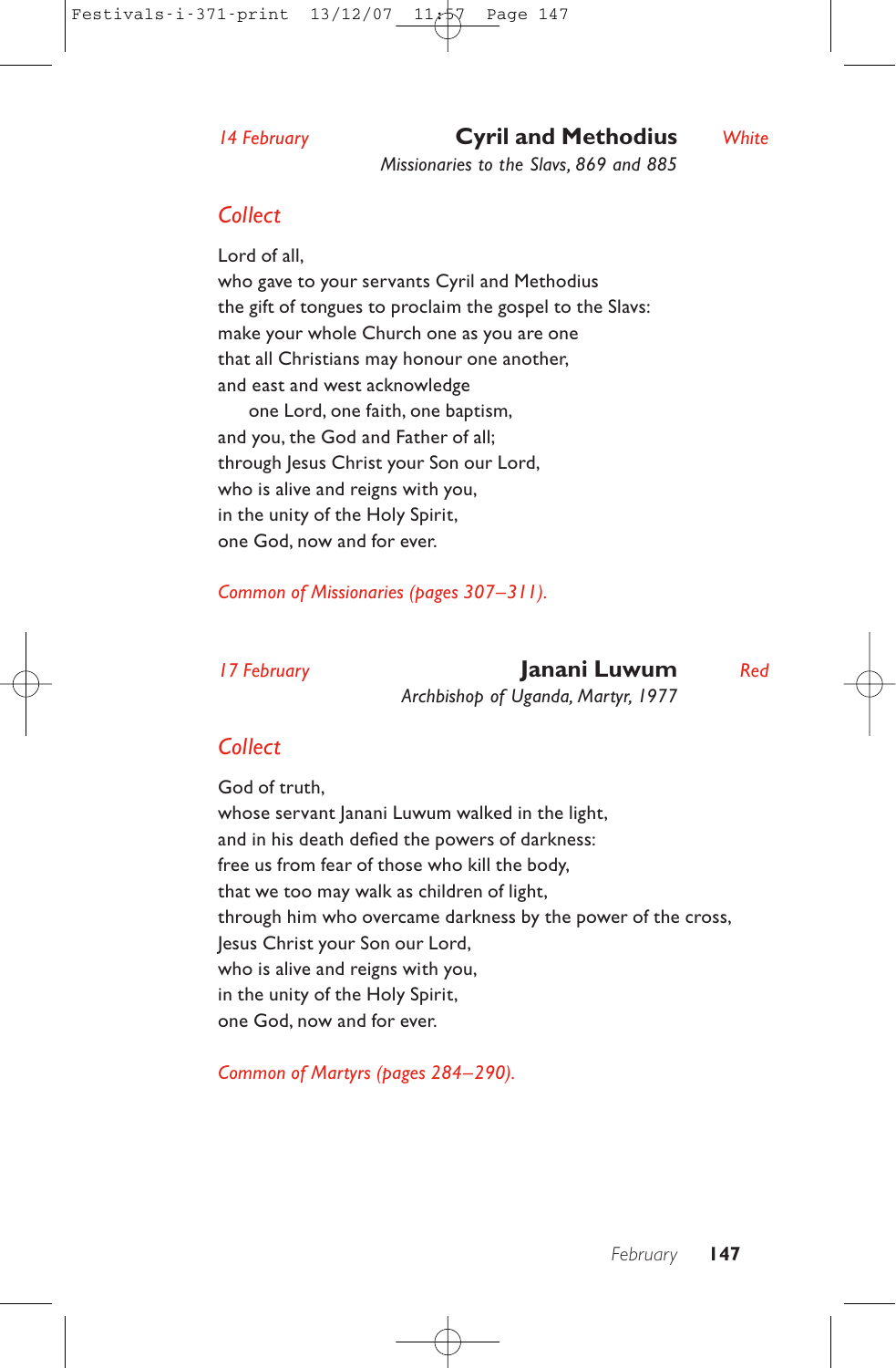### *23 February* **Polycarp** *Red*

*Bishop of Smyrna, Martyr, c.155*

### *Collect*

Almighty God, who gave to your servant Polycarp boldness to confess the name of our Saviour Jesus Christ before the rulers of this world and courage to die for his faith: grant that we also may be ready to give an answer for the faith that is in us and to suffer gladly for the sake of our Lord Jesus Christ, who is alive and reigns with you, in the unity of the Holy Spirit, one God, now and for ever.

### *Common of Martyrs (pages 284–290).*

# *27 February* **George Herbert** *White*

*Priest, Poet, 1633*

### *Collect*

King of glory, king of peace, who called your servant George Herbert from the pursuit of worldly honours to be a priest in the temple of his God and king: grant us also the grace to offer ourselves with singleness of heart in humble obedience to your service; through Jesus Christ your Son our Lord, who is alive and reigns with you, in the unity of the Holy Spirit, one God, now and for ever.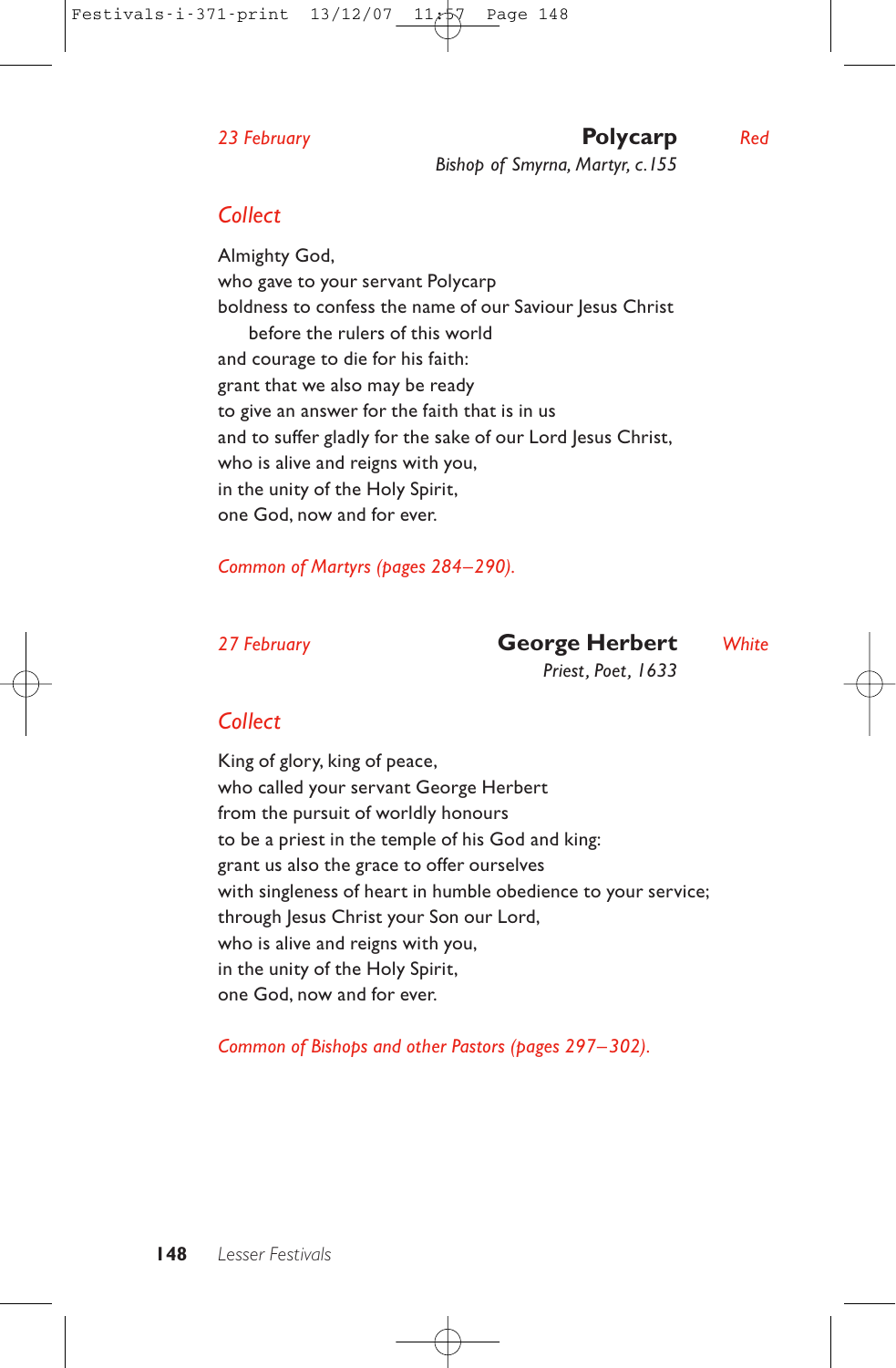### *1 March* **David** *White Bishop of Menevia, Patron of Wales, c.601*

### *Collect*

Almighty God, who called your servant David to be a faithful and wise steward of your mysteries for the people of Wales: in your mercy, grant that, following his purity of life and zeal for the gospel of Christ, we may with him receive the crown of everlasting life; through Jesus Christ your Son our Lord, who is alive and reigns with you, in the unity of the Holy Spirit, one God, now and for ever.

### *Common of Bishops and other Pastors (pages 297–302).*

*2 March* **Chad** *White Bishop of Lichfield, Missionary, 672*

### *Collect*

Almighty God, from the first fruits of the English nation who turned to Christ, you called your servant Chad to be an evangelist and bishop of his own people: give us grace so to follow his peaceable nature, humble spirit and prayerful life, that we may truly commend to others the faith which we ourselves profess; through Jesus Christ your Son our Lord, who is alive and reigns with you, in the unity of the Holy Spirit, one God, now and for ever.

*Common of Missionaries (pages 307–311).*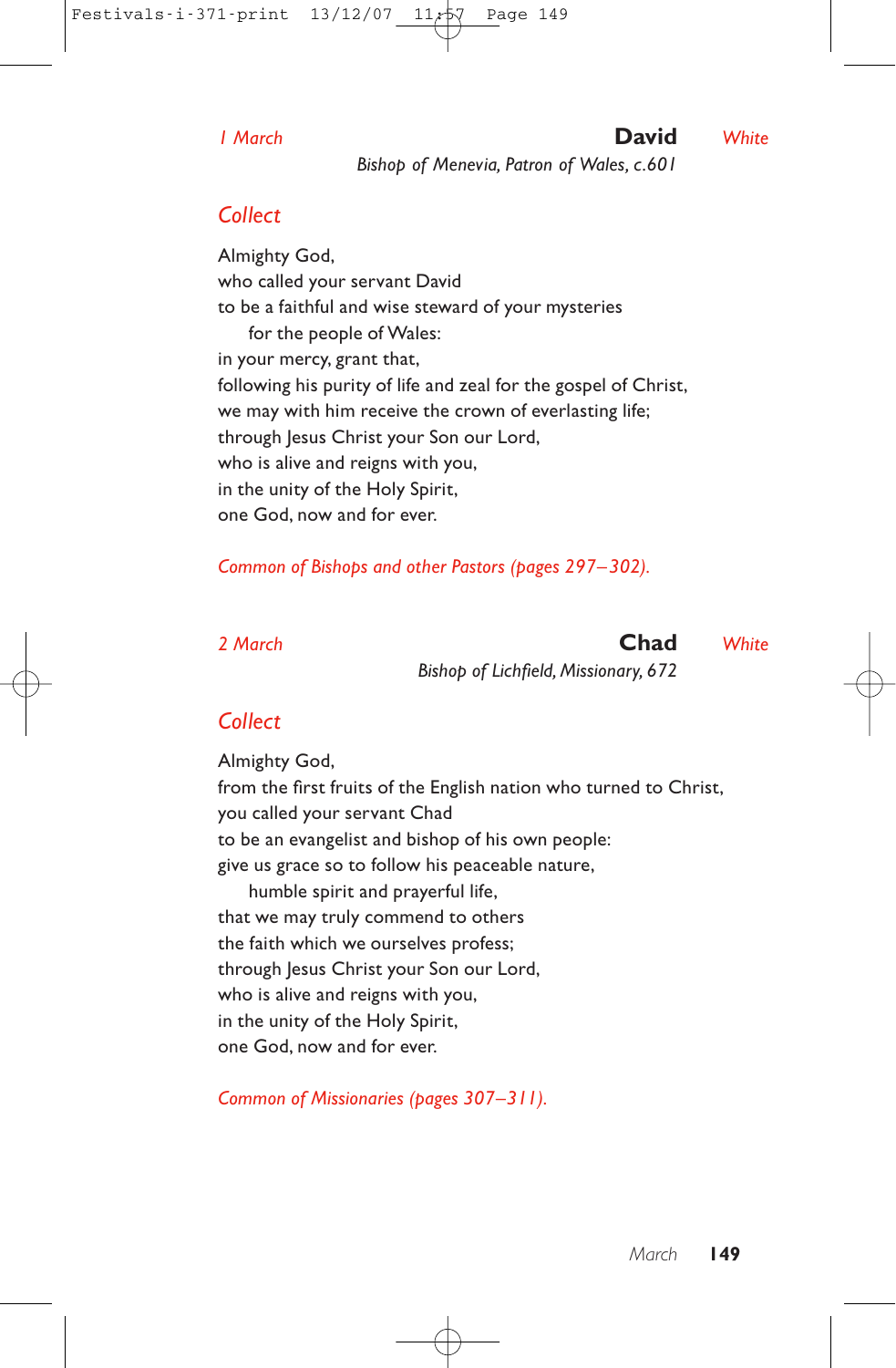### *7 March* **Perpetua, Felicity** *Red* **and their Companions**

*Martyrs at Carthage, 203*

### *Collect*

Holy God,

who gave great courage to Perpetua, Felicity and their companions: grant that we may be worthy to climb the ladder of sacrifice and be received into the garden of peace; through Jesus Christ your Son our Lord, who is alive and reigns with you, in the unity of the Holy Spirit, one God, now and for ever.

### *Common of Martyrs (pages 284–290).*

# *8 March* **Edward King** *White*

*Bishop of Lincoln, 1910*

### *Collect*

God of peace,

who gave such grace to your servant Edward King that whomever he met he drew to Christ: fill us, we pray, with tender sympathy and joyful faith, that we also may win others

to know the love that passes knowledge; through him who is the shepherd and guardian of our souls, Jesus Christ your Son our Lord, who is alive and reigns with you, in the unity of the Holy Spirit, one God, now and for ever.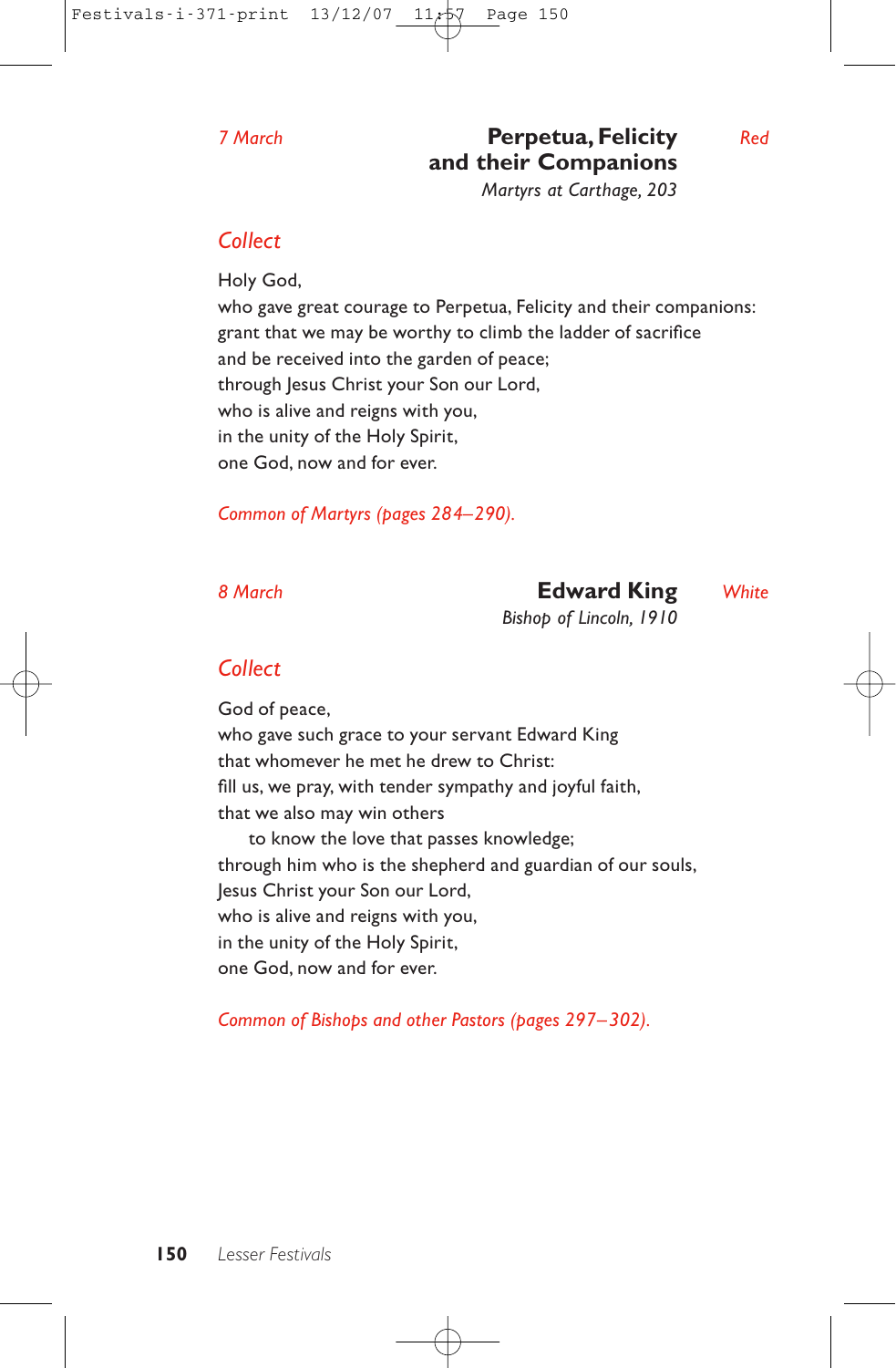### *17 March* **Patrick** *White Bishop, Missionary, Patron of Ireland, c.460*

### *Collect*

Almighty God,

who in your providence chose your servant Patrick to be the apostle of the Irish people: keep alive in us the fire of the faith he kindled and strengthen us in our pilgrimage

towards the light of everlasting life; through Jesus Christ your Son our Lord, who is alive and reigns with you, in the unity of the Holy Spirit, one God, now and for ever.

### *Common of Missionaries (pages 307–311).*

# *20 March* **Cuthbert** *White*

*Bishop of Lindisfarne, Missionary, 687*

### *Collect*

Almighty God,

who called your servant Cuthbert from following the flock to follow your Son and to be a shepherd of your people: in your mercy, grant that we, following his example, may bring those who are lost home to your fold; through Jesus Christ your Son our Lord, who is alive and reigns with you, in the unity of the Holy Spirit, one God, now and for ever.

*Common of Missionaries (pages 307–311).*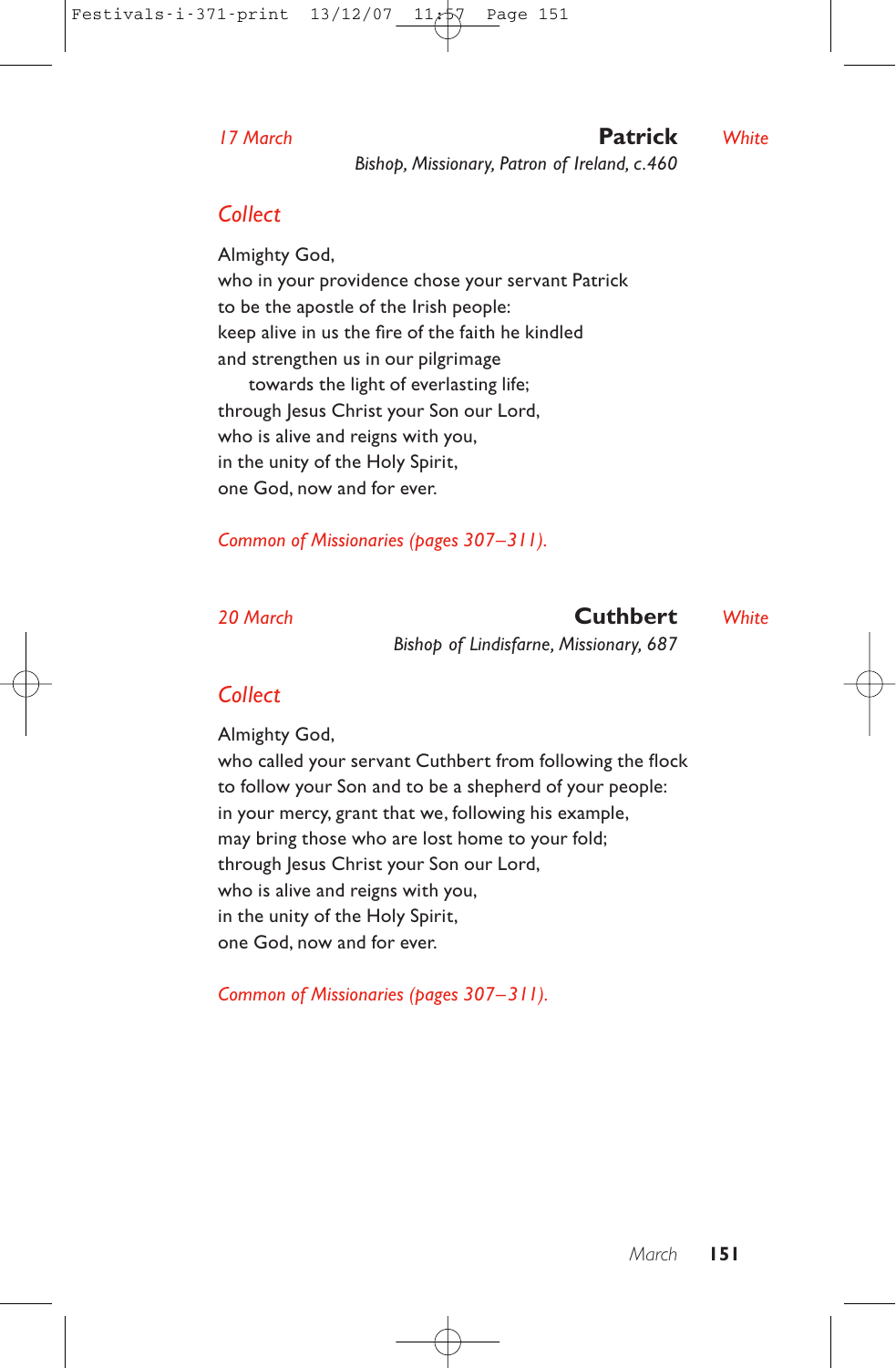*21 March* **Thomas Cranmer** *Red*

*Archbishop of Canterbury, Reformation Martyr, 1556*

### *Collect*

Father of all mercies, who through the work of your servant Thomas Cranmer renewed the worship of your Church and through his death revealed your strength in human weakness: by your grace strengthen us to worship you in spirit and in truth and so to come to the joys of your everlasting kingdom; through Jesus Christ our Mediator and Advocate, who is alive and reigns with you, in the unity of the Holy Spirit, one God, now and for ever.

### *Common of Martyrs (pages 284–290).*

*10 April* **William Law** *White*

*Priest, Spiritual Writer, 1761*

### *Collect*

Almighty God, who called your servant William Law to a devout and holy life: grant that by your spirit of love and through faithfulness in prayer we may find the way to divine knowledge and so come to see the hidden things of God; through Jesus Christ your Son our Lord, who is alive and reigns with you, in the unity of the Holy Spirit, one God, now and for ever.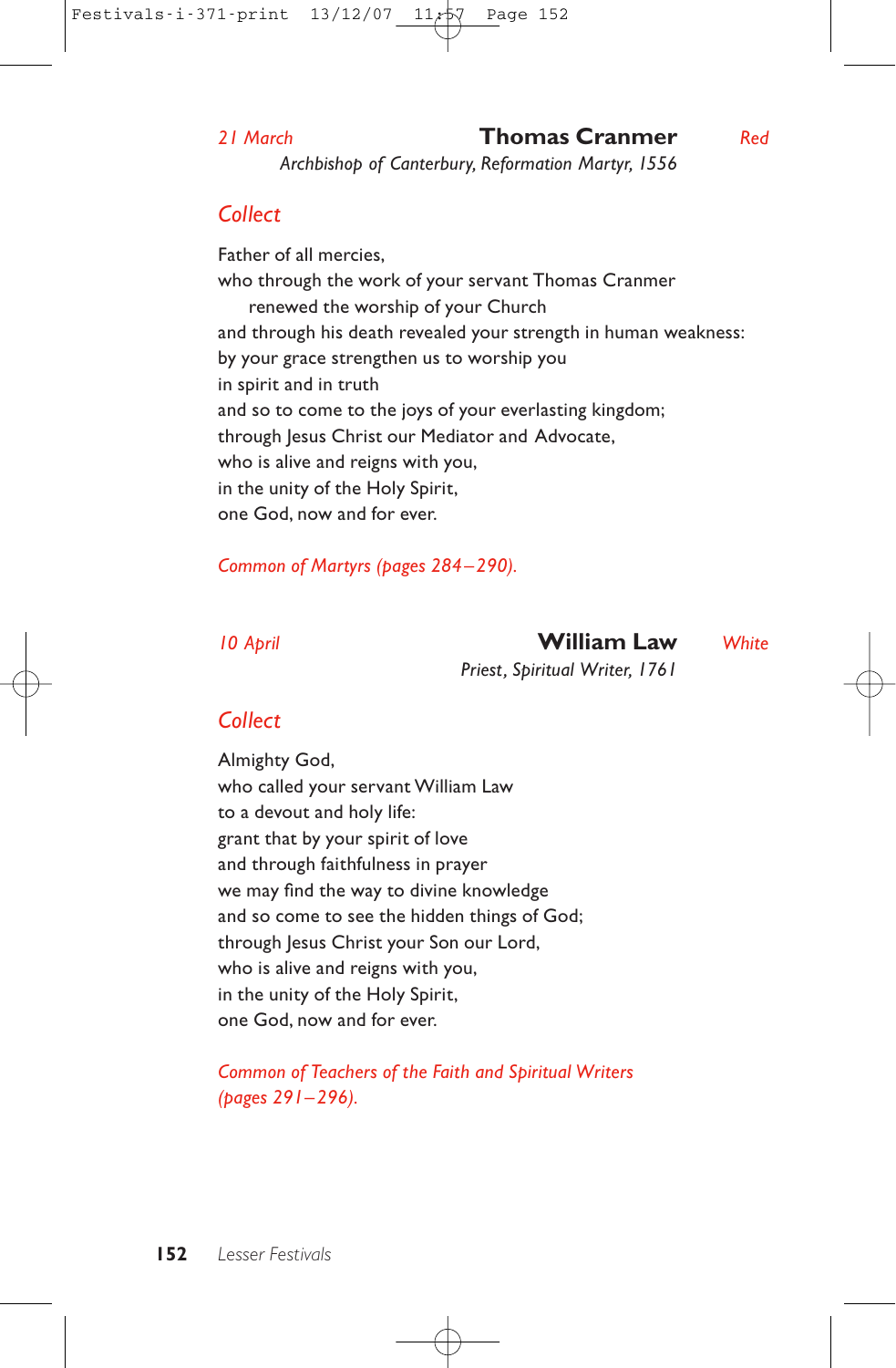### *19 April* **Alphege** *Red Archbishop of Canterbury, Martyr, 1012*

### *Collect*

Merciful God, who raised up your servant Alphege to be a pastor of your people and gave him grace to suffer for justice and true religion: grant that we who celebrate his martyrdom may know the power of the risen Christ in our hearts and share his peace in lives offered to your service; through Jesus Christ your Son our Lord, who is alive and reigns with you, in the unity of the Holy Spirit, one God, now and for ever.

### *Common of Martyrs (pages 284–290).*

### *21 April* **Anselm** *White*

*Abbot of Le Bec, Archbishop of Canterbury, Teacher of the Faith, 1109*

### *Collect*

Eternal God, who gave great gifts to your servant Anselm as a pastor and teacher: grant that we, like him, may desire you with our whole heart and, so desiring, may seek you and, seeking, may find you; through Jesus Christ your Son our Lord, who is alive and reigns with you, in the unity of the Holy Spirit, one God, now and for ever.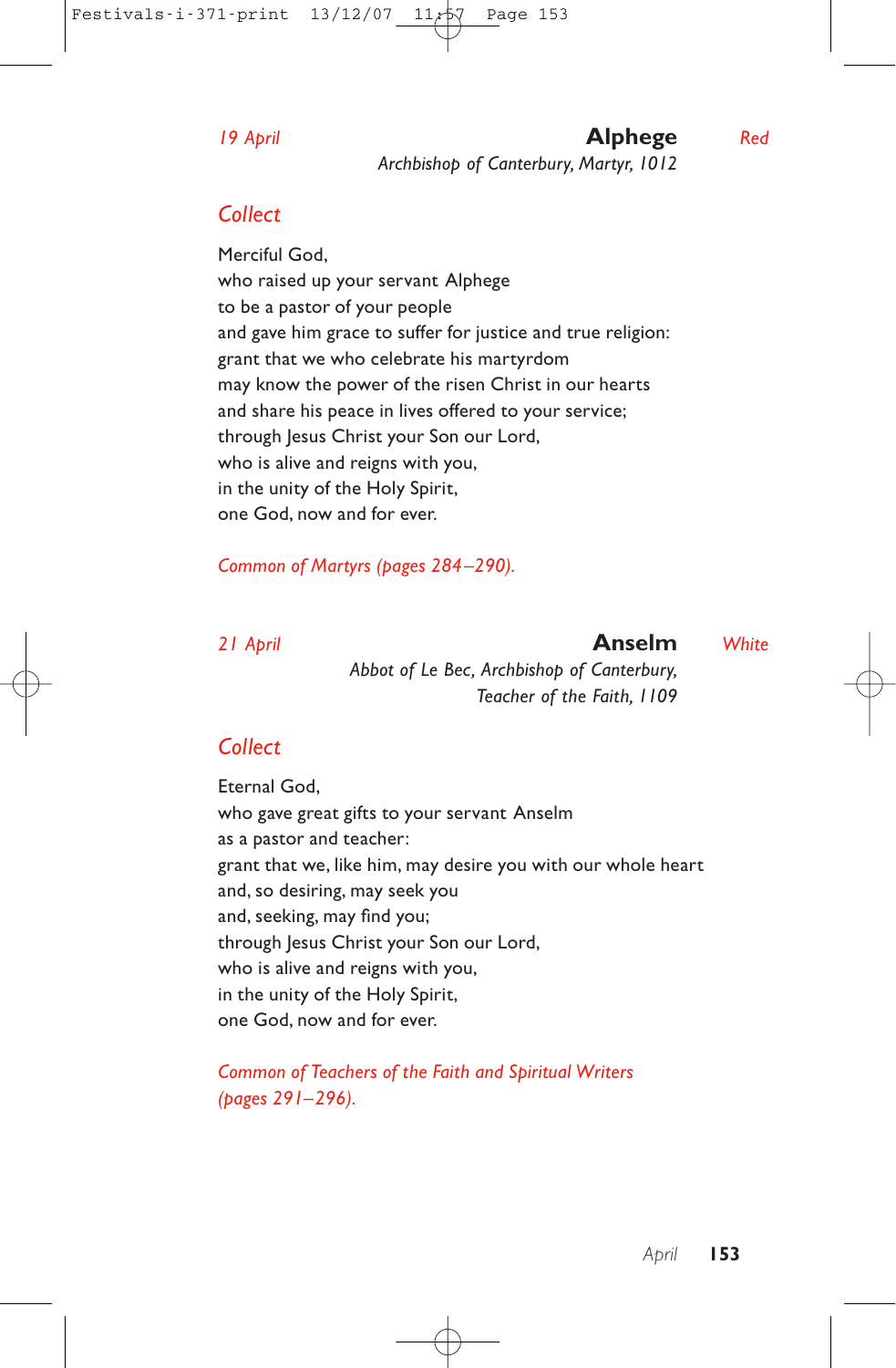### *29 April* **Catherine of Siena** *White*

*Teacher of the Faith, 1380*

### *Collect*

God of compassion, who gave your servant Catherine of Siena a wondrous love of the passion of Christ: grant that your people may be united to him in his majesty and rejoice for ever in the revelation of his glory; who is alive and reigns with you, in the unity of the Holy Spirit, one God, now and for ever.

*Common of Teachers of the Faith and Spiritual Writers (pages 291–296).*

# *2 May* **Athanasius** *White*

*Bishop of Alexandria, Teacher of the Faith, 373*

### *Collect*

Ever-living God, whose servant Athanasius testified to the mystery of the Word made flesh for our salvation: help us, with all your saints, to contend for the truth and to grow into the likeness of your Son, Jesus Christ our Lord, who is alive and reigns with you, in the unity of the Holy Spirit, one God, now and for ever.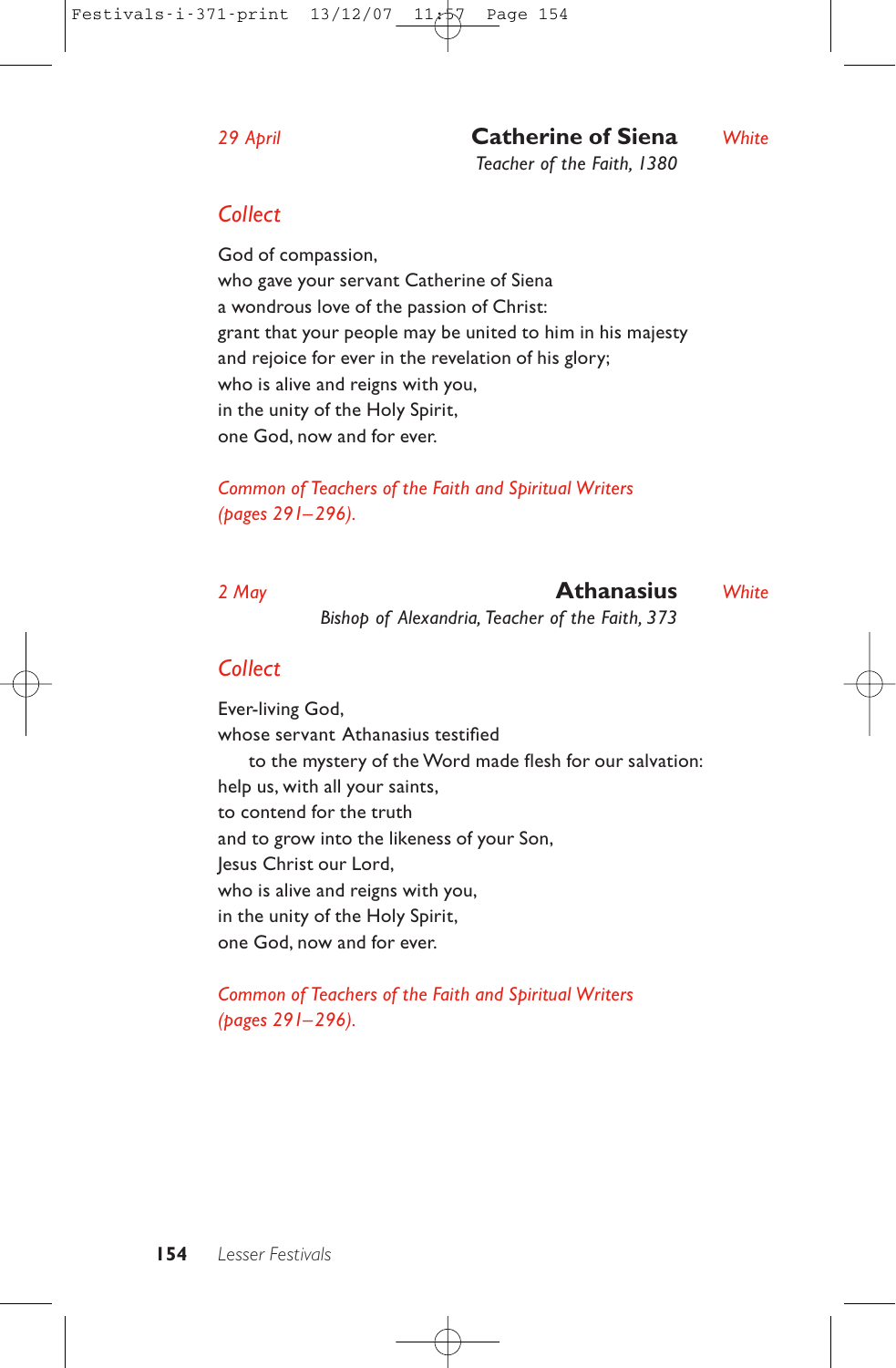### *4 May* **English Saints and Martyrs** *White* **of the Reformation Era**

### *Collect*

Merciful God,

who, when your Church on earth was torn apart by the ravages of sin, raised up men and women in this land who witnessed to their faith with courage and constancy: give to your Church that peace which is your will, and grant that those who have been divided on earth may be reconciled in heaven and share together in the vision of your glory; through Jesus Christ your Son our Lord, who is alive and reigns with you, in the unity of the Holy Spirit, one God, now and for ever.

### *Lectionary*

*The following readings may supersede the readings in the Daily Eucharistic Lectionary. The daily Psalms and readings at Morning and Evening Prayer are not usually superseded by those for Lesser Festivals.*

Isaiah 43.1-7 *or* Ecclesiasticus 2.10-17; Psalm 87; 2 Corinthians 4.5-12; John 12.20-26

### *Post Communion*

God, the source of all holiness and giver of all good things: may we who have shared at this table

as strangers and pilgrims here on earth be welcomed with all your saints

to the heavenly feast on the day of your kingdom; through Jesus Christ our Lord.

### *Common of Martyrs (pages 284–290)*

*(or)*

*Common of Any Saint; Holy Men and Women (pages 312–329).*

*May* **155**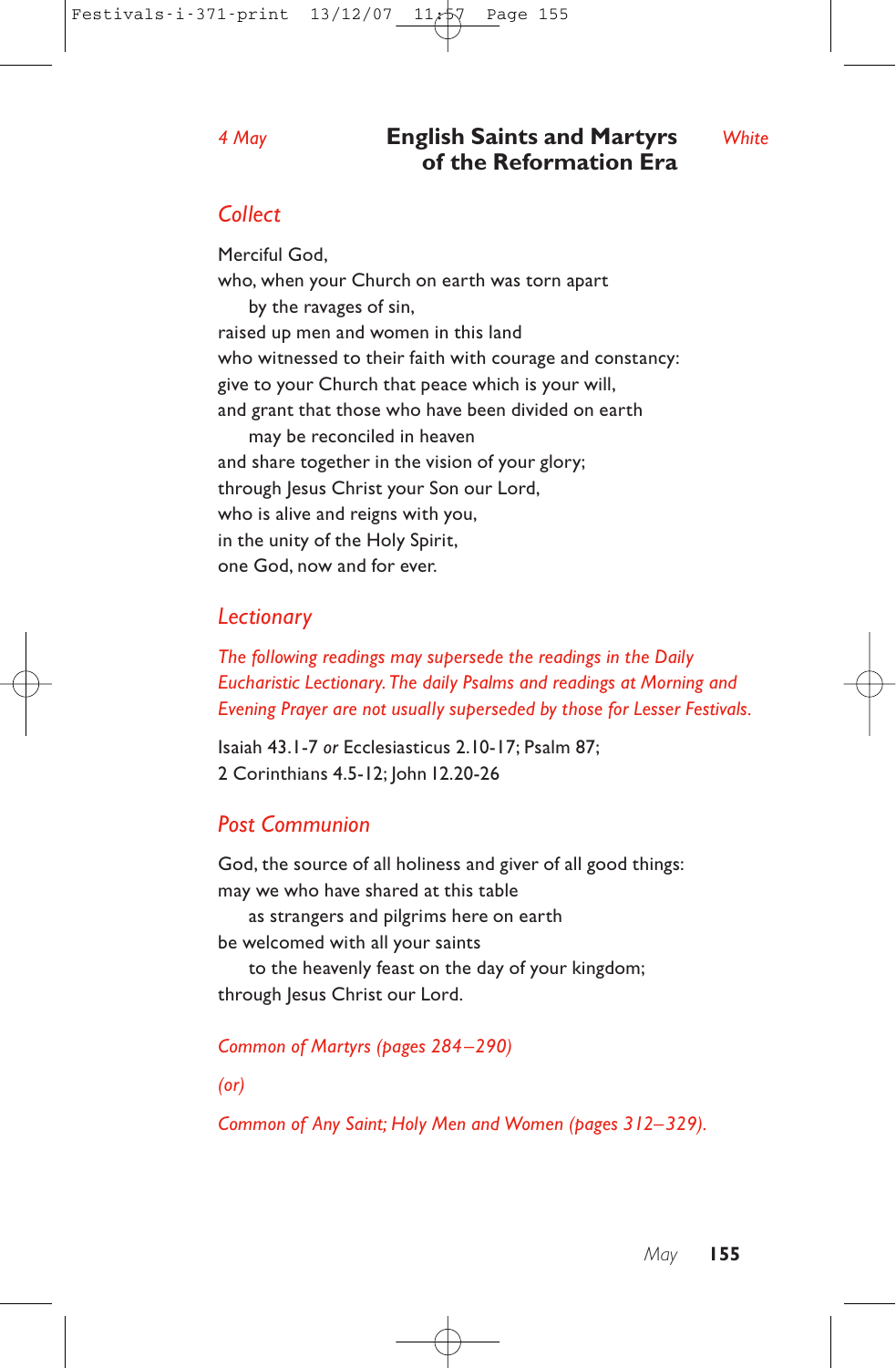### *8 May* **Julian of Norwich** *White*

*Spiritual Writer, c.1417*

### *Collect*

Most holy God, the ground of our beseeching, who through your servant Julian revealed the wonders of your love: grant that as we are created in your nature and restored by your grace, our wills may be so made one with yours that we may come to see you face to face and gaze on you for ever; through Jesus Christ your Son our Lord, who is alive and reigns with you, in the unity of the Holy Spirit, one God, now and for ever.

*Common of Teachers of the Faith and Spiritual Writers (pages 291–296).*

### *19 May* **Dunstan** *White*

*Archbishop of Canterbury, Restorer of Monastic Life, 988*

### *Collect*

Almighty God, who raised up Dunstan to be a true shepherd of the flock, a restorer of monastic life and a faithful counsellor to those in authority: give to all pastors the same gifts of your Holy Spirit that they may be true servants of Christ and of all his people; through Jesus Christ your Son our Lord, who is alive and reigns with you, in the unity of the Holy Spirit, one God, now and for ever.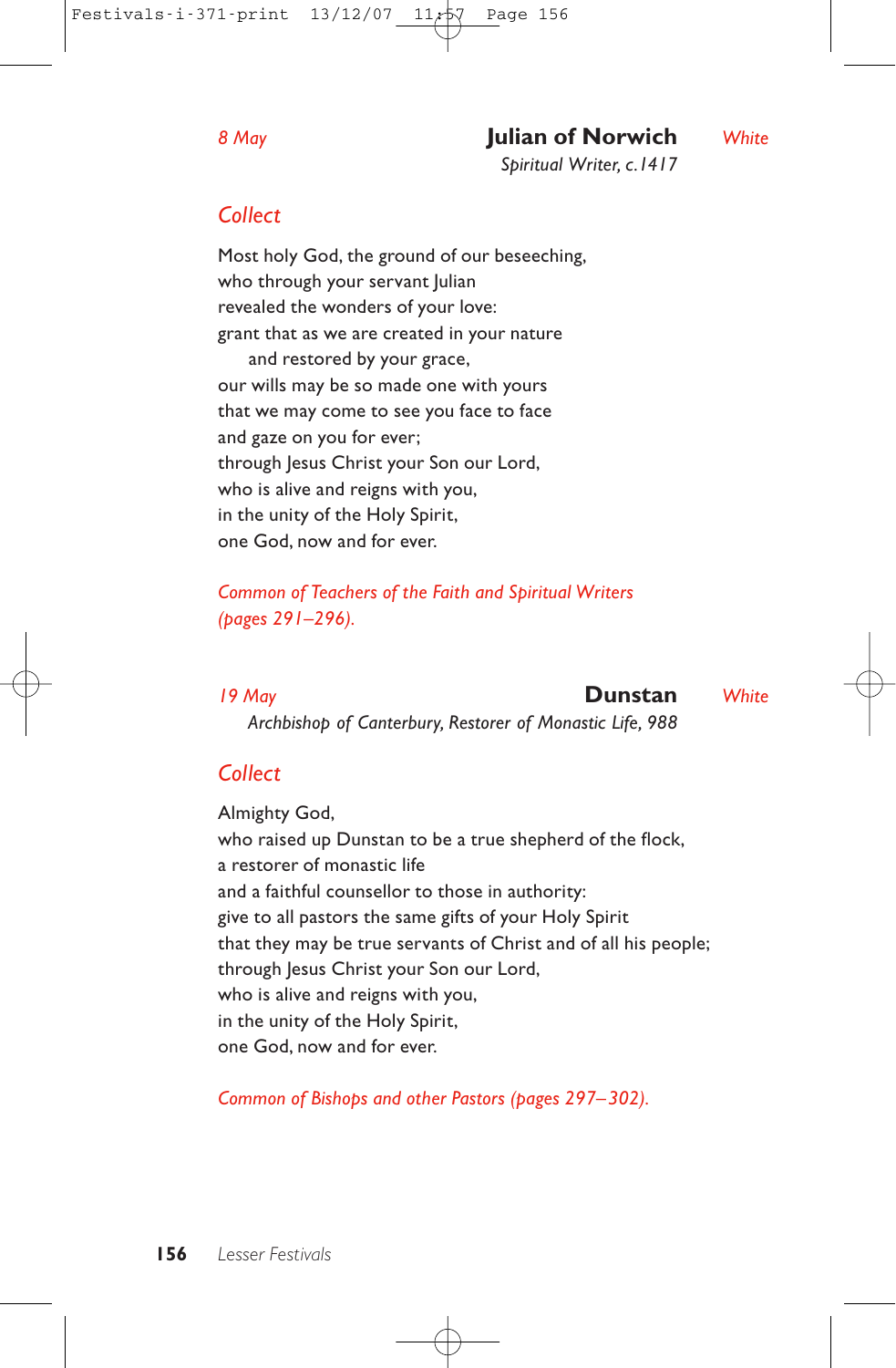# *20 May* **Alcuin of York** *White*

*Deacon, Abbot of Tours, 804*

### *Collect*

God of wisdom, eternal light, who shone in the heart of your servant Alcuin, revealing to him your power and pity: scatter the darkness of our ignorance that, with all our heart and mind and strength, we may seek your face and be brought with all your saints to your holy presence; through Jesus Christ your Son our Lord, who is alive and reigns with you, in the unity of the Holy Spirit, one God, now and for ever.

*Common of Members of Religious Communities (pages 303–306).*

### *24 May* **John and Charles Wesley** *White Evangelists, Hymn Writers, 1791 and 1788*

### *Collect*

God of mercy, who inspired John and Charles Wesley with zeal for your gospel: grant to all people boldness to proclaim your word and a heart ever to rejoice in singing your praises; through Jesus Christ your Son our Lord, who is alive and reigns with you, in the unity of the Holy Spirit, one God, now and for ever.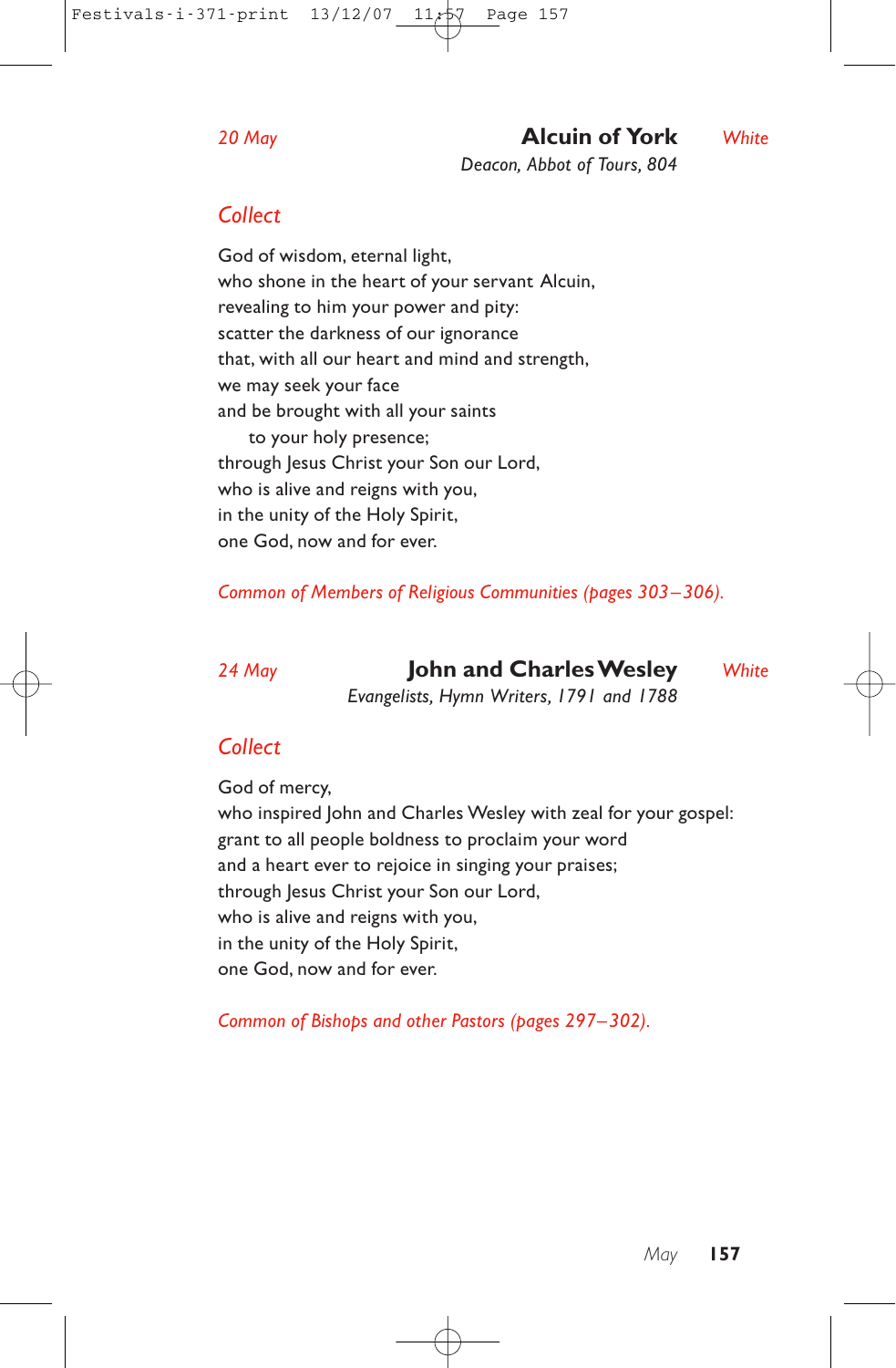### *25 May* **The Venerable Bede** *White*

*Monk at Jarrow, Scholar, Historian, 735*

### *Collect*

God our maker, whose Son Jesus Christ gave to your servant Bede grace to drink in with joy the word that leads us to know you and to love you: in your goodness grant that we also may come at length to you, the source of all wisdom, and stand before your face; through Jesus Christ your Son our Lord, who is alive and reigns with you, in the unity of the Holy Spirit, one God, now and for ever.

### *Common of Members of Religious Communities (pages 303–306).*

*26 May* **Augustine of Canterbury** *White First Archbishop of Canterbury, 605*

### *Collect*

Almighty God, whose servant Augustine was sent as the apostle of the English people: grant that as he laboured in the Spirit to preach Christ's gospel in this land, so all who hear the good news may strive to make your truth known in all the world; through Jesus Christ your Son our Lord, who is alive and reigns with you, in the unity of the Holy Spirit, one God, now and for ever.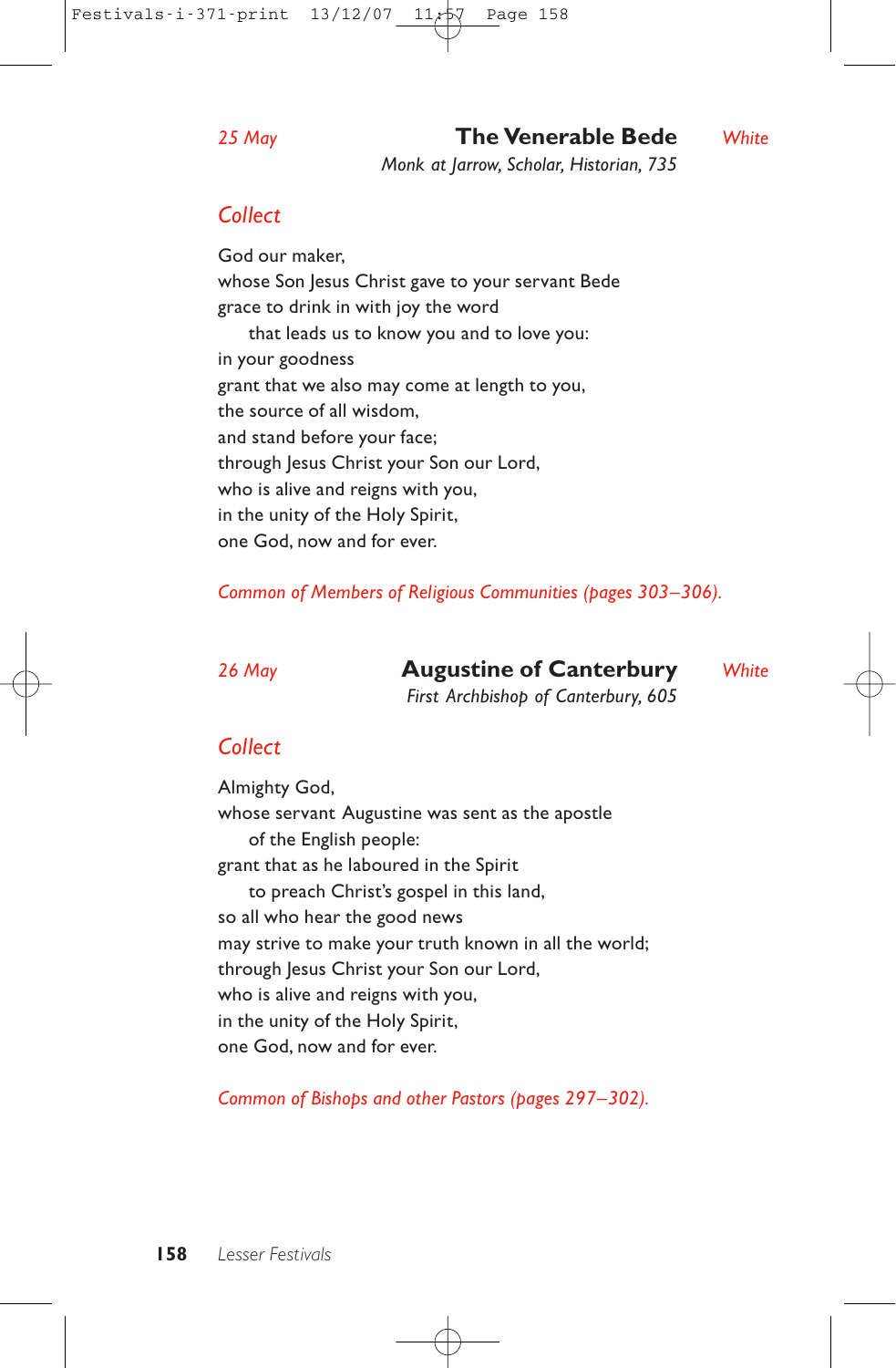## *30 May* **Josephine Butler** *White*

*Social Reformer, 1906*

### *Collect*

God of compassion and love, by whose grace your servant Josephine Butler followed in the way of your Son in caring for those in need: help us like her to work with strength for the restoration of all to the dignity and freedom of those created in your image; through Jesus Christ our Saviour, who is alive and reigns with you, in the unity of the Holy Spirit, one God, now and for ever.

### *Post Communion*

God our redeemer, who inspired Josephine Butler to witness to your love and to work for the coming of your kingdom: may we, who in this sacrament share the bread of heaven, be fired by your Spirit to proclaim the gospel in our daily living and never to rest content until your kingdom come, on earth as it is in heaven; through Jesus Christ our Lord.

*Common of Any Saint; Holy Men and Women (pages 312–329).*

*May* **159**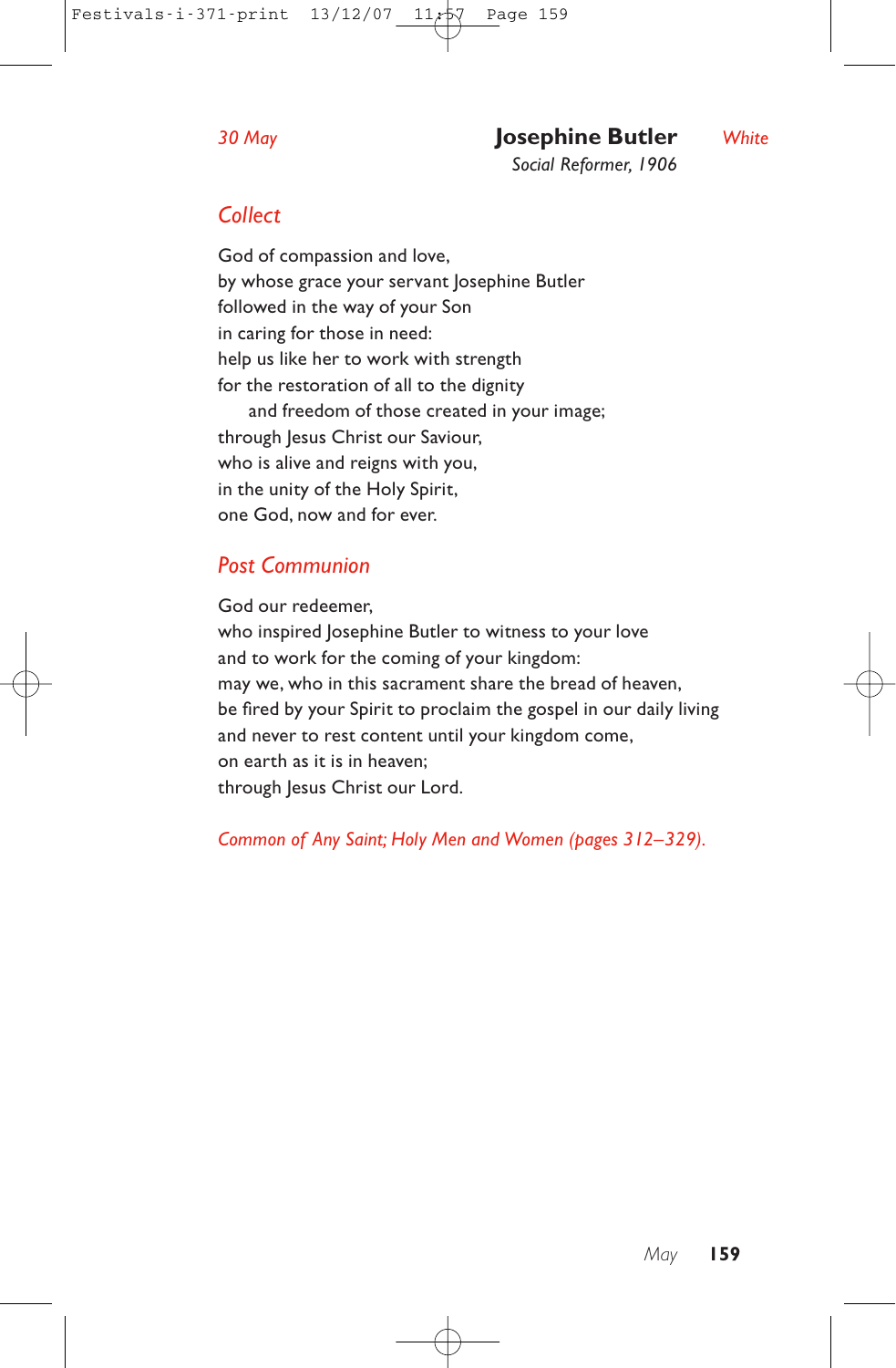### *1 June* **Justin** *Red*

*Martyr at Rome, c.165*

### *Collect*

God our redeemer,

who through the folly of the cross taught your martyr Justin the surpassing knowledge of Jesus Christ: remove from us every kind of error that we, like him, may be firmly grounded in the faith, and make your name known to all peoples; through Jesus Christ your Son our Lord, who is alive and reigns with you, in the unity of the Holy Spirit, one God, now and for ever.

### *Common of Martyrs (pages 284–290).*

### *5 June* **Boniface (Wynfrith) of Crediton** *Red*

*Bishop, Apostle of Germany, Martyr, 754* 

### *Collect*

God our redeemer, who called your servant Boniface to preach the gospel among the German people and to build up your Church in holiness: grant that we may preserve in our hearts that faith which he taught with his words and sealed with his blood, and profess it in lives dedicated to your Son Jesus Christ our Lord, who is alive and reigns with you, in the unity of the Holy Spirit, one God, now and for ever.

### *Common of Martyrs (pages 284–290).*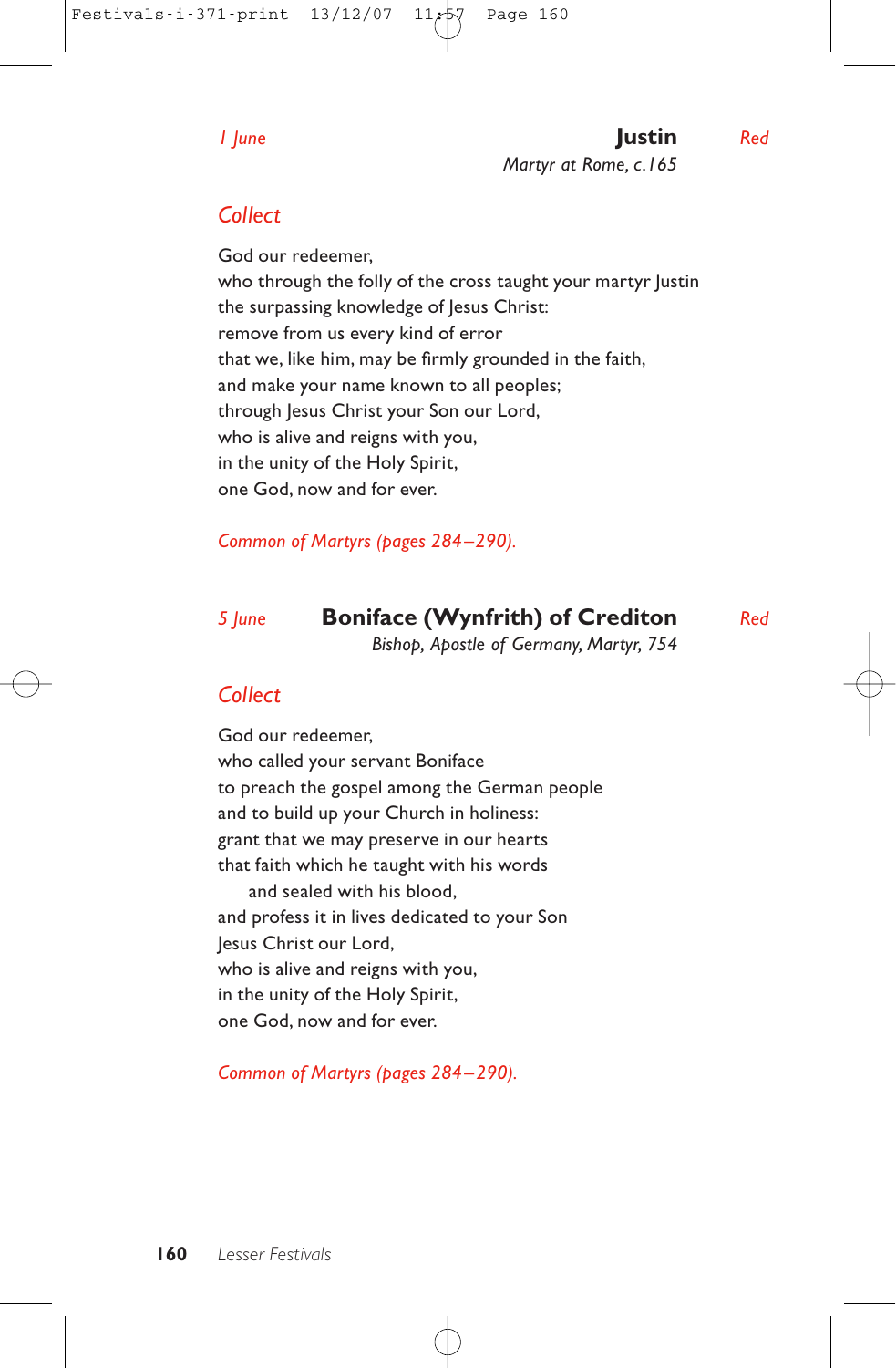*8 June* **Thomas Ken** *White*

*Bishop of Bath and Wells, Nonjuror, Hymn Writer, 1711*

### *Collect*

O God, from whom all blessings flow, by whose providence we are kept and by whose grace we are directed: help us, through the example of your servant Thomas Ken, faithfully to keep your word, humbly to accept adversity and steadfastly to worship you; through Jesus Christ your Son our Lord, who is alive and reigns with you, in the unity of the Holy Spirit, one God, now and for ever.

### *Common of Bishops and other Pastors (pages 297–302).*

*9 June* **Columba** *White Abbot of Iona, Missionary, 597*

### *Collect*

Almighty God, who filled the heart of Columba with the joy of the Holy Spirit and with deep love for those in his care: may your pilgrim people follow him, strong in faith, sustained by hope, and one in the love that binds us to you; through Jesus Christ your Son our Lord, who is alive and reigns with you, in the unity of the Holy Spirit, one God, now and for ever.

*Common of Missionaries (pages 307–311).*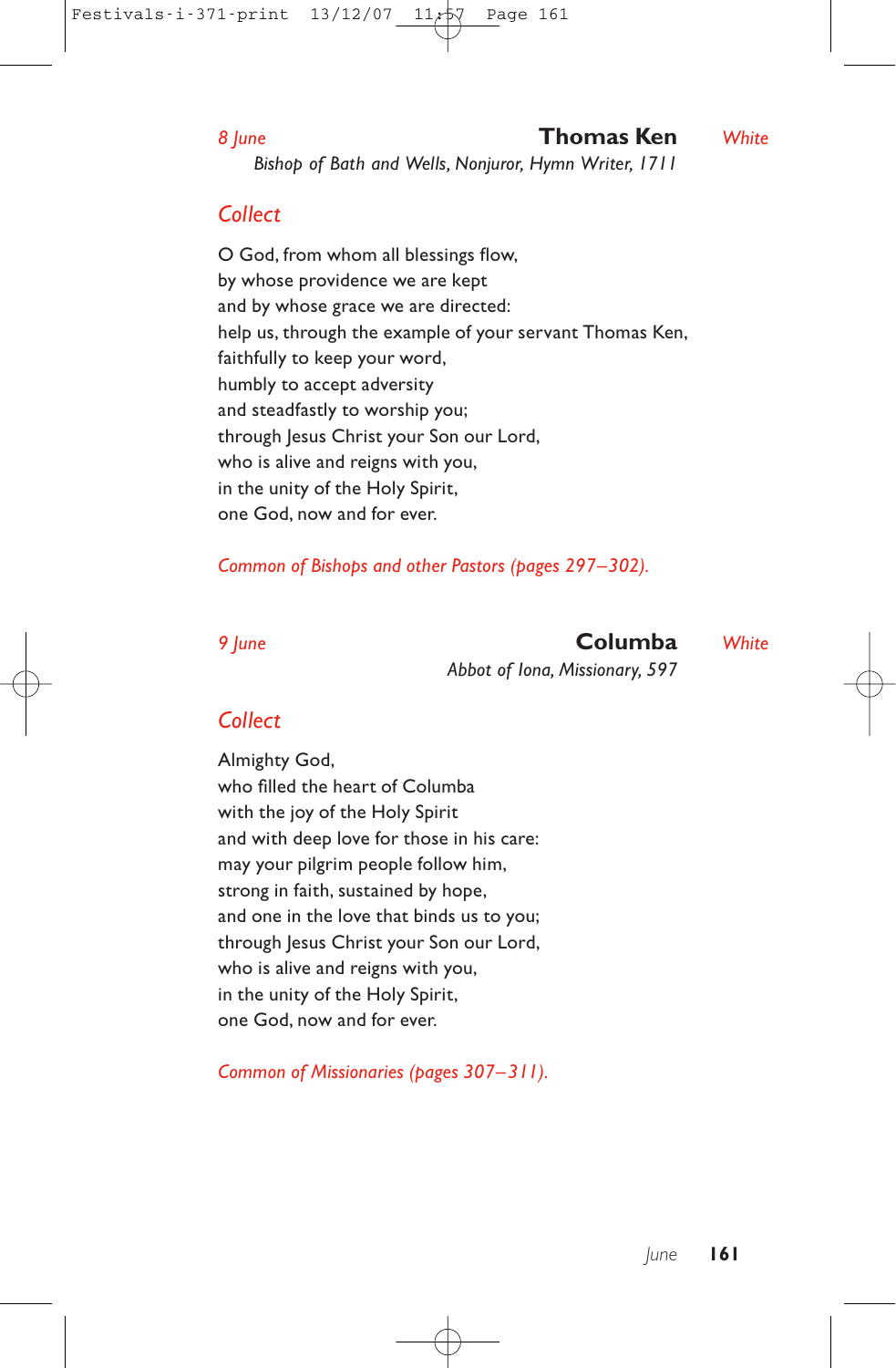### *16 June* **Richard** *White*

*Bishop of Chichester, 1253*

### *Collect*

Most merciful redeemer, who gave to your bishop Richard a love of learning, a zeal for souls and a devotion to the poor: grant that, encouraged by his example, we may know you more clearly, love you more dearly, and follow you more nearly, day by day, who with the Father and the Holy Spirit are alive and reign, one God, now and for ever.

### *Common of Bishops and other Pastors (pages 297–302).*

| 22 June | <b>Alban</b>                   |  |
|---------|--------------------------------|--|
|         | First Martyr of Britain, c.250 |  |

### *Collect*

Eternal Father, when the gospel of Christ first came to our land you gloriously confirmed the faith of Alban by making him the first to win a martyr's crown: grant that, following his example, in the fellowship of the saints we may worship you, the living God, and give true witness to Jesus Christ your Son our Lord, who is alive and reigns with you, in the unity of the Holy Spirit, one God, now and for ever.

*Common of Martyrs (pages 284–290).*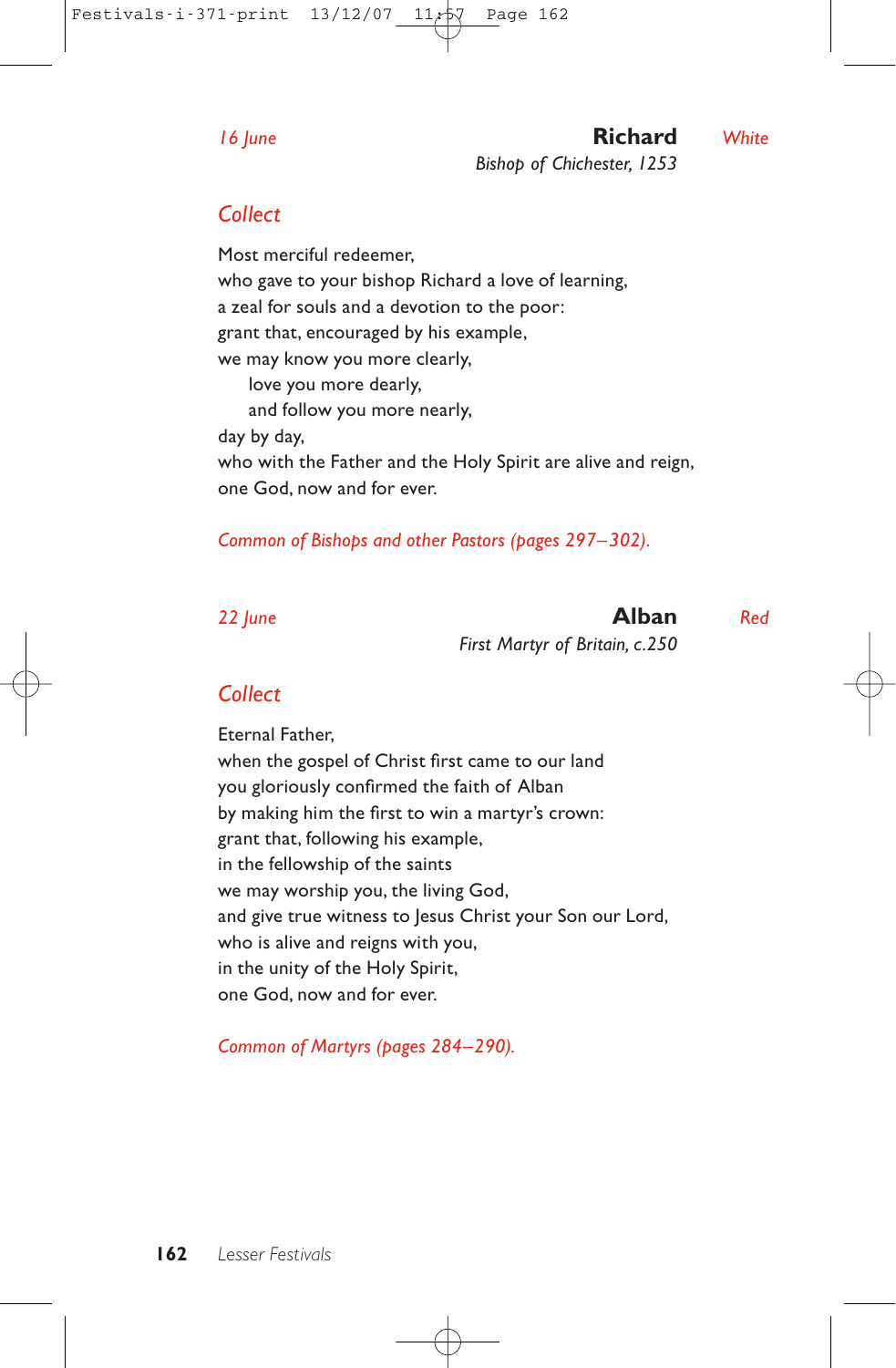*23 June* **Etheldreda** *White*

*Abbess of Ely, c.678*

### *Collect*

Eternal God,

who bestowed such grace upon your servant Etheldreda that she gave herself wholly to the life of prayer and to the service of your true religion: grant that we, like her, may so live our lives on earth seeking your kingdom that by your guiding we may be joined to the glorious fellowship of your saints; through Jesus Christ your Son our Lord, who is alive and reigns with you, in the unity of the Holy Spirit, one God, now and for ever.

### *Common of Members of Religious Communities (pages 303–306).*

*28 June* **Irenæus** *White Bishop of Lyons, Teacher of the Faith, c.200*

### *Collect*

God of peace, who through the ministry of your servant Irenæus strengthened the true faith and brought harmony to your Church: keep us steadfast in your true religion, and renew us in faith and love, that we may always walk in the way that leads to eternal life; through Jesus Christ your Son our Lord, who is alive and reigns with you, in the unity of the Holy Spirit, one God, now and for ever.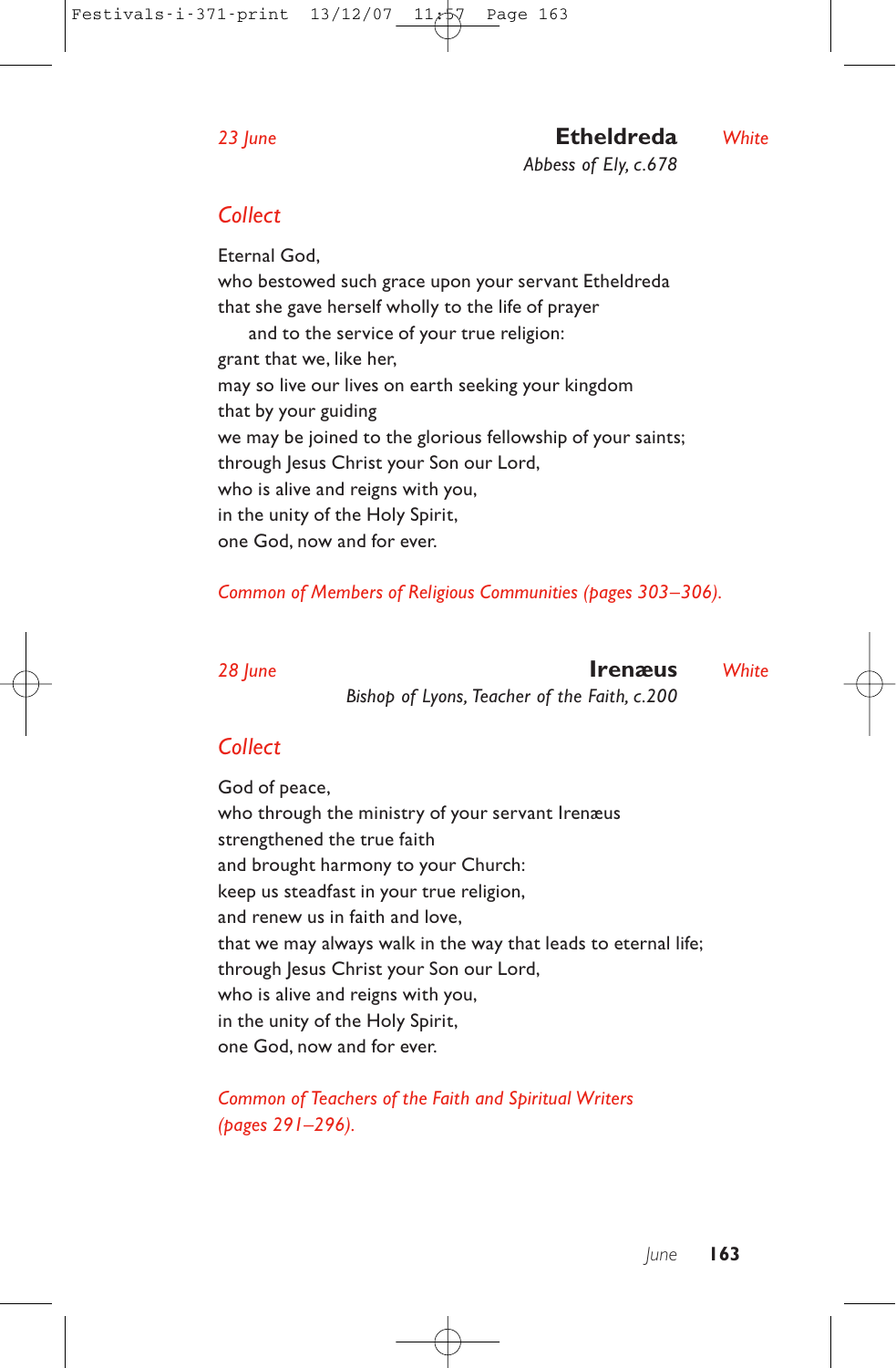### *11 July* **Benedict of Nursia** *White*

*Abbot of Monte Cassino, Father of Western Monasticism, c.550* 

### *Collect*

Eternal God, who made Benedict a wise master in the school of your service and a guide to many called into community to follow the rule of Christ: grant that we may put your love before all else and seek with joy the way of your commandments; through Jesus Christ your Son our Lord, who is alive and reigns with you, in the unity of the Holy Spirit, one God, now and for ever.

### *Common of Members of Religious Communities (pages 303–306).*

*14 July* **John Keble** *White Priest, Tractarian, Poet, 1866*

### *Collect*

Father of the eternal Word, in whose encompassing love all things in peace and order move: grant that, as your servant John Keble adored you in all creation, so we may have a humble heart of love for the mysteries of your Church and know your love to be new every morning, in Jesus Christ your Son our Lord, who is alive and reigns with you, in the unity of the Holy Spirit, one God, now and for ever.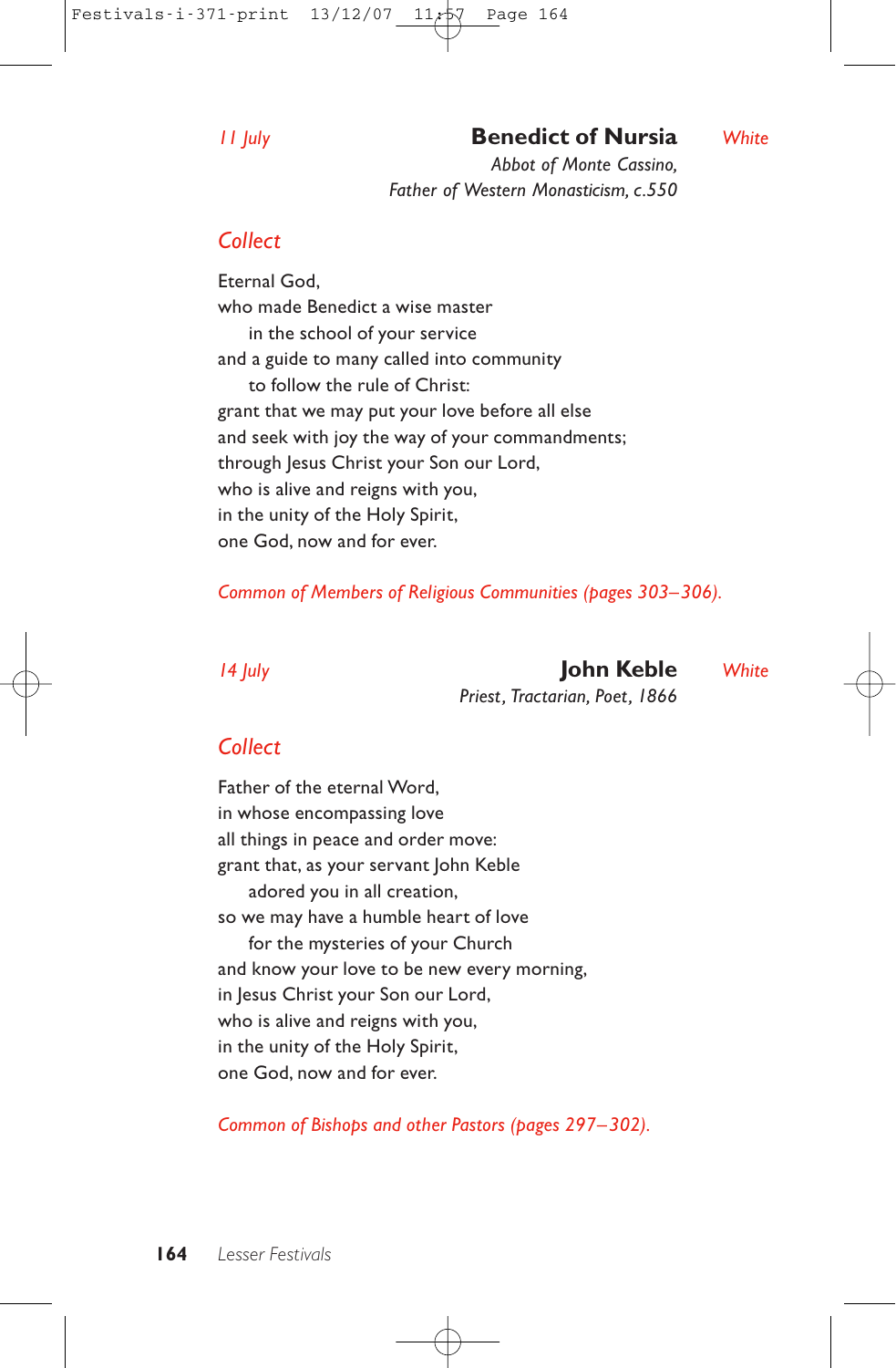*15 July* **Swithun** *White Bishop of Winchester, c.862*

### *Collect*

Almighty God, by whose grace we celebrate again the feast of your servant Swithun: grant that, as he governed with gentleness the people committed to his care, so we, rejoicing in our Christian inheritance, may always seek to build up your Church in unity and love; through Jesus Christ your Son our Lord, who is alive and reigns with you, in the unity of the Holy Spirit, one God, now and for ever.

### *Common of Bishops and other Pastors (pages 297–302).*

### *19 July* **Gregory and Macrina** *White*

*Gregory, Bishop of Nyssa, and his sister Macrina, Deaconess, Teachers of the Faith, c.394 and c.379*

### *Collect*

Lord of eternity, creator of all things, in your Son Jesus Christ you open for us the way to resurrection that we may enjoy your bountiful goodness: may we who celebrate your servants Gregory and Macrina press onwards in faith to your boundless love and ever wonder at the miracle of your presence among us; through Jesus Christ your Son our Lord, who is alive and reigns with you, in the unity of the Holy Spirit, one God, now and for ever.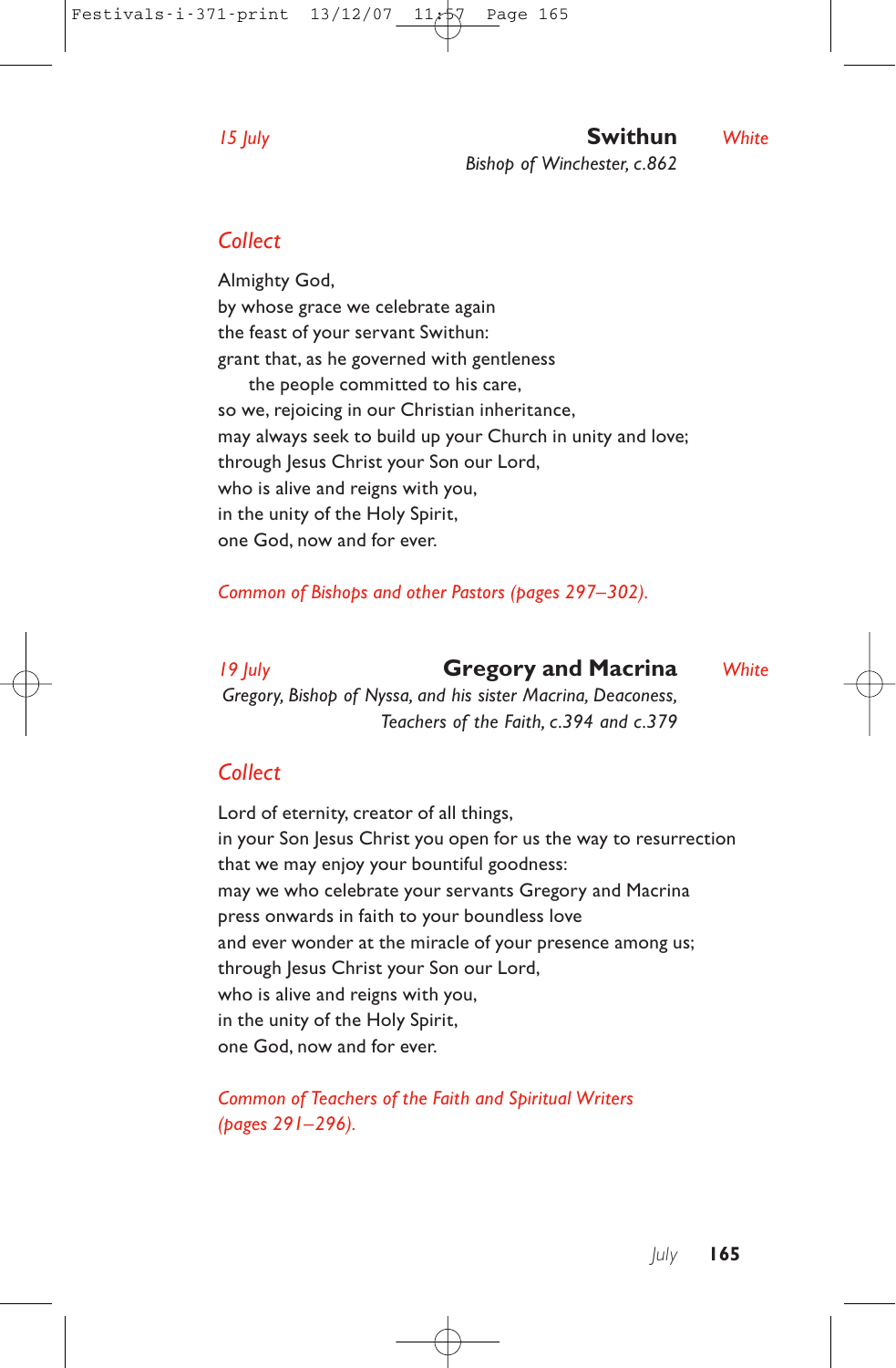### *26 July* **Anne and Joachim** *White*

*Parents of the Blessed Virgin Mary*

### *Collect*

Lord God of Israel,

who bestowed such grace on Anne and Joachim that their daughter Mary grew up obedient to your word and made ready to be the mother of your Son: help us to commit ourselves in all things to your keeping and grant us the salvation you promised to your people; through Jesus Christ your Son our Lord, who is alive and reigns with you, in the unity of the Holy Spirit, one God, now and for ever.

### *Lectionary*

*The following readings may supersede the readings in the Daily Eucharistic Lectionary. The daily Psalms and readings at Morning and Evening Prayer are not usually superseded by those for Lesser Festivals.*

Zephaniah 3.14-18a; Psalm 127; Romans 8.28-30; Matthew 13.16,17

### *Post Communion*

### Father,

from whom every family in heaven and on earth takes its name, your servants Anne and Joachim revealed your goodness

in a life of tranquillity and service: grant that we who have gathered in faith around this table may like them know the love of Christ that surpasses knowledge and be filled with all your fullness; through Jesus Christ our Lord.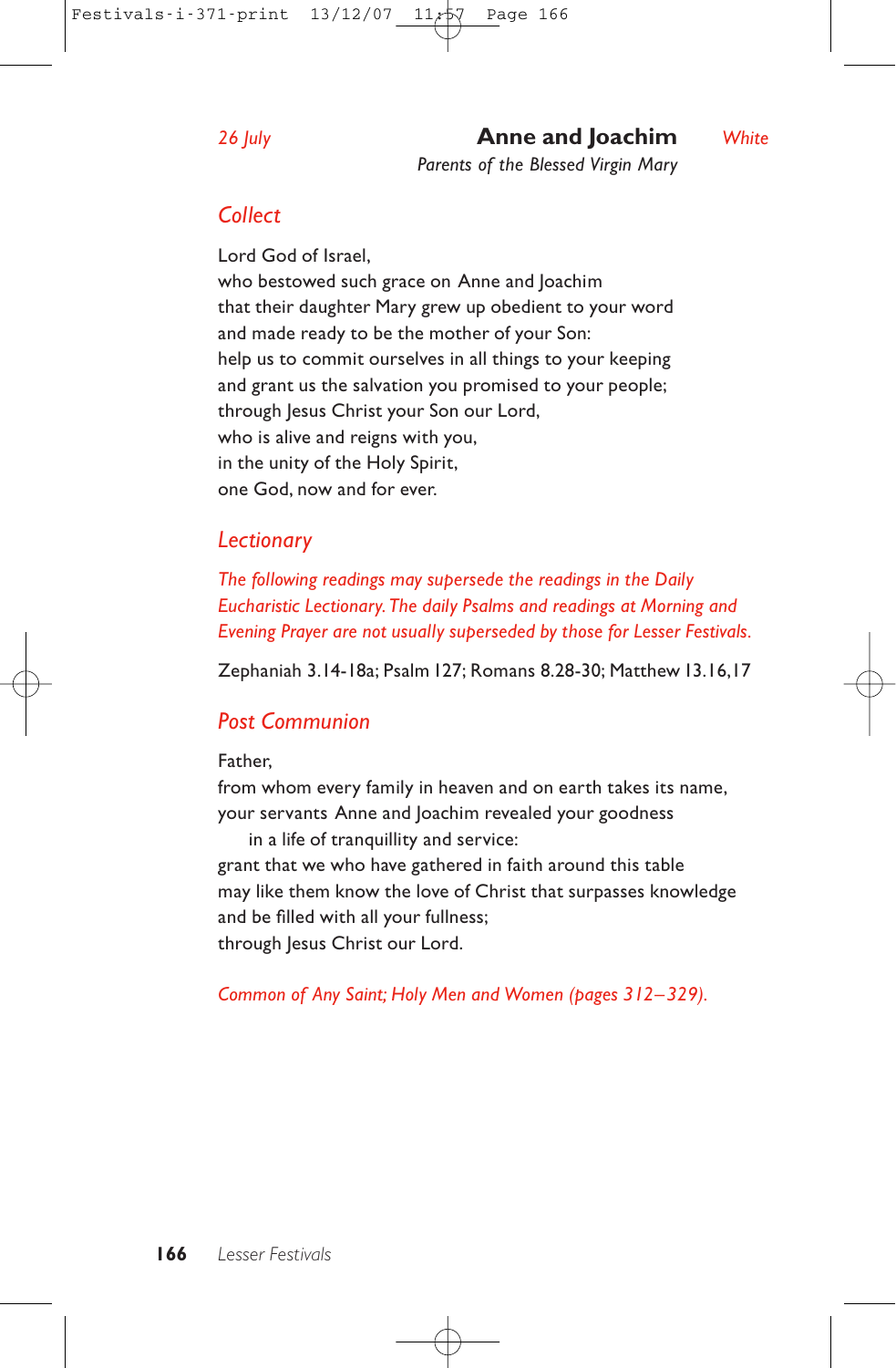### *29 July* **Mary, Martha and Lazarus** *White*

*Companions of Our Lord* 

### *Collect*

God our Father, whose Son enjoyed the love of his friends, Mary, Martha and Lazarus, in learning, argument and hospitality: may we so rejoice in your love that the world may come to know the depths of your wisdom, the wonder of your compassion, and your power to bring life out of death; through the merits of Jesus Christ, our friend and brother, who is alive and reigns with you, in the unity of the Holy Spirit, one God, now and for ever.

### *Lectionary*

*The following readings may supersede the readings in the Daily Eucharistic Lectionary. The daily Psalms and readings at Morning and Evening Prayer are not usually superseded by those for Lesser Festivals.*

Isaiah 25.6-9; Psalm 49.5-10,16; Hebrews 2.10-15; John 12.1-8

### *Post Communion*

Father,

from whom every family in heaven and on earth takes its name, your servants Mary, Martha and Lazarus revealed your goodness in a life of tranquillity and service:

grant that we who have gathered in faith around this table may like them know the love of Christ that surpasses knowledge and be filled with all your fullness; through Jesus Christ our Lord.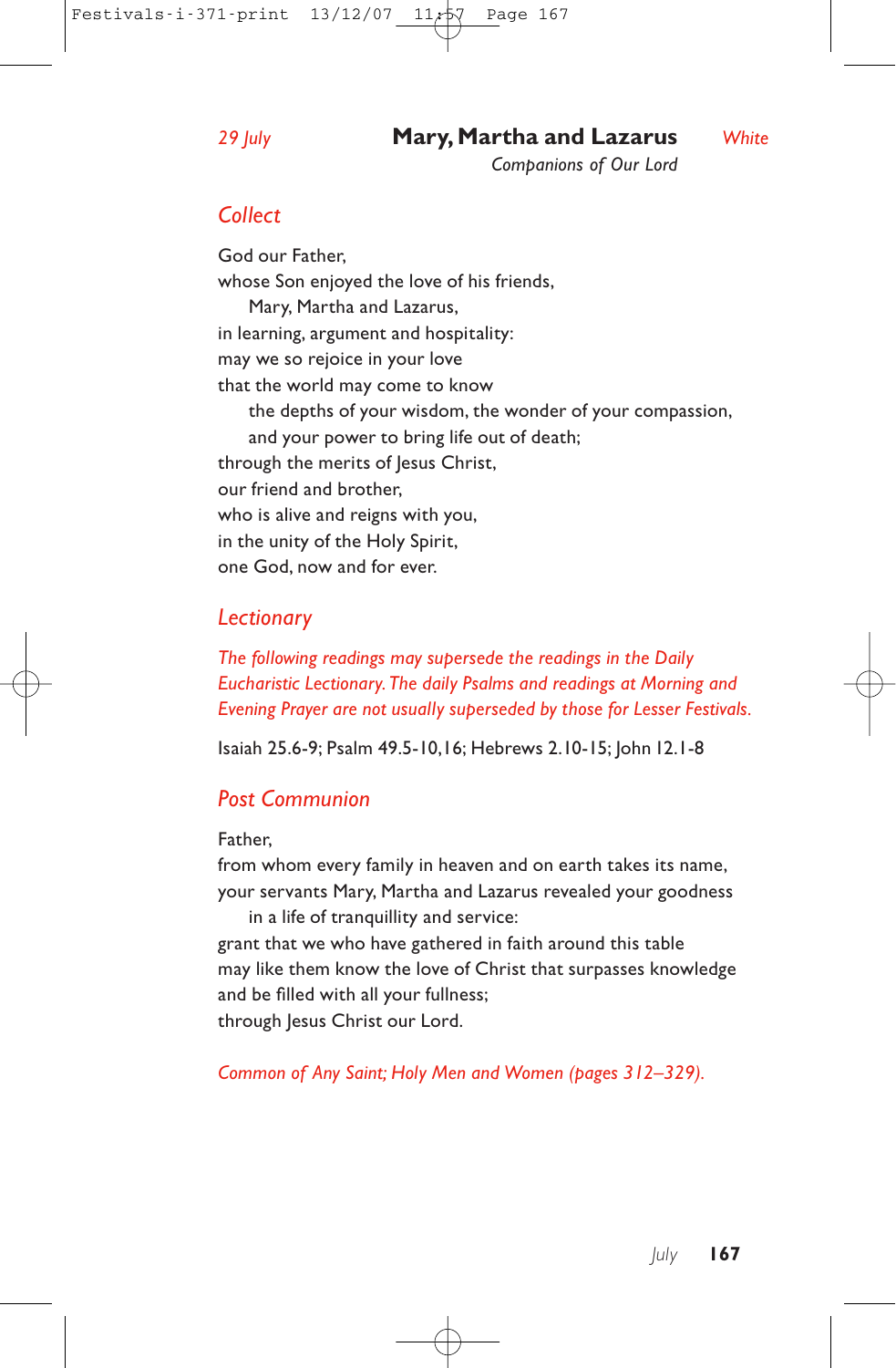### *30 July* **William Wilberforce** *White*

*Social Reformer, 1833*

### *Collect*

God our deliverer, who sent your Son Jesus Christ to set your people free from the slavery of sin: grant that, as your servant William Wilberforce toiled against the sin of slavery, so we may bring compassion to all and work for the freedom of all the children of God; through Jesus Christ your Son our Lord, who is alive and reigns with you, in the unity of the Holy Spirit, one God, now and for ever.

### *Post Communion*

God our redeemer, who inspired William Wilberforce to witness to your love and to work for the coming of your kingdom: may we, who in this sacrament share the bread of heaven, be fired by your Spirit to proclaim the gospel in our daily living and never to rest content until your kingdom come, on earth as it is in heaven; through Jesus Christ our Lord.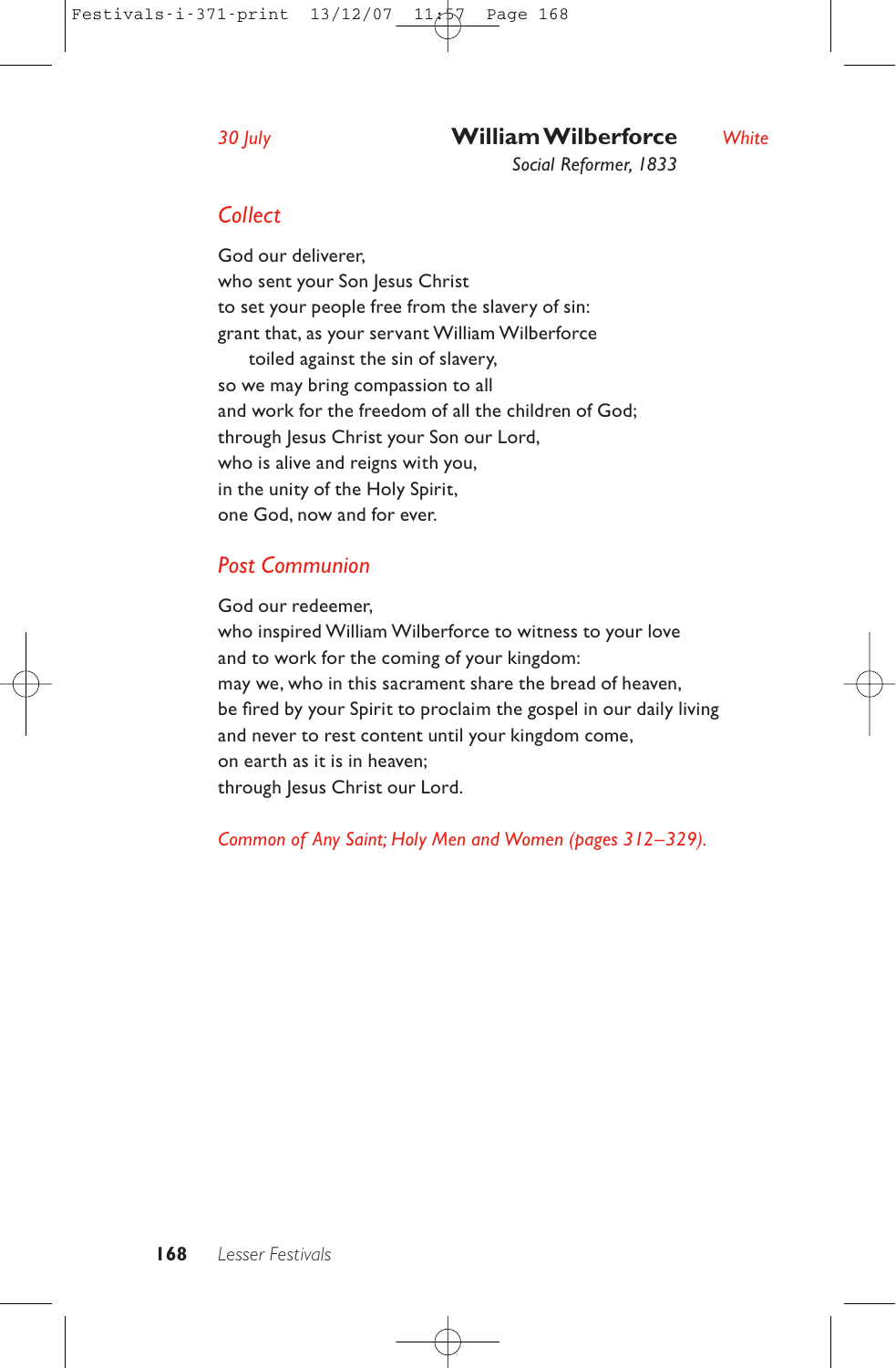### *5 August* **Oswald** *Red*

*King of Northumbria, Martyr, 642*

### *Collect*

Lord God almighty,

who so kindled the faith of King Oswald with your Spirit that he set up the sign of the cross in his kingdom and turned his people to the light of Christ: grant that we, being fired by the same Spirit, may always bear our cross before the world and be found faithful servants of the gospel; through Jesus Christ your Son our Lord, who is alive and reigns with you, in the unity of the Holy Spirit, one God, now and for ever.

### *Common of Martyrs (pages 284–290).*

*8 August* **Dominic** *White Priest, Founder of the Order of Preachers, 1221*

### *Collect*

Almighty God,

whose servant Dominic grew in the knowledge of your truth and formed an order of preachers to proclaim the faith of Christ: by your grace give to all your people a love for your word and a longing to share the gospel, so that the whole world may come to know you and your Son Jesus Christ our Lord, who is alive and reigns with you, in the unity of the Holy Spirit, one God, now and for ever.

*Common of Members of Religious Communities (pages 303–306).*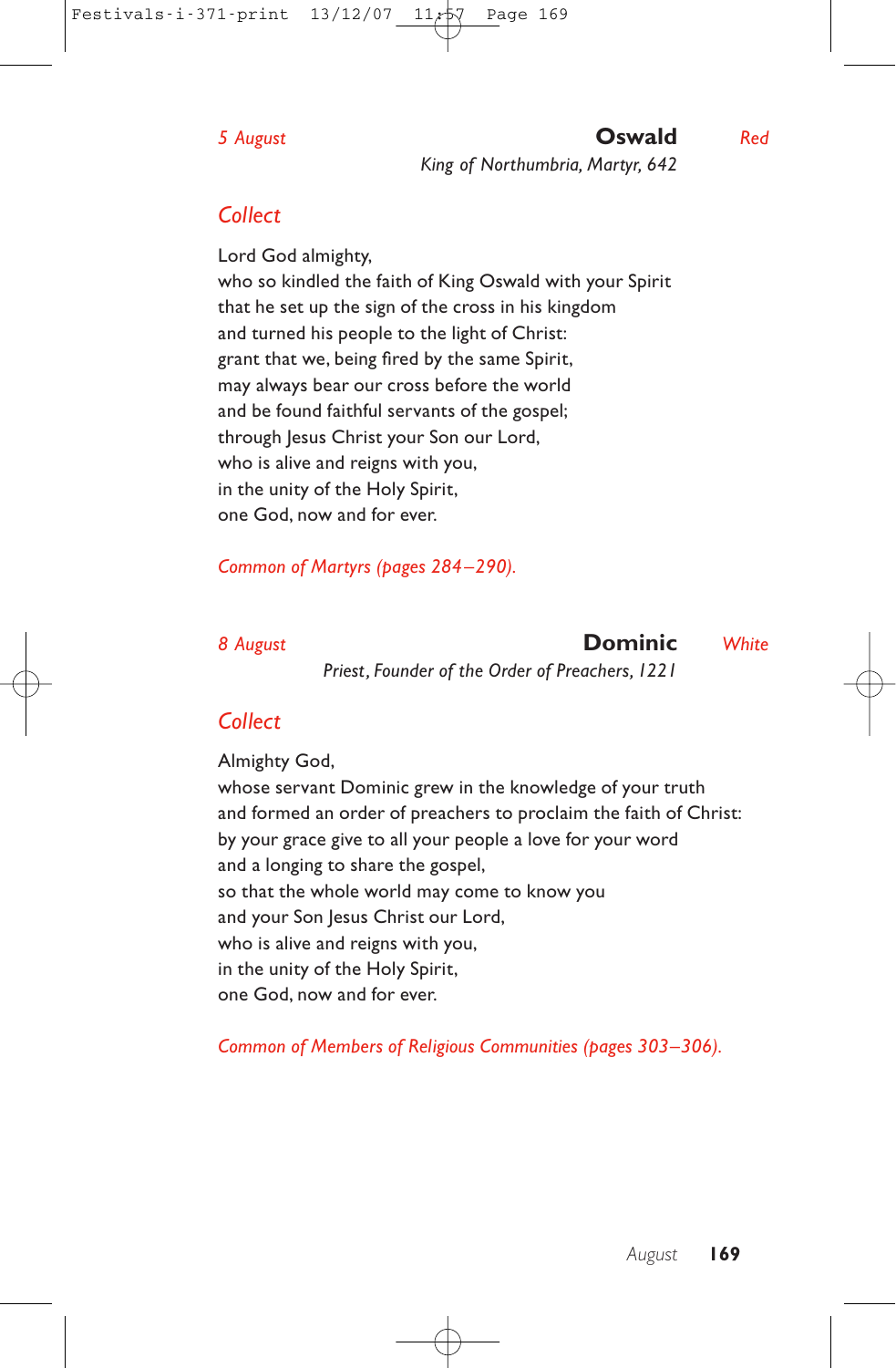### *9 August* **Mary Sumner** *White Founder of the Mothers' Union, 1921*

*Collect*

Faithful and loving God,

who called Mary Sumner to strive for the renewal of family life: give us the gift of your Holy Spirit, that through word, prayer and deed

your family may be strengthened and your people served; through Jesus Christ your Son our Lord, who is alive and reigns with you, in the unity of the Holy Spirit, one God, now and for ever.

### *Post Communion*

### Father,

from whom every family in heaven and on earth takes its name, your servant Mary Sumner revealed your goodness

in a life of tranquillity and service: grant that we who have gathered in faith around this table may like her know the love of Christ that surpasses knowledge and be filled with all your fullness; through Jesus Christ our Lord.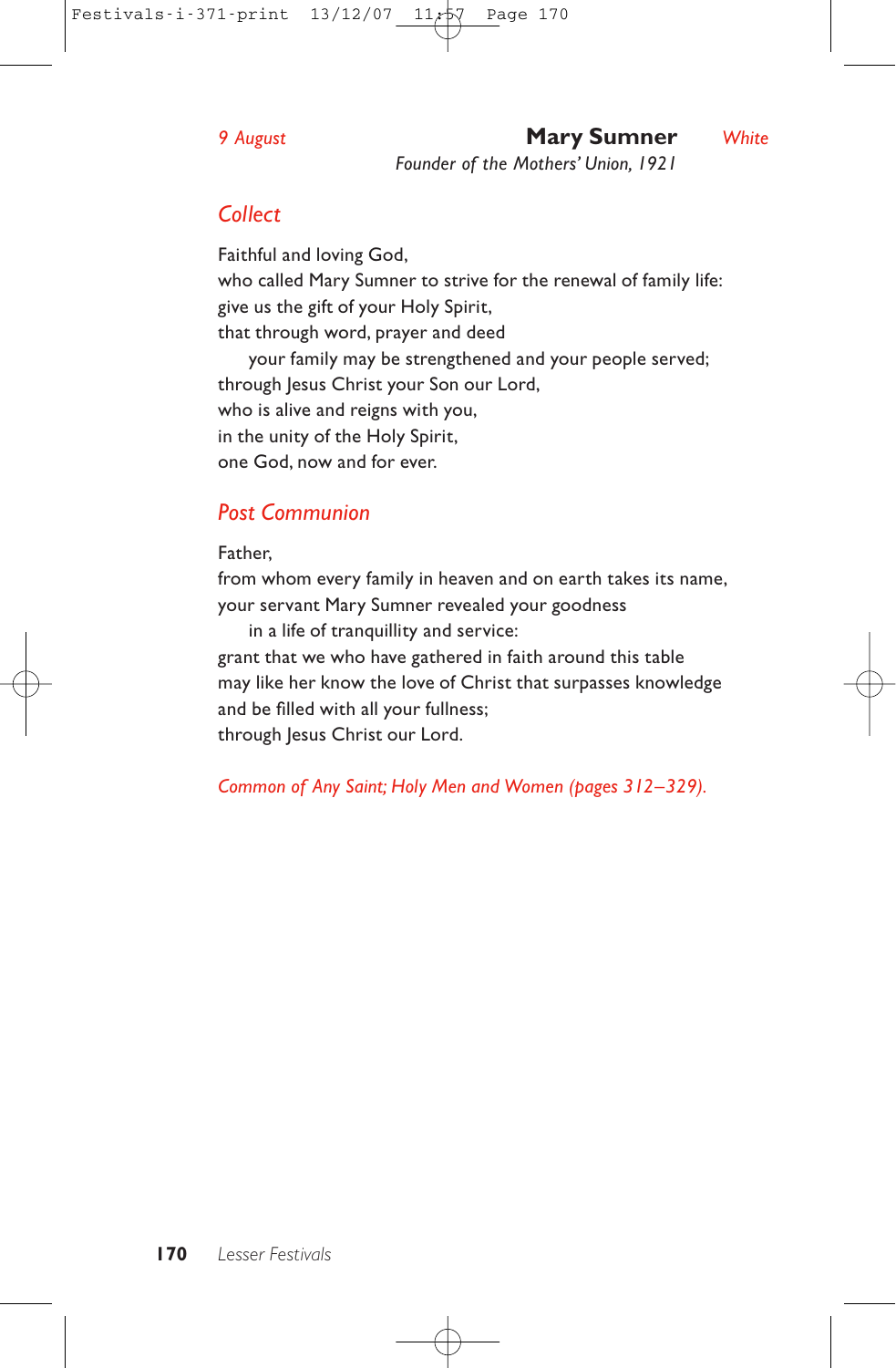### *10 August* **Laurence** *Red Deacon at Rome, Martyr, 258*

### *Collect*

Almighty God,

who made Laurence a loving servant of your people and a wise steward of the treasures of your Church: fire us with his example to love as he loved and to walk in the way that leads to eternal life; through Jesus Christ your Son our Lord, who is alive and reigns with you, in the unity of the Holy Spirit, one God, now and for ever.

### *Common of Martyrs (pages 284–290).*

# *11 August* **Clare of Assisi** *White*

*Founder of the Minoresses (Poor Clares), 1253*

### *Collect*

God of peace, who in the poverty of the blessed Clare gave us a clear light to shine in the darkness of this world: give us grace so to follow in her footsteps that we may, at the last, rejoice with her in your eternal glory; through Jesus Christ your Son our Lord, who is alive and reigns with you, in the unity of the Holy Spirit, one God, now and for ever.

*Common of Members of Religious Communities (pages 303–306).*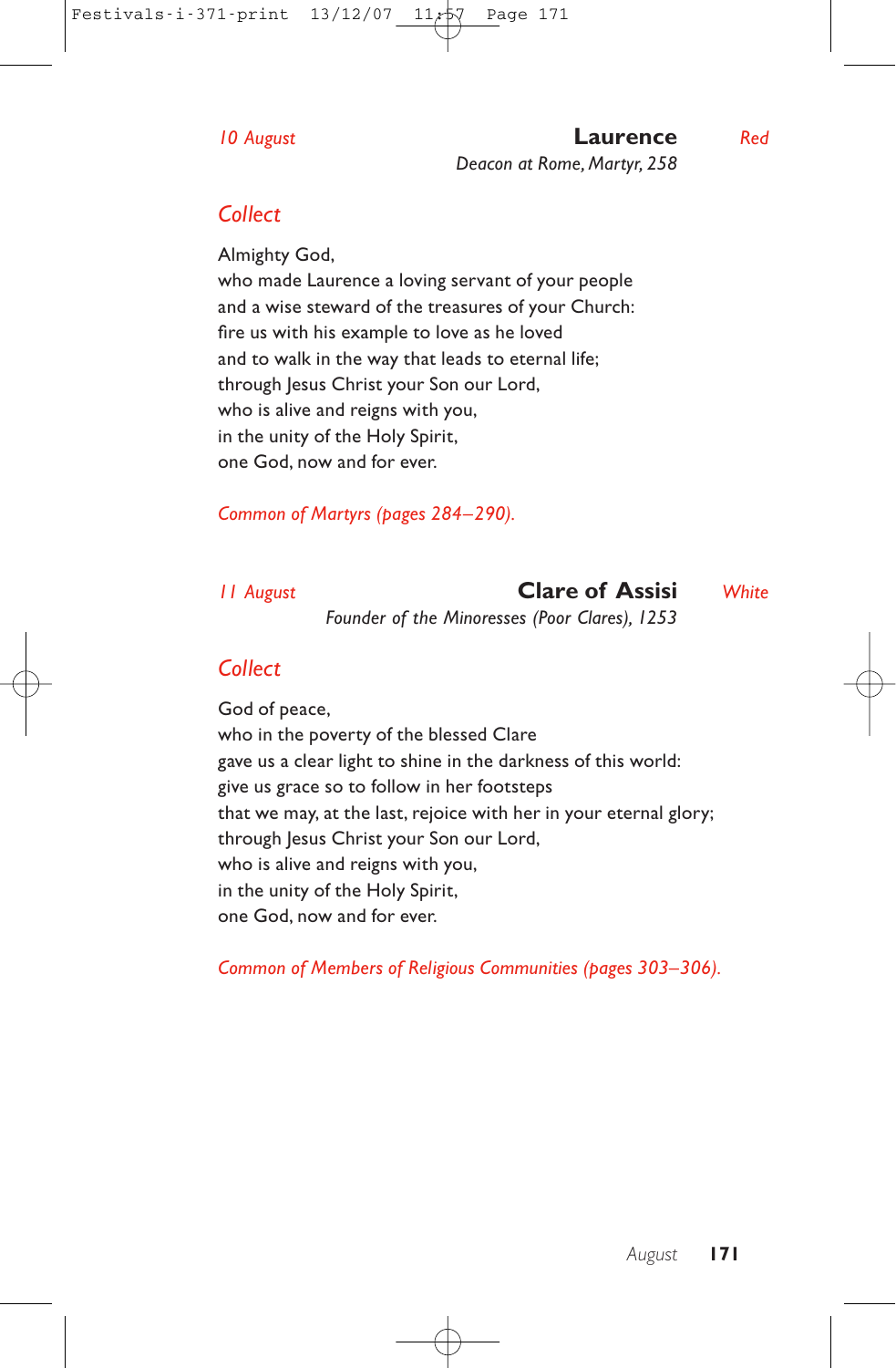# *13 August* **Jeremy Taylor** *White*

*Bishop of Down and Connor, Teacher of the Faith, 1667*

### *Collect*

Holy and loving God, you dwell in the human heart and make us partakers of the divine nature in Christ our great high priest: help us who remember your servant Jeremy Taylor to put our trust in your heavenly promises and follow a holy life in virtue and true godliness; through Jesus Christ your Son our Lord, who is alive and reigns with you, in the unity of the Holy Spirit, one God, now and for ever.

### *Common of Teachers of the Faith and Spiritual Writers (pages 291–296).*

*20 August* **Bernard** *White*

*Abbot of Clairvaux, Teacher of the Faith, 1153*

### *Collect*

Merciful redeemer, who, by the life and preaching of your servant Bernard, rekindled the radiant light of your Church: grant us, in our generation, to be inflamed with the same spirit of discipline and love and ever to walk before you as children of light; through Jesus Christ your Son our Lord, who is alive and reigns with you, in the unity of the Holy Spirit, one God, now and for ever.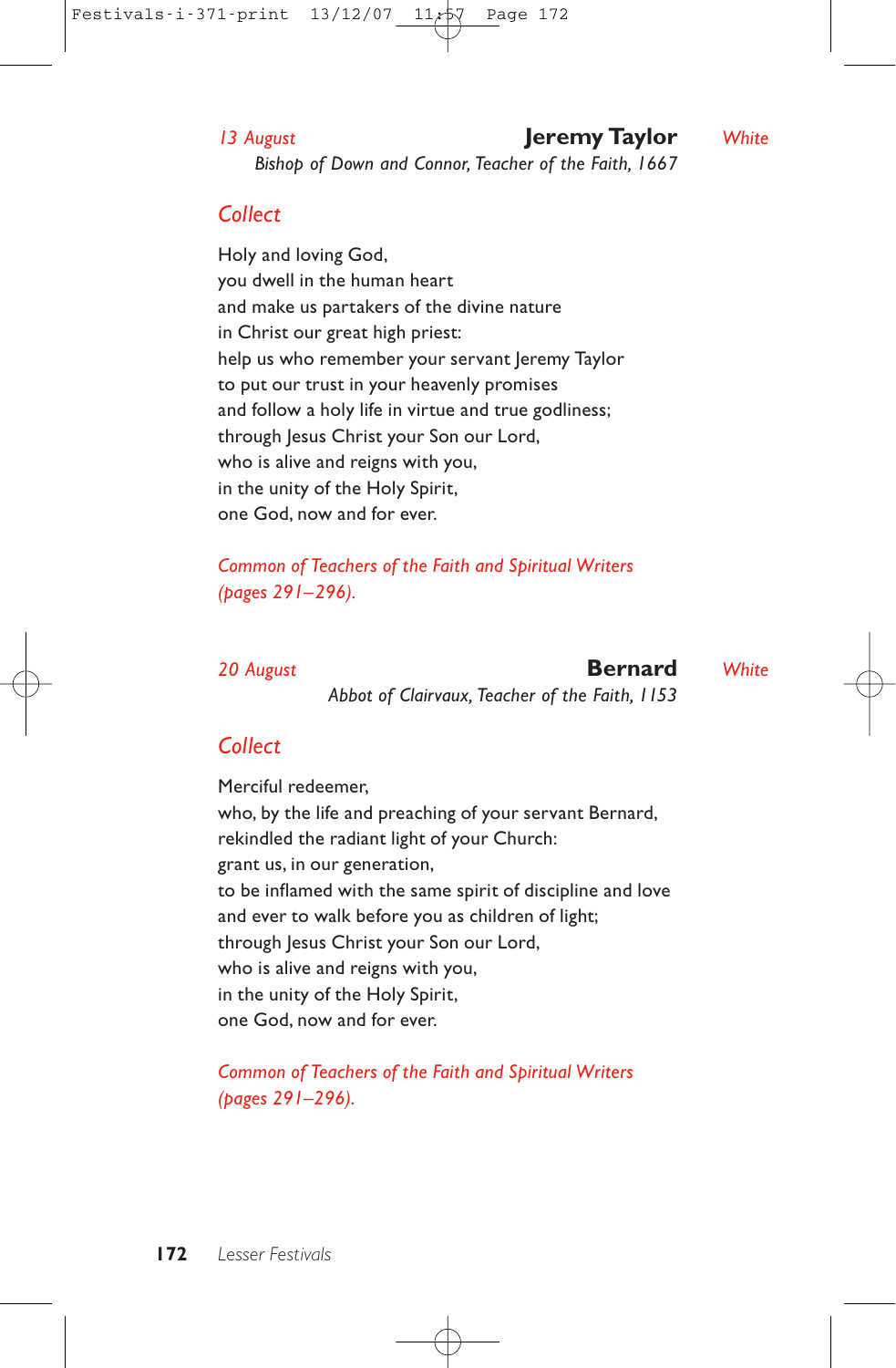### *27 August* **Monica** *White Mother of Augustine of Hippo, 387*

### *Collect*

Faithful God,

who strengthened Monica, the mother of Augustine, with wisdom, and through her patient endurance encouraged him to seek after you: give us the will to persist in prayer that those who stray from you may be brought to faith in your Son Jesus Christ our Lord, who is alive and reigns with you, in the unity of the Holy Spirit, one God, now and for ever.

### *Post Communion*

Father,

from whom every family in heaven and on earth takes its name, your servant Monica revealed your goodness

in a life of tranquillity and service: grant that we who have gathered in faith around this table may like her know the love of Christ that surpasses knowledge and be filled with all your fullness; through Jesus Christ our Lord.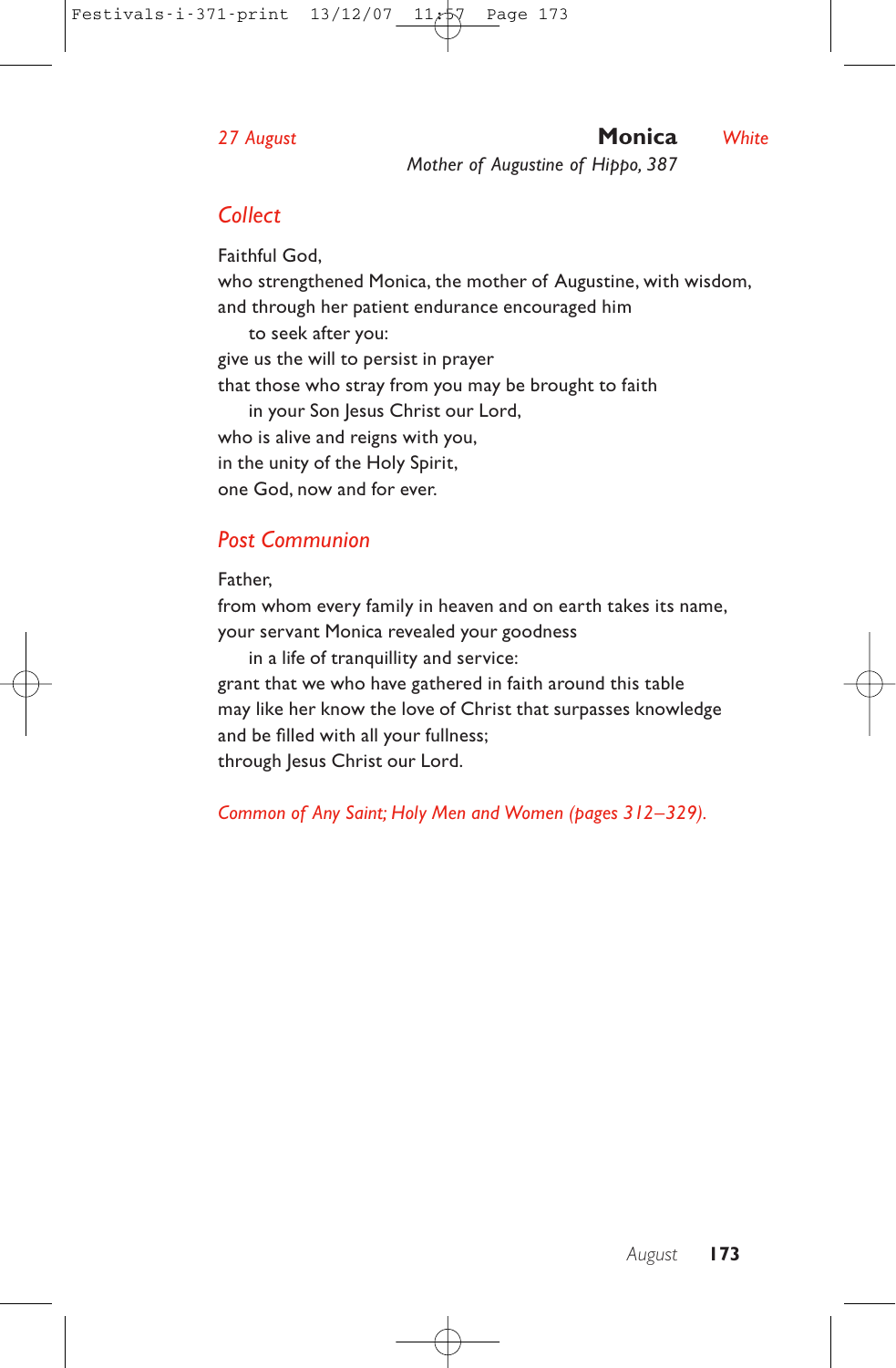### *28 August* **Augustine of Hippo** *White*

*Bishop of Hippo, Teacher of the Faith, 430*

### *Collect*

Merciful Lord, who turned Augustine from his sins to be a faithful bishop and teacher: grant that we may follow him in penitence and discipline till our restless hearts find their rest in you; through Jesus Christ your Son our Lord, who is alive and reigns with you, in the unity of the Holy Spirit, one God, now and for ever.

*Common of Teachers of the Faith and Spiritual Writers (pages 291–296).*

### *29 August* **The Beheading of** *Red* **John the Baptist**

### *Collect*

Almighty God, who called your servant John the Baptist to be the forerunner of your Son in birth and death: strengthen us by your grace that, as he suffered for the truth, so we may boldly resist corruption and vice and receive with him the unfading crown of glory; through Jesus Christ your Son our Lord, who is alive and reigns with you, in the unity of the Holy Spirit, one God, now and for ever.

### *Lectionary*

*The following readings may supersede the readings in the Daily Eucharistic Lectionary. The daily Psalms and readings at Morning and Evening Prayer are not usually superseded by those for Lesser Festivals.*

Jeremiah 1.4-10; Psalm 11; Hebrews 11.32–12.2; Matthew 14.1-12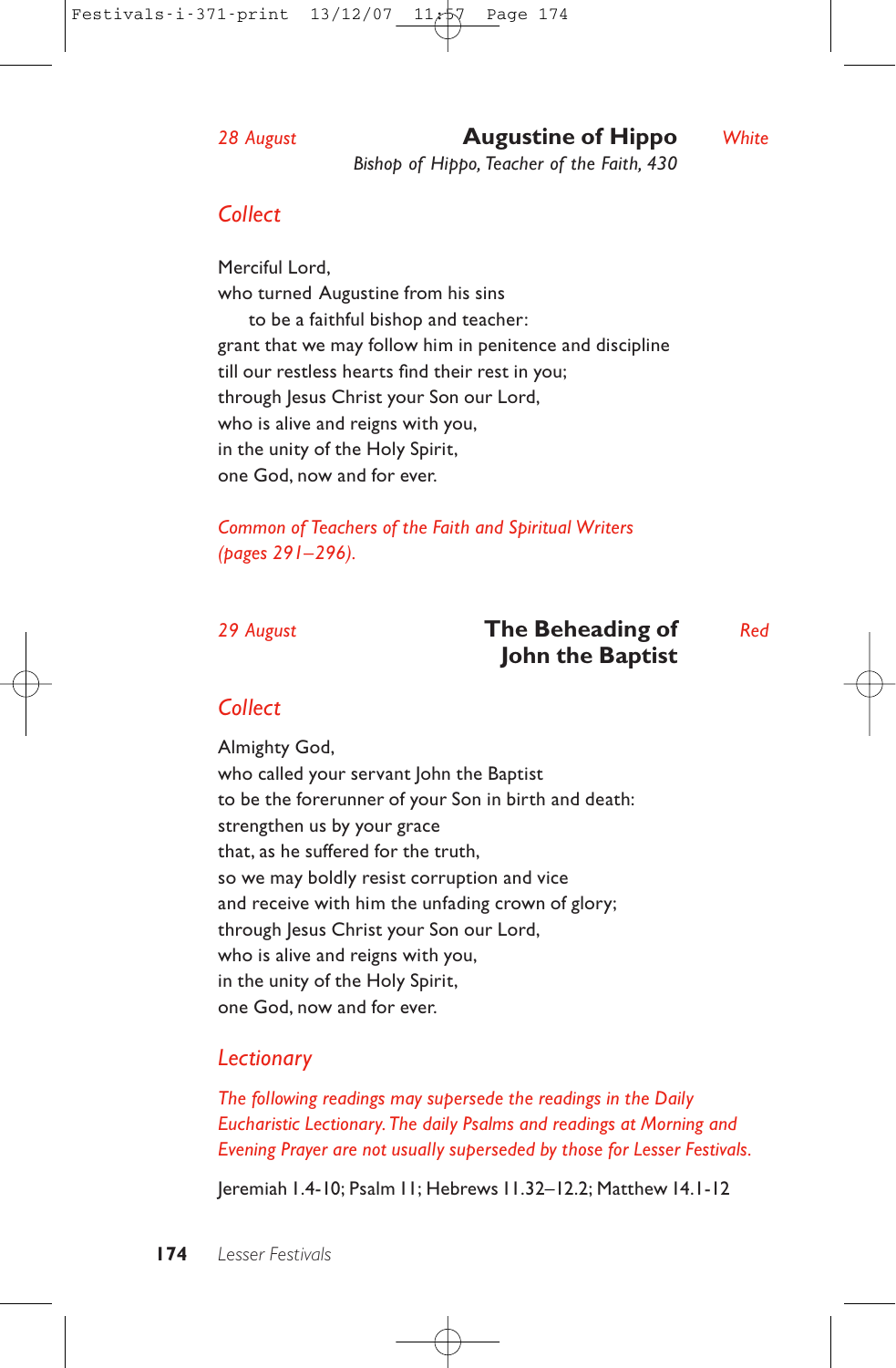### *Post Communion*

Merciful Lord, whose prophet John the Baptist proclaimed your Son as the Lamb of God who takes away the sin of the world: grant that we who in this sacrament have known your forgiveness and your life-giving love may ever tell of your mercy and your peace; through Jesus Christ our Lord.

*See also 24 June, The Birth of John the Baptist (pages 75–80).*

*30 August* **John Bunyan** *White Spiritual Writer, 1688*

### *Collect*

God of peace, who called your servant John Bunyan to be valiant for truth: grant that as strangers and pilgrims we may at the last rejoice with all Christian people in your heavenly city; through Jesus Christ your Son our Lord, who is alive and reigns with you, in the unity of the Holy Spirit, one God, now and for ever.

*Common of Teachers of the Faith and Spiritual Writers (pages 291–296).*

*August* **175**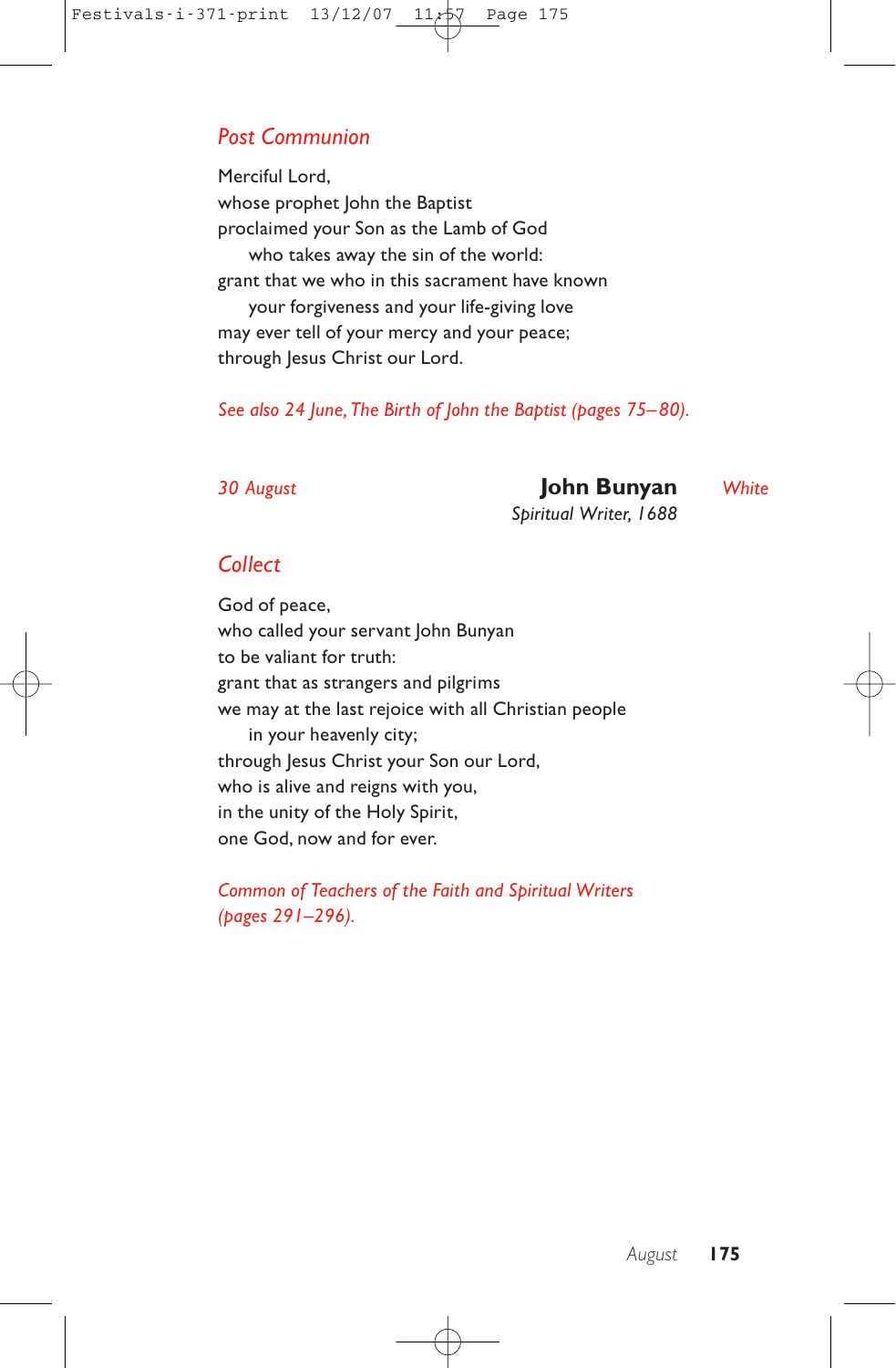*31 August* **Aidan** *White Bishop of Lindisfarne, Missionary, 651*

### *Collect*

Everlasting God, you sent the gentle bishop Aidan to proclaim the gospel in this land: grant us to live as he taught in simplicity, humility and love for the poor; through Jesus Christ your Son our Lord, who is alive and reigns with you, in the unity of the Holy Spirit, one God, now and for ever.

### *Common of Missionaries (pages 307–311).*

## *3 September* **Gregory the Great** *White*

*Bishop of Rome, Teacher of the Faith, 604*

### *Collect*

Merciful Father, who chose your bishop Gregory to be a servant of the servants of God: grant that, like him, we may ever long to serve you by proclaiming your gospel to the nations, and may ever rejoice to sing your praises; through Jesus Christ your Son our Lord, who is alive and reigns with you, in the unity of the Holy Spirit, one God, now and for ever.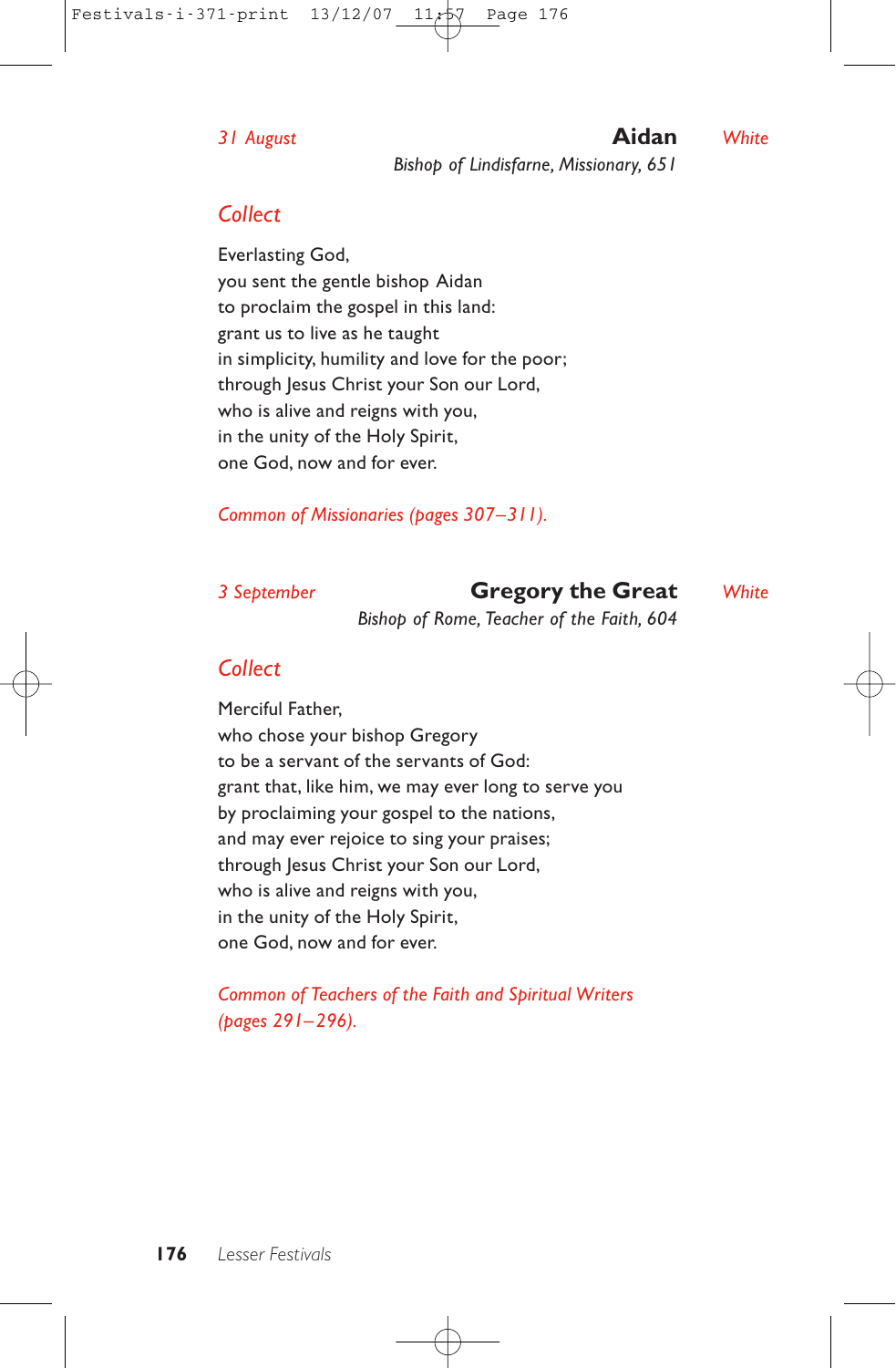# *8 September* **The Birth of the** *White* **Blessed Virgin Mary**

### *Collect*

Almighty and everlasting God, who stooped to raise fallen humanity through the child-bearing of blessed Mary: grant that we, who have seen your glory revealed in our human nature and your love made perfect in our weakness, may daily be renewed in your image and conformed to the pattern of your Son Jesus Christ our Lord, who is alive and reigns with you, in the unity of the Holy Spirit,

one God, now and for ever.

#### *Common of The Blessed Virgin Mary (pages 268–276).*

*13 September* **John Chrysostom** *White*

*Bishop of Constantinople, Teacher of the Faith, 407*

#### *Collect*

God of truth and love, who gave to your servant John Chrysostom eloquence to declare your righteousness in the great congregation and courage to bear reproach for the honour of your name: mercifully grant to those who minister your word such excellence in preaching, that all people may share with them in the glory that shall be revealed; through Jesus Christ your Son our Lord, who is alive and reigns with you, in the unity of the Holy Spirit, one God, now and for ever.

*Common of Teachers of the Faith and Spiritual Writers (pages 291–296).*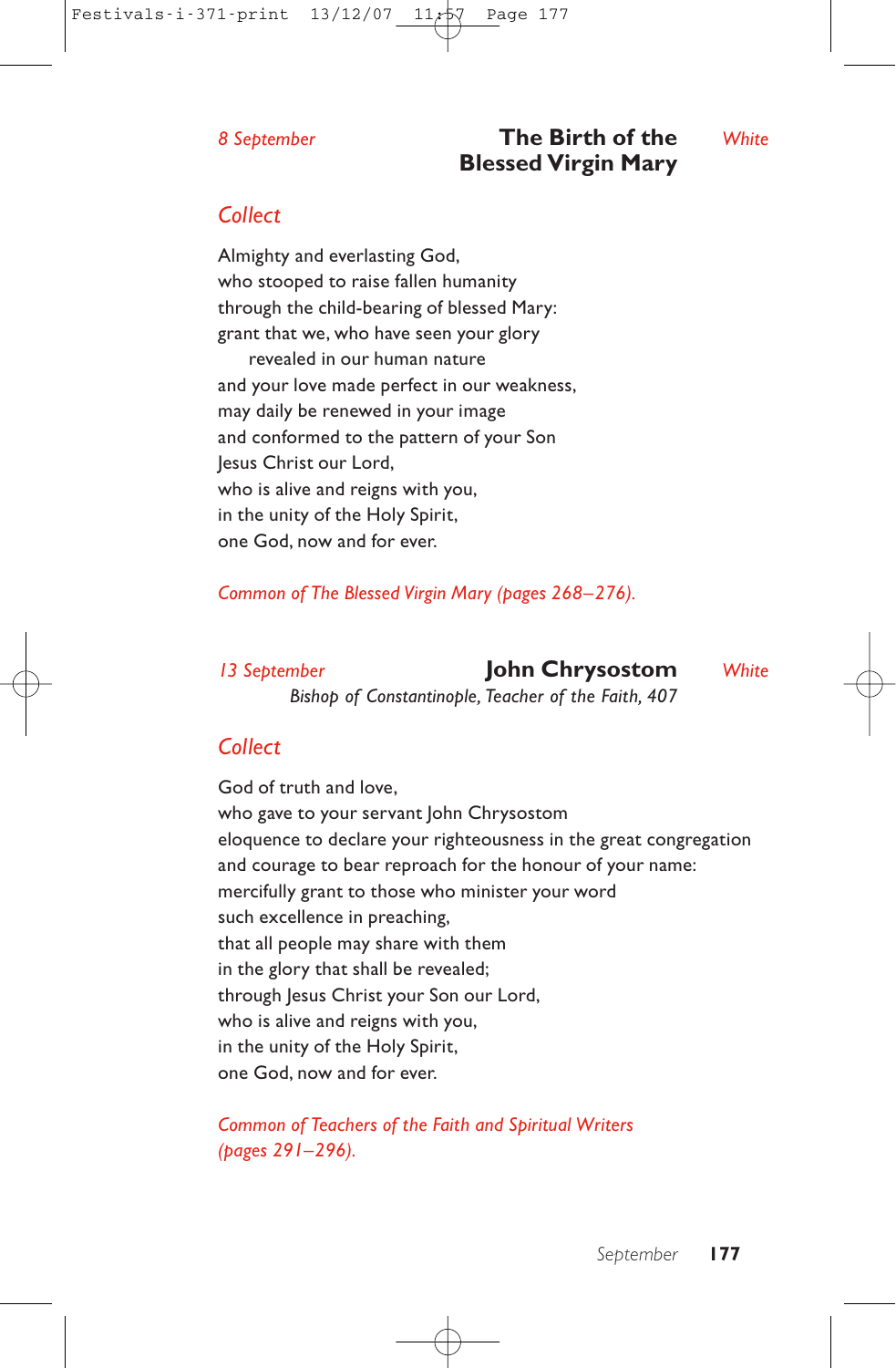#### *15 September* **Cyprian** *Red*

*Bishop of Carthage, Martyr, 258*

### *Collect*

Holy God, who brought Cyprian to faith in Christ, made him a bishop in the Church and crowned his witness with a martyr's death: grant that, after his example, we may love the Church and her teachings, find your forgiveness within her fellowship and so come to share the heavenly banquet you have prepared for us; through Jesus Christ your Son our Lord, who is alive and reigns with you, in the unity of the Holy Spirit, one God, now and for ever.

#### *Common of Martyrs (pages 284 –290).*

*16 September* **Ninian** *White*

*Bishop of Galloway, Apostle of the Picts, c.432*

### *Collect*

Almighty and everlasting God, who called your servant Ninian to preach the gospel to the people of northern Britain: raise up in this and every land heralds and evangelists of your kingdom, that your Church may make known the immeasurable riches of your Son our Saviour Jesus Christ, who is alive and reigns with you, in the unity of the Holy Spirit, one God, now and for ever.

#### *Common of Missionaries (pages 307–311).*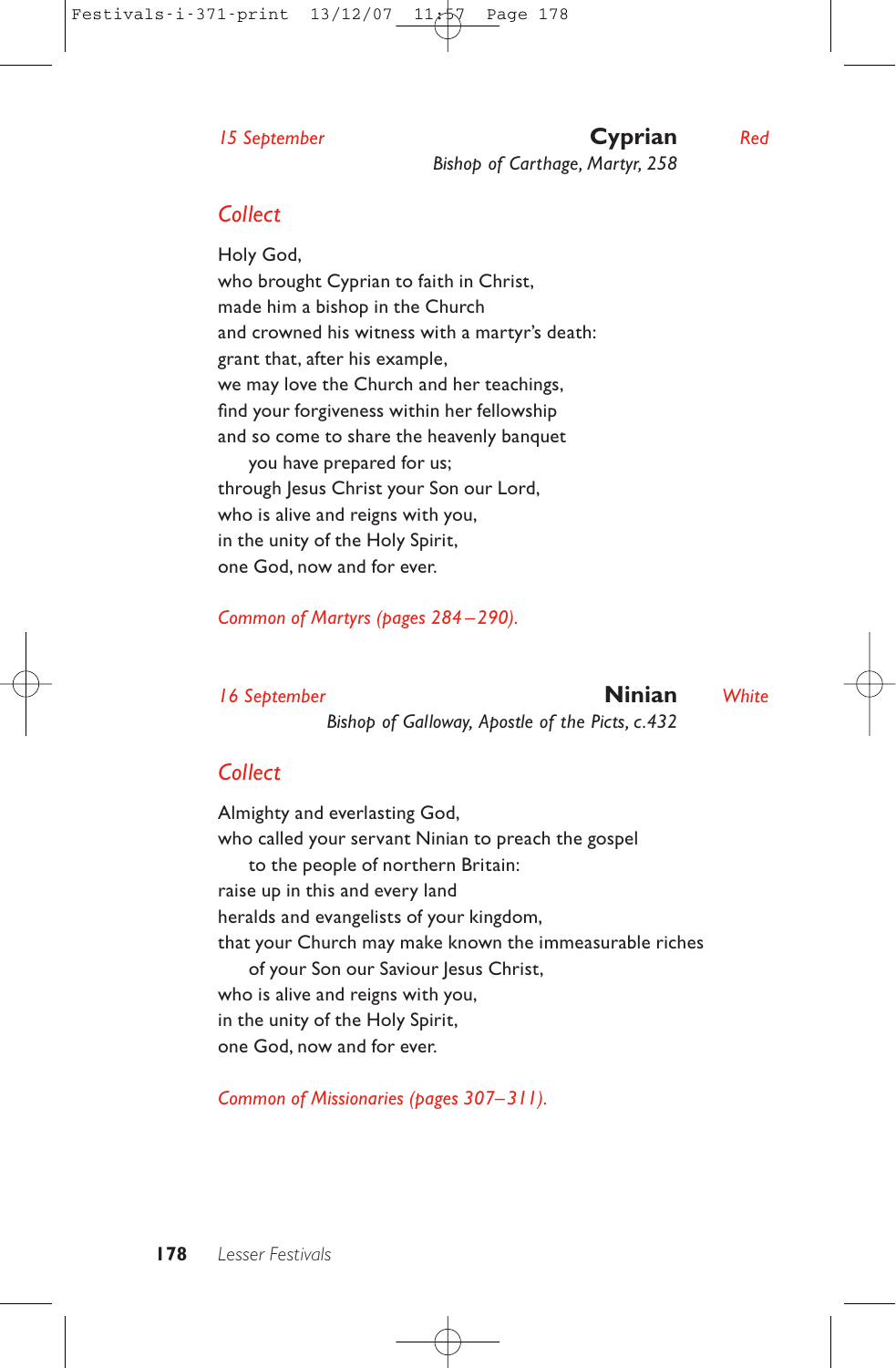# *17 September* **Hildegard** *White*

*Abbess of Bingen, Visionary, 1179*

## *Collect*

Most glorious and holy God, whose servant Hildegard, strong in the faith, was caught up in the vision of your heavenly courts: by the breath of your Spirit open our eyes to glimpse your glory and our lips to sing your praises with all the angels; through Jesus Christ your Son our Lord, who is alive and reigns with you, in the unity of the Holy Spirit, one God, now and for ever.

*Common of Members of Religious Communities (pages 303–306).*

| 20 Sebtember |  |  |
|--------------|--|--|
|              |  |  |

# **20 John Coleridge Patteson** Red

*First Bishop of Melanesia, and his Companions, Martyrs, 1871*

### *Collect*

God of all tribes and peoples and tongues, who called your servant John Coleridge Patteson to witness in life and death to the gospel of Christ amongst the peoples of Melanesia: grant us to hear your call to service and to respond trustfully and joyfully to Jesus Christ our redeemer, who is alive and reigns with you, in the unity of the Holy Spirit, one God, now and for ever.

*Common of Martyrs (pages 284–290).*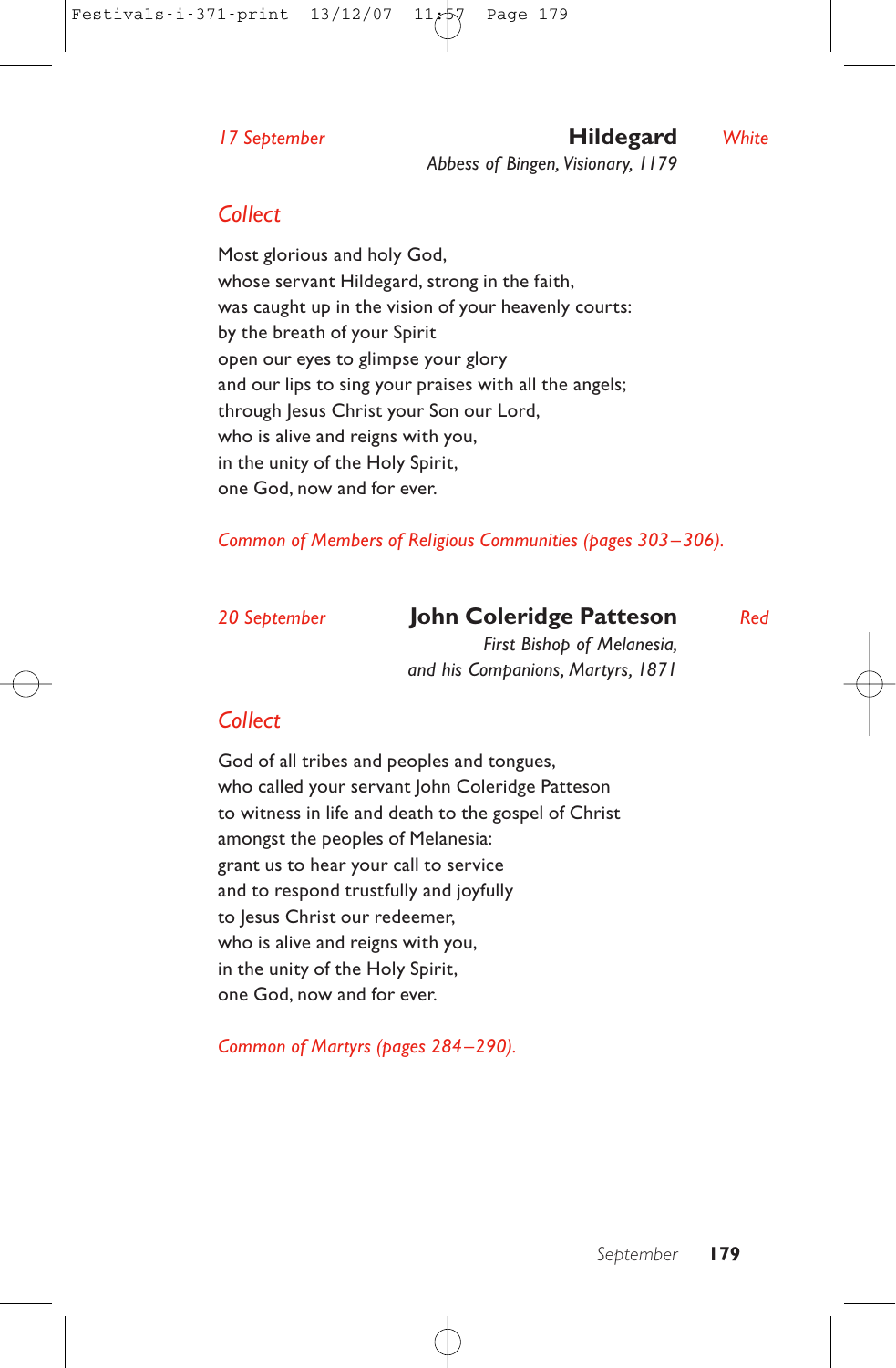### *25 September* **Lancelot Andrewes** *White*

*Bishop of Winchester, Spiritual Writer, 1626*

#### *Collect*

Lord God,

who gave to Lancelot Andrewes many gifts of your Holy Spirit, making him a man of prayer and a pastor of your people: perfect in us that which is lacking in your gifts,

of faith, to increase it, of hope, to establish it, of love, to kindle it, that we may live in the light of your grace and glory; through Jesus Christ your Son our Lord, who is alive and reigns with you, in the unity of the Holy Spirit, one God, now and for ever.

#### *Common of Bishops and other Pastors (pages 297–302).*

*27 September* **Vincent de Paul** *White Founder of the Congregation of the Mission (Lazarists), 1660*

#### *Collect*

Merciful God, whose servant Vincent de Paul, by his ministry of preaching and pastoral care, brought your love to the sick and the poor: give to all your people a heart of compassion that by word and action they may serve you in serving others in their need; through Jesus Christ your Son our Lord, who is alive and reigns with you,

in the unity of the Holy Spirit,

one God, now and for ever.

*Common of Members of Religious Communities (pages 303–306).*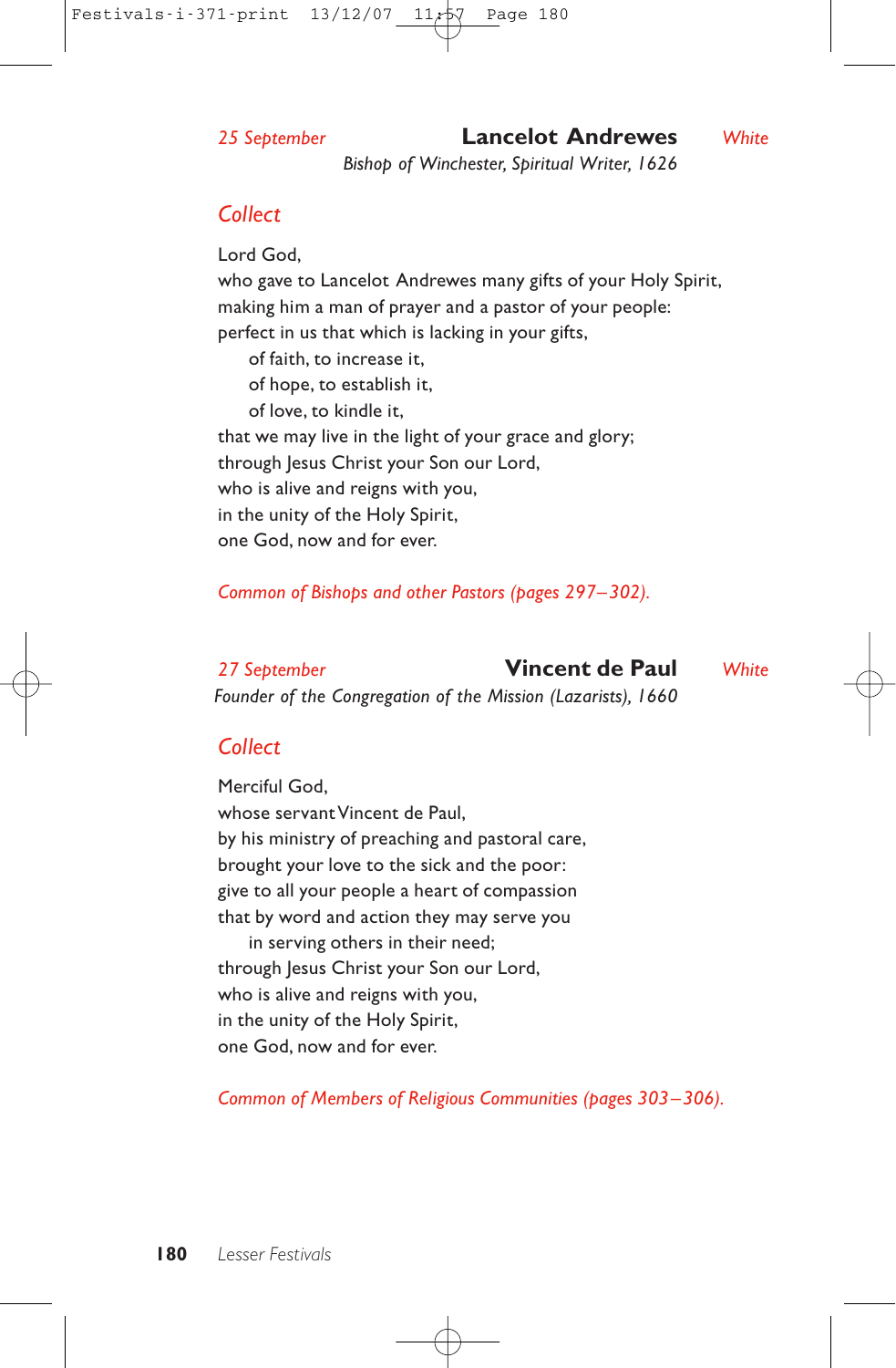# *4 October* **Francis of Assisi** *White*

*Friar, Deacon, Founder of the Friars Minor, 1226*

#### *Collect*

O God, you ever delight to reveal yourself to the childlike and lowly of heart: grant that, following the example of the blessed Francis, we may count the wisdom of this world as foolishness and know only Jesus Christ and him crucified, who is alive and reigns with you, in the unity of the Holy Spirit, one God, now and for ever.

#### *Common of Members of Religious Communities (pages 303–306).*

| 6 October                                              | <b>William Tyndale</b> | Red |
|--------------------------------------------------------|------------------------|-----|
| Translator of the Scriptures, Reformation Martyr, 1536 |                        |     |

### *Collect*

Lord, give to your people grace to hear and keep your word that, after the example of your servant William Tyndale, we may not only profess your gospel but also be ready to suffer and die for it, to the honour of your name; through Jesus Christ your Son our Lord, who is alive and reigns with you, in the unity of the Holy Spirit, one God, now and for ever.

*Common of Martyrs (pages 284–290).*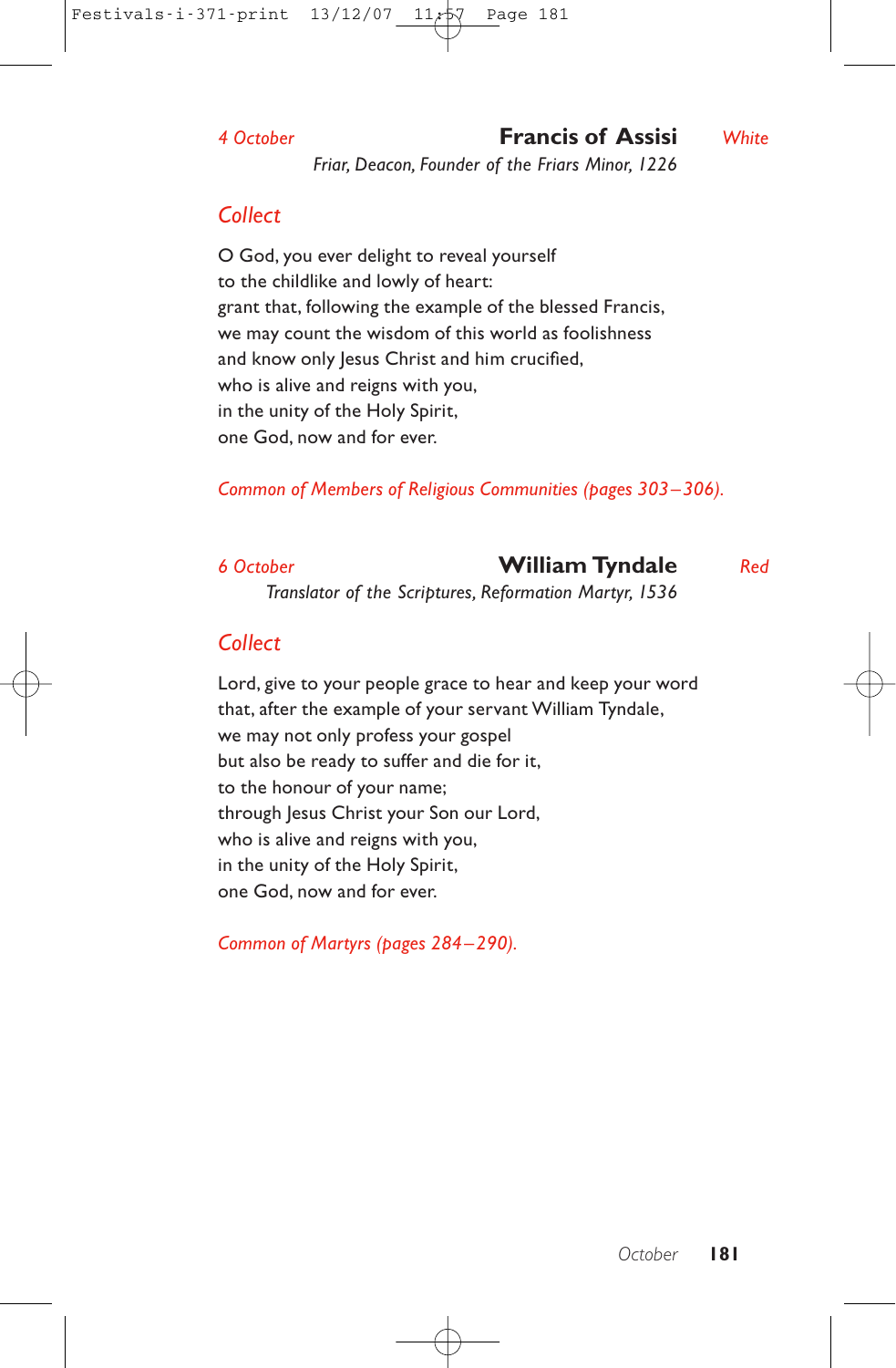#### *10 October* **Paulinus** *White*

*Bishop of York, Missionary, 644*

### *Collect*

God our Saviour,

who sent Paulinus to preach and to baptize, and so to build up your Church in this land: grant that, inspired by his example, we may tell all the world of your truth, that with him we may receive the reward

you prepare for all your faithful servants; through Jesus Christ your Son our Lord, who is alive and reigns with you, in the unity of the Holy Spirit, one God, now and for ever.

*Common of Missionaries (pages 307–311).*

## *12 October* **Wilfrid of Ripon** *White Bishop, Missionary, 709*

# *Collect*

Almighty God, who called our forebears to the light of the gospel by the preaching of your servant Wilfrid: help us, who keep his life and labour in remembrance, to glorify your name by following the example of his zeal and perseverance; through Jesus Christ your Son our Lord, who is alive and reigns with you, in the unity of the Holy Spirit, one God, now and for ever.

*Common of Missionaries (pages 307–311).*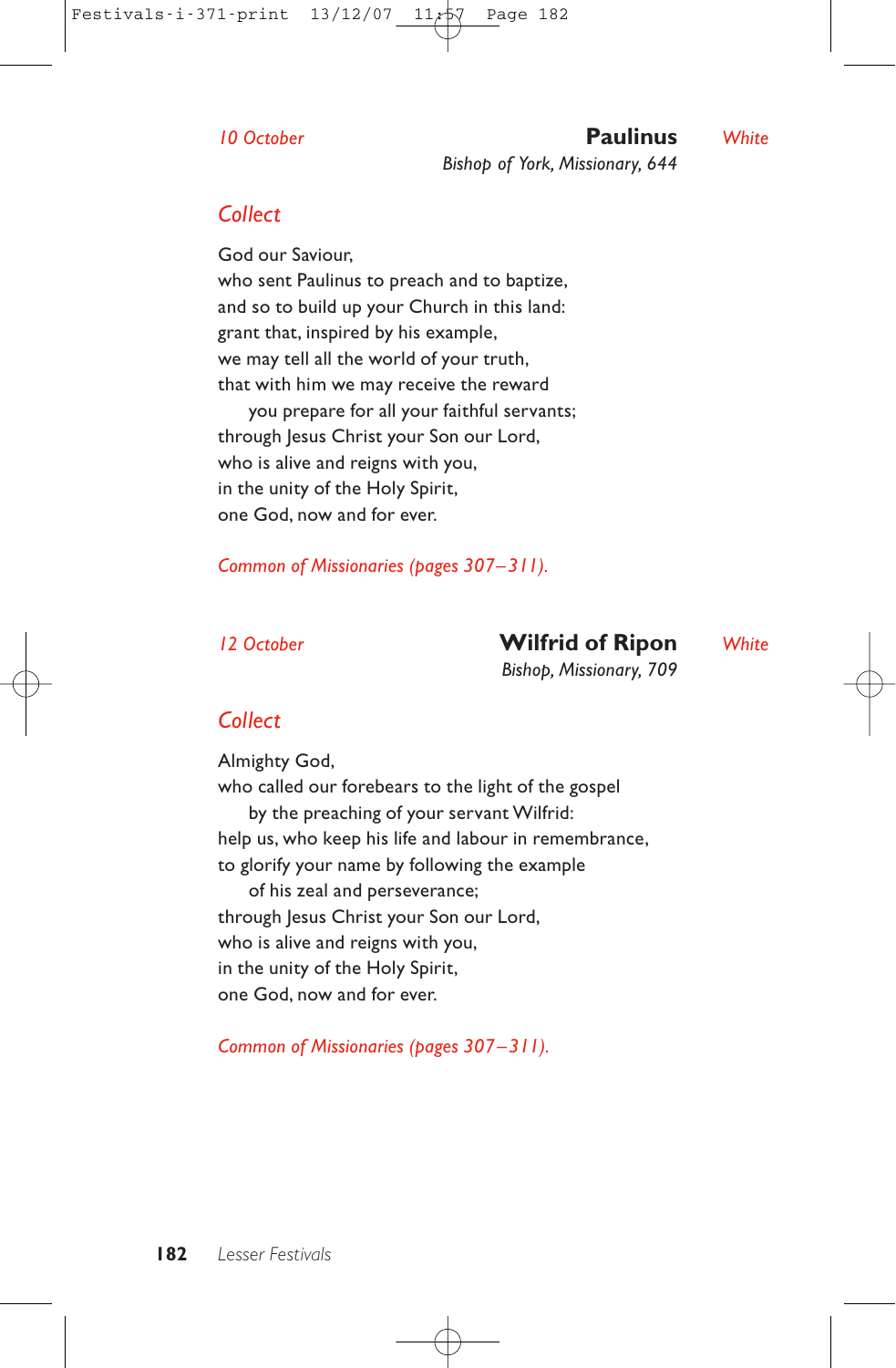# *13 October* **Edward the Confessor** *White*

*King of England, 1066*

## *Collect*

Sovereign God, who set your servant Edward upon the throne of an earthly kingdom and inspired him with zeal for the kingdom of heaven: grant that we may so confess the faith of Christ by word and deed, that we may, with all your saints, inherit your eternal glory; through Jesus Christ your Son our Lord, who is alive and reigns with you, in the unity of the Holy Spirit, one God, now and for ever.

#### *Post Communion*

God our redeemer, who inspired Edward to witness to your love and to work for the coming of your kingdom: may we, who in this sacrament share the bread of heaven, be fired by your Spirit to proclaim the gospel in our daily living and never to rest content until your kingdom come, on earth as it is in heaven; through Jesus Christ our Lord.

*Common of Any Saint; Holy Men and Women (pages 312–329).*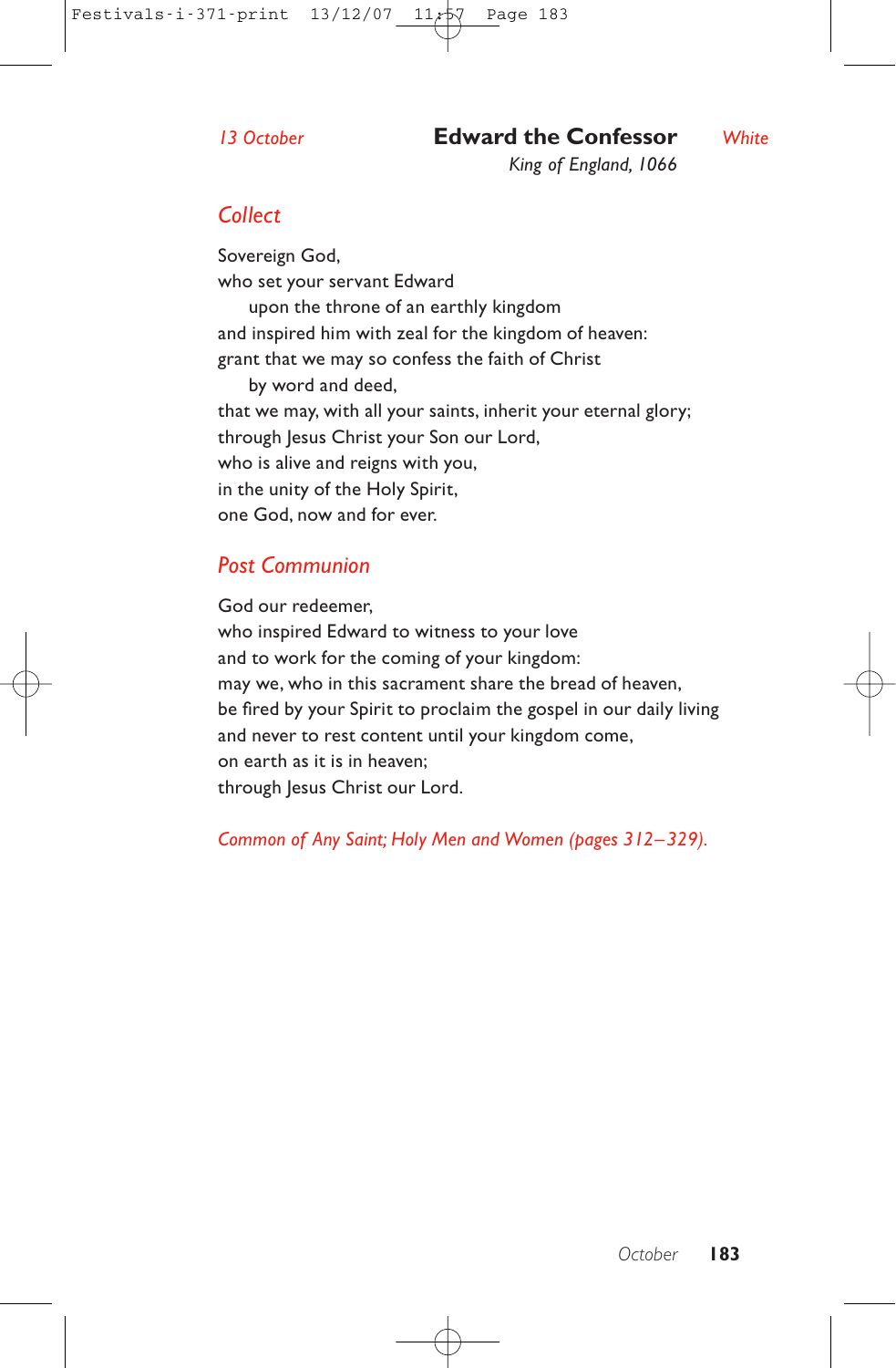# *15 October* **Teresa of Avila** *White*

*Teacher of the Faith, 1582* 

### *Collect*

Merciful God,

who by your Spirit raised up your servant Teresa of Avila to reveal to your Church the way of perfection: grant that her teaching may awaken in us a longing for holiness, until we attain to the perfect union of love in Jesus Christ your Son our Lord, who is alive and reigns with you, in the unity of the Holy Spirit, one God, now and for ever.

*Common of Teachers of the Faith and Spiritual Writers (pages 291–296).*

*17 October* **Ignatius** *Red Bishop of Antioch, Martyr, c.107*

#### *Collect*

Feed us, O Lord, with the living bread and make us drink deep of the cup of salvation that, following the teaching of your bishop Ignatius and rejoicing in the faith with which he embraced a martyr's death, we may be nourished for that eternal life for which he longed; through Jesus Christ your Son our Lord, who is alive and reigns with you, in the unity of the Holy Spirit, one God, now and for ever.

*Common of Martyrs (pages 284–290).*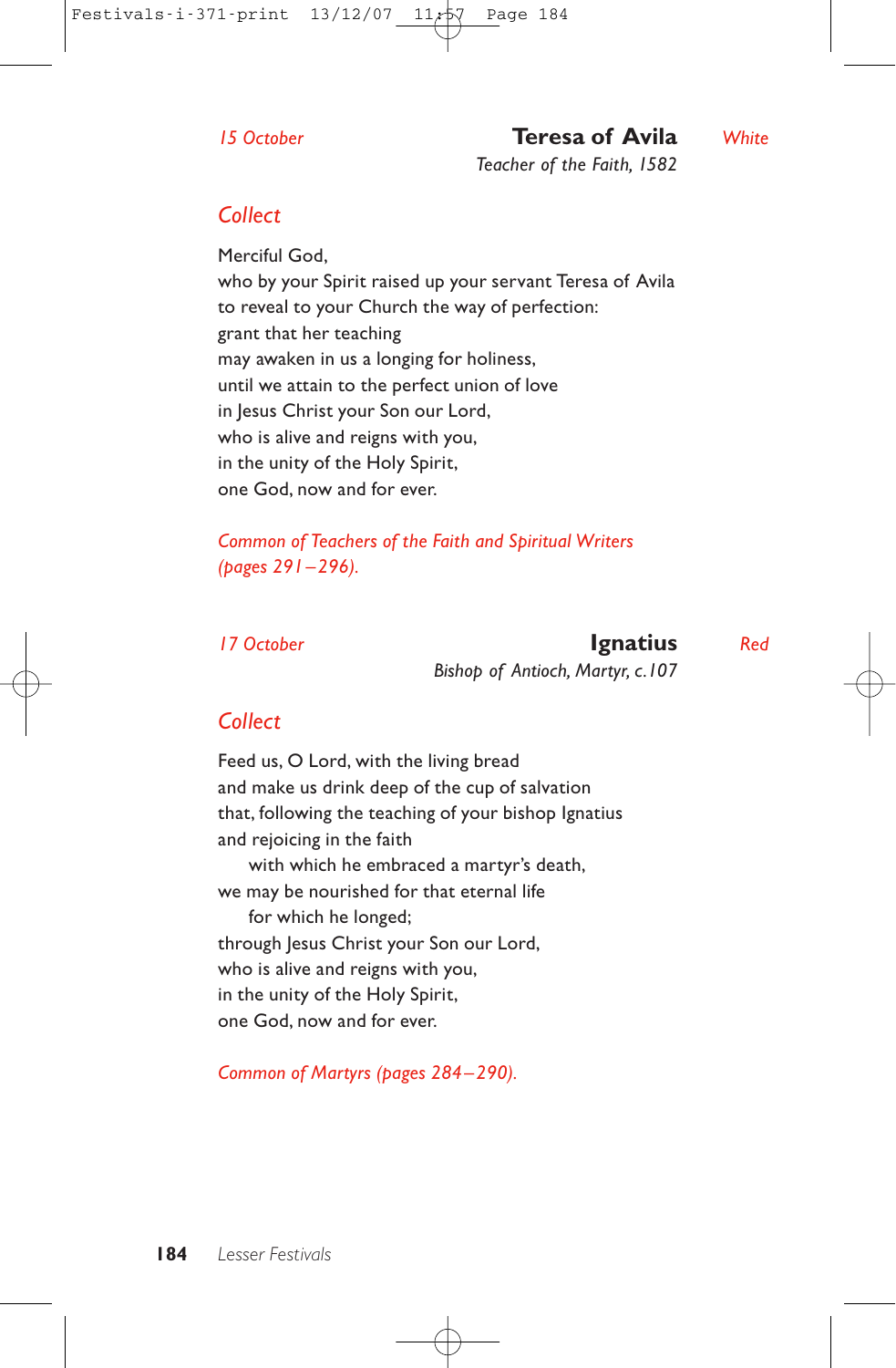# *19 October* **Henry Martyn** *White*

*Translator of the Scriptures, Missionary in India and Persia, 1812*

### *Collect*

Almighty God, who by your Holy Spirit gave Henry Martyn a longing to tell the good news of Christ and skill to translate the Scriptures: by the same Spirit give us grace to offer you our gifts, wherever you may lead, at whatever the cost; through Jesus Christ your Son our Lord, who is alive and reigns with you, in the unity of the Holy Spirit, one God, now and for ever.

*Common of Missionaries (pages 307–311).*

*October* **185**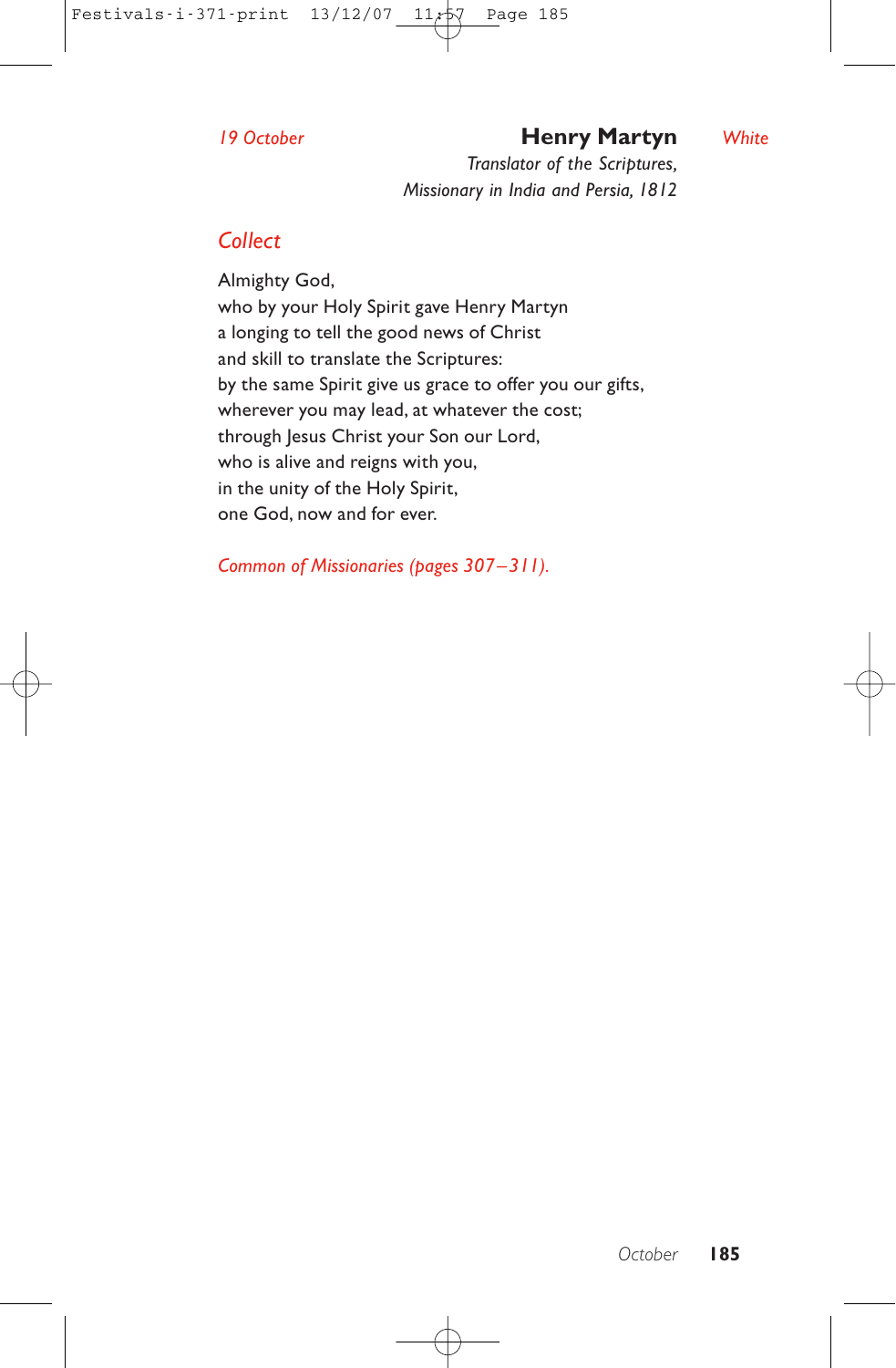## *26 October* **Alfred the Great** *White*

*King of the West Saxons, Scholar, 899*

### *Collect*

God, our maker and redeemer, we pray you of your great mercy and by the power of your holy cross to guide us by your will and to shield us from our foes: that, after the example of your servant Alfred, we may inwardly love you above all things; through Jesus Christ your Son our Lord, who is alive and reigns with you, in the unity of the Holy Spirit, one God, now and for ever.

## *Post Communion*

God our redeemer, who inspired Alfred to witness to your love and to work for the coming of your kingdom: may we, who in this sacrament share the bread of heaven, be fired by your Spirit to proclaim the gospel in our daily living and never to rest content until your kingdom come, on earth as it is in heaven; through Jesus Christ our Lord.

*Common of Any Saint; Holy Men and Women (pages 312–329).*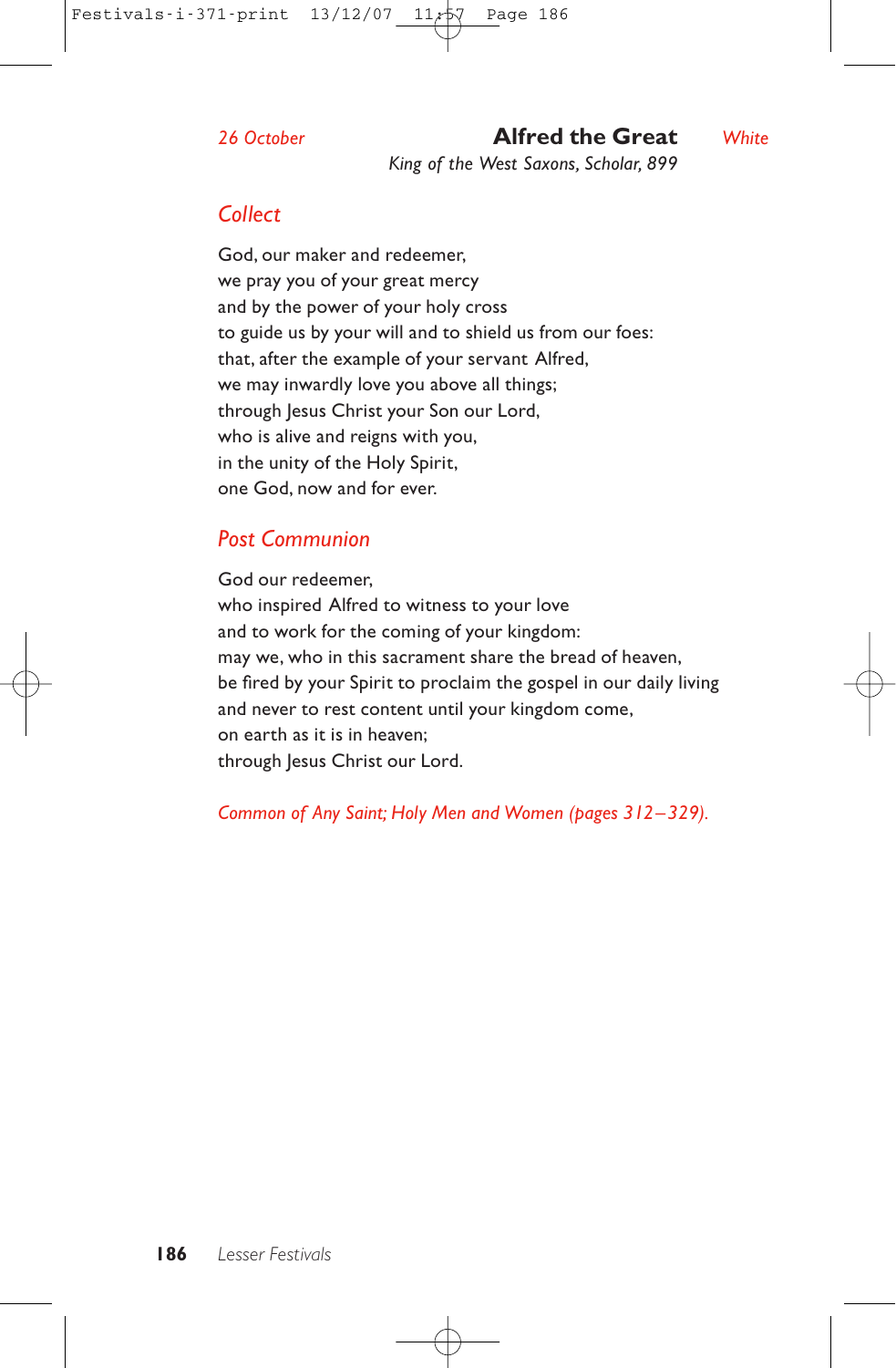#### *29 October* **James Hannington** *Red*

*Bishop of Eastern Equatorial Africa, Martyr in Uganda, 1885*

### *Collect*

Most merciful God, who strengthened your Church by the steadfast courage of your martyr James Hannington: grant that we also, thankfully remembering his victory of faith, may overcome what is evil and glorify your holy name; through Jesus Christ your Son our Lord, who is alive and reigns with you, in the unity of the Holy Spirit, one God, now and for ever.

*Common of Martyrs (pages 284–290).*

*October* **187**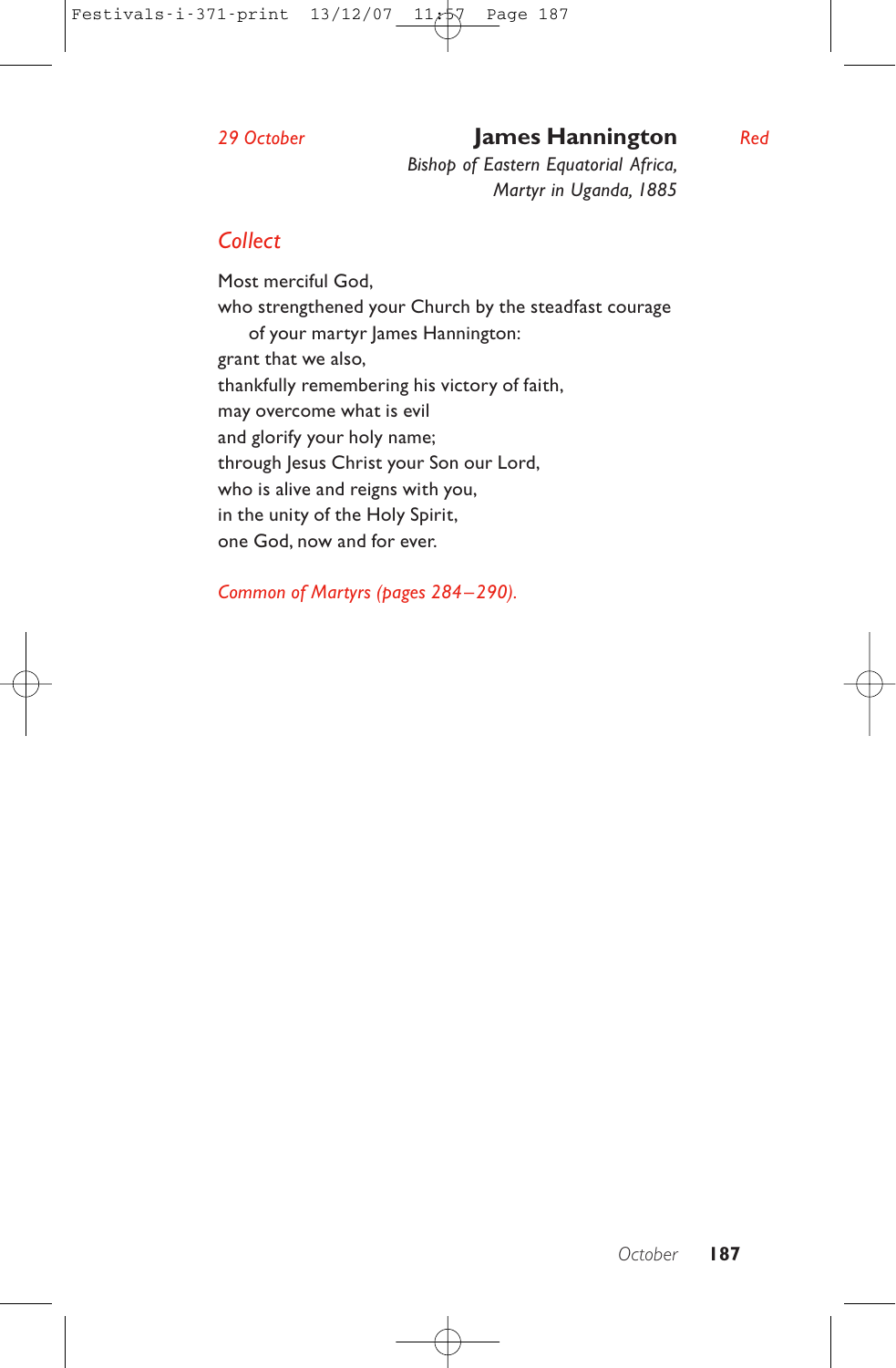# *2 November* **Commemoration of the** *Purple* **Faithful Departed**

#### *Invitation to Confession*

God has shone in our hearts to give the light of the knowledge of his glory in the face of Christ. But we have this treasure in earthen vessels to show that the transcendent power belongs to God and not to us.

As we acknowledge our human frailty, we call to mind our sins of word, deed and omission, and confess them before God our Father.

#### *Kyrie Confession*

You raise the dead to life in the Spirit: Lord, have mercy. **Lord, have mercy.**

You bring pardon and peace to the broken in heart: Christ, have mercy. **Christ, have mercy.**

You make one by your Spirit the torn and divided: Lord, have mercy. **Lord, have mercy.**

# *Collect*

Eternal God, our maker and redeemer, grant us, with all the faithful departed, the sure benefits of your Son's saving passion and glorious resurrection that, in the last day, when you gather up all things in Christ, we may with them enjoy the fullness of your promises; through Jesus Christ your Son our Lord, who is alive and reigns with you, in the unity of the Holy Spirit, one God, now and for ever.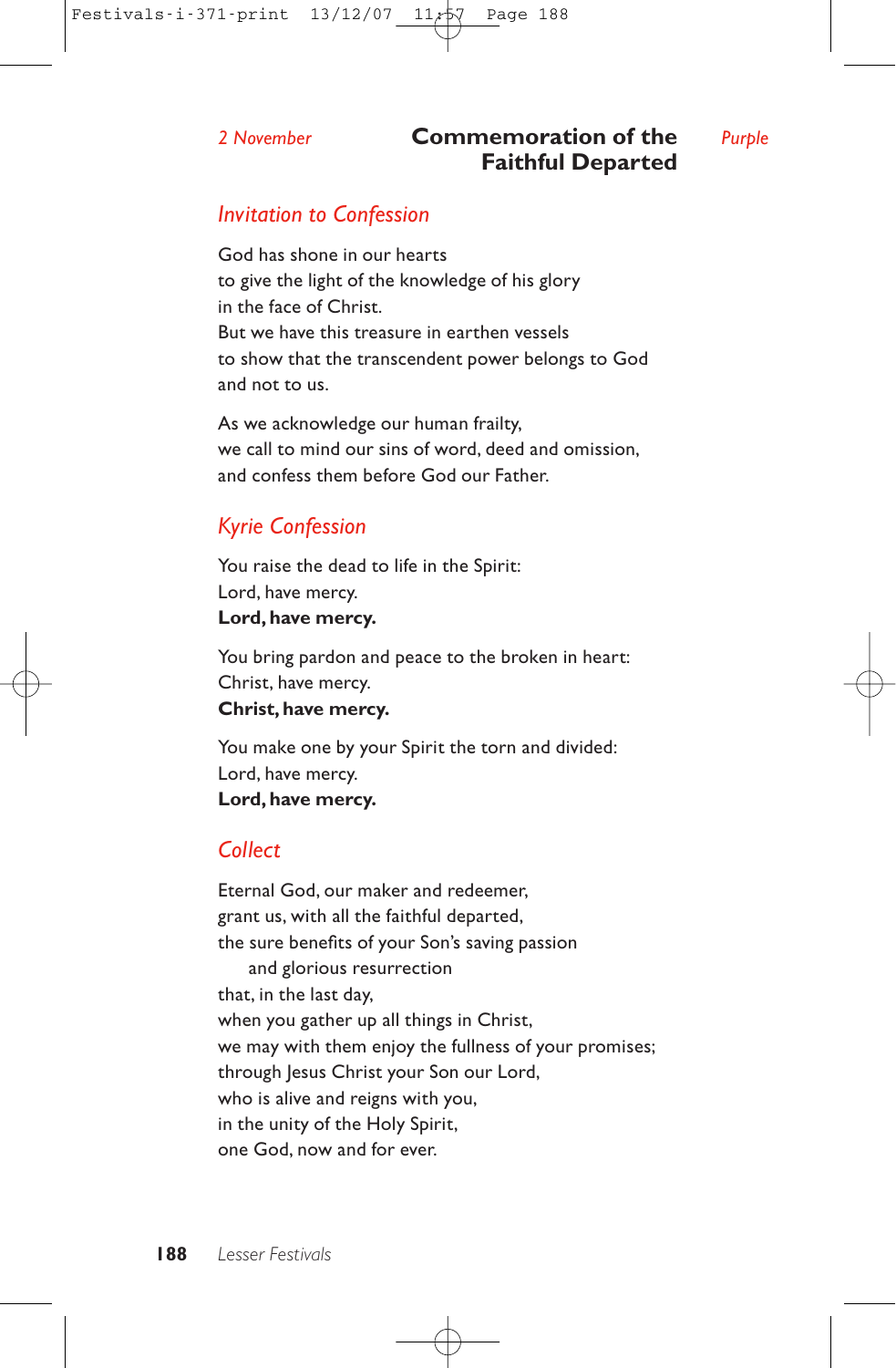#### *Lectionary*

*The following readings may supersede the readings in the Daily Eucharistic Lectionary. The daily Psalms and readings at Morning and Evening Prayer are not usually superseded by those for Lesser Festivals.*

Lamentations 3.17-26, 31-33 *or* Wisdom 3.1-9; Psalm 23 *or* 27.1-6,16,17; Romans 5.5-11 *or* 1 Peter 1.3-9; John 5.19-25 *or* John 6.37-40

#### *Gospel Acclamation*

Alleluia, alleluia. 'It is the will of him who sent me,' says the Lord, 'that I should lose none of all that he has given me, but raise them up on the last day.' *cf John 6.39* **Alleluia.**

#### *Intercession*

Let us pray to the Lord, who has conquered death.

Jesus, bread from heaven, you satisfy the hungry with good things: grant us a share with all the faithful departed in the banquet of your kingdom.

### Hear us, risen Lord, **our resurrection and our life.**

Jesus, the light of the world, you gave the man born blind the gift of sight: open the eye of faith and bring us from darkness to your eternal light and glory.

Hear us, risen Lord, **our resurrection and our life.**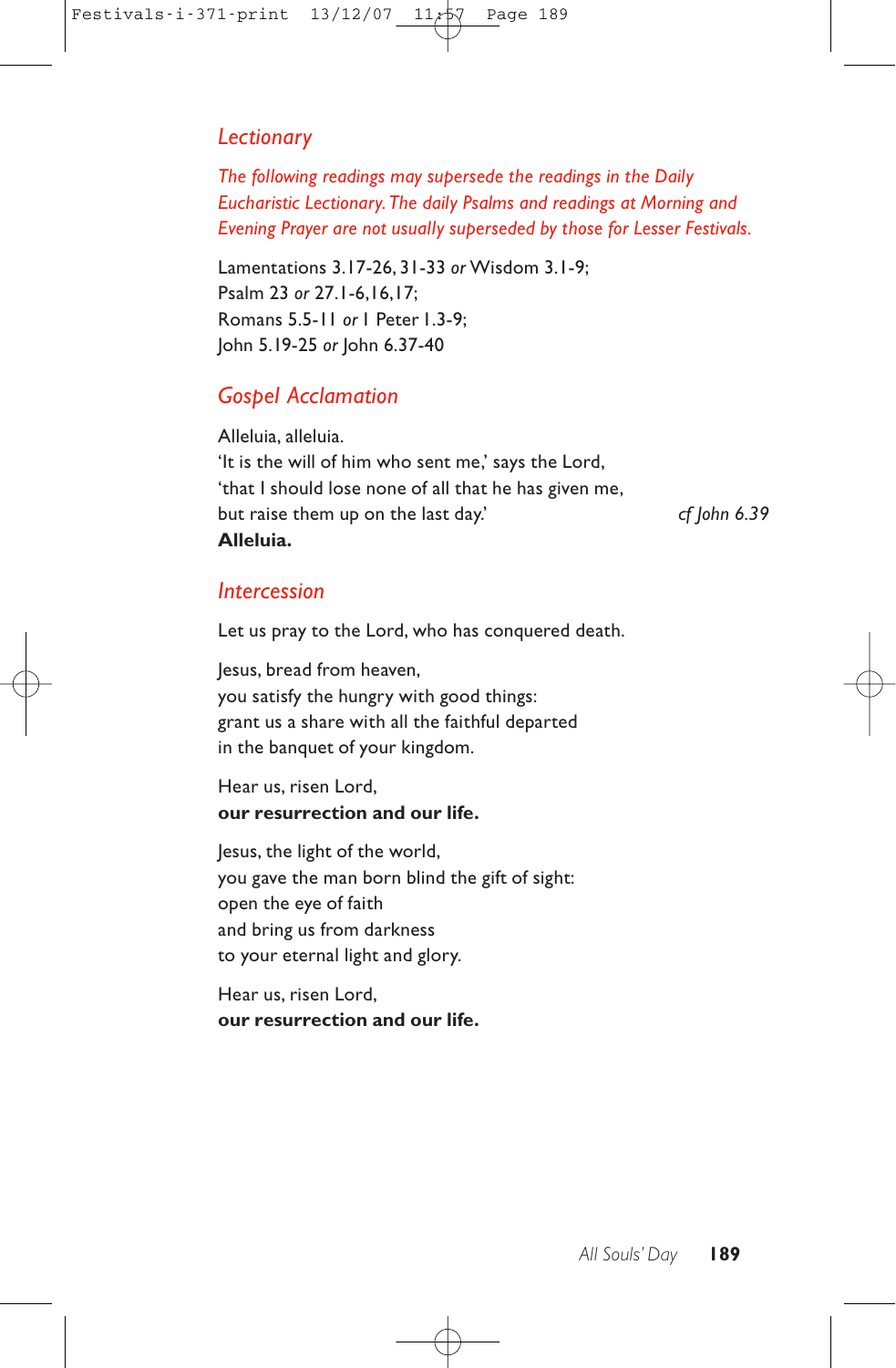Jesus, Son of the living God, you summoned your friend Lazarus from death to life: raise us at the last to full and eternal life with you.

Hear us, risen Lord, **our resurrection and our life.**

Jesus, crucified Saviour, in your dying you entrusted each to the other, Mary your mother and John your beloved disciple: sustain and comfort all who mourn.

Hear us, risen Lord, **our resurrection and our life.**

Jesus, our way and truth and life, you drew your disciple Thomas from doubt to faith: reveal the resurrection faith to the doubting and the lost.

Hear us, risen Lord, **our resurrection and our life.**

May God in his infinite love and mercy bring the whole Church, living and departed in the Lord Jesus, to a joyful resurrection and the fulfilment of his eternal kingdom. **Amen.**

# *Introduction to the Peace*

Jesus says:

'Peace I leave with you; my peace I give to you. Not as the world gives do I give you. Do not let your hearts be troubled, neither let them be afraid.'

### *Prayer at the Preparation of the Table*

Look upon us in mercy not in judgement; draw us from hatred to love; make the frailty of our praise a dwelling place for your glory.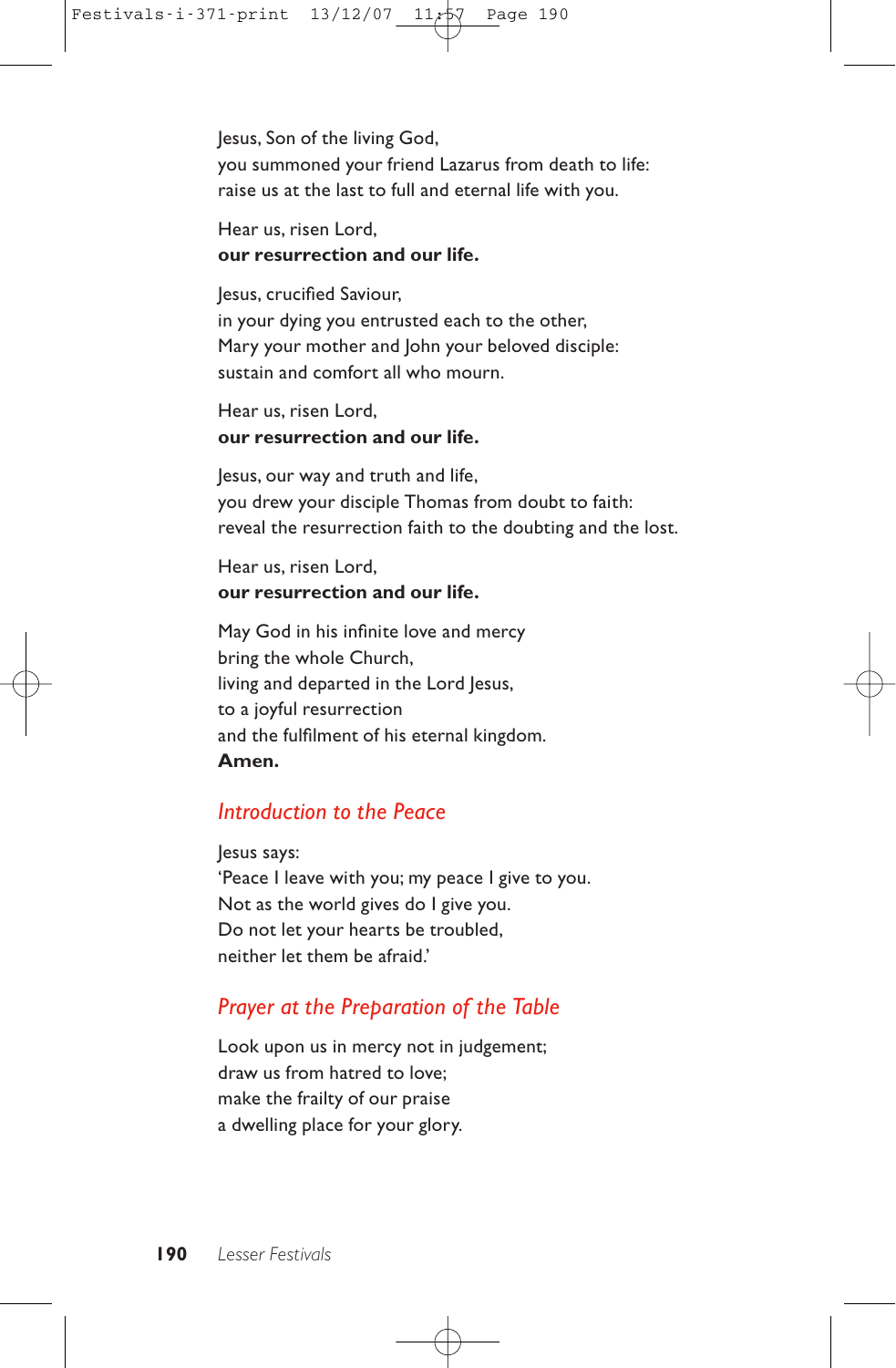## *Preface*

And now we give you thanks through Jesus Christ our Lord. In him who rose from the dead our hope of resurrection dawned. The sting of death has been removed by the glorious promise of his risen life.

#### *Extended Preface*

Blessed are you, gracious God, creator of heaven and earth, giver of life and conqueror of death. By his death on the cross, your Son Jesus Christ offered the one true sacrifice for sin, breaking the power of evil and putting death to flight. Through his resurrection from the dead you have given us new birth into a living hope, into an inheritance which is imperishable, undefiled and unfading. The joy of resurrection fills the universe, and so we join with angels and archangels, with all your faithful people, evermore praising you and *saying*:

#### *Invitation to Communion*

'I am the bread of life,' says the Lord; 'whoever comes to me will never hunger; whoever believes in me will never thirst.'

'I am the vine: you are the branches.' **May we dwell in him as he lives in us.**

## *Commemoration of the Faithful Departed*

*For the Commemoration of the Faithful Departed, see* Common Worship: Times and Seasons*, pages 570–571.*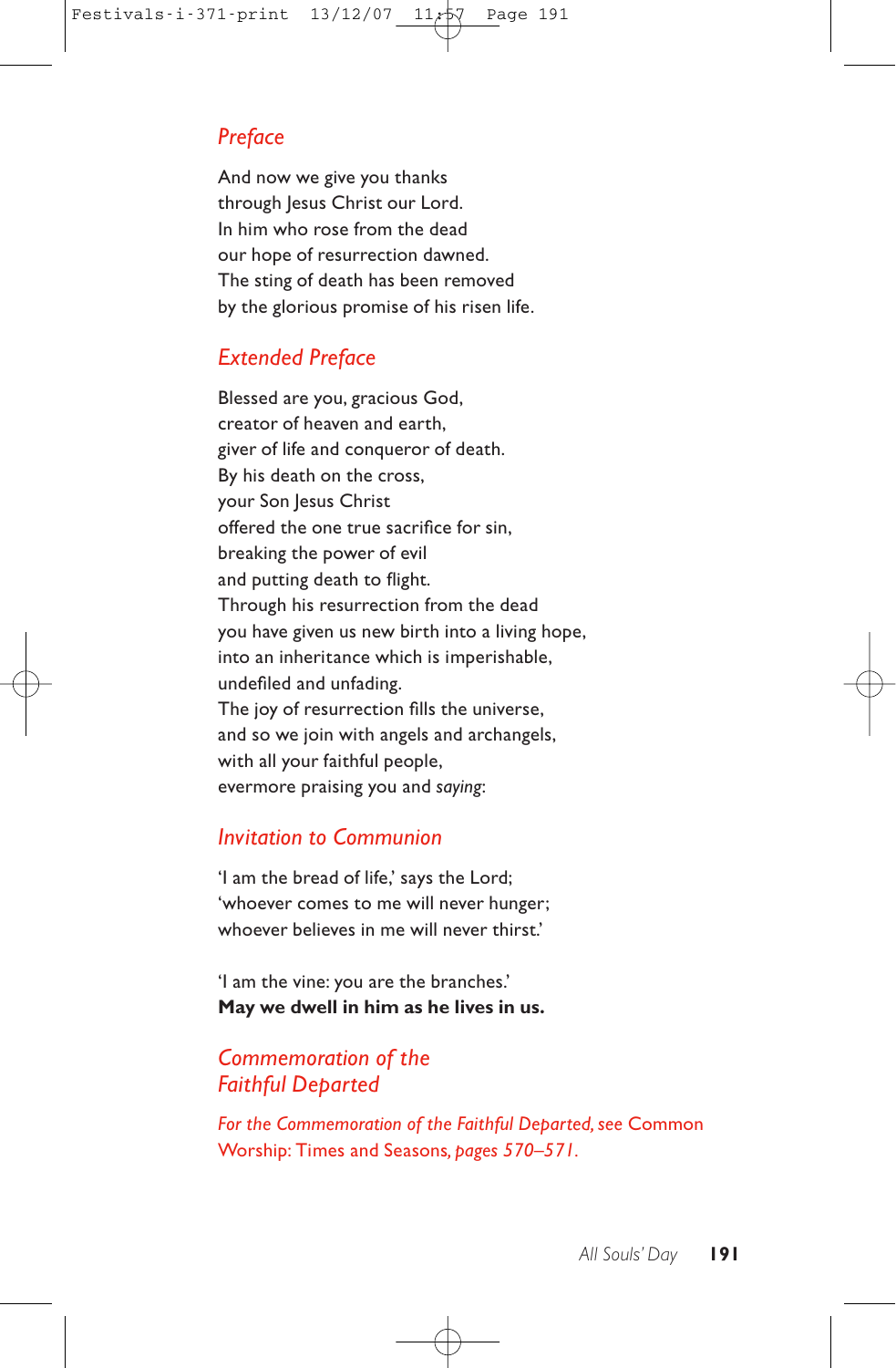## *Post Communion*

#### God of love,

may the death and resurrection of Christ which we have celebrated in this eucharist bring us, with all the faithful departed, into the peace of your eternal home. We ask this in the name of Jesus Christ, our rock and our salvation, to whom be glory for time and for eternity.

#### *Blessing*

May God give you his comfort and his peace, his light and his joy, in this world and the next; and the blessing of God almighty, the Father, the Son, and the Holy Spirit, be among you and remain with you always.

#### *(or)*

The God of peace, who brought again from the dead our Lord Jesus, that great shepherd of the sheep, make you perfect in every good work to do his will; and the blessing of God almighty, the Father, the Son, and the Holy Spirit, be among you and remain with you always.

*(or)*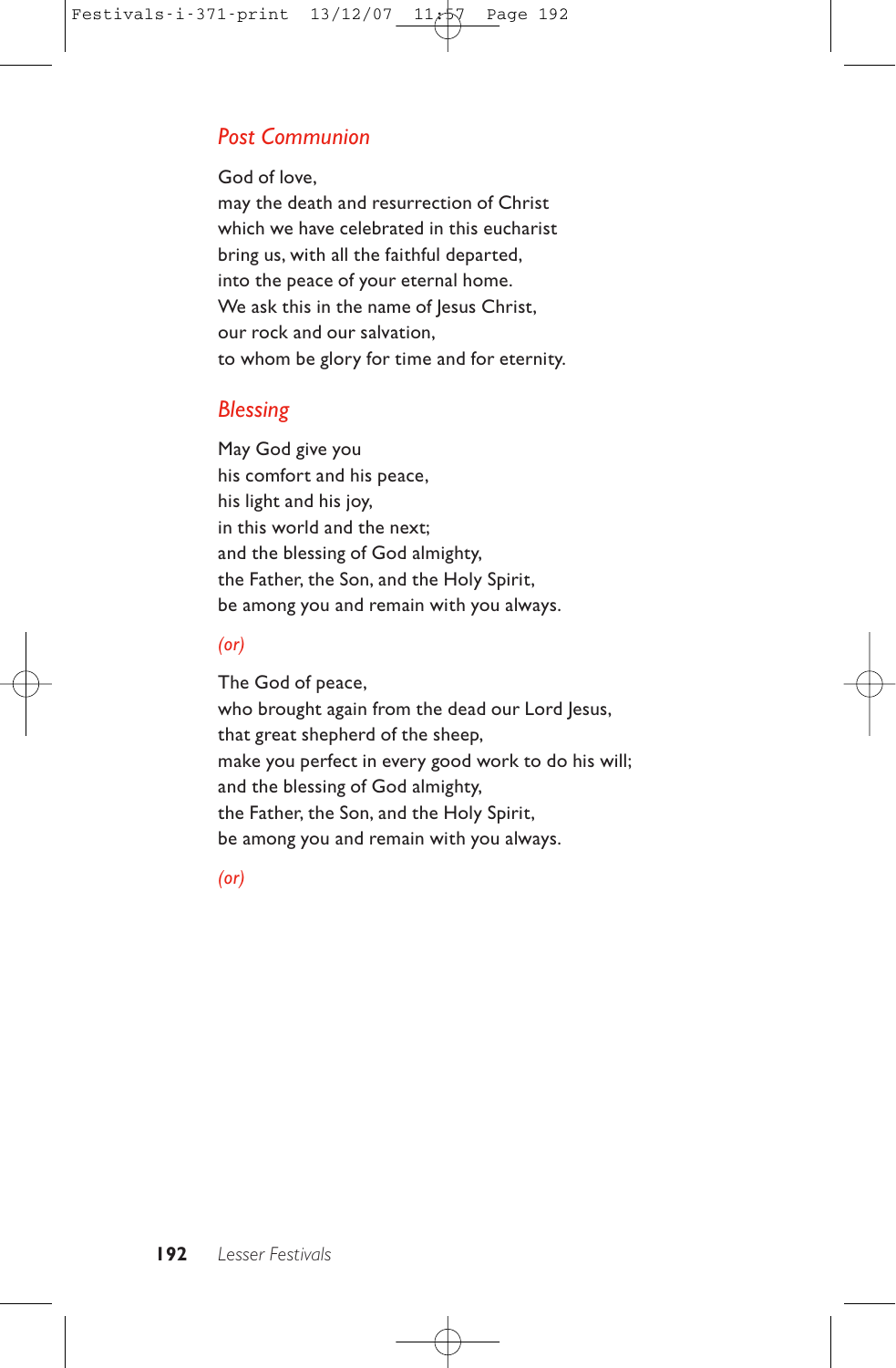God the Father, by whose love Christ was raised from the dead, open to you who believe the gates of everlasting life. **Amen.**

God the Son,

who in bursting the grave has won a glorious victory, give you joy as you share the Easter faith. **Amen.**

God the Holy Spirit, whom the risen Lord breathed into his disciples, empower you and fill you with Christ's peace.

### **Amen.**

And the blessing of God almighty, the Father, the Son, and the Holy Spirit, be among you and remain with you always. **Amen.**

### *Dismissal*

Neither death nor life can separate us from the love of God in Jesus Christ our Lord. **Thanks be to God.**

*All Souls' Day* **193**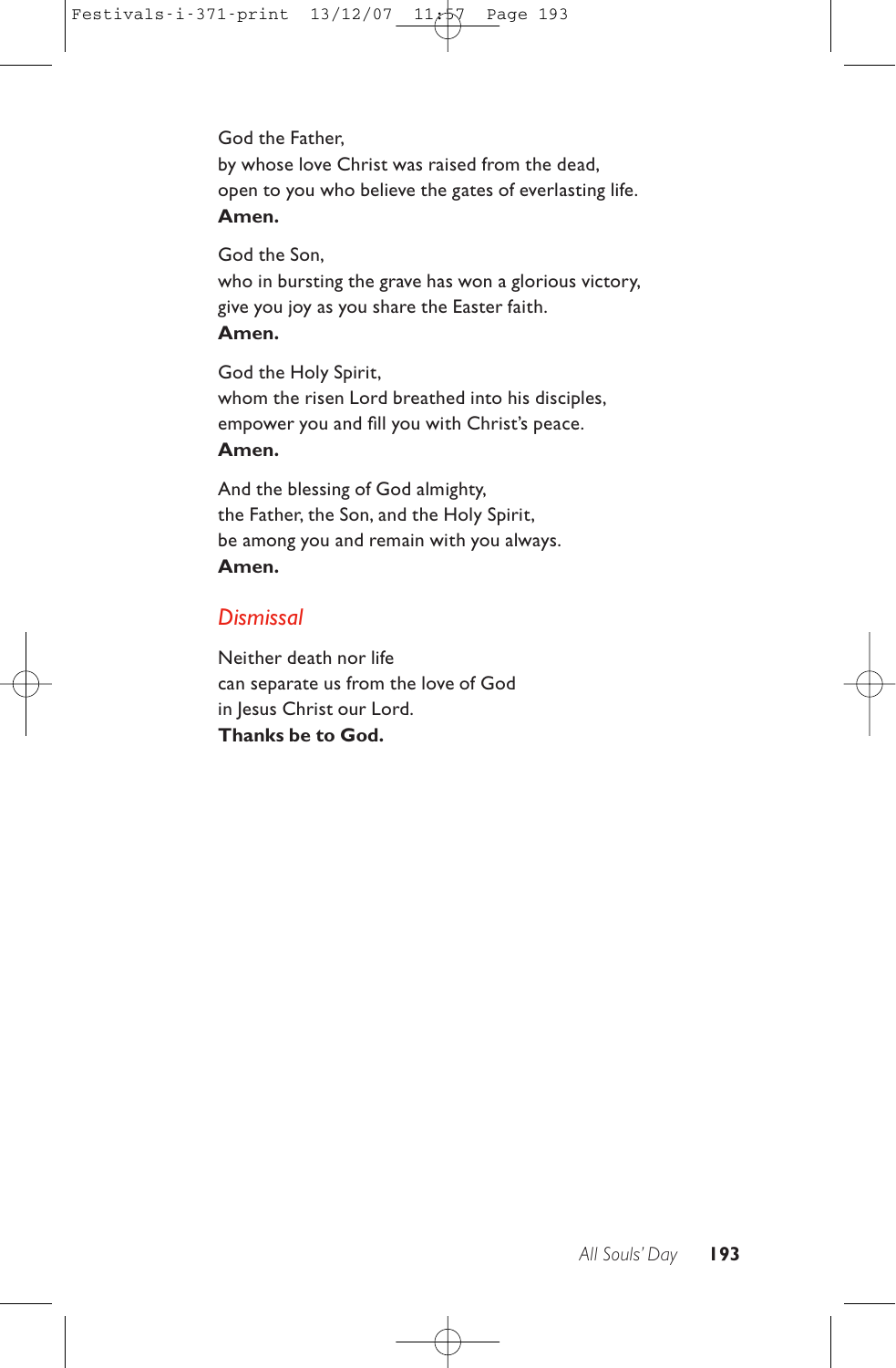*3 November* **Richard Hooker** *White Priest, Anglican Apologist, Teacher of the Faith, 1600*

#### *Collect*

God of peace, the bond of all love, who in your Son Jesus Christ have made the human race your inseparable dwelling place: after the example of your servant Richard Hooker, give grace to us your servants ever to rejoice in the true inheritance of your adopted children and to show forth your praises now and ever; through Jesus Christ your Son our Lord, who is alive and reigns with you, in the unity of the Holy Spirit, one God, now and for ever.

*Common of Teachers of the Faith and Spiritual Writers (pages 291–296).*

*7 November* **Willibrord of York** *White Bishop, Apostle of Frisia, 739* 

#### *Collect*

God, the Saviour of all, you sent your bishop Willibrord from this land to proclaim the good news to many peoples and confirm them in their faith: help us also to witness to your steadfast love by word and deed so that your Church may increase and grow strong in holiness; through Jesus Christ your Son our Lord, who is alive and reigns with you, in the unity of the Holy Spirit, one God, now and for ever.

*Common of Missionaries (pages 307–311).*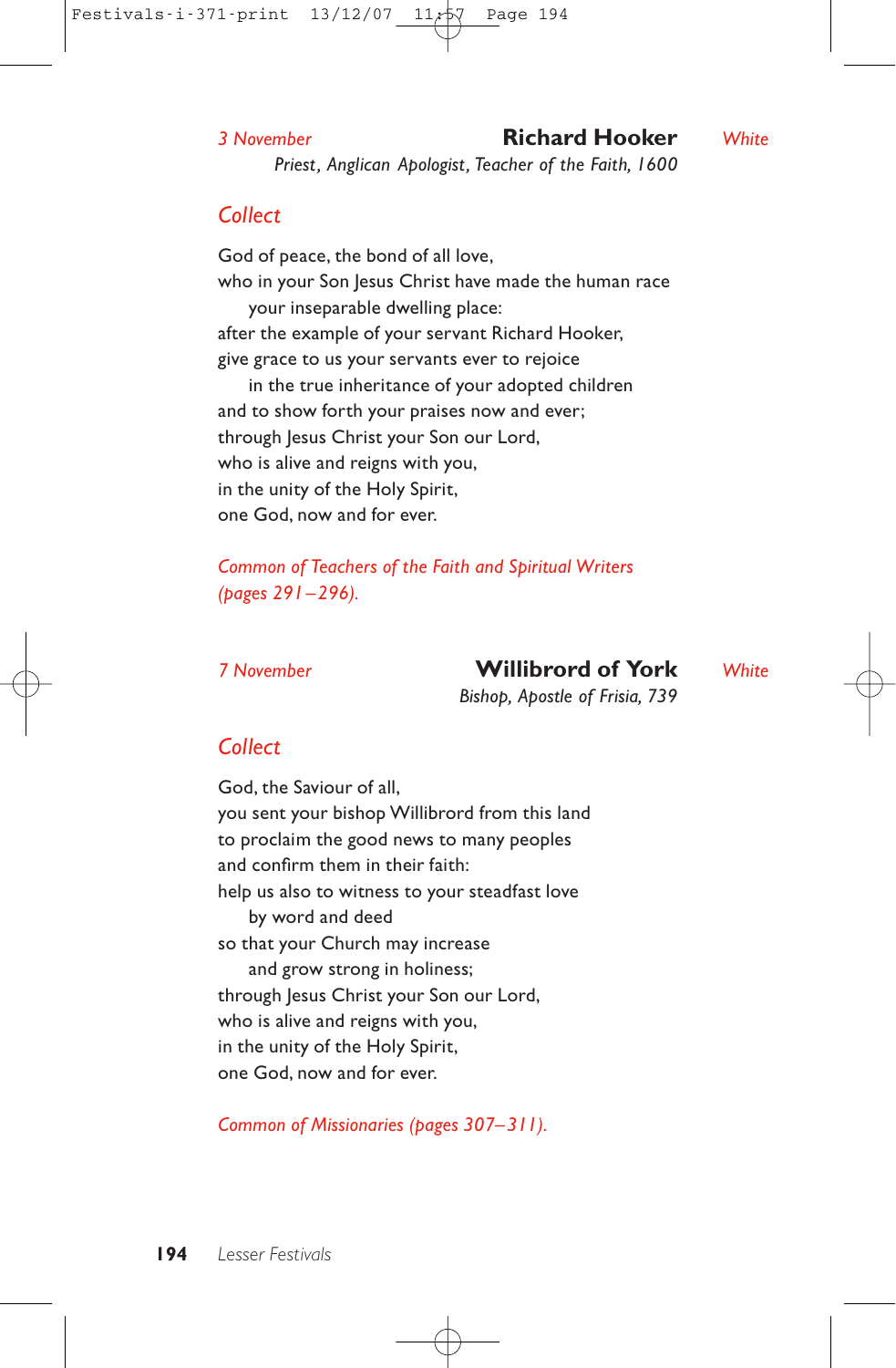# *8 November* **The Saints and Martyrs** *White* **of England**

#### *Collect*

God, whom the glorious company of the redeemed adore, assembled from all times and places of your dominion: we praise you for the saints of our own land and for the many lamps their holiness has lit; and we pray that we also may be numbered at last with those who have done your will

and declared your righteousness; through Jesus Christ your Son our Lord, who is alive and reigns with you, in the unity of the Holy Spirit, one God, now and for ever.

#### *Lectionary*

*The following readings may supersede the readings in the Daily Eucharistic Lectionary. The daily Psalms and readings at Morning and Evening Prayer are not usually superseded by those for Lesser Festivals.*

Isaiah 61.4-9 *or* Ecclesiasticus 44.1-15; Psalm 15; Revelation 19.5-10; John 17.18-23

#### *Post Communion*

God, the source of all holiness and giver of all good things: may we who have shared at this table as strangers and pilgrims here on earth be welcomed with all your saints to the heavenly feast on the day of your kingdom; through Jesus Christ our Lord.

#### *Common of Martyrs (pages 284–290)*

*(or)*

*Common of Any Saint; Holy Men and Women (pages 312–329).*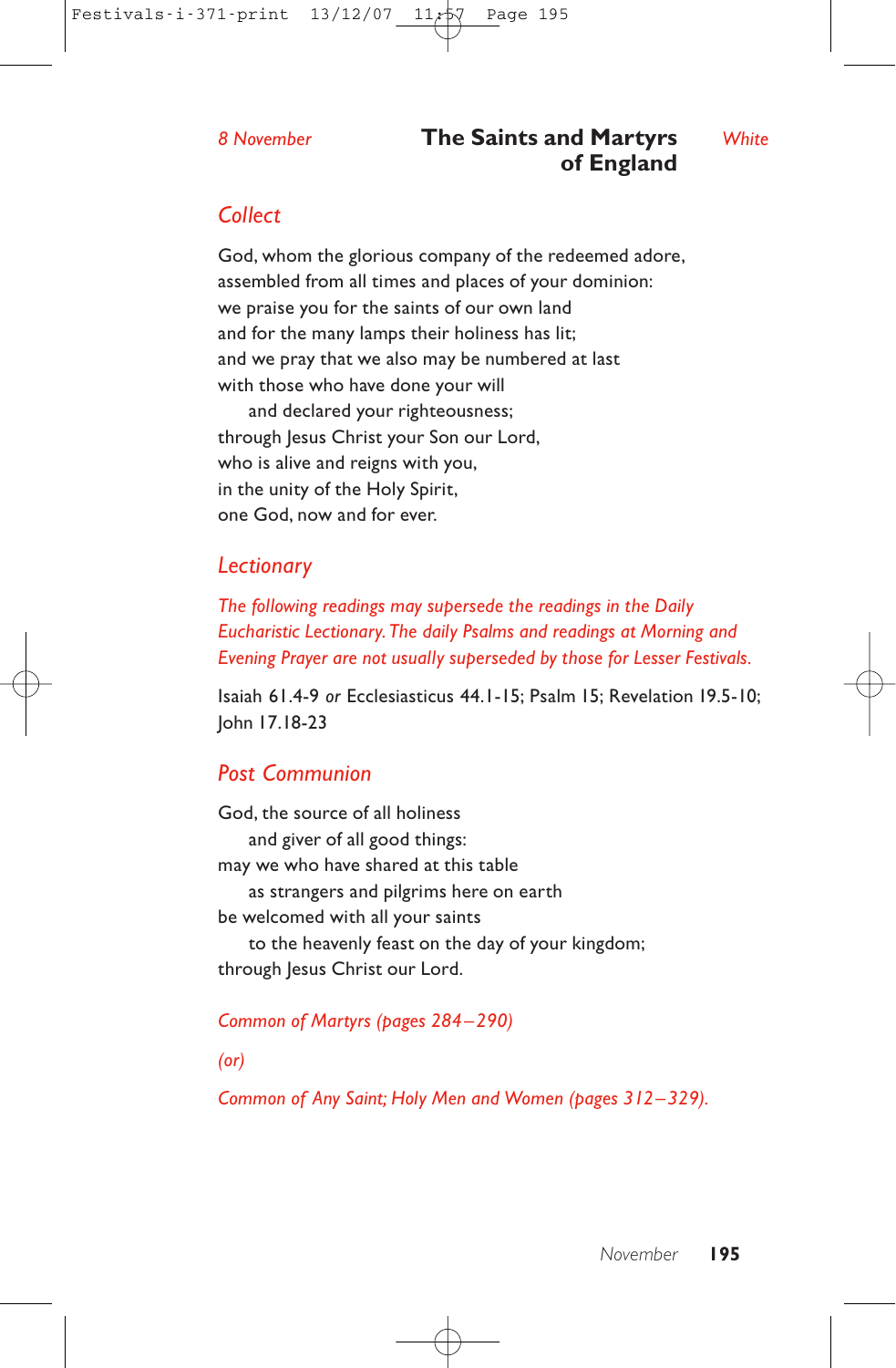### *10 November* **Leo the Great** *White*

*Bishop of Rome, Teacher of the Faith, 461*

#### *Collect*

God our Father,

who made your servant Leo strong in the defence of the faith: fill your Church with the spirit of truth that, guided by humility and governed by love, she may prevail against the powers of evil; through Jesus Christ your Son our Lord, who is alive and reigns with you, in the unity of the Holy Spirit, one God, now and for ever.

*Common of Teachers of the Faith and Spiritual Writers (pages 291–296).*

### *11 November* **Martin of Tours** *White Bishop of Tours, c.397*

#### *Collect*

God all powerful, who called Martin from the armies of this world to be a faithful soldier of Christ: give us grace to follow him in his love and compassion for the needy, and enable your Church to claim for all people their inheritance as children of God; through Jesus Christ your Son our Lord, who is alive and reigns with you, in the unity of the Holy Spirit, one God, now and for ever.

*Common of Bishops and other Pastors (pages 297–302).*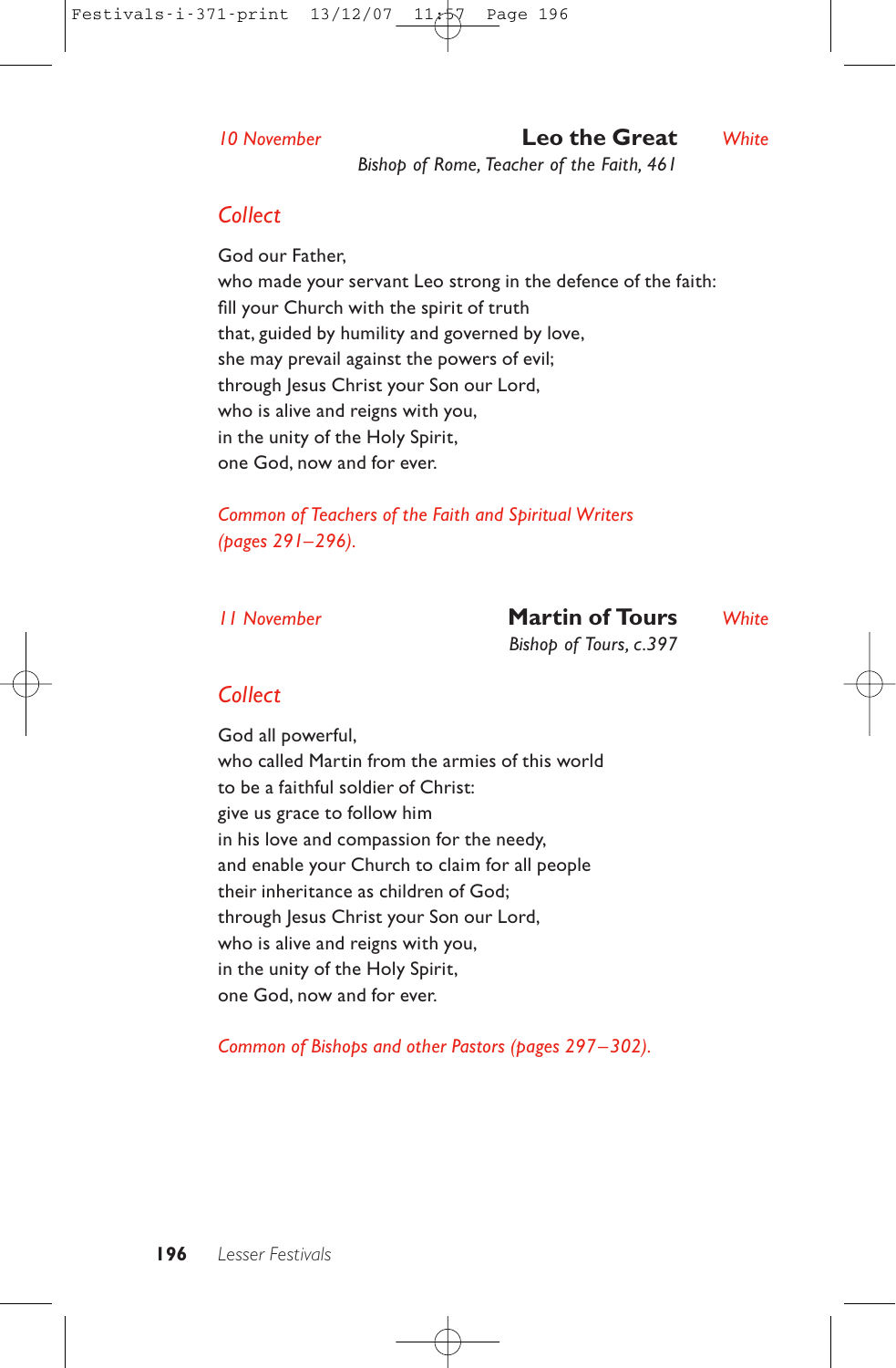# *13 November* **Charles Simeon** *White*

*Priest, Evangelical Divine, 1836*

# *Collect*

Eternal God, who raised up Charles Simeon to preach the good news of Jesus Christ and inspire your people in service and mission: grant that we with all your Church may worship the Saviour, turn in sorrow from our sins and walk in the way of holiness; through Jesus Christ your Son our Lord, who is alive and reigns with you, in the unity of the Holy Spirit, one God, now and for ever.

*Common of Bishops and other Pastors (pages 297–302).*

*November* **197**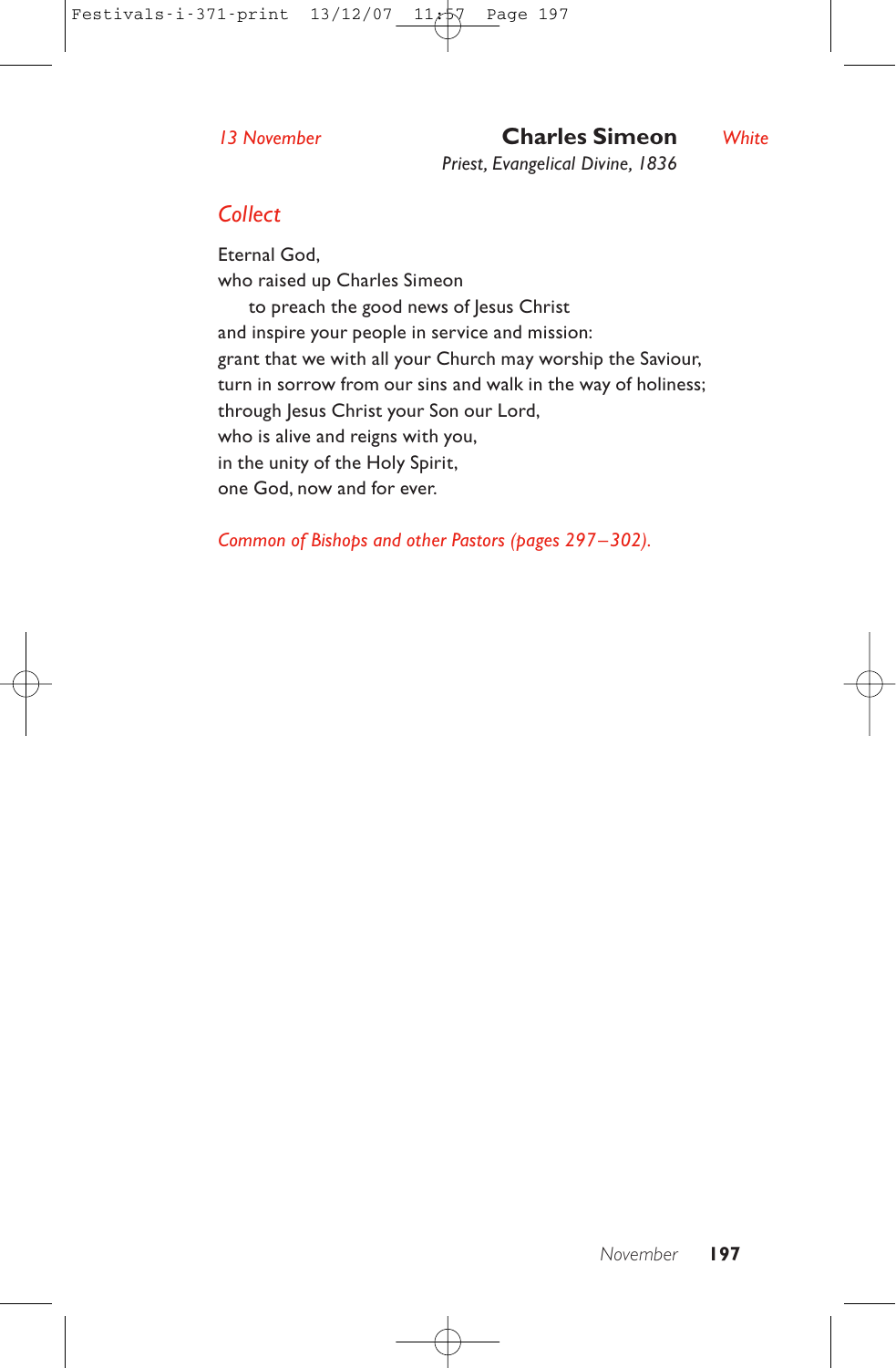# *16 November* **Margaret of Scotland** *White*

*Queen of Scotland, Philanthropist, Reformer of the Church, 1093*

### *Collect*

God, the ruler of all, who called your servant Margaret to an earthly throne and gave her zeal for your Church and love for your people that she might advance your heavenly kingdom: mercifully grant that we who commemorate her example may be fruitful in good works and attain to the glorious crown of your saints; through Jesus Christ your Son our Lord, who is alive and reigns with you, in the unity of the Holy Spirit, one God, now and for ever.

## *Post Communion*

God our redeemer, who inspired Margaret to witness to your love and to work for the coming of your kingdom: may we, who in this sacrament share the bread of heaven, be fired by your Spirit to proclaim the gospel in our daily living and never to rest content until your kingdom come, on earth as it is in heaven; through Jesus Christ our Lord.

*Common of Any Saint; Holy Men and Women (pages 312–329).*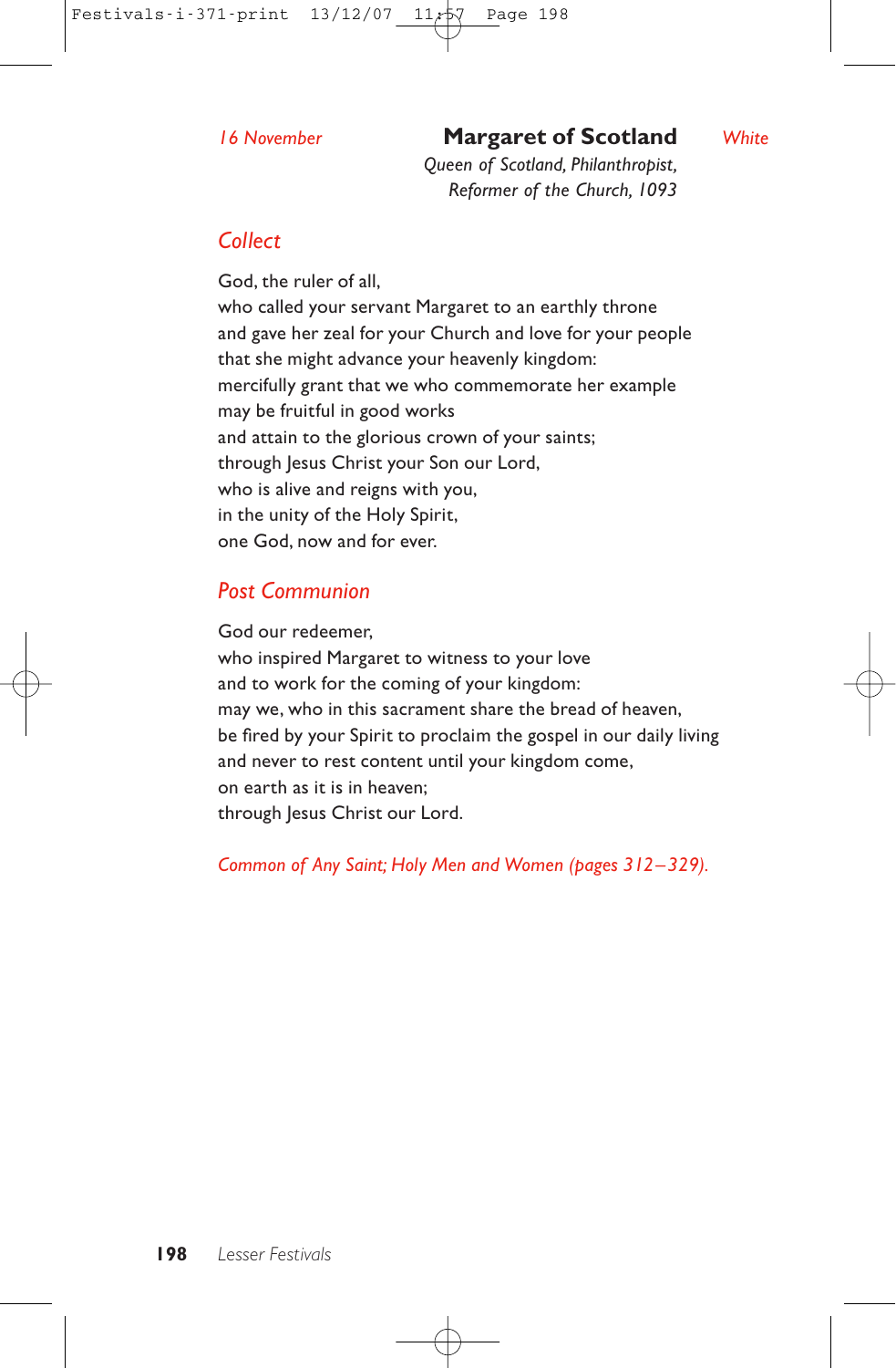# *17 November* **Hugh** *White*

*Bishop of Lincoln, 1200*

## *Collect*

O God,

who endowed your servant Hugh with a wise and cheerful boldness and taught him to commend to earthly rulers the discipline of a holy life: give us grace like him to be bold in the service of the gospel, putting our confidence in Christ alone, who is alive and reigns with you, in the unity of the Holy Spirit, one God, now and for ever.

*Common of Bishops and other Pastors (pages 297–302).*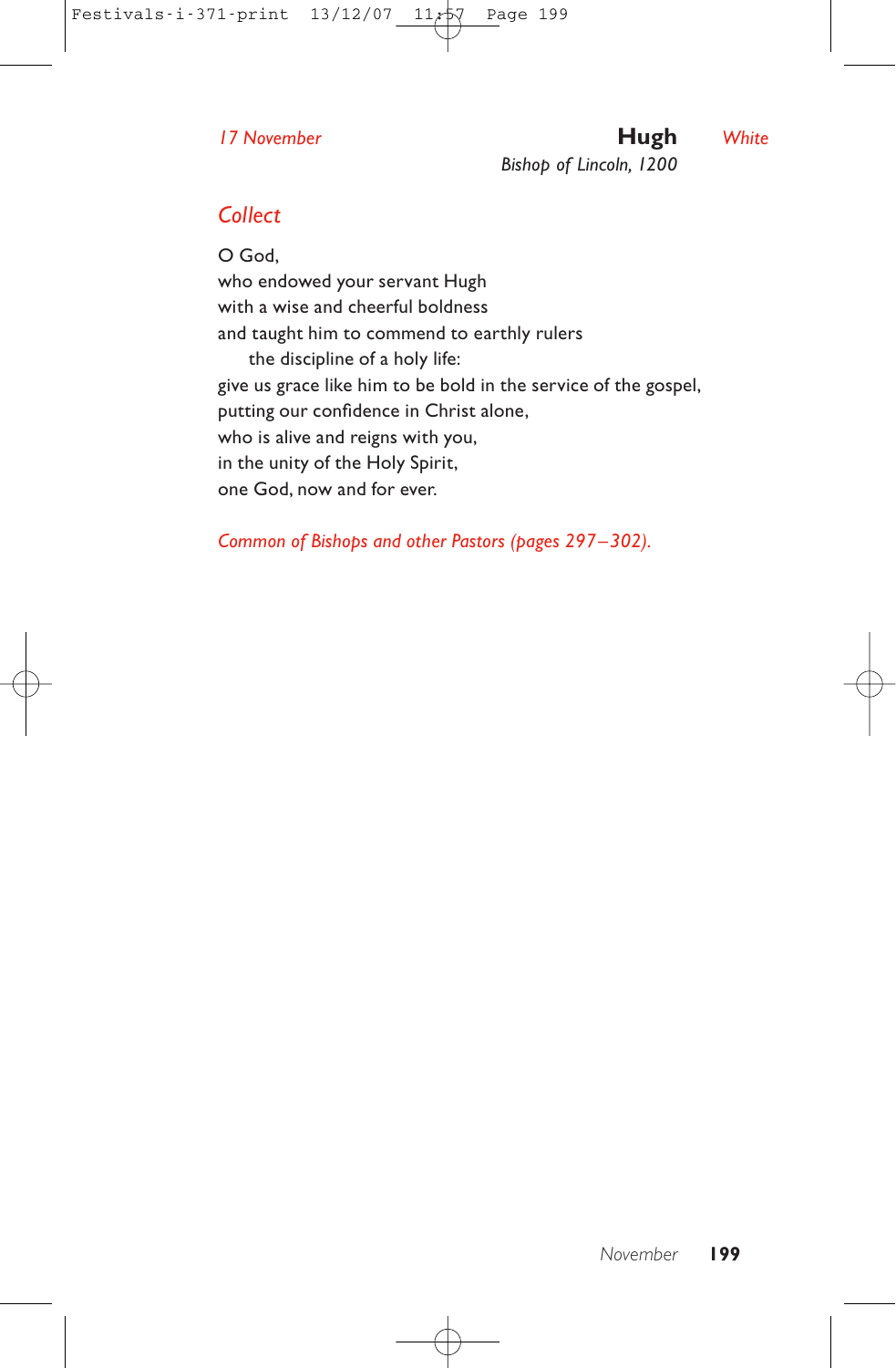### *18 November* **Elizabeth of Hungary** *White*

*Princess of Thuringia, Philanthropist, 1231*

#### *Collect*

Lord God, who taught Elizabeth of Hungary to recognize and reverence Christ in the poor of this world: by her example strengthen us to love and serve the afflicted and the needy and so to honour your Son, the servant king, who is alive and reigns with you, in the unity of the Holy Spirit, one God, now and for ever.

## *Post Communion*

Faithful God, who called Elizabeth of Hungary to serve you and gave her joy in walking the path of holiness: by this eucharist in which you renew within us the vision of your glory, strengthen us all to follow the way of perfection until we come to see you face to face; through Jesus Christ our Lord.

*Common of Any Saint; Holy Men and Women (pages 312–329).*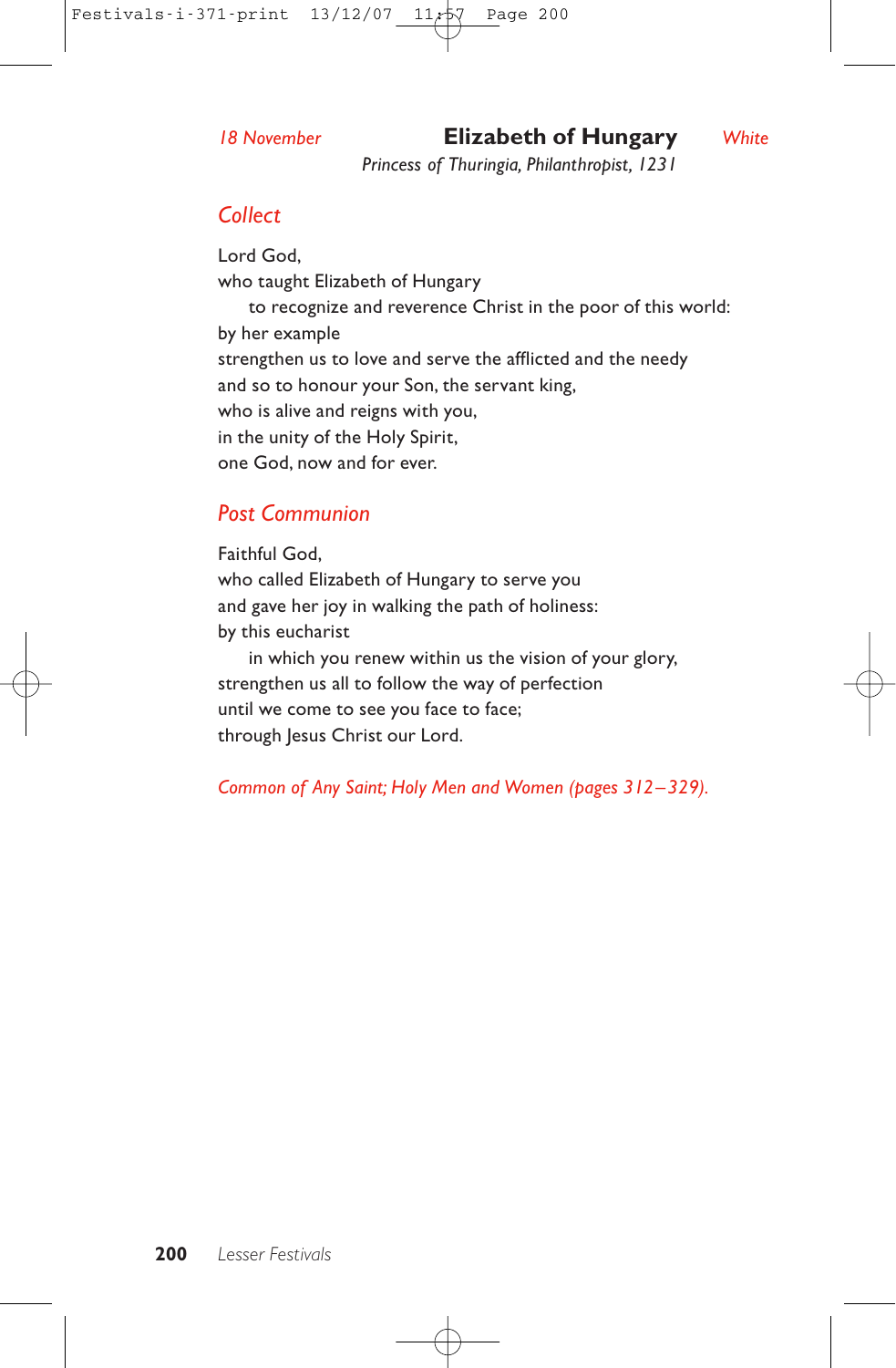#### *19 November* **Hilda** *White*

*Abbess of Whitby, 680*

### *Collect*

Eternal God,

who made the abbess Hilda to shine like a jewel in our land and through her holiness and leadership blessed your Church with new life and unity:

help us, like her, to yearn for the gospel of Christ and to reconcile those who are divided; through him who is alive and reigns with you, in the unity of the Holy Spirit, one God, now and for ever.

*Common of Members of Religious Communities (pages 303–306).*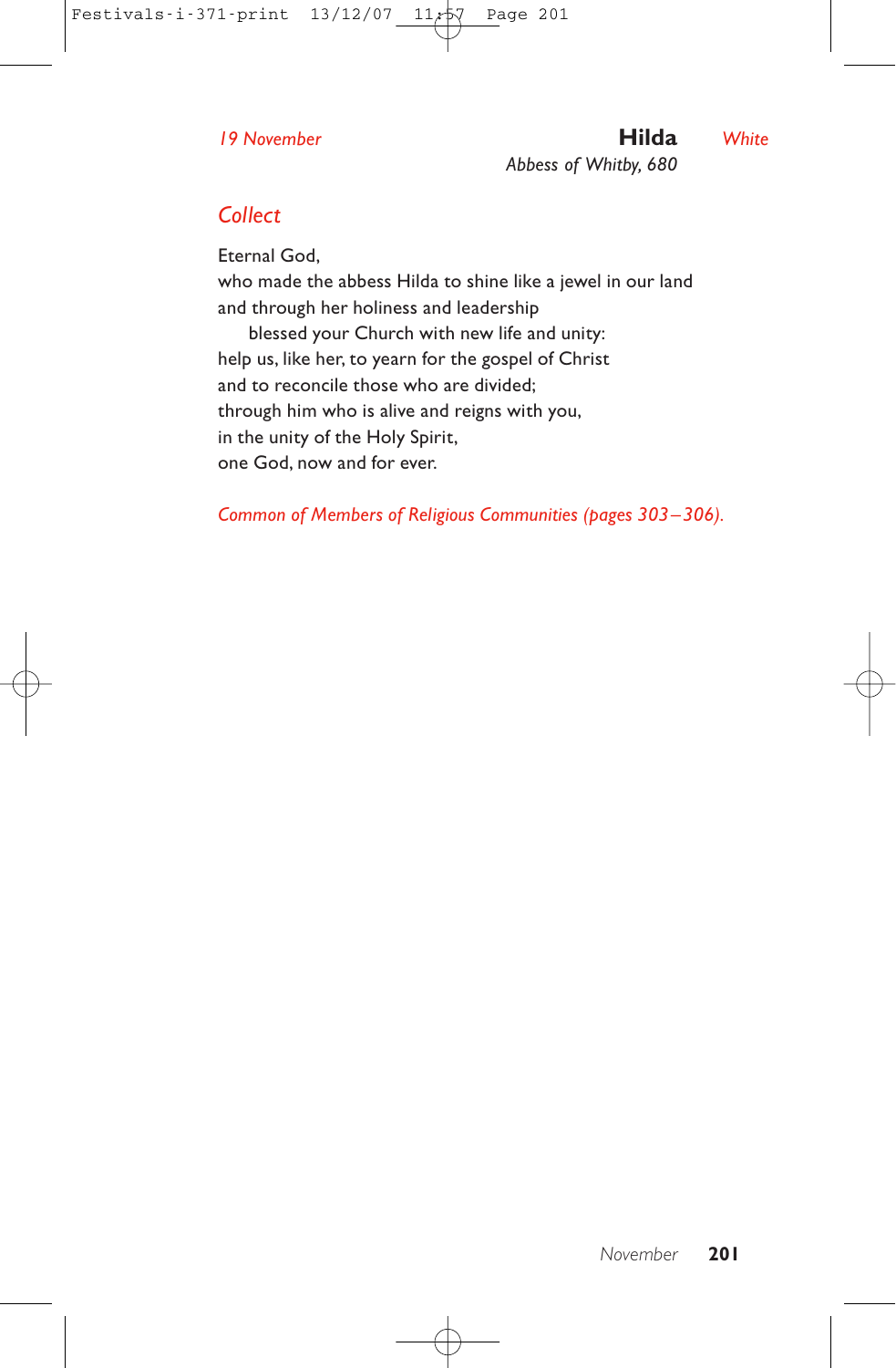# *20 November* **Edmund** *Red*

*King of the East Angles, Martyr, 870*

#### *Collect*

Eternal God, whose servant Edmund kept faith to the end, both with you and with his people, and glorified you by his death: grant us such steadfastness of faith that, with the noble army of martyrs, we may come to enjoy the fullness of the resurrection life; through Jesus Christ your Son our Lord, who is alive and reigns with you, in the unity of the Holy Spirit, one God, now and for ever.

#### *Common of Martyrs (pages 284–290).*

*23 November* **Clement** *Red Bishop of Rome, Martyr, c.100*

*Collect*

Creator and Father of eternity, whose martyr Clement bore witness with his blood to the love he proclaimed and the gospel that he preached: give us thankful hearts as we celebrate your faithfulness, revealed to us in the lives of your saints, and strengthen us in our pilgrimage as we follow your Son,

Jesus Christ our Lord, who is alive and reigns with you, in the unity of the Holy Spirit, one God, now and for ever.

*Common of Martyrs (pages 284–290).*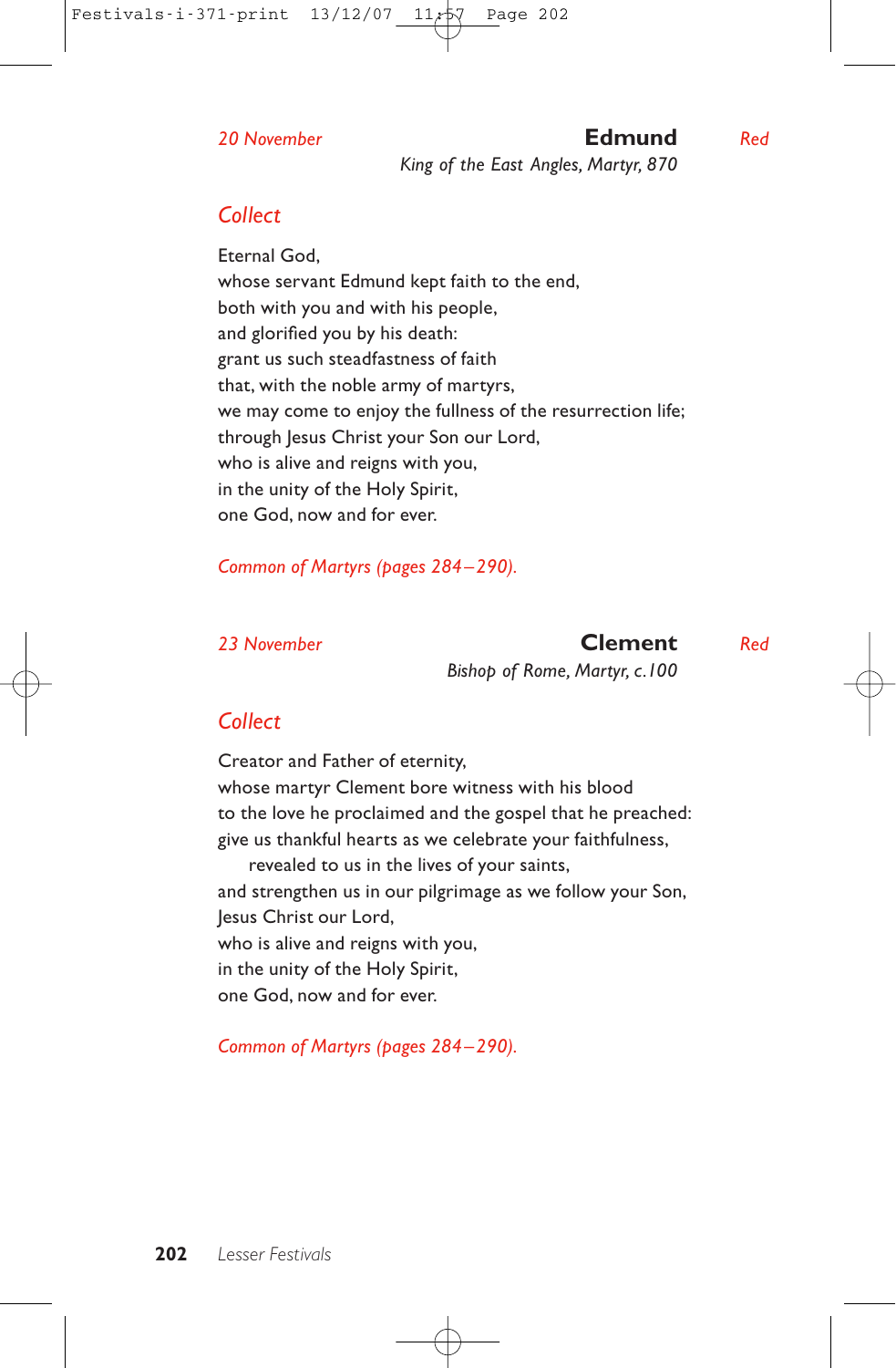# *6 December* **Nicholas** *White*

*Bishop of Myra, c.326*

### *Collect*

Almighty Father, lover of souls, who chose your servant Nicholas to be a bishop in the Church, that he might give freely out of the treasures of your grace: make us mindful of the needs of others and, as we have received, so teach us also to give; through Jesus Christ your Son our Lord, who is alive and reigns with you, in the unity of the Holy Spirit, one God, now and for ever.

#### *Common of Bishops and other Pastors (pages 297–302).*

| 7 December | Ambrose                                    | White |
|------------|--------------------------------------------|-------|
|            | Bishop of Milan, Teacher of the Faith, 397 |       |

### *Collect*

God of hosts, who called Ambrose from the governor's throne to be a bishop in your Church and an intrepid champion of your faithful people: mercifully grant that, as he did not fear to rebuke rulers, so we, with like courage, may contend for the faith we have received;

through Jesus Christ your Son our Lord, who is alive and reigns with you, in the unity of the Holy Spirit, one God, now and for ever.

*Common of Teachers of the Faith and Spiritual Writers (pages 291–296).*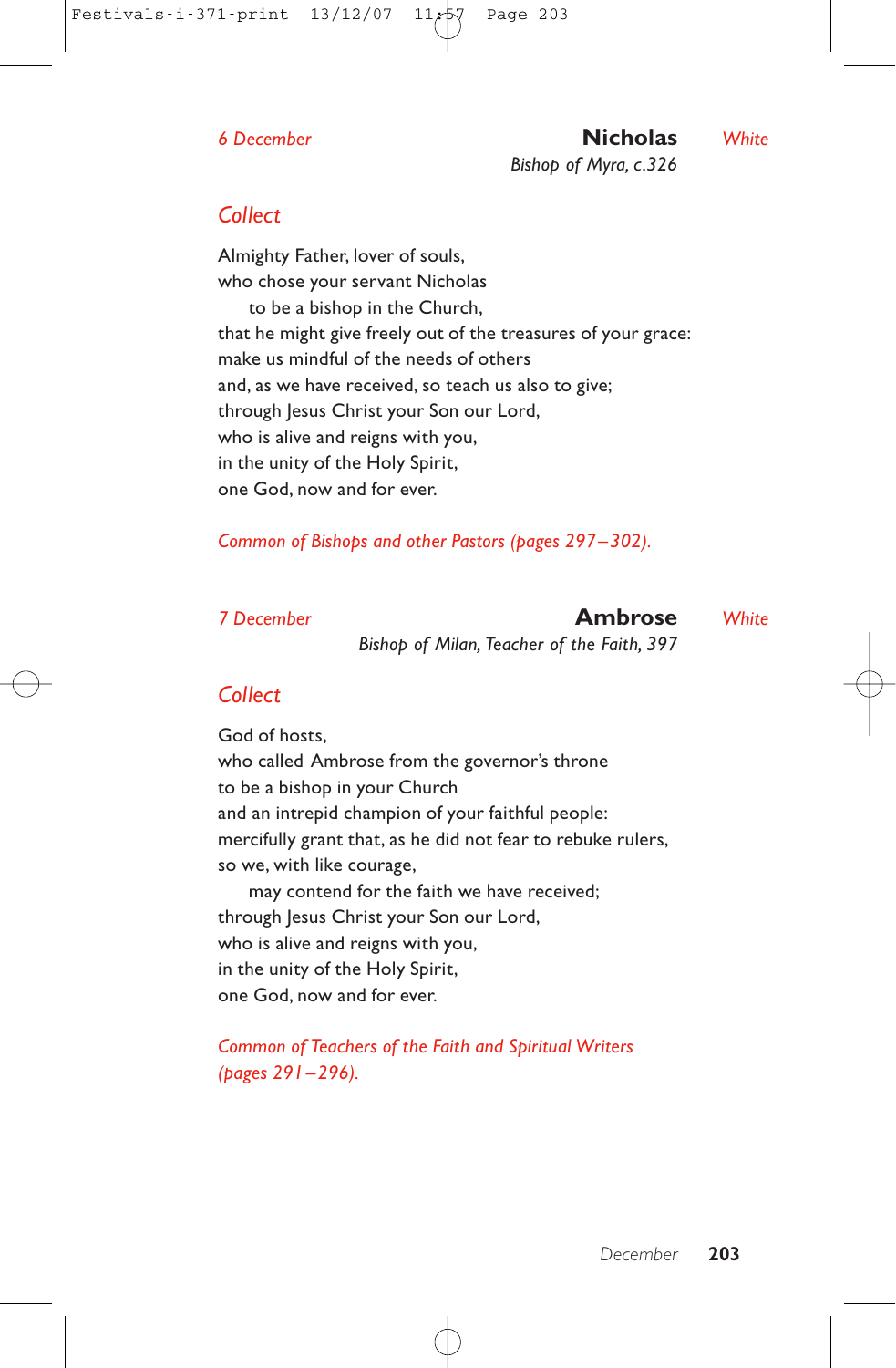## *8 December* **The Conception of the** *White* **Blessed Virgin Mary**

### *Collect*

Almighty and everlasting God, who stooped to raise fallen humanity through the child-bearing of blessed Mary: grant that we, who have seen your glory revealed in our human nature and your love made perfect in our weakness, may daily be renewed in your image and conformed to the pattern of your Son Jesus Christ our Lord, who is alive and reigns with you, in the unity of the Holy Spirit, one God, now and for ever.

#### *Common of the Blessed Virgin Mary (pages 268–276).*

| 13 December | Lucy<br>Red             |  |
|-------------|-------------------------|--|
|             | Martyr at Syracuse, 304 |  |

#### *Collect*

God our redeemer, who gave light to the world that was in darkness by the healing power of the Saviour's cross: shed that light on us, we pray, that with your martyr Lucy we may, by the purity of our lives, reflect the light of Christ and, by the merits of his passion, come to the light of everlasting life; through Jesus Christ your Son our Lord, who is alive and reigns with you,

in the unity of the Holy Spirit,

one God, now and for ever.

*Common of Martyrs (pages 284–290).*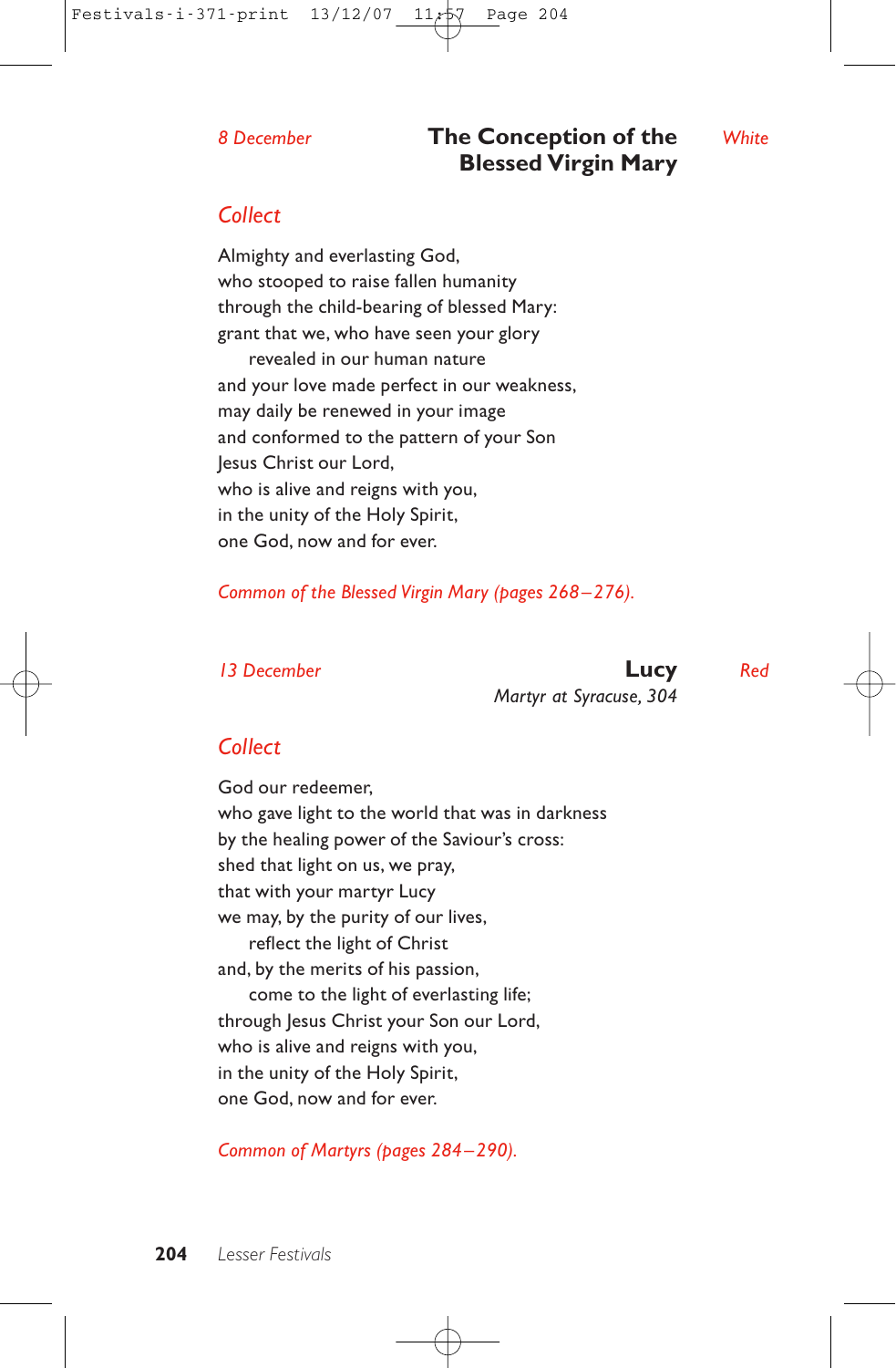### *14 December* **John of the Cross** *White*

*Poet, Teacher of the Faith, 1591*

## *Collect*

O God, the judge of all, who gave your servant John of the Cross a warmth of nature, a strength of purpose and a mystical faith that sustained him even in the darkness: shed your light on all who love you and grant them union of body and soul in your Son Jesus Christ our Lord, who is alive and reigns with you, in the unity of the Holy Spirit, one God, now and for ever.

*Common of Teachers of the Faith and Spiritual Writers (pages 291–296).*

| 29 December | <b>Thomas Becket</b>                   | Red |
|-------------|----------------------------------------|-----|
|             | Archbishop of Canterbury, Martyr, 1170 |     |

## *Collect*

Lord God, who gave grace to your servant Thomas Becket to put aside all earthly fear and be faithful even to death: grant that we, disregarding worldly esteem, may fight all wrong, uphold your rule, and serve you to our life's end; through Jesus Christ your Son our Lord, who is alive and reigns with you, in the unity of the Holy Spirit, one God, now and for ever.

*Common of Martyrs (pages 284–290).*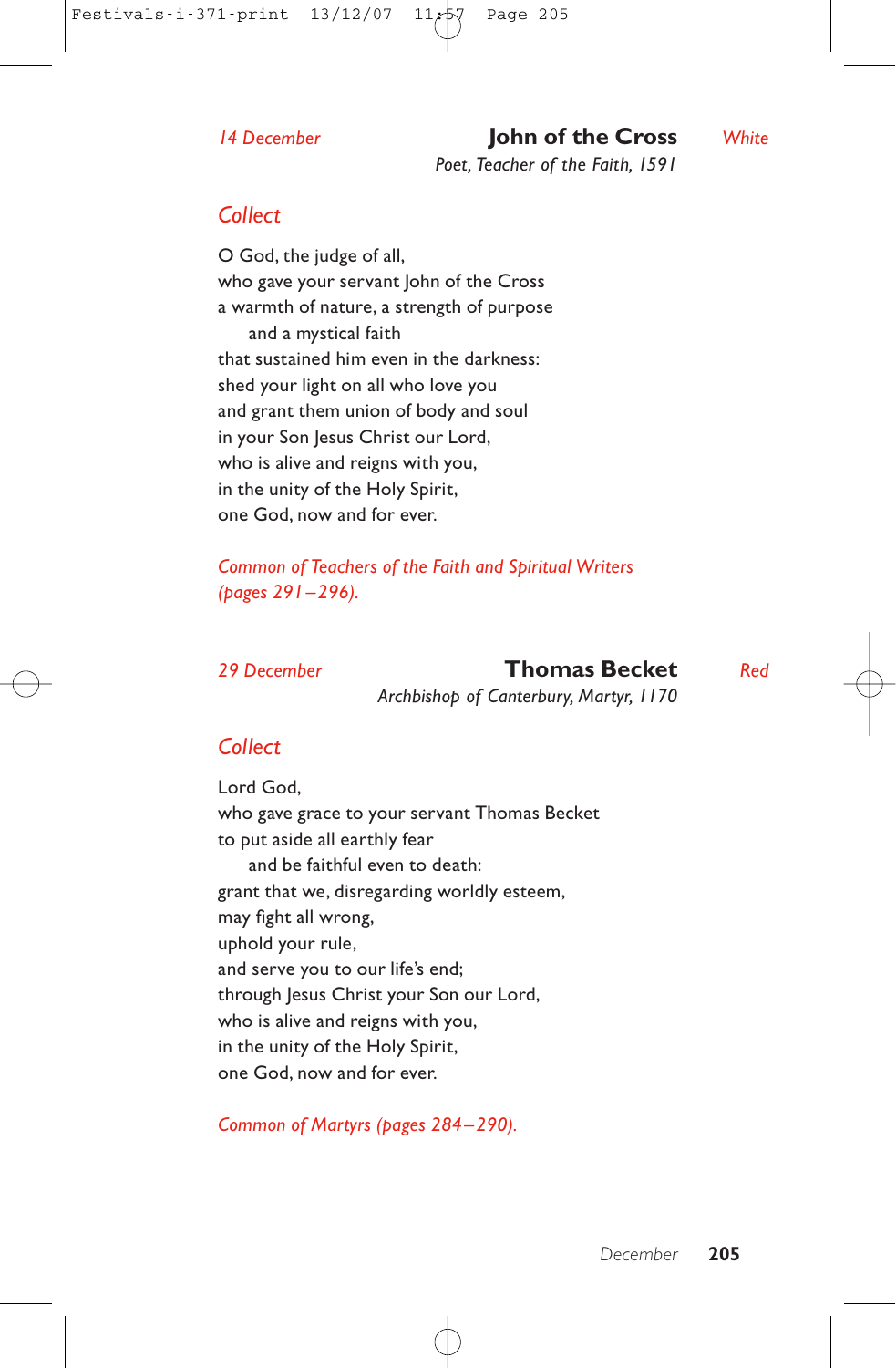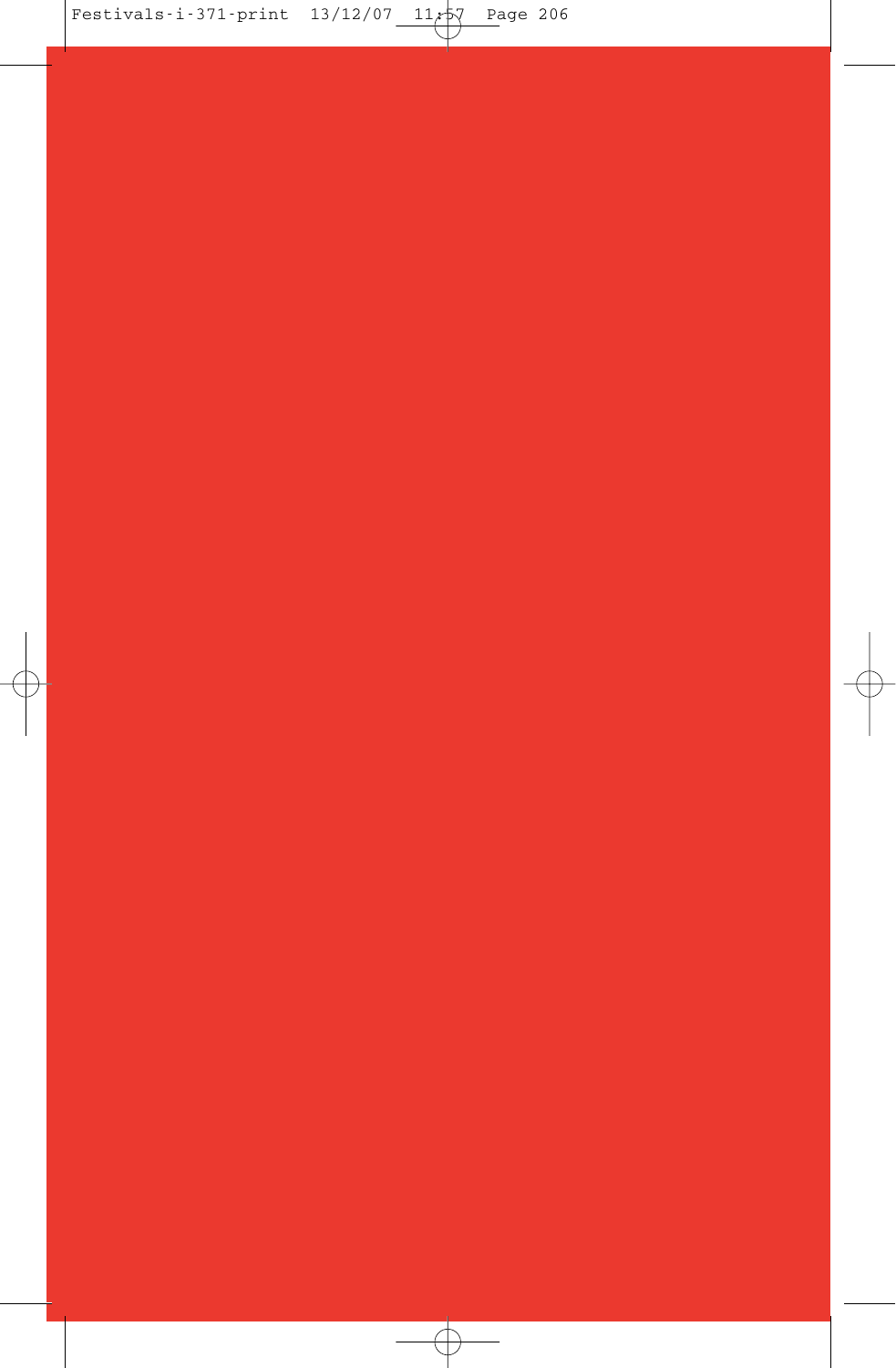*The Order for the Celebration of* **Holy Communion** *also called*  **The Eucharist**  *and*  **The Lord's Supper**

**Order One**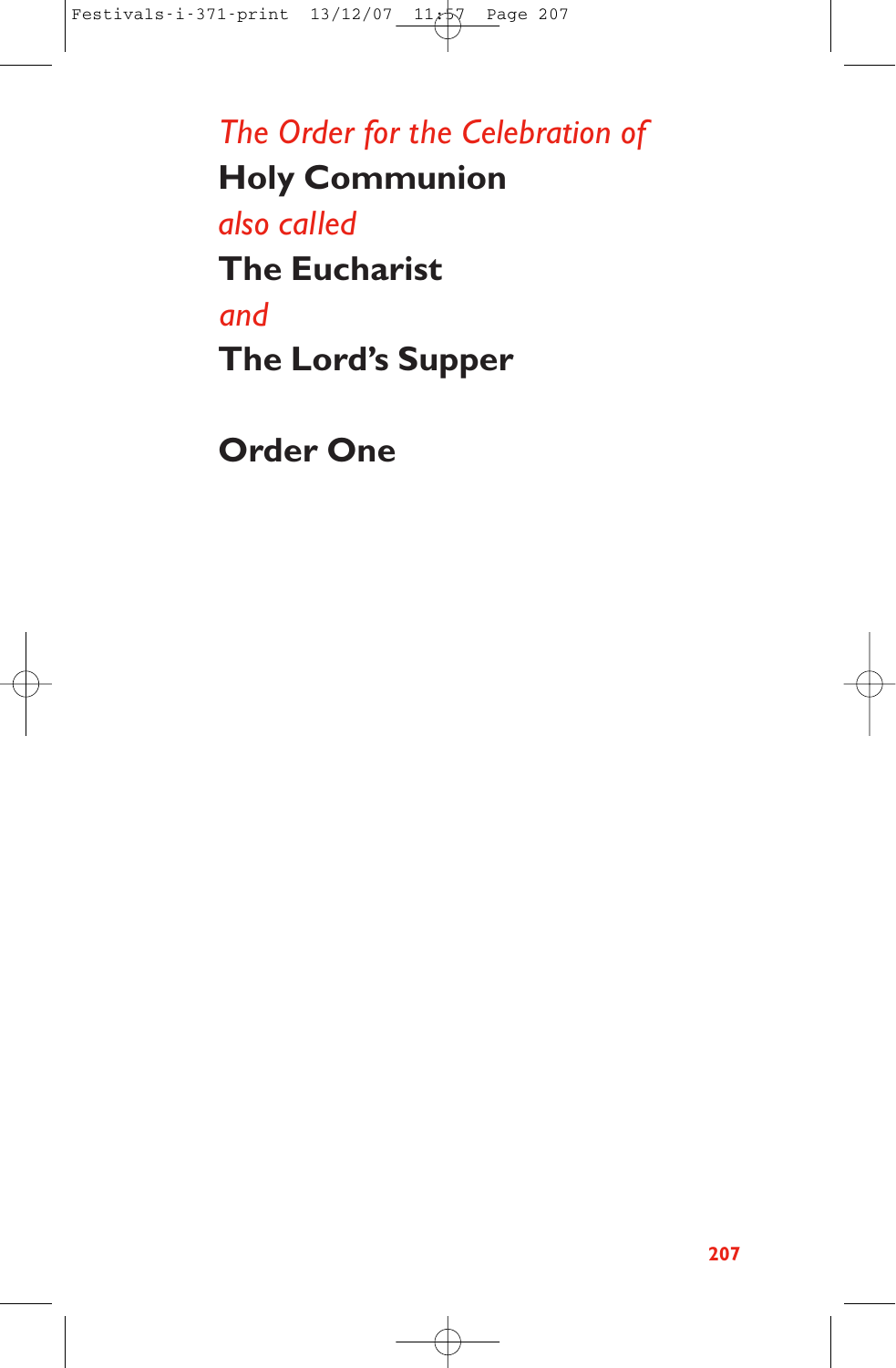$\color{red}\varphi$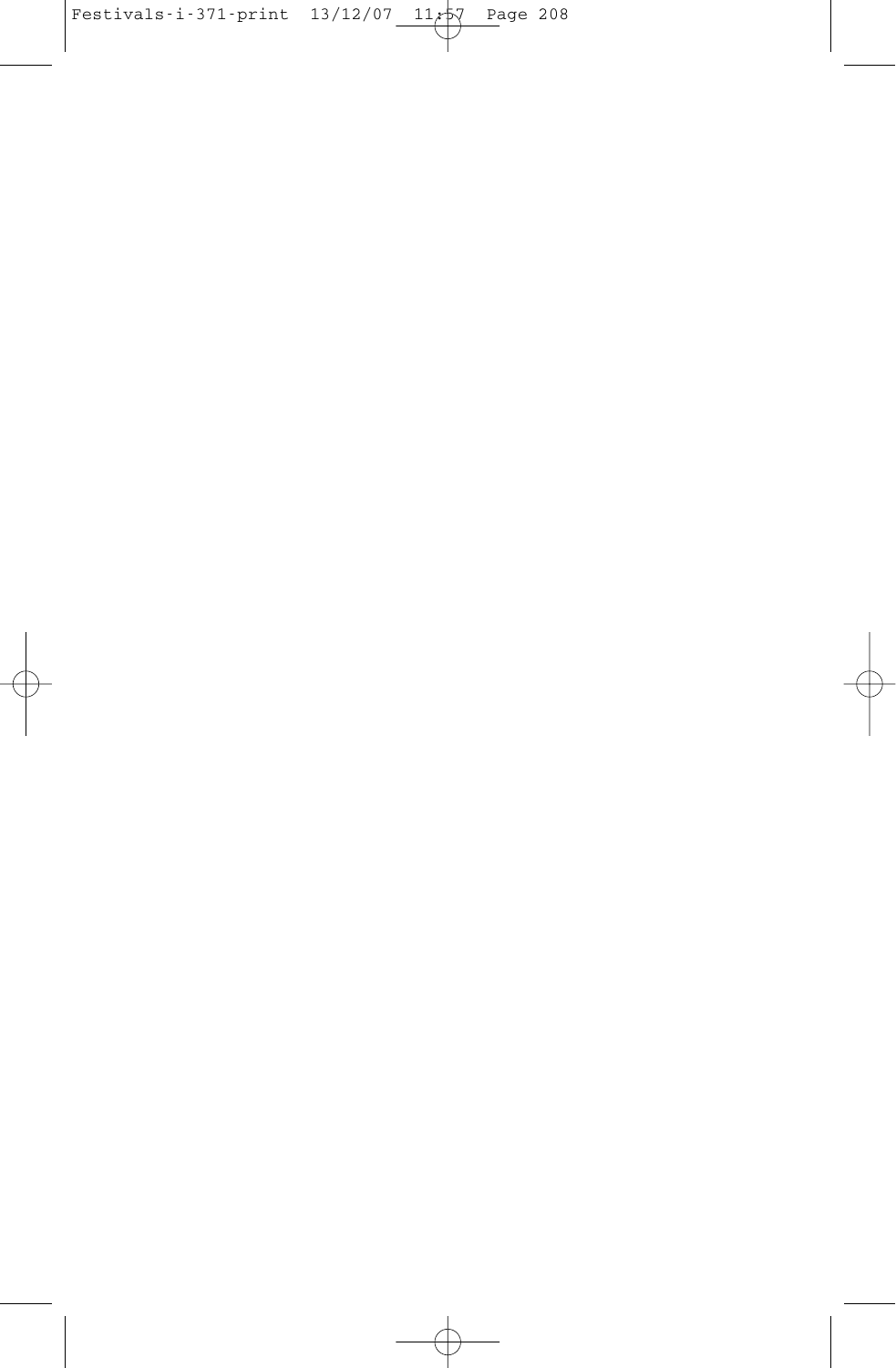### **Contents**

General Notes **210**

#### **213 A Form of Preparation**

- **218 Order One** Structure **218** Order One **219** Eucharistic Prayers Prayer A **236** *Music* **372** Prayer B **240** *Music* **376** Prayer C **243** *Music* **380** Prayer D **246** Prayer E **248** *Music* **383** Prayer F **250** Prayer G **253** Prayer H **256**
- **258** Supplementary Texts
- **260** General Rules
- **261** Notes

#### *Pagination*

In this section, the inner numbers near the centre of the pages refer to the equivalent pages in *Common Worship: Services and Prayers for the Church of England*.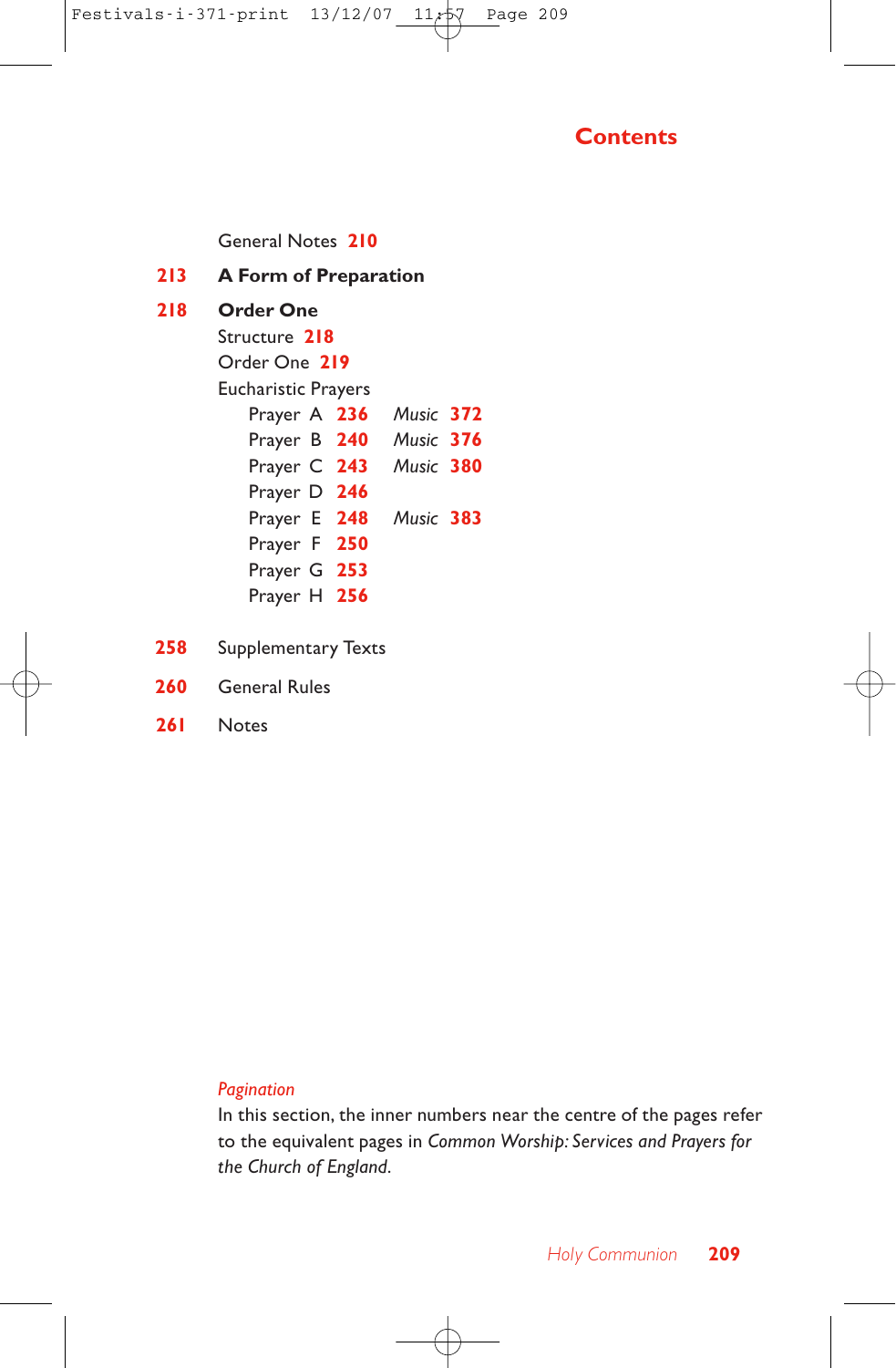# *¶ General Notes*

#### ¶ **Preparation**

Careful devotional preparation before the service is recommended for every communicant. A Form of Preparation for public or private use is provided (page 213).

#### ¶ **Ministries**

Holy Communion is celebrated by the whole people of God gathered for worship. The ministry of the members of the congregation is expressed through their active participation together in the words and actions of the service, but also by some of them reading the Scripture passages, leading the prayers of intercession, and, if authorized, assisting with the distribution of communion.

In some traditions the ministry of the deacon at Holy Communion has included some of the following elements: the bringing in of the Book of the Gospels, the invitation to confession, the reading of the Gospel, the preaching of the sermon when licensed to do so, a part in the prayers of intercession, the preparation of the table and the gifts, a part in the distribution, the ablutions and the dismissal.

The deacon's liturgical ministry provides an appropriate model for the ministry of an assisting priest, a Reader, or another episcopally authorized minister in a leadership ministry that complements that of the president.

The unity of the liturgy is served by the ministry of the president, who in presiding over the whole service holds word and sacrament together and draws the congregation into a worshipping community.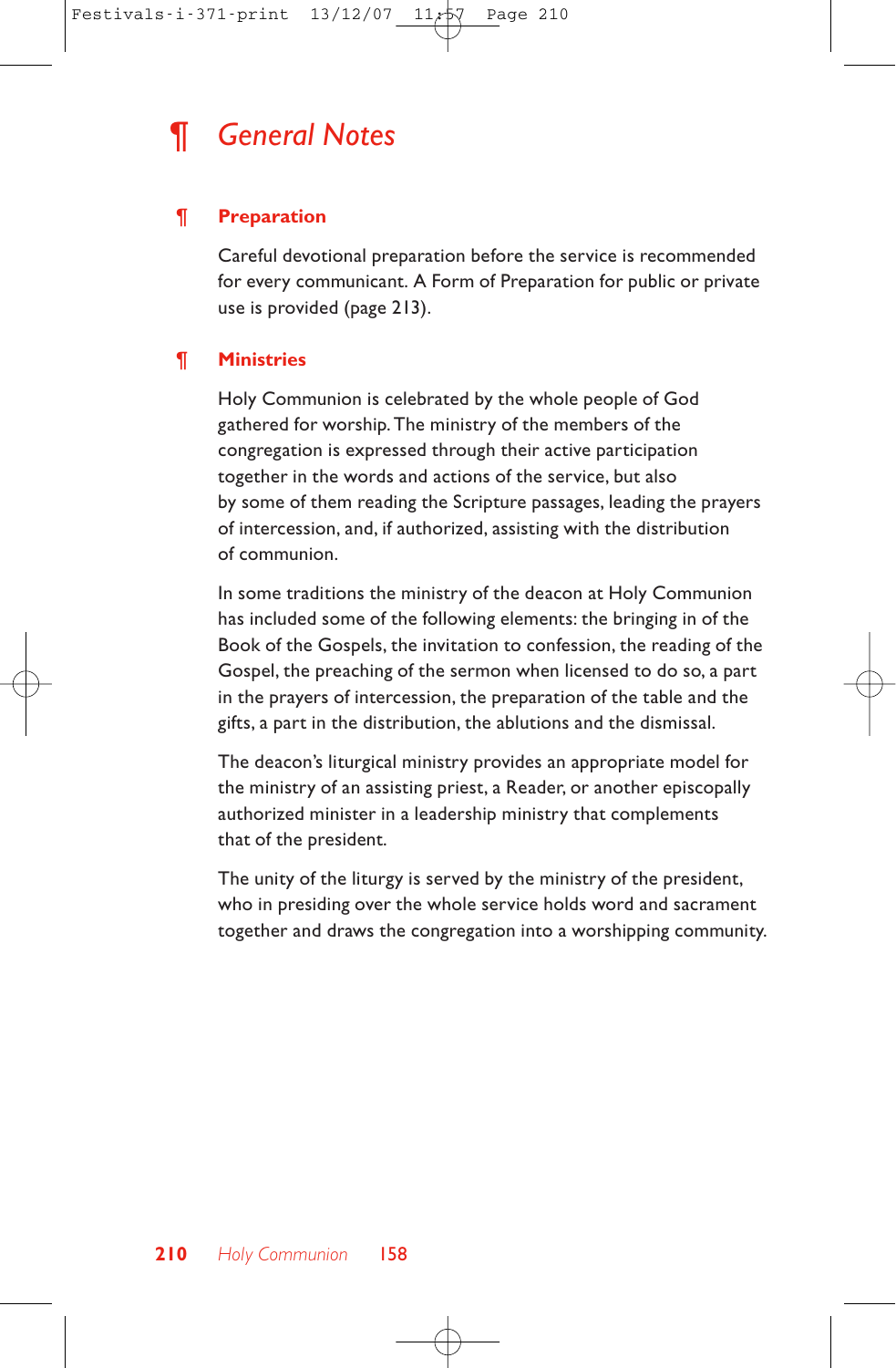The president at Holy Communion (who, in accordance with the provisions of Canon B 12 'Of the Ministry of the Holy Communion', must have been episcopally ordained priest) expresses this ministry by saying the opening Greeting, the Absolution, the Collect, the Peace and the Blessing. The president must say the Eucharistic Prayer, break the consecrated bread and receive the sacrament on every occasion.When appropriate, the president may, after greeting the people, delegate the leadership of all or parts of the Gathering and the Liturgy of the Word to a deacon, Reader or other authorized lay person.

In the absence of a priest for the first part of the service, a deacon, Reader or other authorized lay person may lead the entire Gathering and Liturgy of the Word.

When the bishop is present, he normally presides over the whole service.

As provided in Canon B 18 the sermon shall be preached by a duly authorized minister, deaconess, Reader or lay worker or, at the invitation of the minister having the cure of souls and with the permission of the bishop, another person.

#### ¶ **Communicant members of other Churches**

Baptized persons who are communicant members of other Churches which subscribe to the doctrine of the Holy Trinity and are in good standing in their own Church shall be admitted to Communion in accordance with Canon B 15A.

*For further Notes, see pages 261–265.*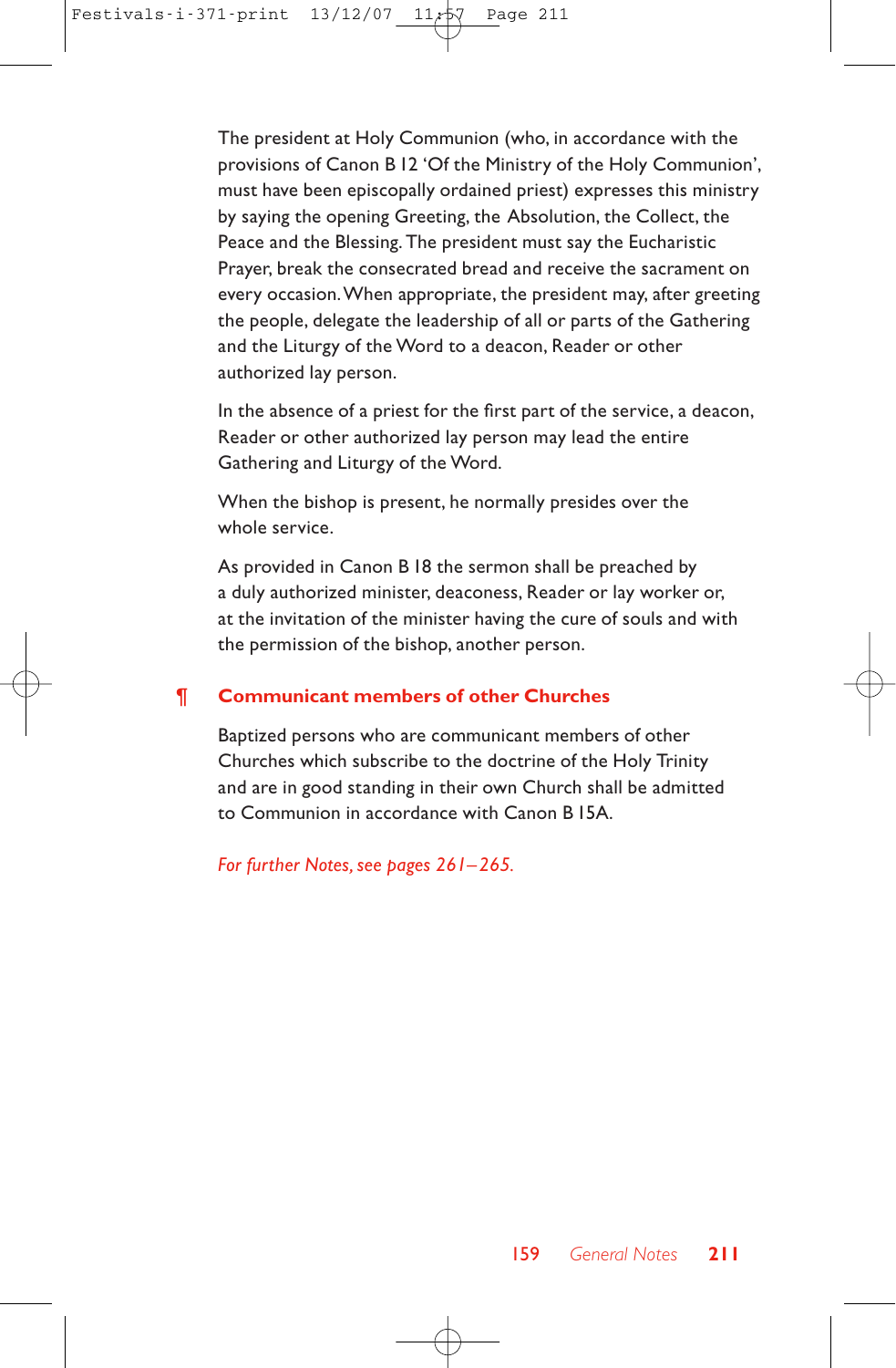$\overline{\varphi}$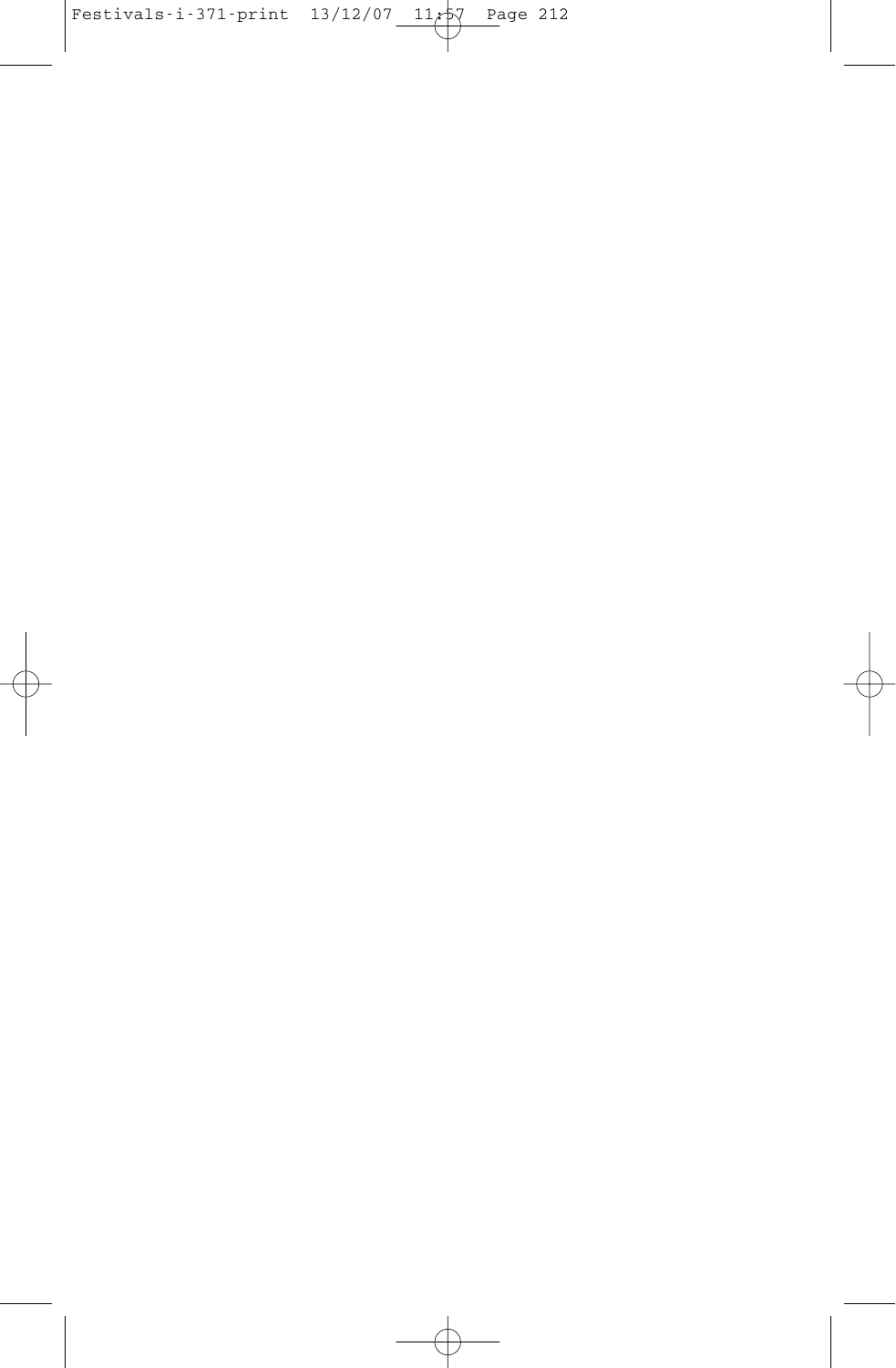# **A Form of Preparation**

*This form may be used in any of three ways.*

*It may be used by individuals as part of their preparation for Holy Communion.*

*It may be used corporately on suitable occasions within Holy Communion where it replaces the sections entitled 'Prayer of Preparation' and 'Prayers of Penitence'.*

*It may be used as a separate service of preparation. When used in this way, there should be added at the beginning a greeting and at the end the Peace and the Lord's Prayer. Hymns, psalms and other suitable liturgical material may also be included.*

# **Come, Holy Ghost** *(Veni creator Spiritus)*

*All* **Come, Holy Ghost, our souls inspire, And lighten with celestial fire; Thou the anointing Spirit art, Who dost thy sevenfold gifts impart.**

> **Thy blessed unction from above Is comfort, life and fire of love; Enable with perpetual light The dullness of our blinded sight.**

**Anoint and cheer our soiled face With the abundance of thy grace; Keep far our foes, give peace at home; Where thou art guide no ill can come.**

**Teach us to know the Father, Son, And thee, of Both, to be but One; That through the ages all along This may be our endless song:**

**Praise to thy eternal merit, Father, Son and Holy Spirit. Amen.**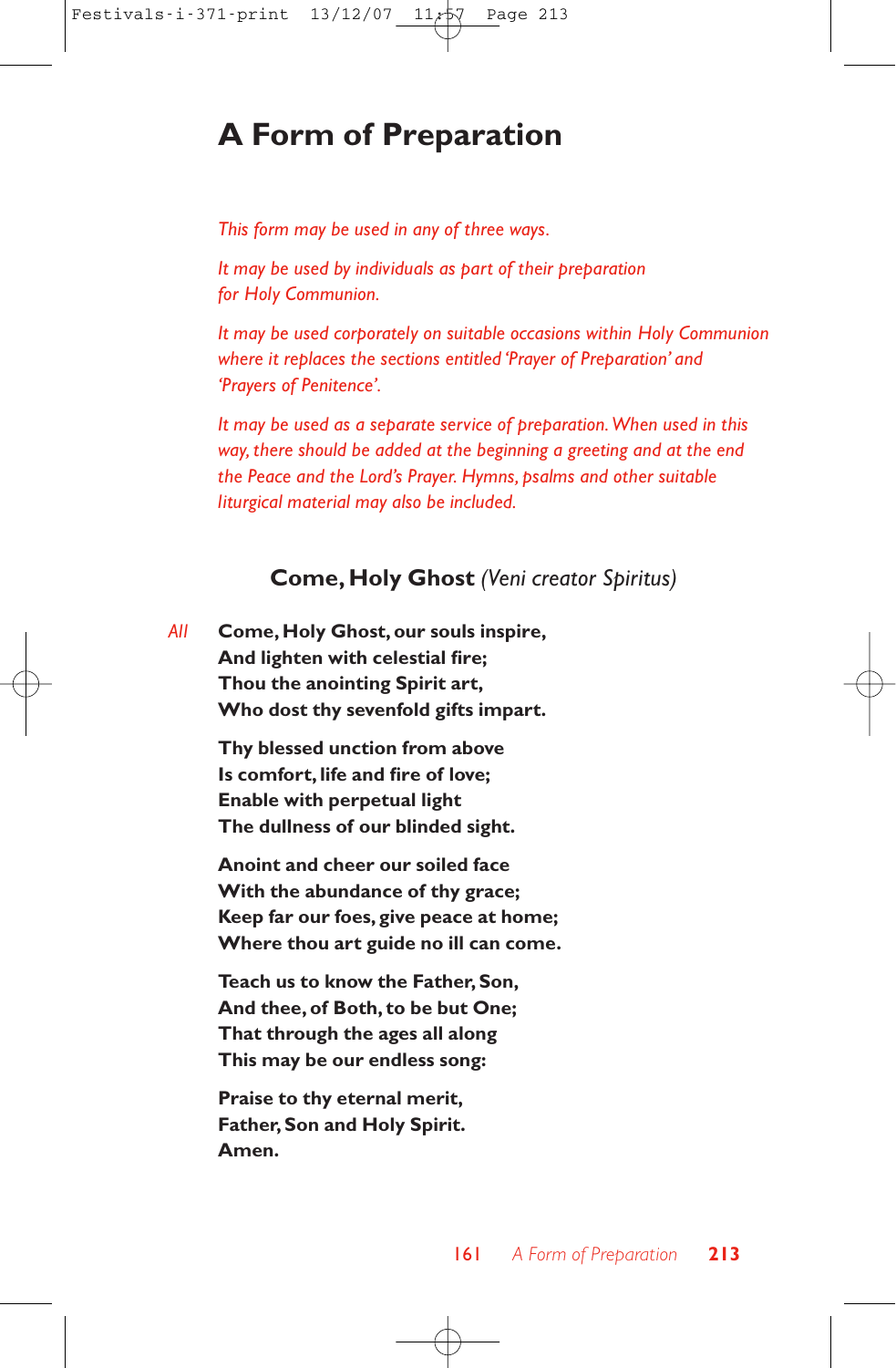# **Exhortation**

As we gather at the Lord's table we must recall the promises and warnings given to us in the Scriptures and so examine ourselves and repent of our sins.We should give thanks to God for his redemption of the world through his Son Jesus Christ and, as we remember Christ's death for us and receive the pledge of his love, resolve to serve him in holiness and righteousness all the days of our life.

# **The Commandments**

Hear the commandments which God has given to his people, and examine your hearts.

I am the Lord your God: you shall have no other gods but me.

*All* **Amen. Lord, have mercy.**

You shall not make for yourself any idol.

*All* **Amen. Lord, have mercy.**

You shall not dishonour the name of the Lord your God.

*All* **Amen.Lord, have mercy.**

Remember the Sabbath and keep it holy.

*All* **Amen.Lord, have mercy.**

Honour your father and your mother.

*All* **Amen. Lord, have mercy.**

You shall not commit murder.

*All* **Amen.Lord, have mercy.**

You shall not commit adultery.

*All* **Amen. Lord, have mercy.**

You shall not steal.

*All* **Amen.Lord, have mercy.**

You shall not bear false witness against your neighbour.

*All* **Amen. Lord, have mercy.**

You shall not covet anything which belongs to your neighbour.

# *All* **Amen. Lord, have mercy upon us and write all these your laws in our hearts.**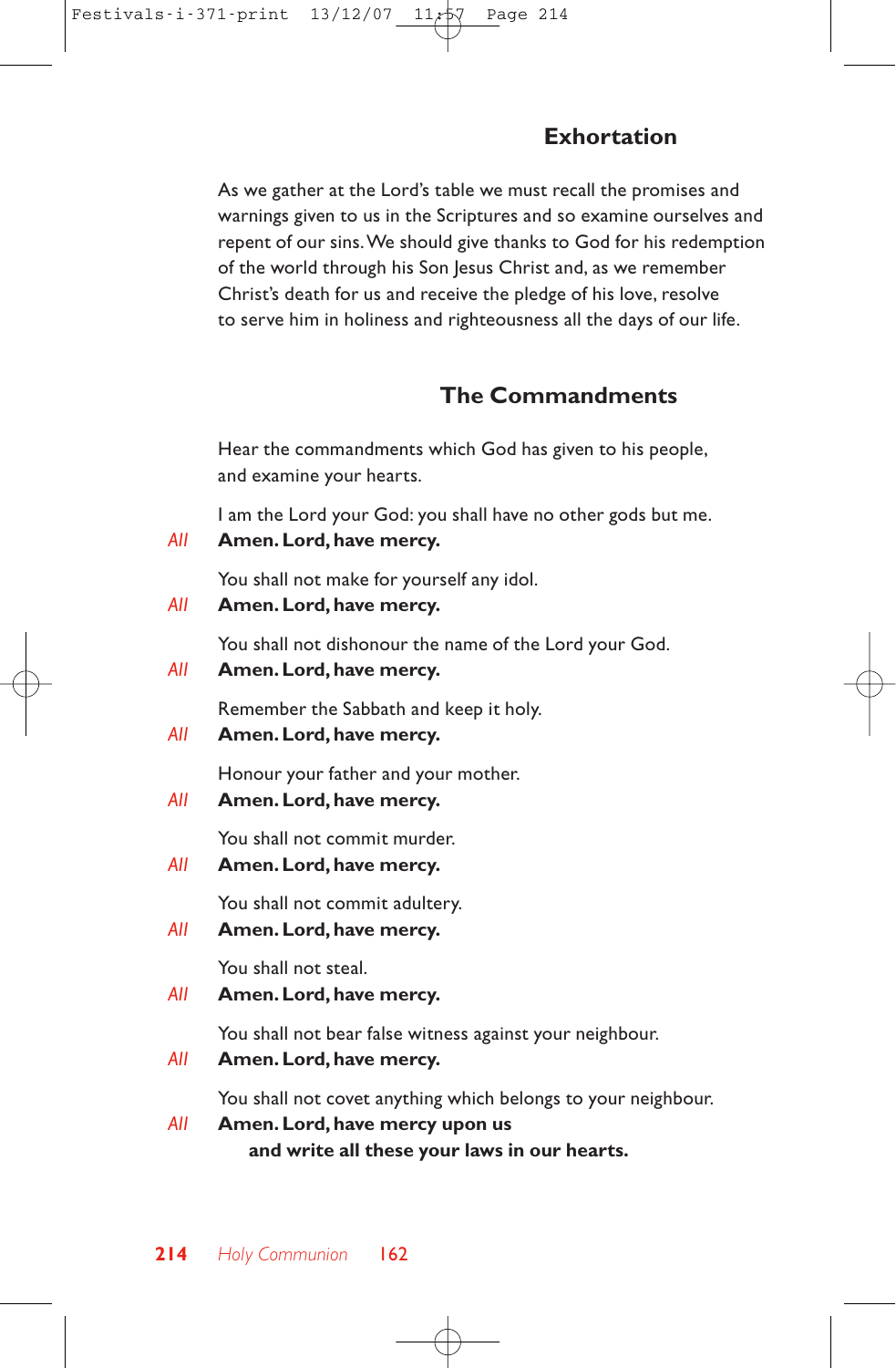*Or one of the forms of the Commandments in* Common Worship: Services and Prayers for the Church of England *(pages 269–271) may be used.*

*Or, in place of the Commandments, one of these texts may be used.*

# **Summary of the Law**

Our Lord Jesus Christ said: The first commandment is this: 'Hear, O Israel, the Lord our God is the only Lord. You shall love the Lord your God with all your heart, with all your soul, with all your mind, and with all your strength.'

The second is this: 'Love your neighbour as yourself.' There is no other commandment greater than these. On these two commandments hang all the law and the prophets.

### *All* **Amen.Lord, have mercy**.

*(or)*

# **The Comfortable Words**

Hear the words of comfort our Saviour Christ says to all who truly turn to him:

Come to me, all who labour and are heavy laden, and I will give you rest. *Matthew 11.28* God so loved the world that he gave his only-begotten Son, that whoever believes in him should not perish but have eternal life. *John 3.16* Hear what Saint Paul says: This saying is true, and worthy of full acceptance, that Christ Jesus came into the world to save sinners. *1 Timothy 1.15* Hear what Saint John says: If anyone sins, we have an advocate with the Father, Jesus Christ the righteous; and he is the propitiation for our sins. *1 John 2.1, 2*

163 *A Form of Preparation* **215**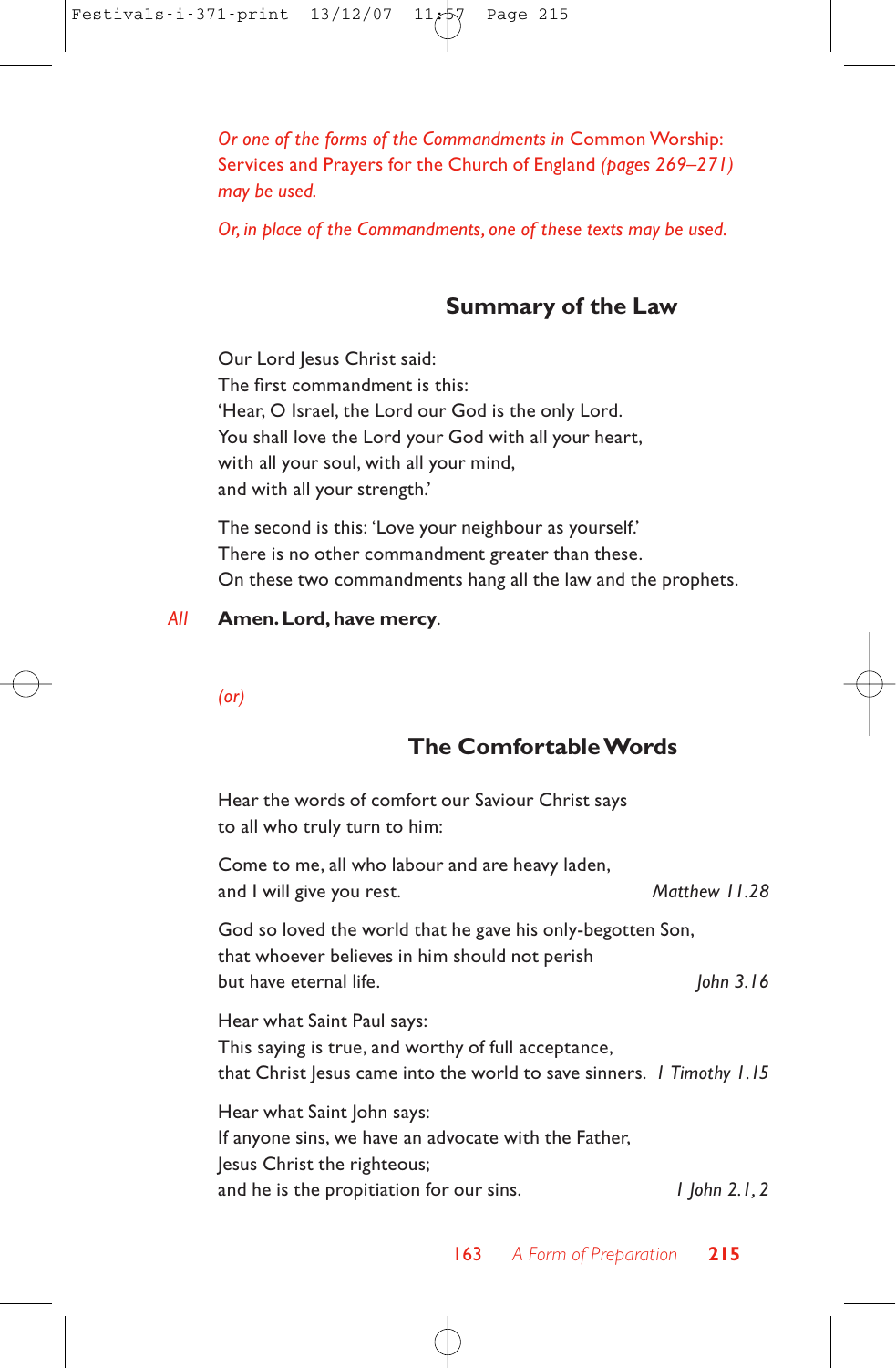### *(or)*

# **The Beatitudes**

Let us hear our Lord's blessing on those who follow him.

Blessed are the poor in spirit, for theirs is the kingdom of heaven.

Blessed are those who mourn, for they shall be comforted.

Blessed are the meek, for they shall inherit the earth.

Blessed are those who hunger and thirst after righteousness, for they shall be satisfied.

Blessed are the merciful, for they shall obtain mercy.

Blessed are the pure in heart, for they shall see God.

Blessed are the peacemakers, for they shall be called children of God.

Blessed are those who suffer persecution for righteousness' sake, for theirs is the kingdom of heaven.

# **Silence for Reflection**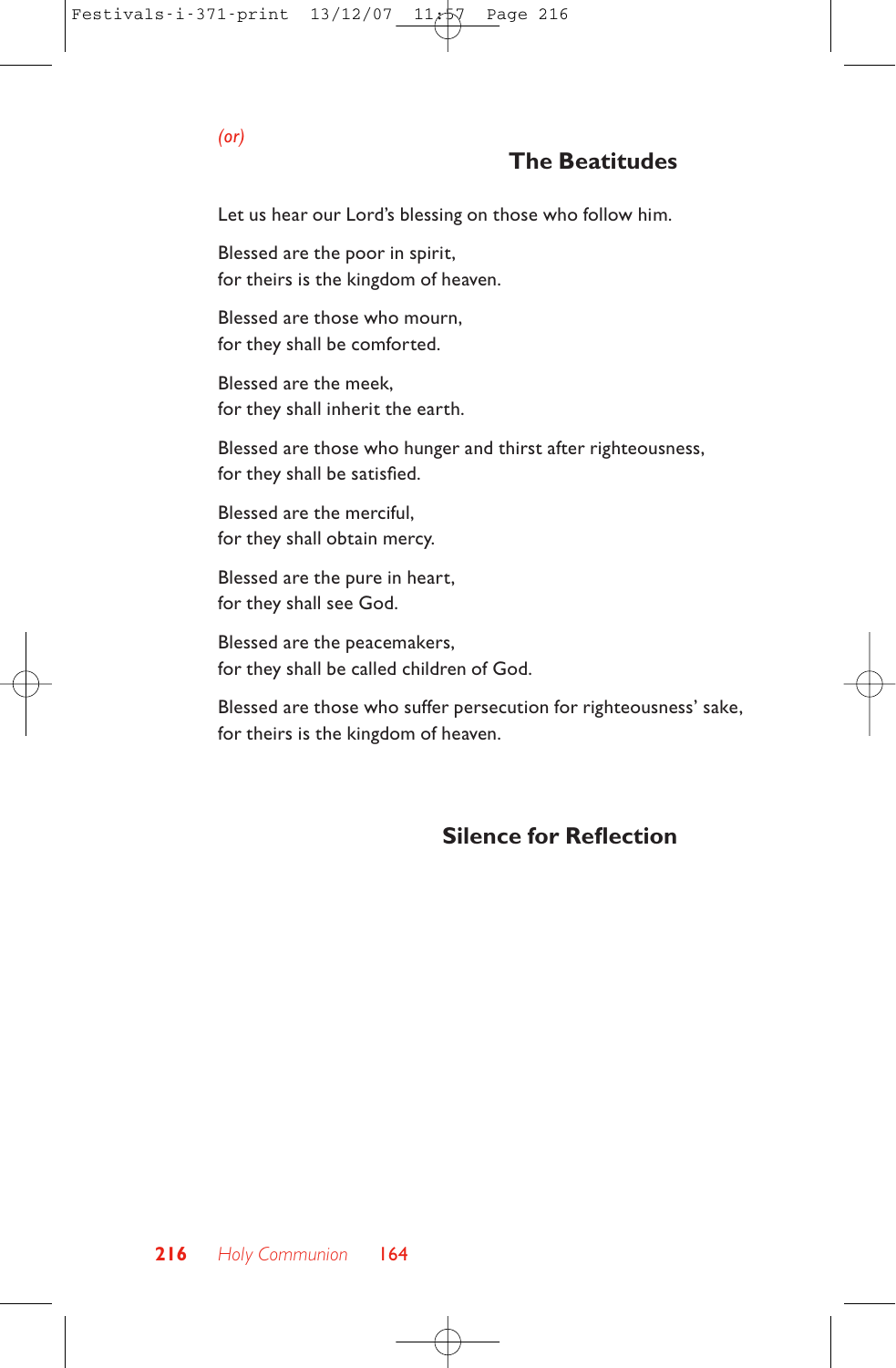# **Confession**

*All* **Father eternal, giver of light and grace, we have sinned against you and against our neighbour, in what we have thought, in what we have said and done, through ignorance, through weakness, through our own deliberate fault. We have wounded your love and marred your image in us. We are sorry and ashamed and repent of all our sins. For the sake of your Son Jesus Christ, who died for us, forgive us all that is past and lead us out from darkness to walk as children of light. Amen.**

*Or another authorized confession may be used.*

# **Absolution**

Almighty God, our heavenly Father, who in his great mercy has promised forgiveness of sins to all those who with heartfelt repentance and true faith turn to him: have mercy on *you*; pardon and deliver *you* from all *your* sins; confirm and strengthen *you* in all goodness; and bring *you* to everlasting life; through Jesus Christ our Lord.

*All* **Amen.**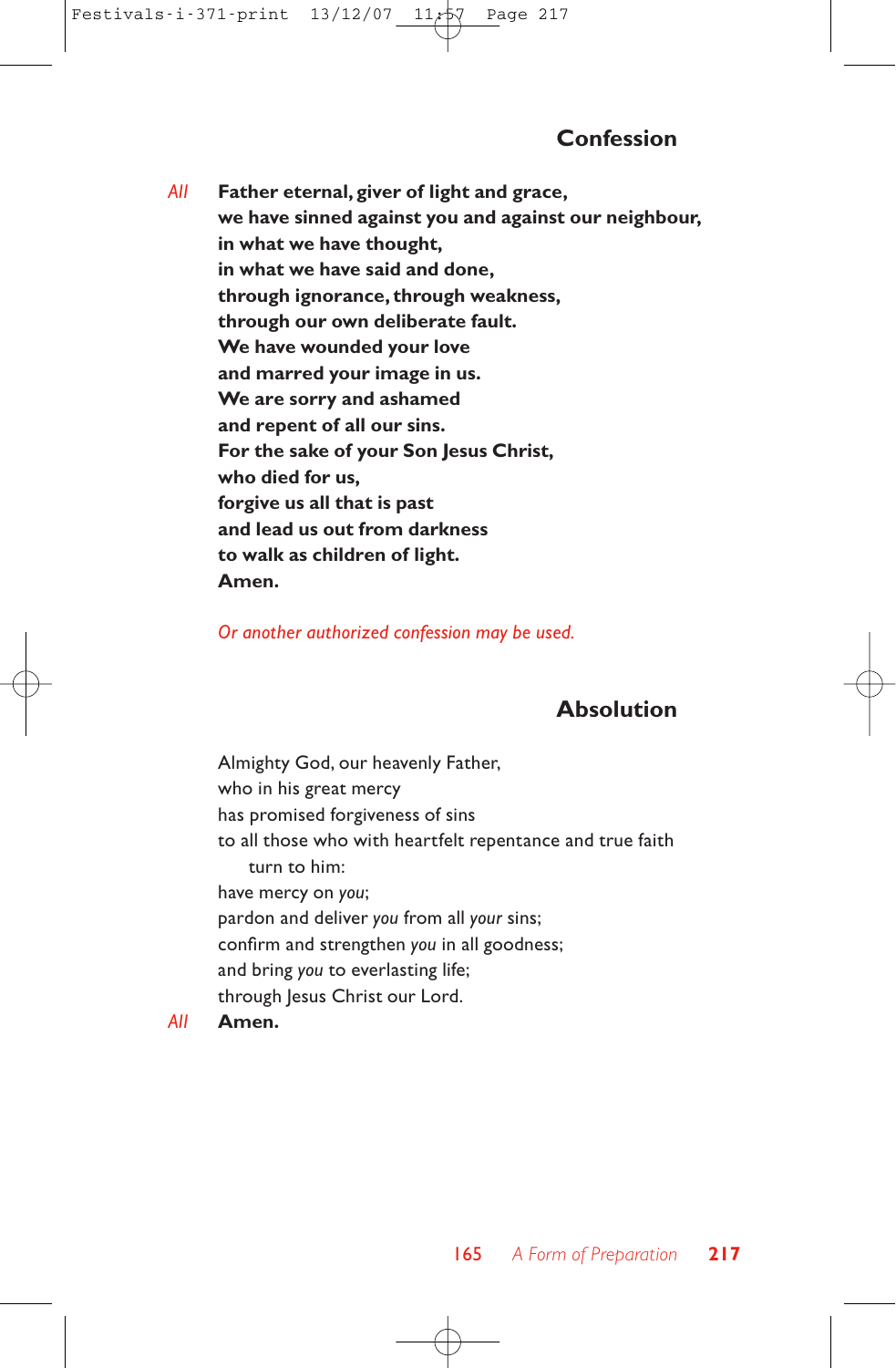# **Order One** *Structure*

# **The people and the priest**

- ¶ greet each other in the Lord's name
- ¶ confess their sins and are assured of God's forgiveness
- **T** keep silence and pray a Collect
- ¶ proclaim and respond to the word of God
- ¶ pray for the Church and the world
- ¶ exchange the Peace
- ¶ prepare the table
- **T** pray the Eucharistic Prayer
- ¶ break the bread
- ¶ receive communion
- **T** depart with God's blessing

*For Notes, see pages 210–211 and 261–265.*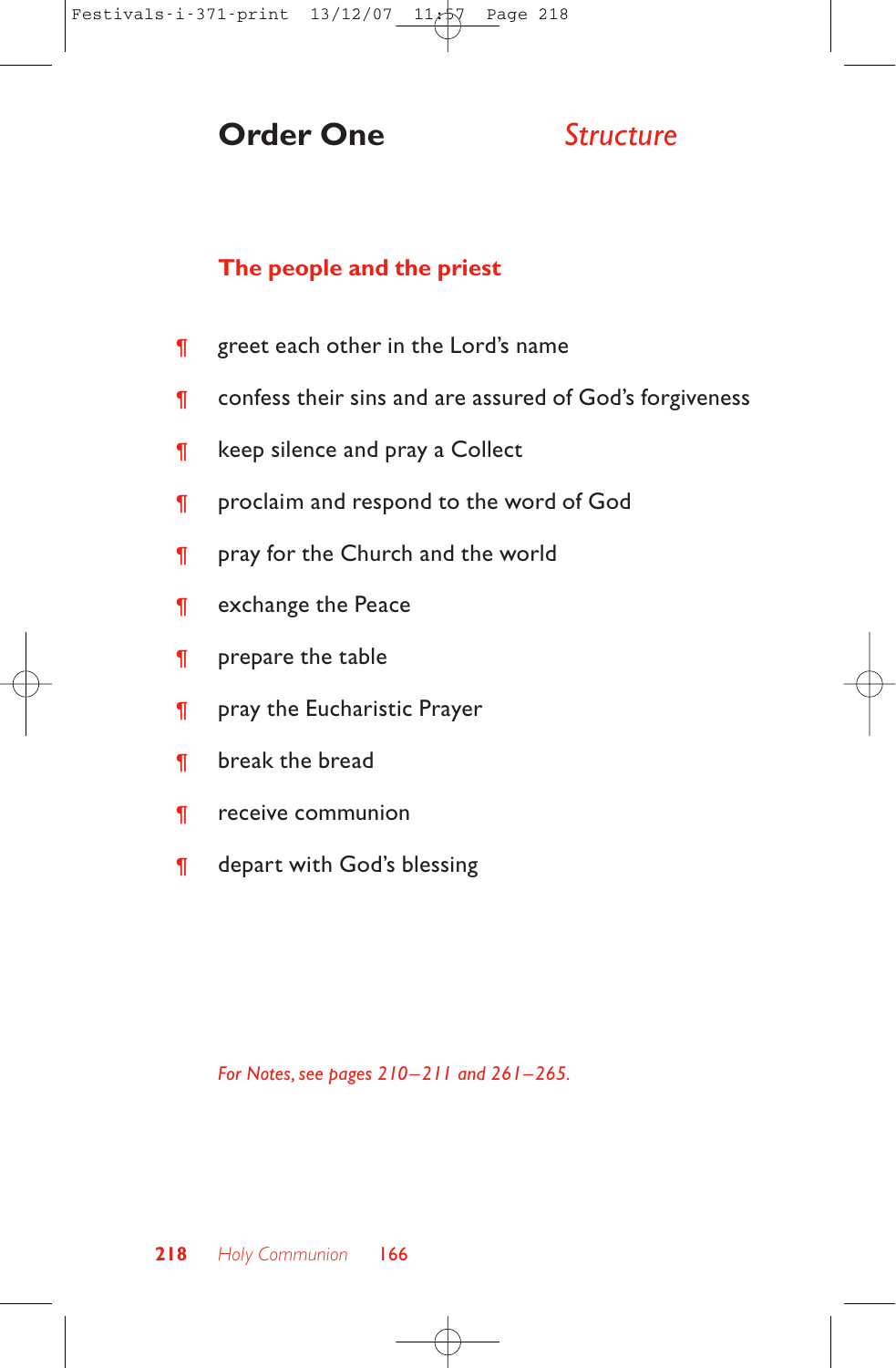Festivals-i-371-print  $13/12/07$   $11/57$  Page 219

# **Order One**

# *¶ The Gathering*

### *At the entry of the ministers a hymn may be sung.*

# *The president may say*

In the name of the Father, and of the Son, and of the Holy Spirit.

*All* **Amen.**

# **The Greeting**

#### *The president greets the people*

The Lord be with you *All* **and also with you.**

*(or)*

Grace, mercy and peace from God our Father and the Lord Jesus Christ be with you

*All* **and also with you.**

#### *From Easter Day to Pentecost this acclamation follows*

Alleluia. Christ is risen.

*All* **He is risen indeed. Alleluia.**

*Words of welcome or introduction may be said.*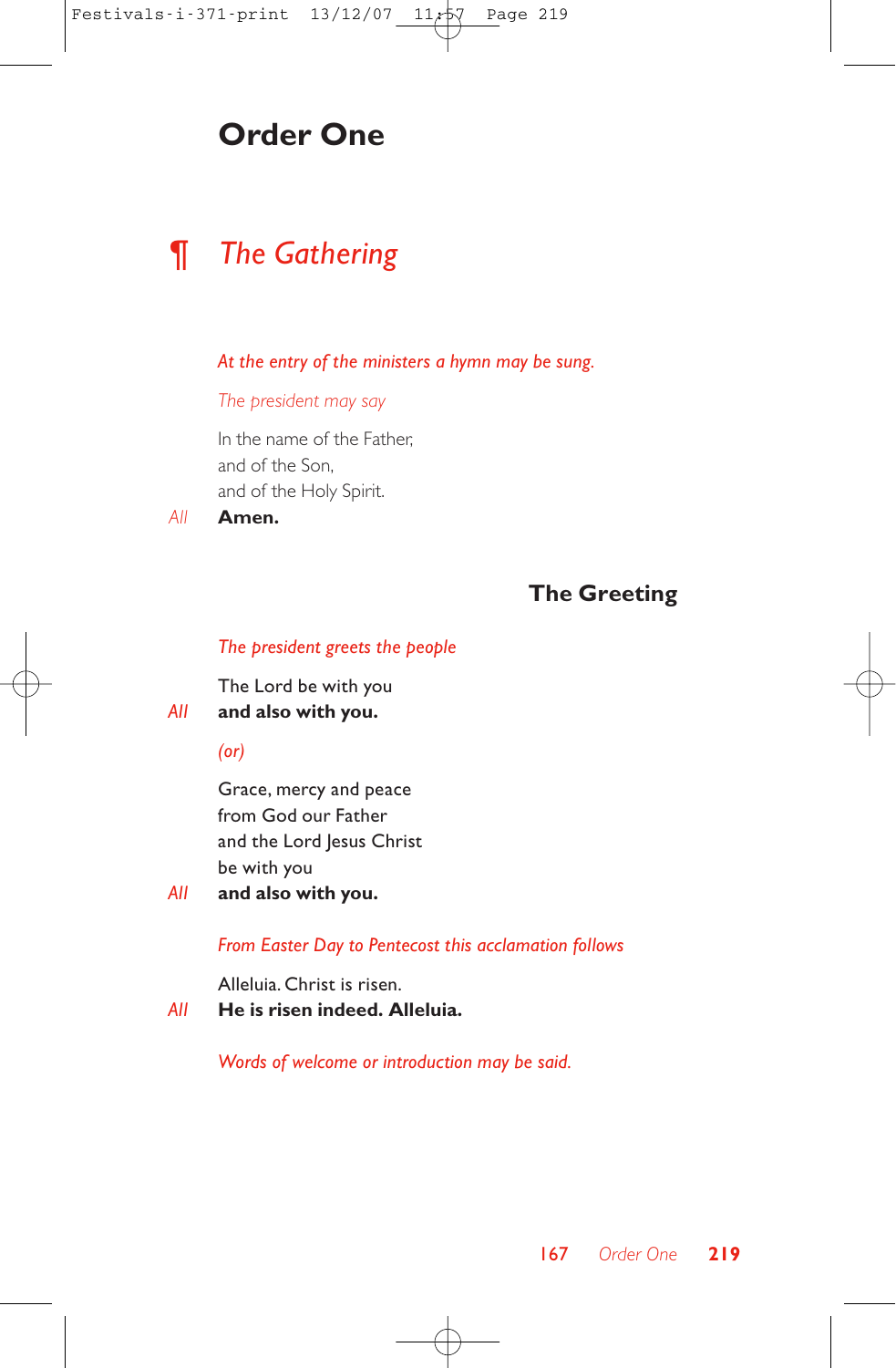# **Prayer of Preparation**

#### *This prayer may be said*

#### *All* **Almighty God,**

**to whom all hearts are open, all desires known, and from whom no secrets are hidden: cleanse the thoughts of our hearts by the inspiration of your Holy Spirit, that we may perfectly love you, and worthily magnify your holy name; through Christ our Lord. Amen.**

# **Prayers of Penitence**

# *The Commandments, the Beatitudes, the Comfortable Words (pages 214–216) or the following Summary of the Law may be used*

Our Lord Jesus Christ said: The first commandment is this: 'Hear, O Israel, the Lord our God is the only Lord. You shall love the Lord your God with all your heart, with all your soul, with all your mind, and with all your strength.'

The second is this: 'Love your neighbour as yourself.' There is no other commandment greater than these. On these two commandments hang all the law and the prophets.

#### *All* **Amen.Lord, have mercy.**

# *A minister uses an invitation to confession or these or other suitable words*

God so loved the world that he gave his only Son Jesus Christ to save us from our sins, to be our advocate in heaven, and to bring us to eternal life.

Let us confess our sins in penitence and faith, firmly resolved to keep God's commandments and to live in love and peace with all.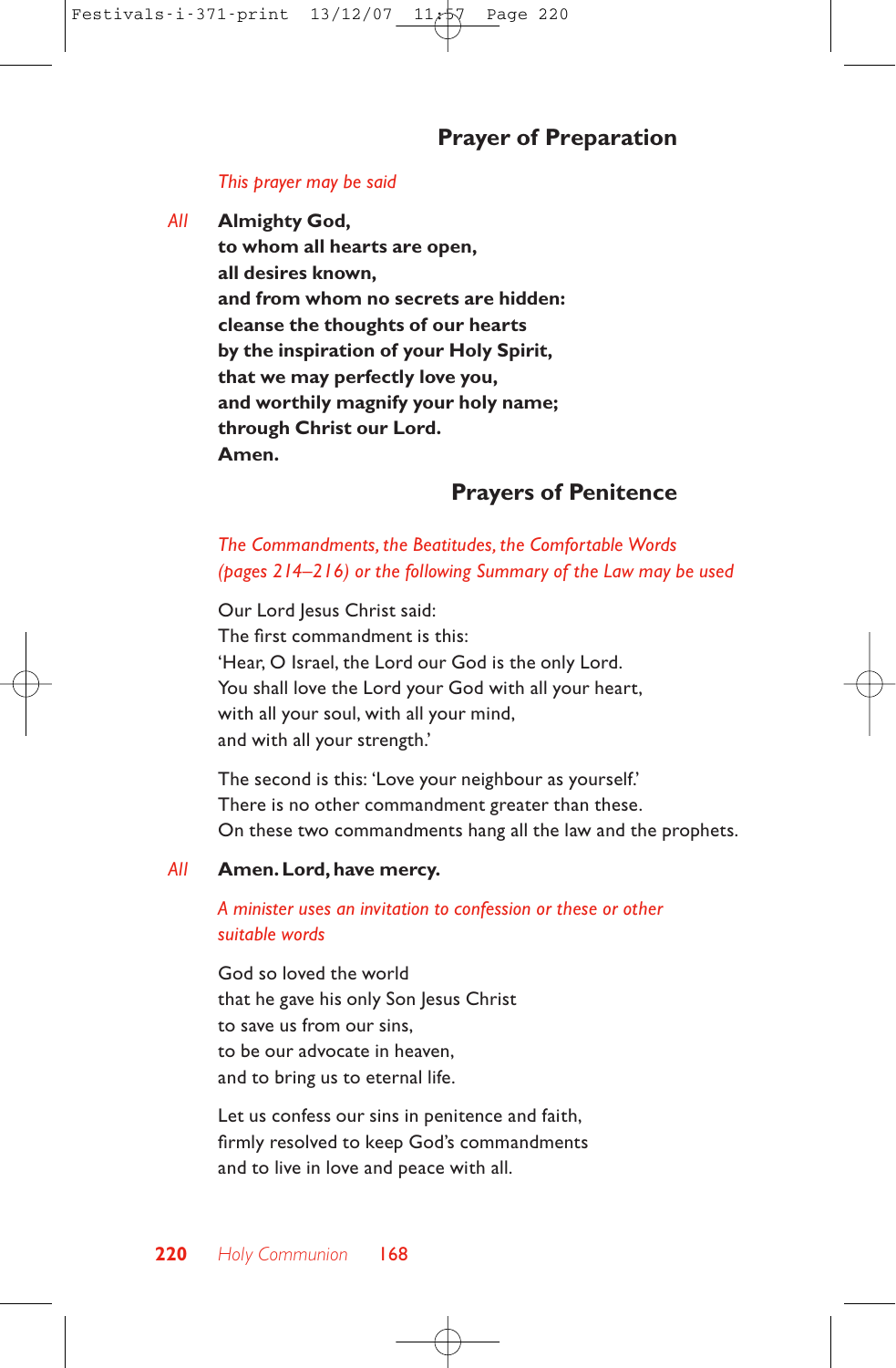*All* **Almighty God, our heavenly Father, we have sinned against you and against our neighbour in thought and word and deed, through negligence, through weakness, through our own deliberate fault. We are truly sorry and repent of all our sins. For the sake of your Son Jesus Christ, who died for us, forgive us all that is past and grant that we may serve you in newness of life to the glory of your name. Amen.**

# *(or)*

*All* **Most merciful God, Father of our Lord Jesus Christ, we confess that we have sinned in thought,word and deed. We have not loved you with our whole heart. We have not loved our neighbours as ourselves. In your mercy forgive what we have been, help us to amend what we are, and direct what we shall be; that we may do justly, love mercy, and walk humbly with you, our God. Amen.**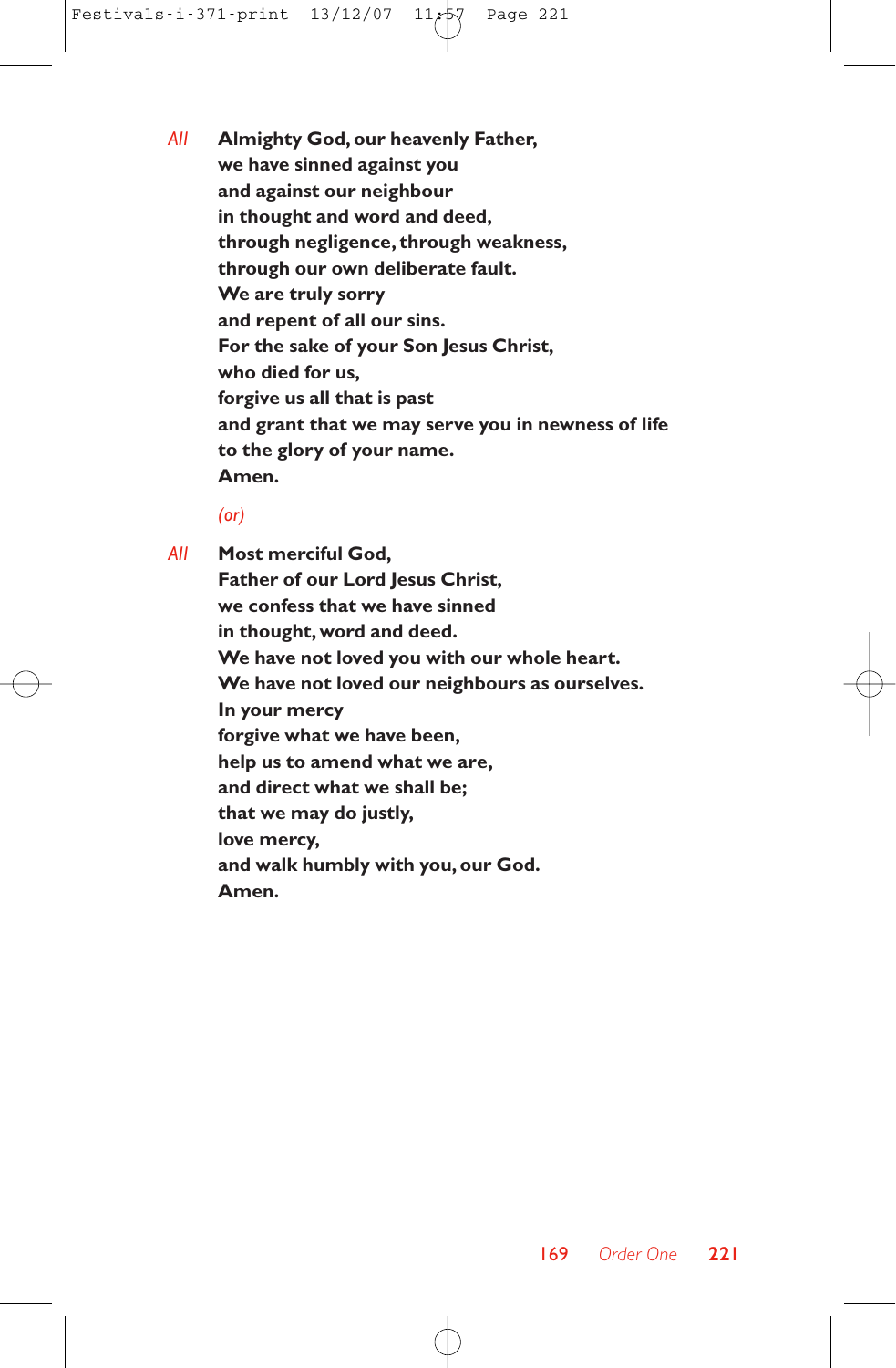## *Or, with suitable penitential sentences, the Kyrie eleison may be used*

Lord, have mercy.

*All* **Lord, have mercy.**

Christ, have mercy.

*All* **Christ, have mercy.**

Lord, have mercy.

*All* **Lord, have mercy.**

*If another confession has already been used, the Kyrie eleison may be used without interpolation here or after the absolution.*

#### *The president says*

Almighty God, who forgives all who truly repent, have mercy upon *you*, pardon and deliver *you* from all *your* sins, confirm and strengthen *you* in all goodness, and keep *you* in life eternal; through Jesus Christ our Lord.

*All* **Amen.**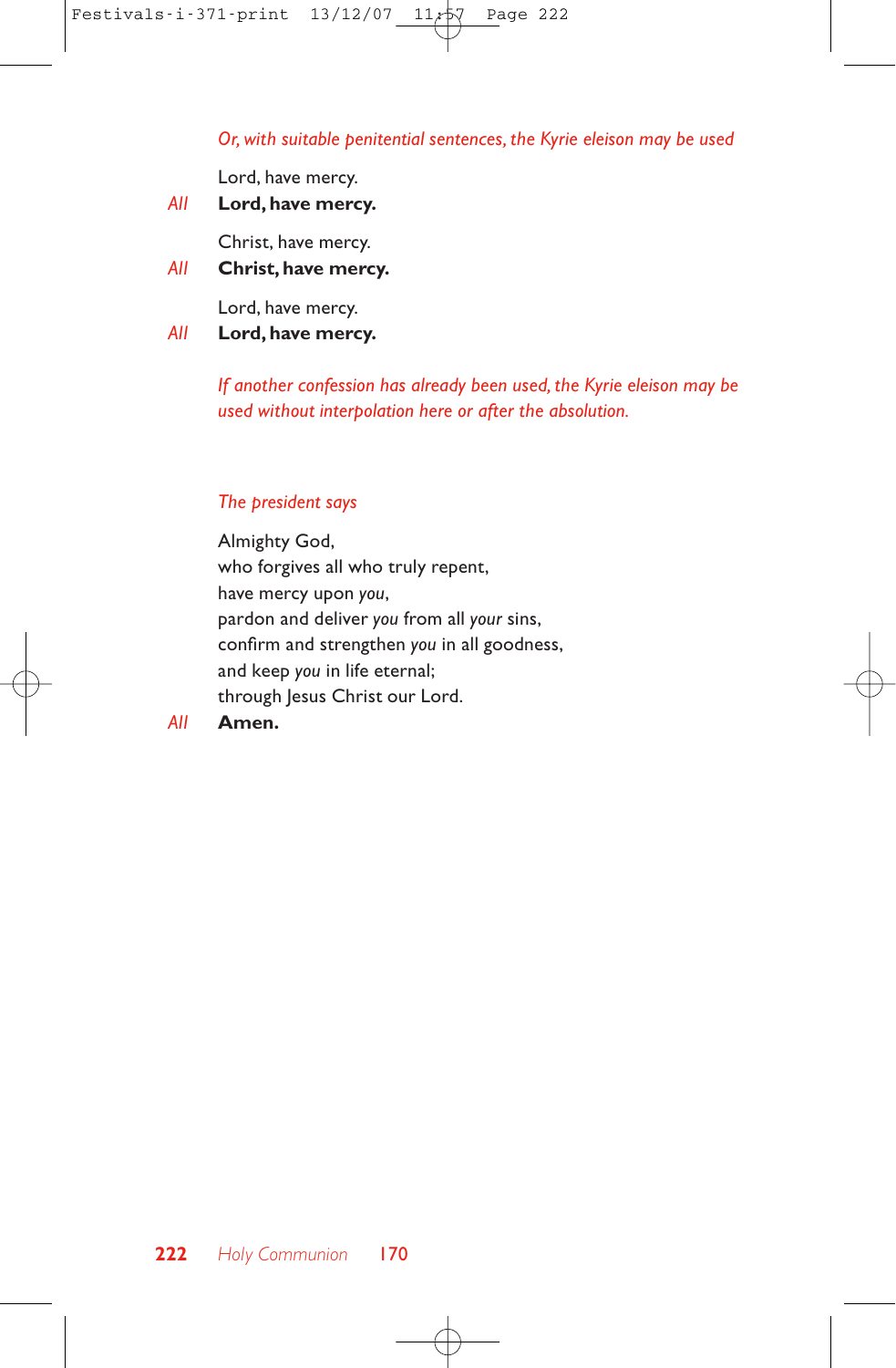# **Gloria in Excelsis**

#### *The Gloria in excelsis may be used*

*All* **Glory to God in the highest, and peace to his people on earth.**

> **Lord God, heavenly King, almighty God and Father, we worship you, we give you thanks, we praise you for your glory.**

**Lord Jesus Christ, only Son of the Father, Lord God, Lamb of God, you take away the sin of the world: have mercy on us; you are seated at the right hand of the Father: receive our prayer.**

**For you alone are the Holy One, you alone are the Lord, you alone are the Most High, Jesus Christ, with the Holy Spirit, in the glory of God the Father. Amen.**

# **The Collect**

*The president introduces a period of silent prayer with the words 'Let us pray' or a more specific bidding.*

*The Collect is said, and all respond*

*All* **Amen.**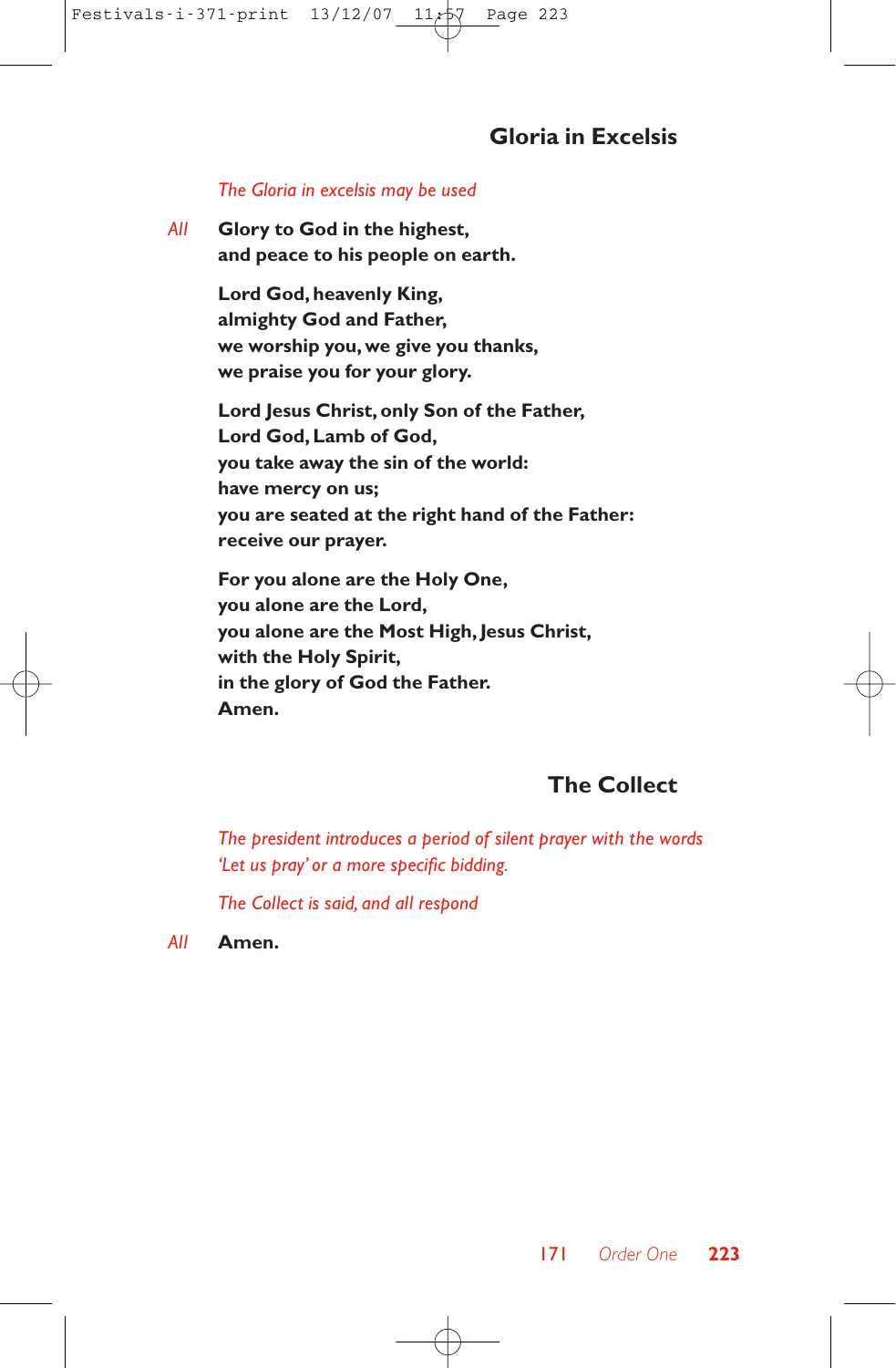# *¶ The Liturgy of the Word*

# **Readings**

*Either one or two readings from Scripture precede the Gospel reading.*

*At the end of each the reader may say*

This is the word of the Lord.

*All* **Thanks be to God.**

*The psalm or canticle follows the first reading; other hymns and songs may be used between the readings.*

# **Gospel Reading**

*An acclamation may herald the Gospel reading.*

*When the Gospel is announced the reader says*

Hear the Gospel of our Lord Jesus Christ according to *N*.

*All* **Glory to you, O Lord.**

#### *At the end*

This is the Gospel of the Lord.

*All* **Praise to you, O Christ.**

**Sermon**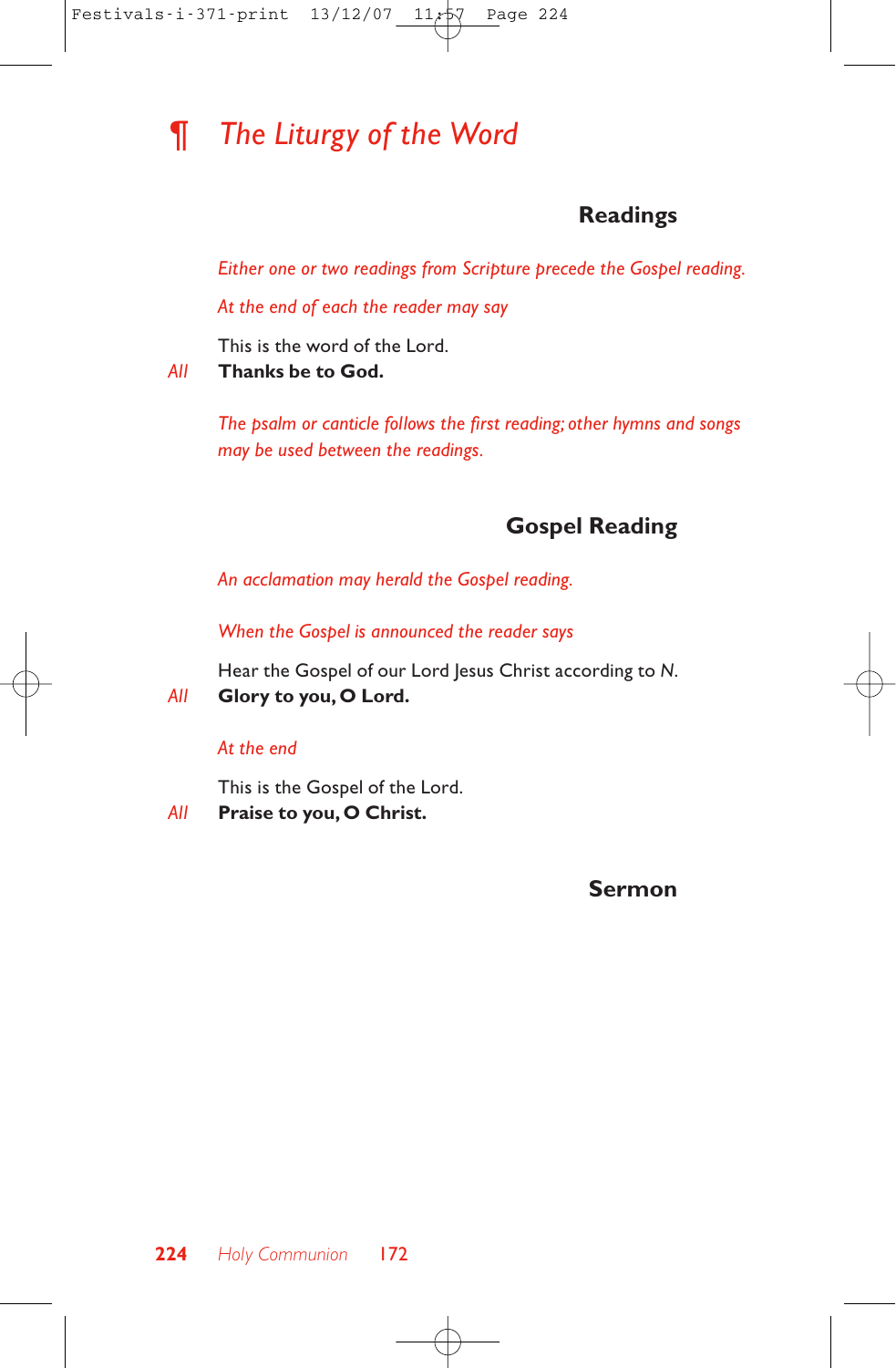# **The Creed**

*On Sundays and Principal Holy Days an authorized translation of the Nicene Creed is used, or on occasion the Apostles' Creed or an authorized Affirmation of Faith may be used.*

*All* **We believe in one God, the Father, the Almighty, maker of heaven and earth, of all that is, seen and unseen.**

> **We believe in one Lord, Jesus Christ, the only Son of God, eternally begotten of the Father, God from God, Light from Light, true God from true God, begotten, not made, of one Being with the Father; through him all things were made. For us and for our salvation he came down from heaven, was incarnate from the Holy Spirit and the Virgin Mary and was made man. For our sake he was crucified under Pontius Pilate; he suffered death and was buried. On the third day he rose again in accordance with the Scriptures; he ascended into heaven and is seated at the right hand of the Father. He will come again in glory to judge the living and the dead, and his kingdom will have no end.**

**We believe in the Holy Spirit, the Lord, the giver of life, who proceeds from the Father and the Son, who with the Father and the Son is worshipped and glorified, who has spoken through the prophets. We believe in one holy catholic and apostolic Church. We acknowledge one baptism for the forgiveness of sins. We look for the resurrection of the dead, and the life of the world to come. Amen.**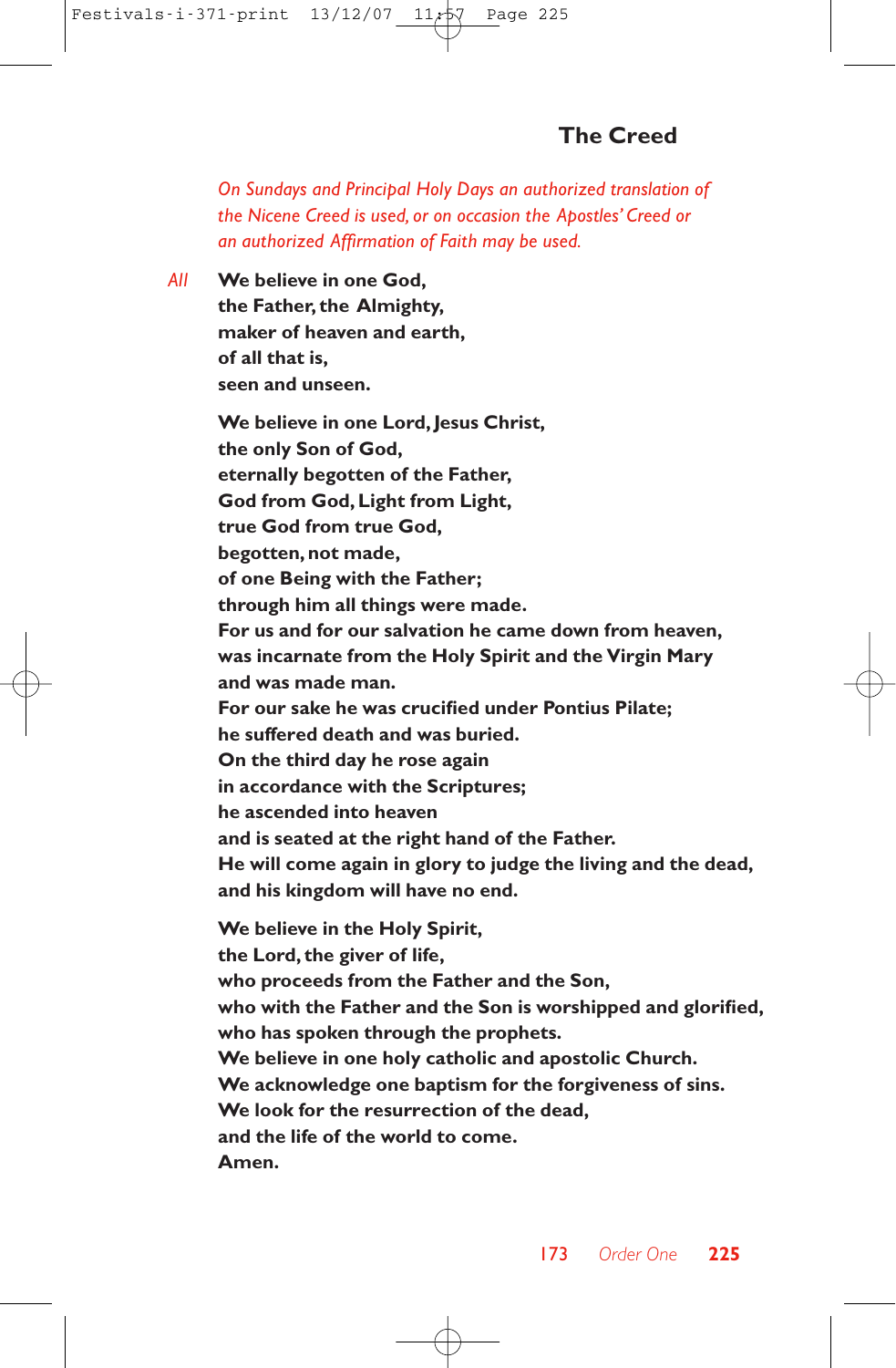# **Prayers of Intercession**

*One of the forms in* Common Worship: Services and Prayers for the Church of England*, pages 541–549, or other suitable words may be used.*

*The prayers usually include these concerns and may follow this sequence:*

- ¶ *The Church of Christ*
- ¶ *Creation, human society, the Sovereign and those in authority*
- ¶ *The local community*
- ¶ *Those who suffer*
- ¶ *The communion of saints*

#### *These responses may be used*

Lord, in your mercy

*All* **hear our prayer.**

*(or)*

Lord, hear us.

*All* **Lord, graciously hear us.**

### *And at the end*

Merciful Father,

*All* **accept these prayers for the sake of your Son, our Saviour Jesus Christ. Amen.**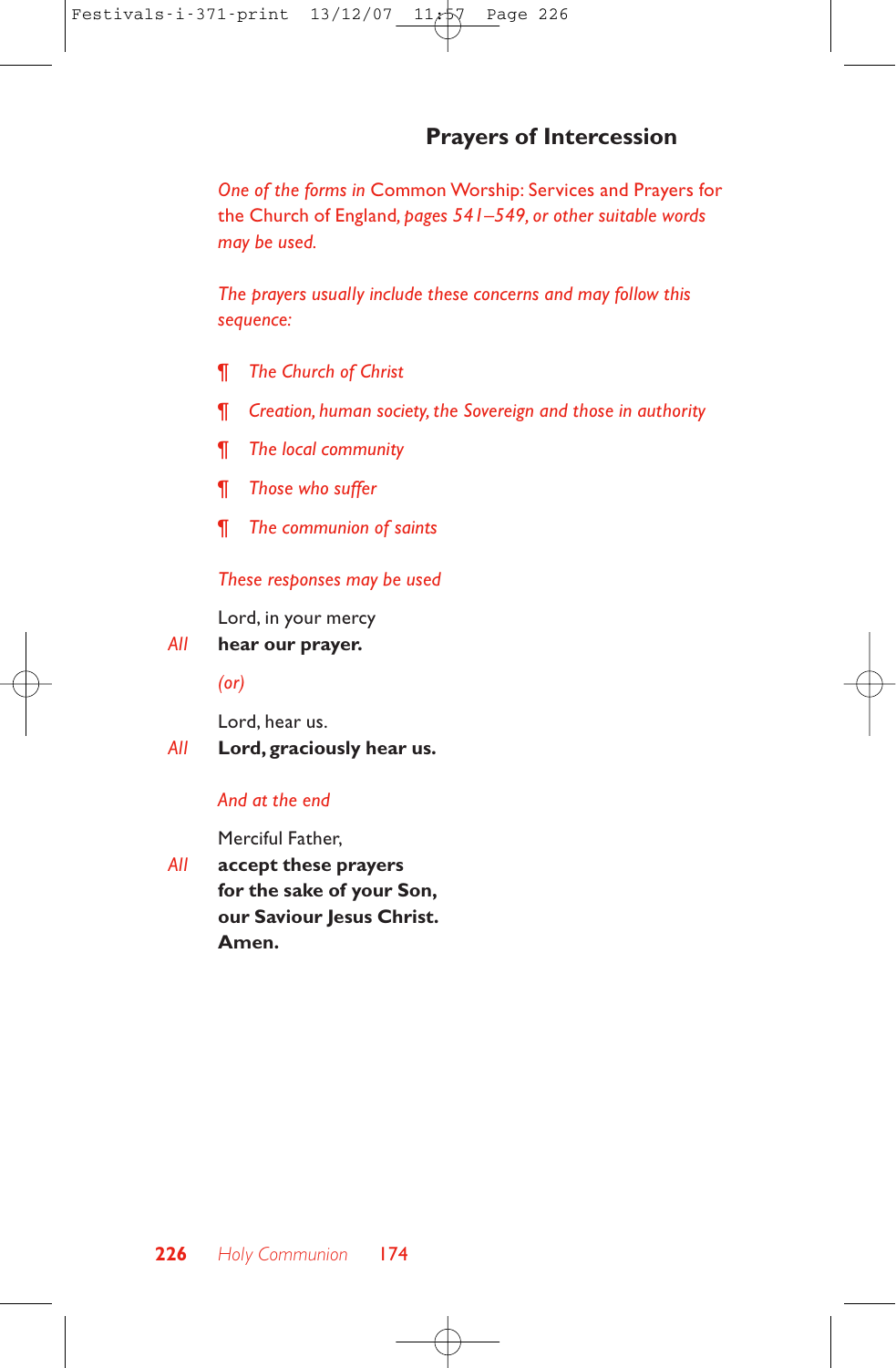# *¶ The Liturgy of the Sacrament*

# **The Peace**

*The president may introduce the Peace with a suitable sentence and then says*

The peace of the Lord be always with you *All* **and also with you.**

> *These words may be added* Let us offer one another a sign of peace.

*All may exchange a sign of peace.*

# **Preparation of the Table Taking of the Bread and Wine**

*A hymn may be sung.*

*The gifts of the people may be gathered and presented. The table is prepared and bread and wine are placed upon it. One or more of the prayers at the preparation of the table may be said. The president takes the bread and wine.*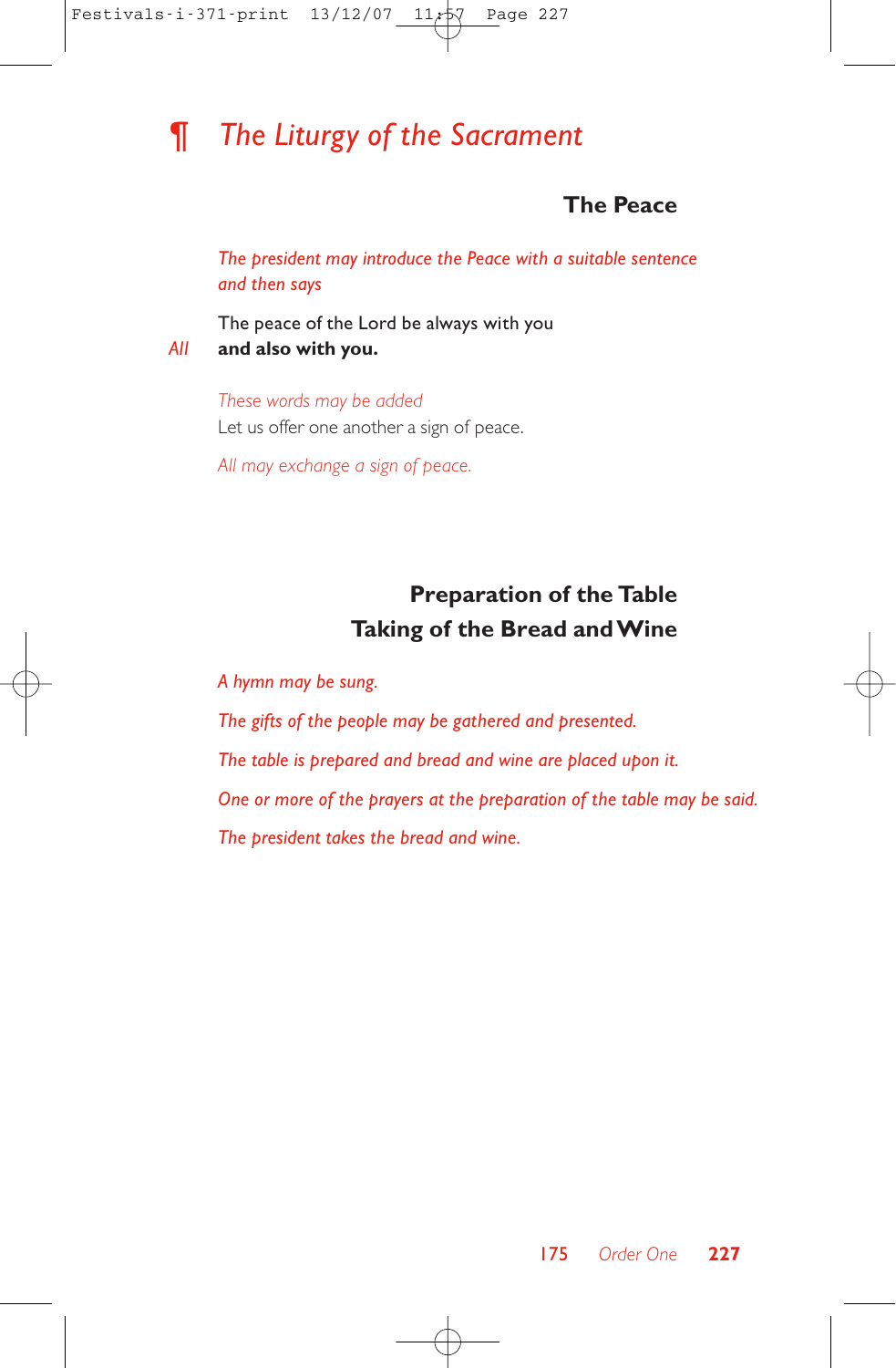# **The Eucharistic Prayer**

*An authorized Eucharistic Prayer is used (pages 236–257). For music see pages 372–384*

# *The president says*

| All | and also with you.   |      | His Spirit is with us. |
|-----|----------------------|------|------------------------|
|     | The Lord be with you | (or) | The Lord is here.      |

Lift up your hearts.

*All* **We lift them to the Lord.**

Let us give thanks to the Lord our God.

*All* **It is right to give thanks and praise.**

#### *The president praises God for his mighty acts and all respond*

*All* **Holy, holy, holy Lord, God of power and might, heaven and earth are full of your glory. Hosanna in the highest. [Blessed is he who comes in the name of the Lord. Hosanna in the highest.]**

# *The president recalls the Last Supper, and one of these four acclamations may be used*

[Great is the mystery of faith:] [Praise to you, Lord Jesus:]

*All* **Christ has died: Dying you destroyed Christ is risen: our death,**

**Christ will come again.** rising you restored our life: **Lord Jesus, come in glory.**

[Christ is the bread of life:] [ Jesus Christ is Lord:]

*All* **When we eat this bread Lord, by your cross and and drink this cup, resurrection we proclaim your death, you have set us free. until you come in glory. world.**

**Lord Jesus, You are the Saviour of the** 

*The Prayer continues and leads into the doxology, to which all respond boldly* 

*All* **Amen.**

**228** *Holy Communion* 176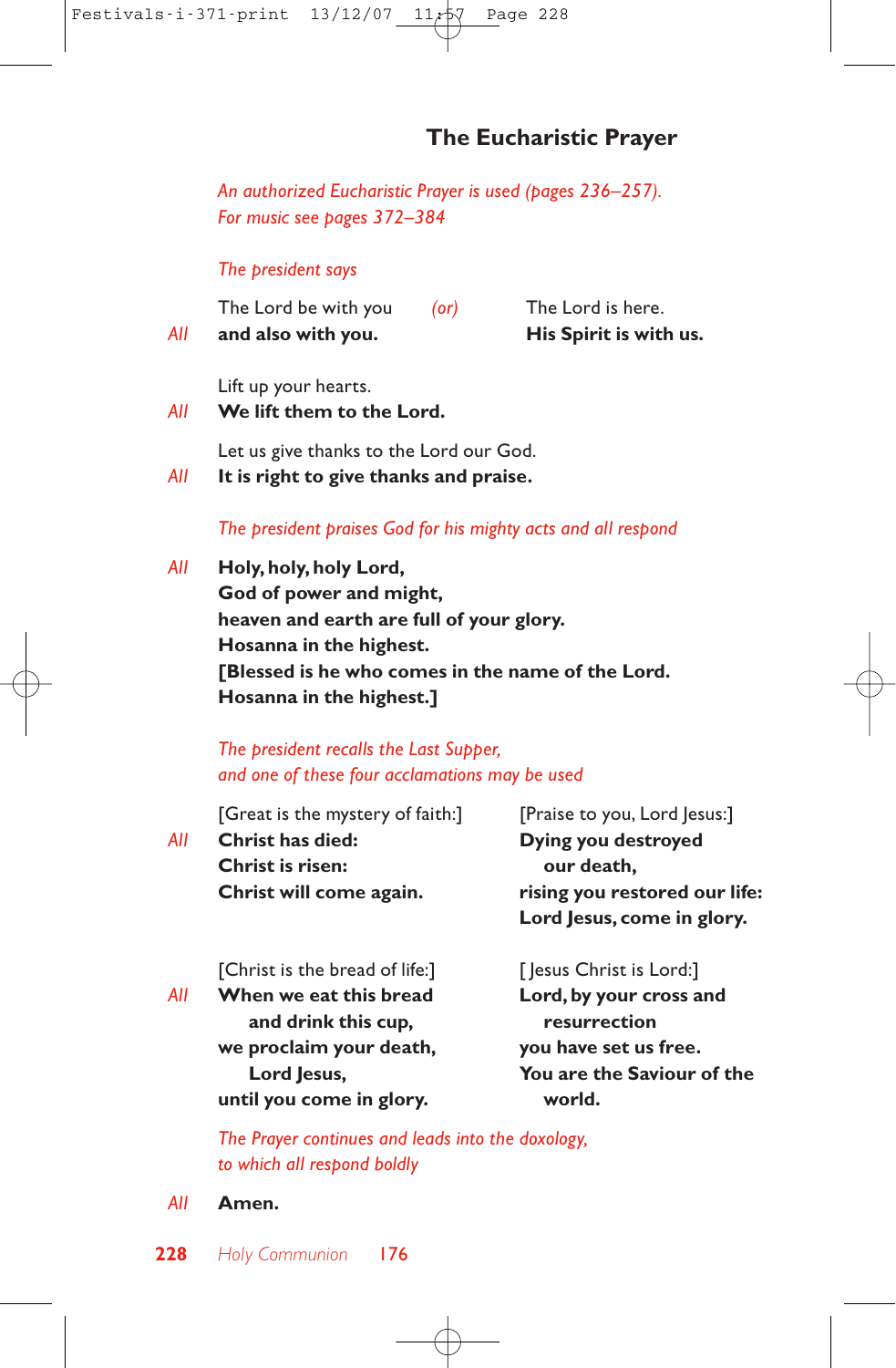# *Prayer A pages 236 and 372*

#### *This response may be used*

*All* **To you be glory and praise for ever.**

#### *and the Prayer ends*

*All* **Blessing and honour and glory and power be yours for ever and ever. Amen.**

> *Prayer D page 246*

# *These words are used*

This is his/our story.

*All* **This is our song: Hosanna in the highest.**

#### *and the Prayer ends*

*All* **Blessing and honour and glory and power be yours for ever and ever. Amen.**

> *Prayer F page 250*

#### *These responses may be used*

- *All* **Amen.Lord,we believe.**
- *All* **Amen.Come,Lord Jesus.**
- *All* **Amen.Come, Holy Spirit.**

*Prayer G page 253*

#### *Prayer G ends*

*All* **Blessing and honour and glory and power be yours for ever and ever. Amen.**

> *Prayer H page 256*

*For Prayer H, see page 256.*

177 *Order One* **229**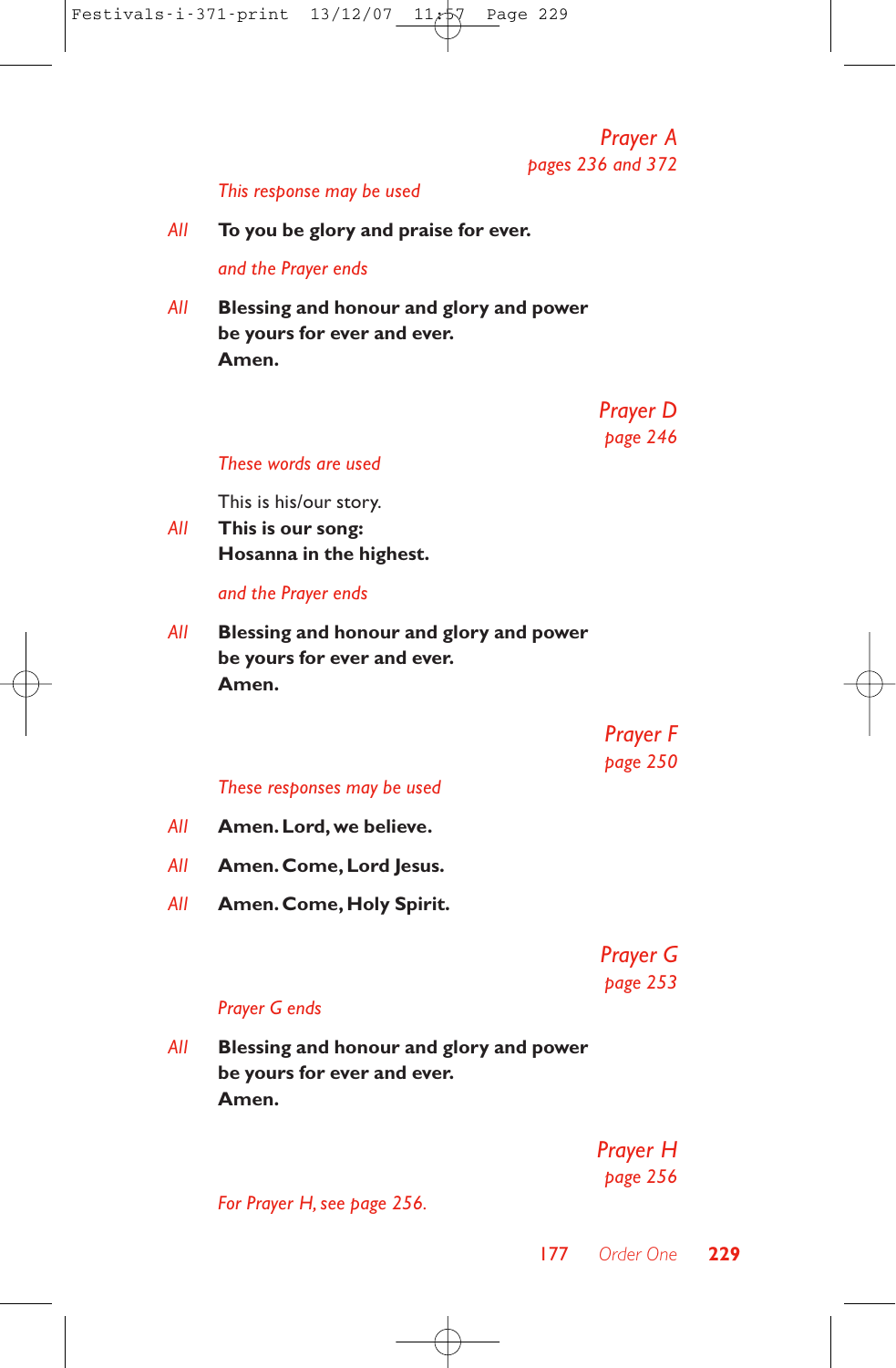# **The Lord's Prayer**

As our Saviour taught us, so we pray

*All* **Our Father in heaven, hallowed be your name, your kingdom come, your will be done, on earth as in heaven. Give us today our daily bread. Forgive us our sins as we forgive those who sin against us. Lead us not into temptation but deliver us from evil. For the kingdom, the power, and the glory are yours now and for ever. Amen.**

*(or)*

Let us pray with confidence as our Saviour has taught us

*All* **Our Father, who art in heaven, hallowed be thy name; thy kingdom come; thy will be done; on earth as it is in heaven. Give us this day our daily bread. And forgive us our trespasses, as we forgive those who trespass against us. And lead us not into temptation; but deliver us from evil. For thine is the kingdom, the power and the glory, for ever and ever. Amen.**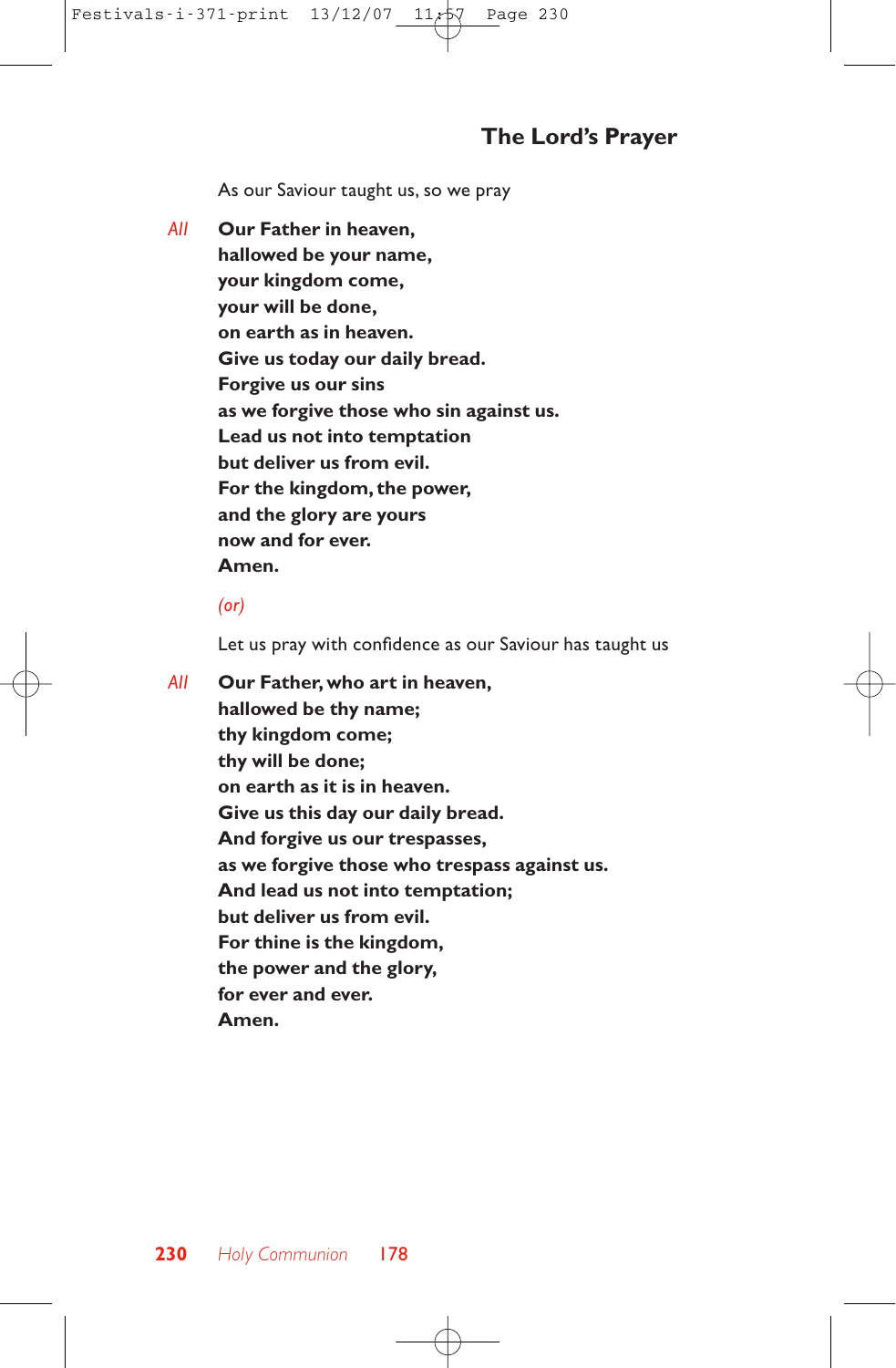# **Breaking of the Bread**

### *The president breaks the consecrated bread.*

We break this bread to share in the body of Christ.

*All* **Though we are many, we are one body, because we all share in one bread.**

# *(or)*

Every time we eat this bread and drink this cup,

*All* **we proclaim the Lord's death until he comes.**

# *The Agnus Dei may be used as the bread is broken*

*All* **Lamb of God, you take away the sin of the world, have mercy on us.**

> **Lamb of God, you take away the sin of the world, have mercy on us.**

> **Lamb of God, you take away the sin of the world, grant us peace.**

*(or)*

*All* **Jesus,Lamb of God, have mercy on us.**

> **Jesus, bearer of our sins, have mercy on us.**

**Jesus, redeemer of the world, grant us peace.**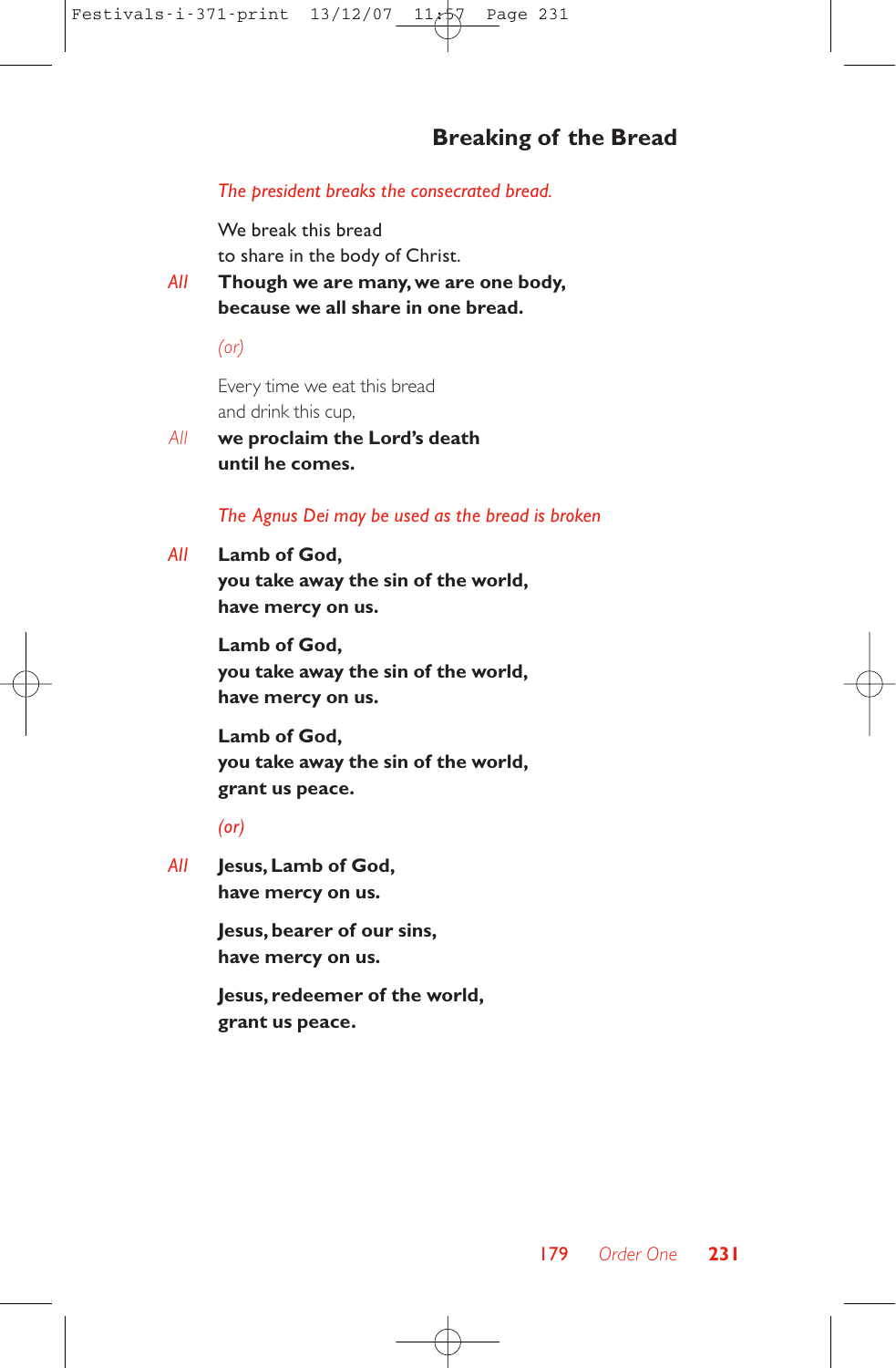# **Giving of Communion**

# *The president says one of these invitations to communion*

Draw near with faith. Receive the body of our Lord Jesus Christ which he gave for you, and his blood which he shed for you. Eat and drink in remembrance that he died for you, and feed on him in your hearts by faith with thanksgiving.

# *(or)*

Jesus is the Lamb of God who takes away the sin of the world. Blessed are those who are called to his supper.

*All* **Lord, I am not worthy to receive you, but only say the word, and I shall be healed.**

# *(or)*

God's holy gifts for God's holy people.

*All* **Jesus Christ is holy, Jesus Christ is Lord, to the glory of God the Father.**

#### *or, from Easter Day to Pentecost*

Alleluia. Christ our passover is sacrificed for us.

*All* **Therefore let us keep the feast. Alleluia.**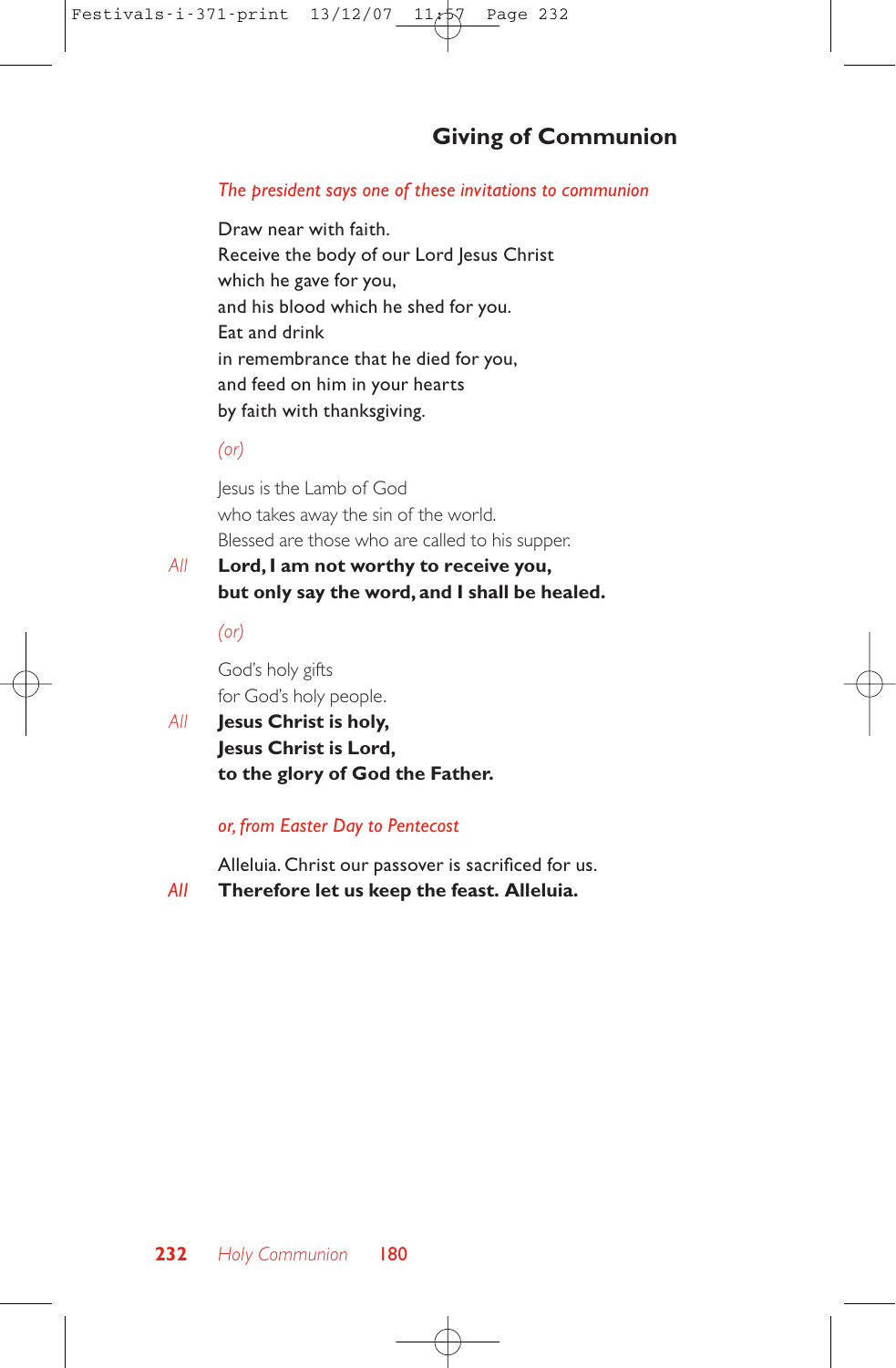#### *One of these prayers may be said before the distribution*

*All* **We do not presume to come to this your table, merciful Lord, trusting in our own righteousness, but in your manifold and great mercies. We are not worthy so much as to gather up the crumbs under your table. But you are the same Lord whose nature is always to have mercy. Grant us therefore, gracious Lord, so to eat the flesh of your dear Son Jesus Christ and to drink his blood, that our sinful bodies may be made clean by his body and our souls washed through his most precious blood, and that we may evermore dwell in him, and he in us. Amen.**

#### *(or)*

*All* **Most merciful Lord, your love compels us to come in. Our hands were unclean, our hearts were unprepared; we were not fit even to eat the crumbs from under your table. But you, Lord, are the God of our salvation, and share your bread with sinners. So cleanse and feed us with the precious body and blood of your Son, that he may live in us and we in him; and that we,with the whole company of Christ, may sit and eat in your kingdom. Amen.**

### *The president and people receive communion.*

*Authorized words of distribution are used (page 258) and the communicant replies* 

**Amen.**

*During the distribution hymns and anthems may be sung.*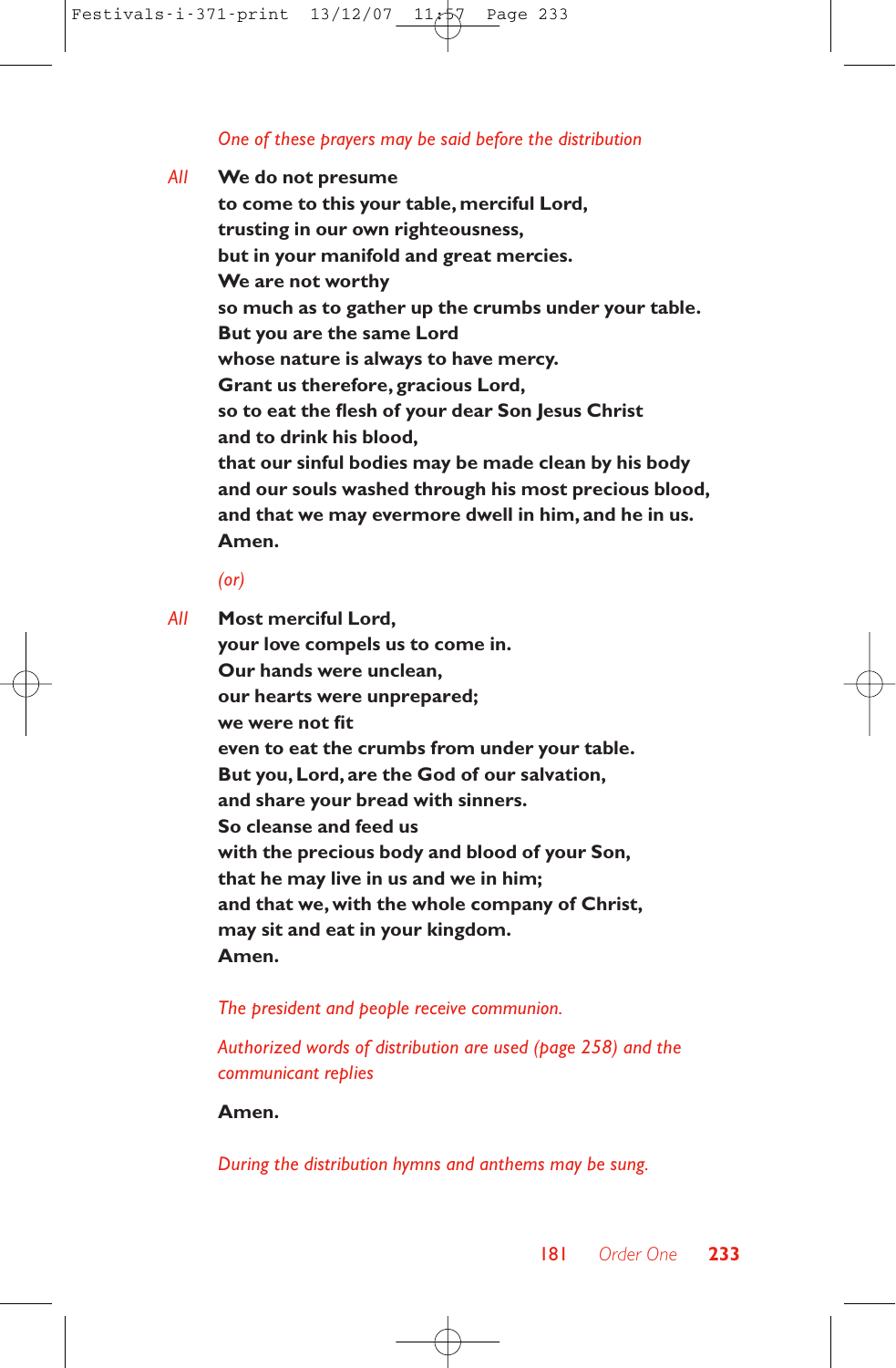*If either or both of the consecrated elements are likely to prove insufficient, the president returns to the holy table and adds more, saying the words on page 259.*

*Any consecrated bread and wine which is not required for purposes of communion is consumed at the end of the distribution or after the service.*

# **Prayer after Communion**

*Silence is kept.*

*The Post Communion or another suitable prayer is said.*

*All may say one of these prayers*

#### *All* **Almighty God,**

**we thank you for feeding us with the body and blood of your Son Jesus Christ. Through him we offer you our souls and bodies to be a living sacrifice. Send us out in the power of your Spirit to live and work to your praise and glory. Amen.**

# *(or)*

*All* **Father of all,**

**we give you thanks and praise, that when we were still far off you met us in your Son and brought us home. Dying and living, he declared your love, gave us grace, and opened the gate of glory. May we who share Christ's body live his risen life; we who drink his cup bring life to others; we whom the Spirit lights give light to the world. Keep us firm in the hope you have set before us, so we and all your children shall be free, and the whole earth live to praise your name; through Christ our Lord. Amen.**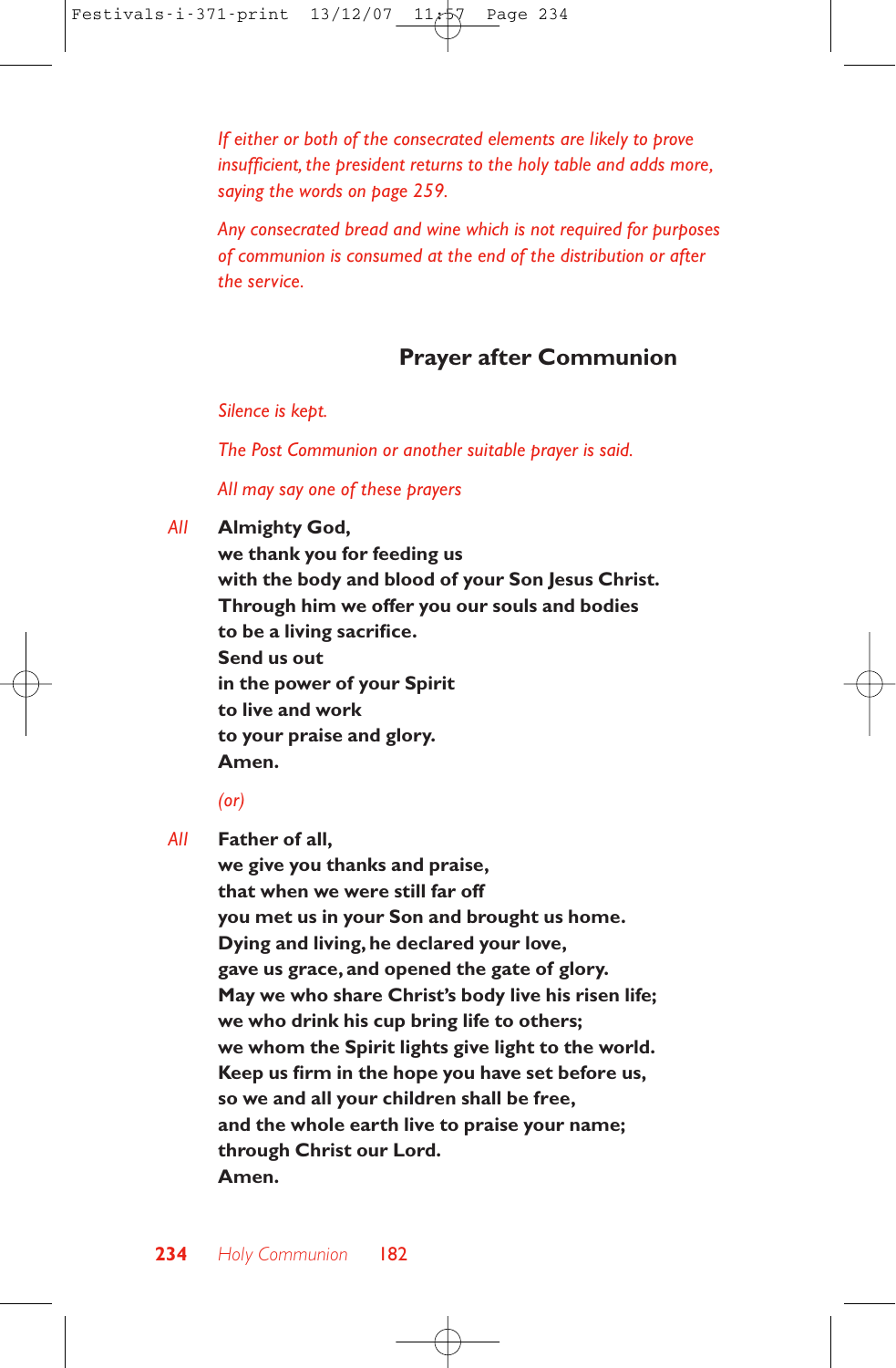Festivals-i-371-print  $13/12/07$   $11/57$  Page 235

# *¶ The Dismissal*

#### *A hymn may be sung.*

*The president may use a suitable blessing*

*(or)*

The peace of God, which passes all understanding, keep your hearts and minds in the knowledge and love of God, and of his Son Jesus Christ our Lord; and the blessing of God almighty, the Father, the Son, and the Holy Spirit, be among you and remain with you always.

*All* **Amen.**

#### *A minister says*

Go in peace to love and serve the Lord.

*All* **In the name of Christ. Amen.**

*(or)*

Go in the peace of Christ.

*All* **Thanks be to God.**

### *or, from Easter Day to Pentecost*

Go in the peace of Christ. Alleluia, alleluia.

*All* **Thanks be to God. Alleluia, alleluia.**

*The ministers and people depart.*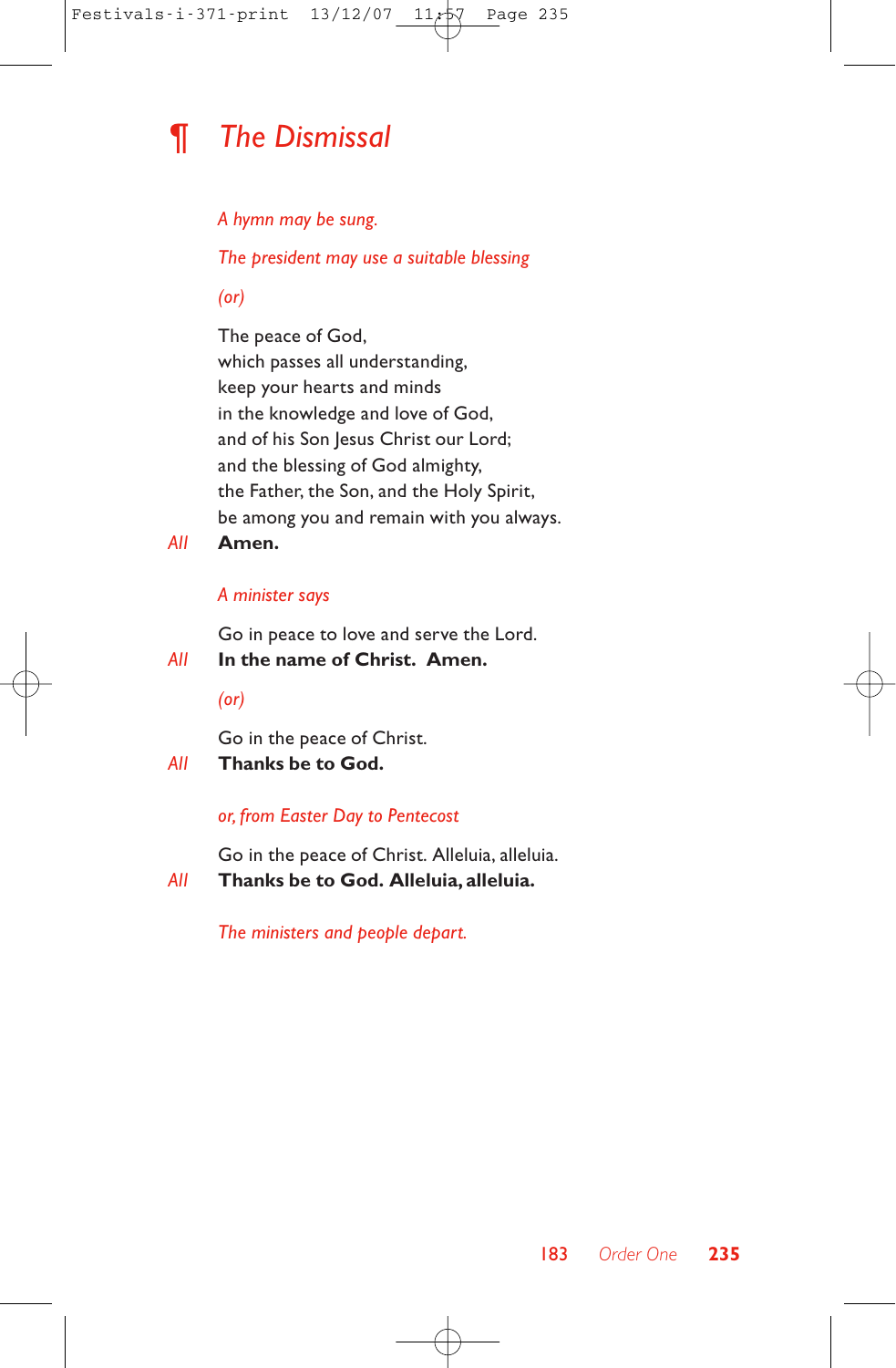# *¶ Eucharistic Prayers for use in Order One*

**Prayer A**

# *For music, see page 372*

*If an extended Preface is used, it replaces all words between the opening dialogue and the Sanctus.*

The Lord be with you *(or)* The Lord is here.

*All* **and also with you. His Spirit is with us.**

Lift up your hearts.

*All* **We lift them to the Lord.**

Let us give thanks to the Lord our God.

# *All* **It is right to give thanks and praise.**

It is indeed right, it is our duty and our joy, at all times and in all places to give you thanks and praise, holy Father, heavenly King, almighty and eternal God, through Jesus Christ your Son our Lord.

# *The following may be omitted if a short Proper Preface is used*

For he is your living Word; through him you have created all things from the beginning, and formed us in your own image.

# **[***All* **To you be glory and praise for ever.]**

Through him you have freed us from the slavery of sin, giving him to be born of a woman and to die upon the cross; you raised him from the dead and exalted him to your right hand on high.

# **[***All* **To you be glory and praise for ever.]**

Through him you have sent upon us your holy and life-giving Spirit, and made us a people for your own possession.

# **[***All* **To you be glory and praise for ever.]**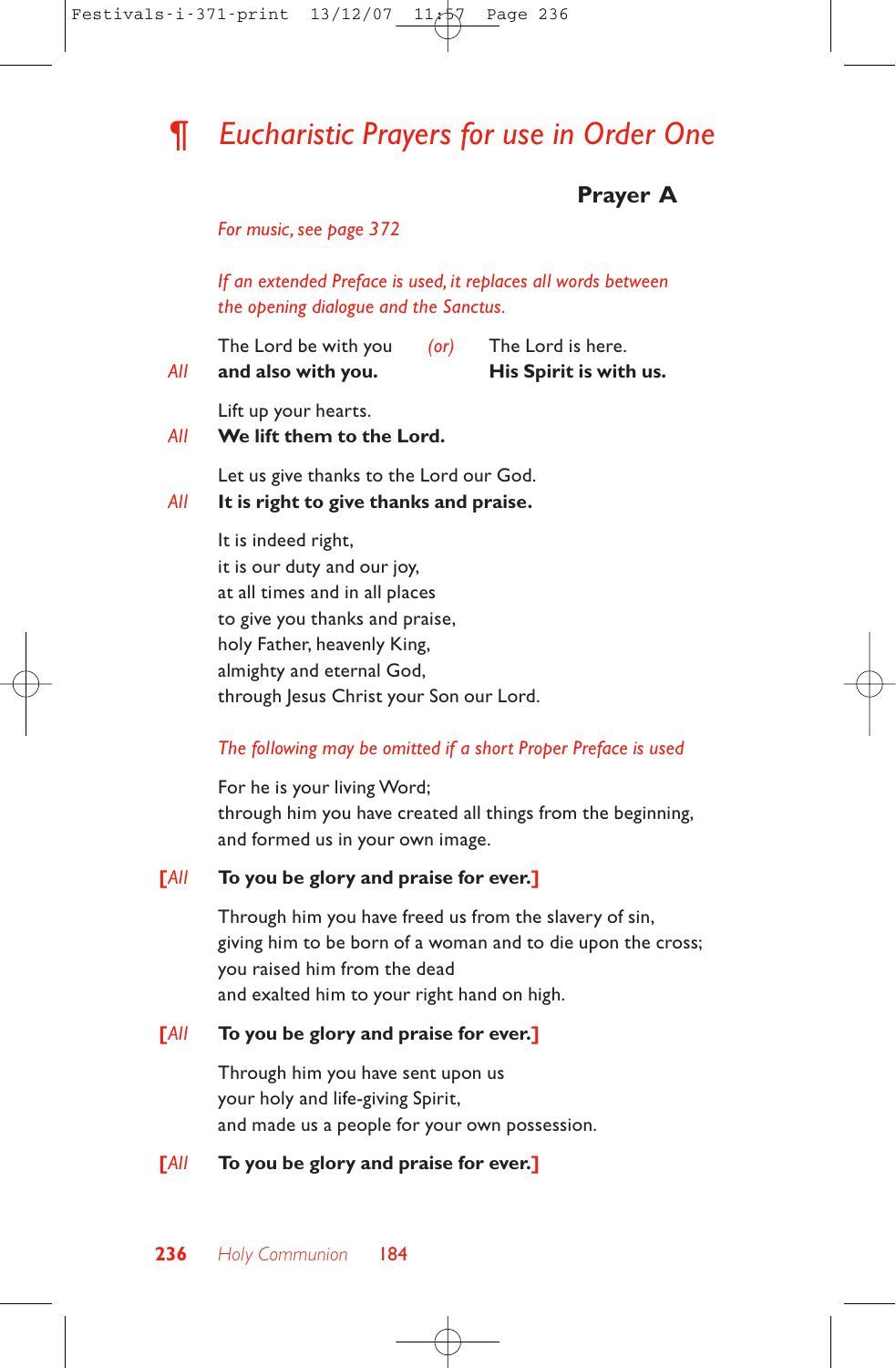#### *Short Proper Preface, when appropriate*

Therefore with angels and archangels, and with all the company of heaven, we proclaim your great and glorious name, for ever praising you and *saying:*

*All* **Holy, holy, holy Lord, God of power and might, heaven and earth are full of your glory. Hosanna in the highest. [Blessed is he who comes in the name of the Lord. Hosanna in the highest.]**

Accept our praises, heavenly Father, through your Son our Saviour Jesus Christ, and as we follow his example and obey his command, grant that by the power of your Holy Spirit these gifts of bread and wine may be to us his body and his blood;

who, in the same night that he was betrayed, took bread and gave you thanks; he broke it and gave it to his disciples, saying: Take, eat; this is my body which is given for you; do this in remembrance of me.

# **[***All* **To you be glory and praise for ever.]**

In the same way, after supper he took the cup and gave you thanks; he gave it to them, saying: Drink this, all of you; this is my blood of the new covenant, which is shed for you and for many for the forgiveness of sins. Do this, as often as you drink it, in remembrance of me.

#### **[***All* **To you be glory and praise for ever.]**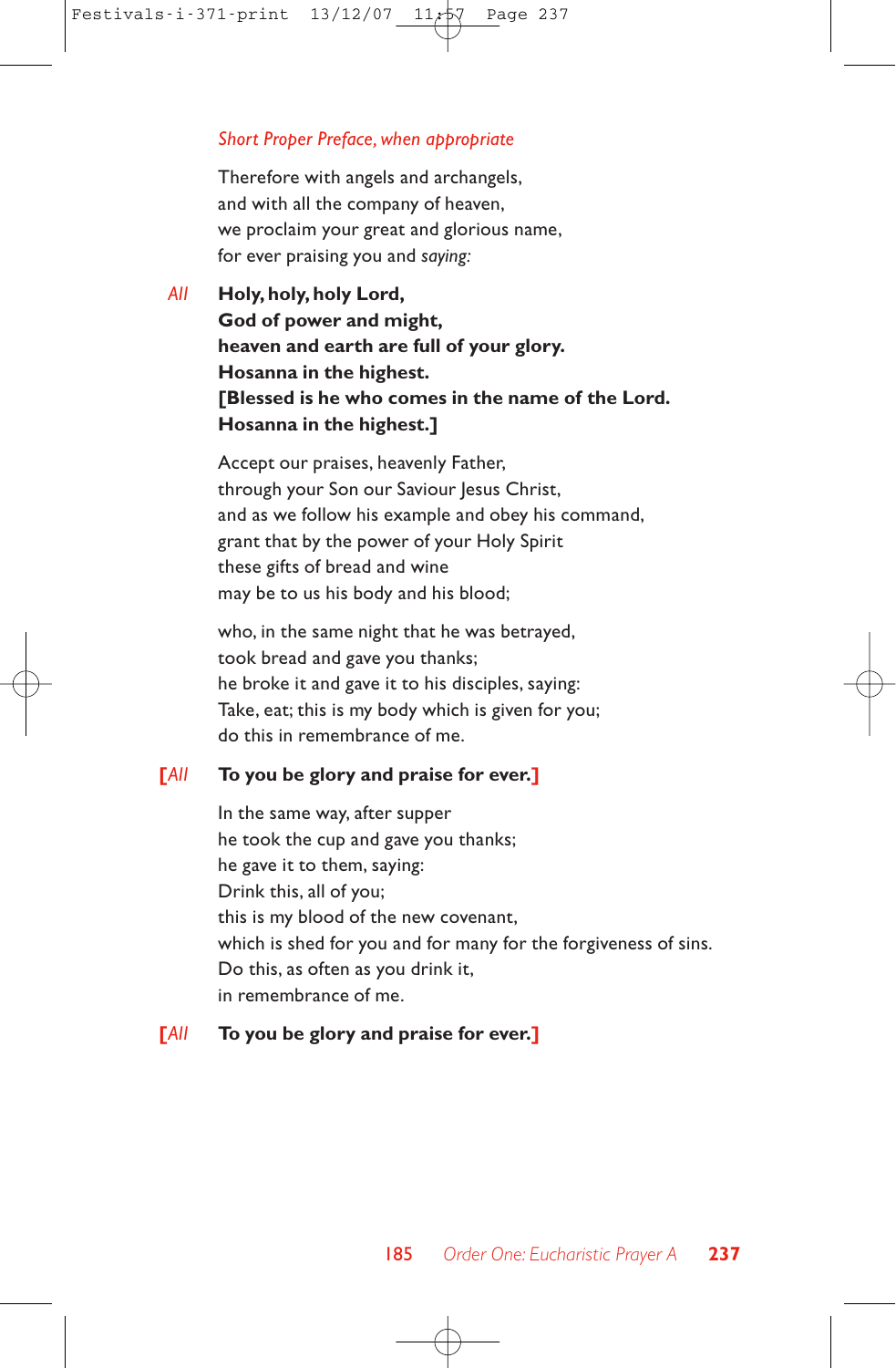Therefore, heavenly Father, we remember his offering of himself made once for all upon the cross; we proclaim his mighty resurrection and glorious ascension; we look for the coming of your kingdom, and with this bread and this cup we make the memorial of Christ your Son our Lord.

# *One of these four acclamations is used*

[Great is the mystery of faith:]

*All* **Christ has died: Christ is risen: Christ will come again.**

*(or)*

[Praise to you, Lord Jesus:]

*All* **Dying you destroyed our death, rising you restored our life: Lord Jesus, come in glory.**

*(or)*

[Christ is the bread of life:]

*All* **When we eat this bread and drink this cup, we proclaim your death, Lord Jesus, until you come in glory.**

#### *(or)*

[ Jesus Christ is Lord:]

*All* **Lord, by your cross and resurrection you have set us free. You are the Saviour of the world.**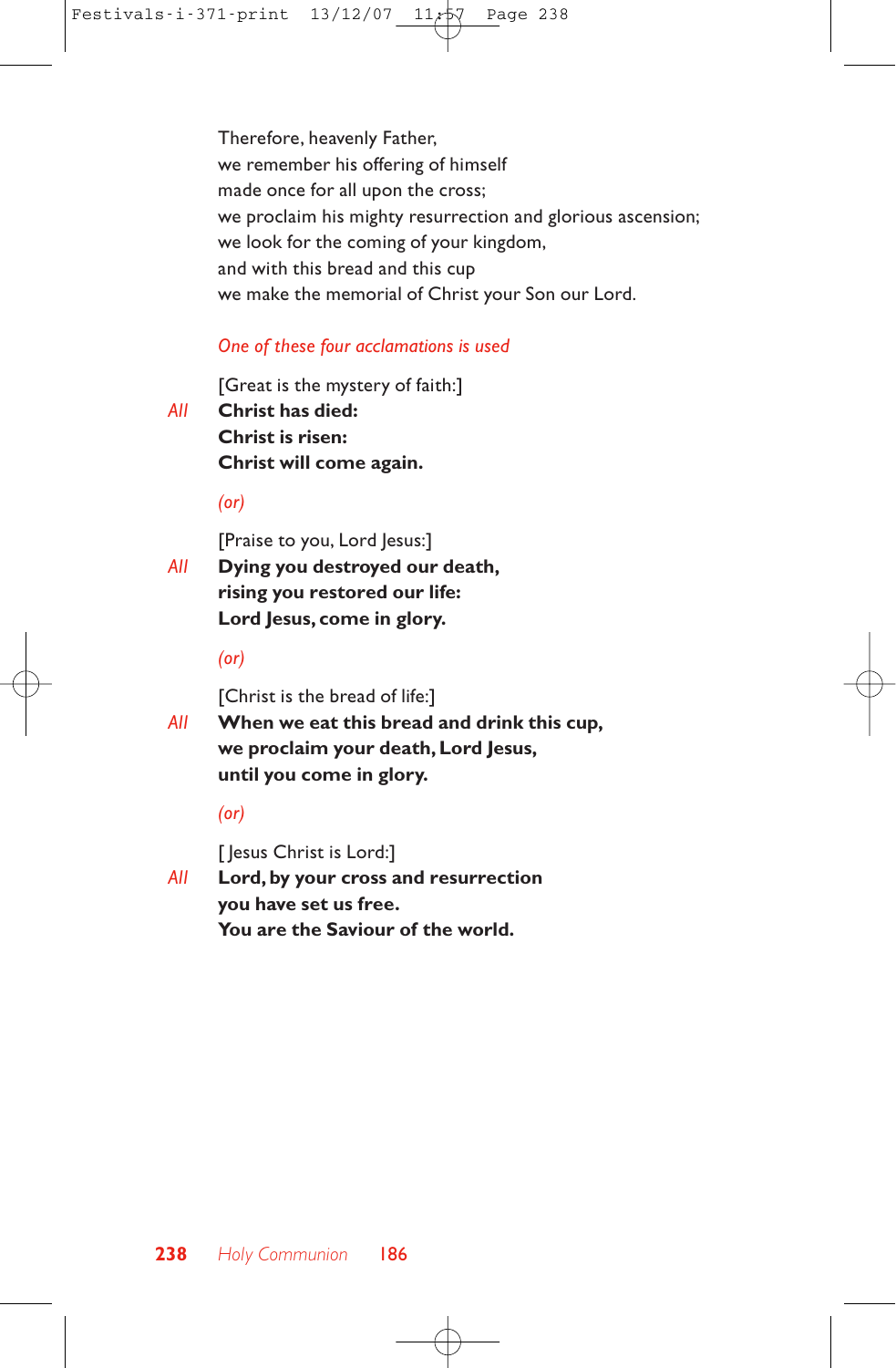Accept through him, our great high priest, this our sacrifice of thanks and praise, and as we eat and drink these holy gifts in the presence of your divine majesty, renew us by your Spirit, inspire us with your love and unite us in the body of your Son, Jesus Christ our Lord.

#### **[***All* **To you be glory and praise for ever.]**

Through him, and with him, and in him, in the unity of the Holy Spirit, with all who stand before you in earth and heaven, we worship you, Father almighty, in songs of everlasting praise:

*All* **Blessing and honour and glory and power be yours for ever and ever. Amen.**

*The service continues with the Lord's Prayer on page 230.*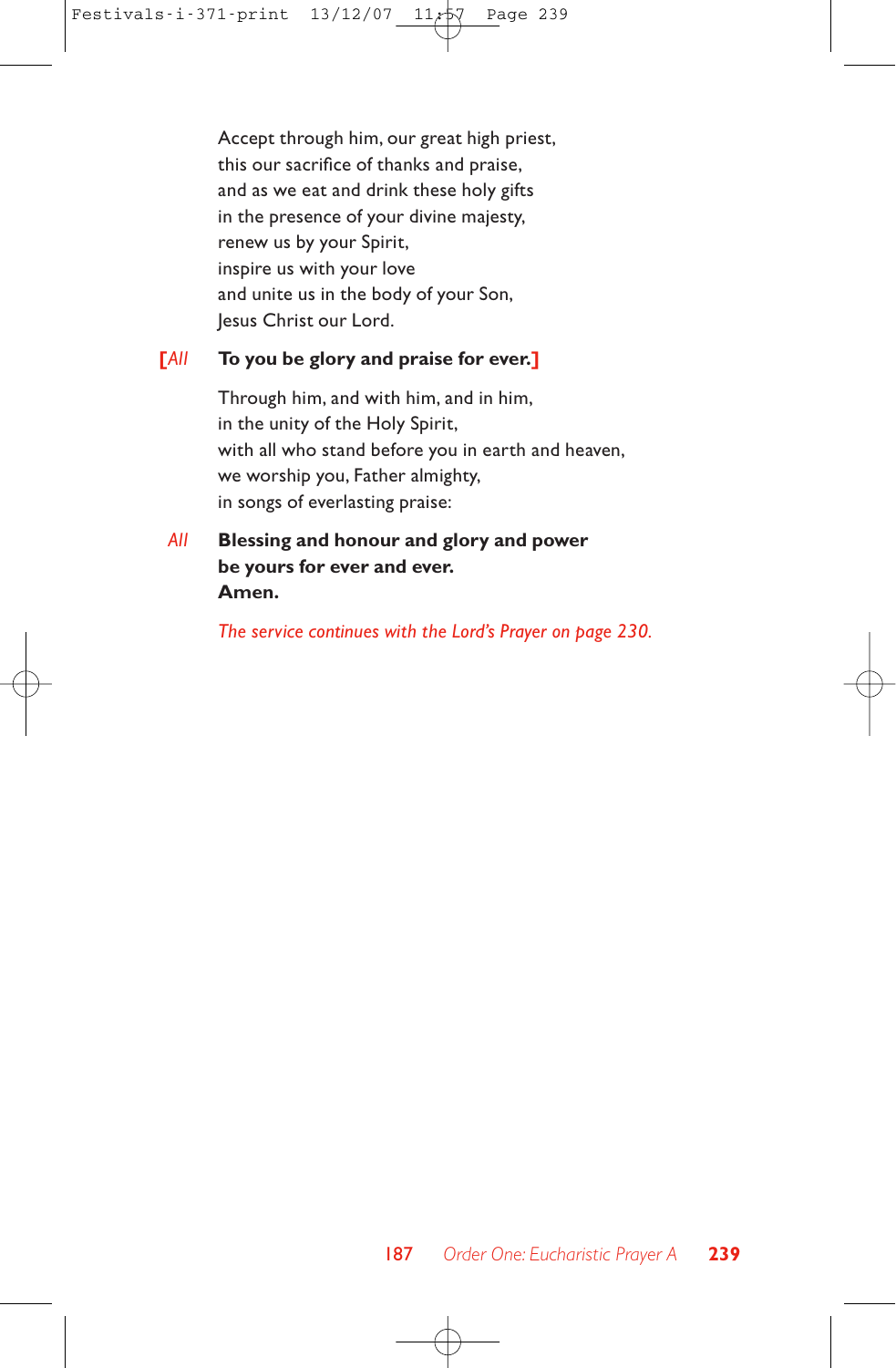# **Prayer B**

### *For music see page 376*

*If an extended Preface is used, it replaces all words between the opening dialogue and the Sanctus.*

- The Lord be with you *(or)* The Lord is here.
- *All* **and also with you. His Spirit is with us.**

Lift up your hearts.

# *All* **We lift them to the Lord.**

Let us give thanks to the Lord our God.

# *All* **It is right to give thanks and praise.**

Father, we give you thanks and praise through your beloved Son Jesus Christ, your living Word, through whom you have created all things; who was sent by you in your great goodness to be our Saviour.

By the power of the Holy Spirit he took flesh; as your Son, born of the blessed Virgin, he lived on earth and went about among us; he opened wide his arms for us on the cross; he put an end to death by dying for us; and revealed the resurrection by rising to new life; so he fulfilled your will and won for you a holy people.

#### *Short Proper Preface, when appropriate*

Therefore with angels and archangels, and with all the company of heaven, we proclaim your great and glorious name, for ever praising you and *saying*:

*All* **Holy, holy, holy Lord, God of power and might, heaven and earth are full of your glory. Hosanna in the highest. [Blessed is he who comes in the name of the Lord. Hosanna in the highest.]**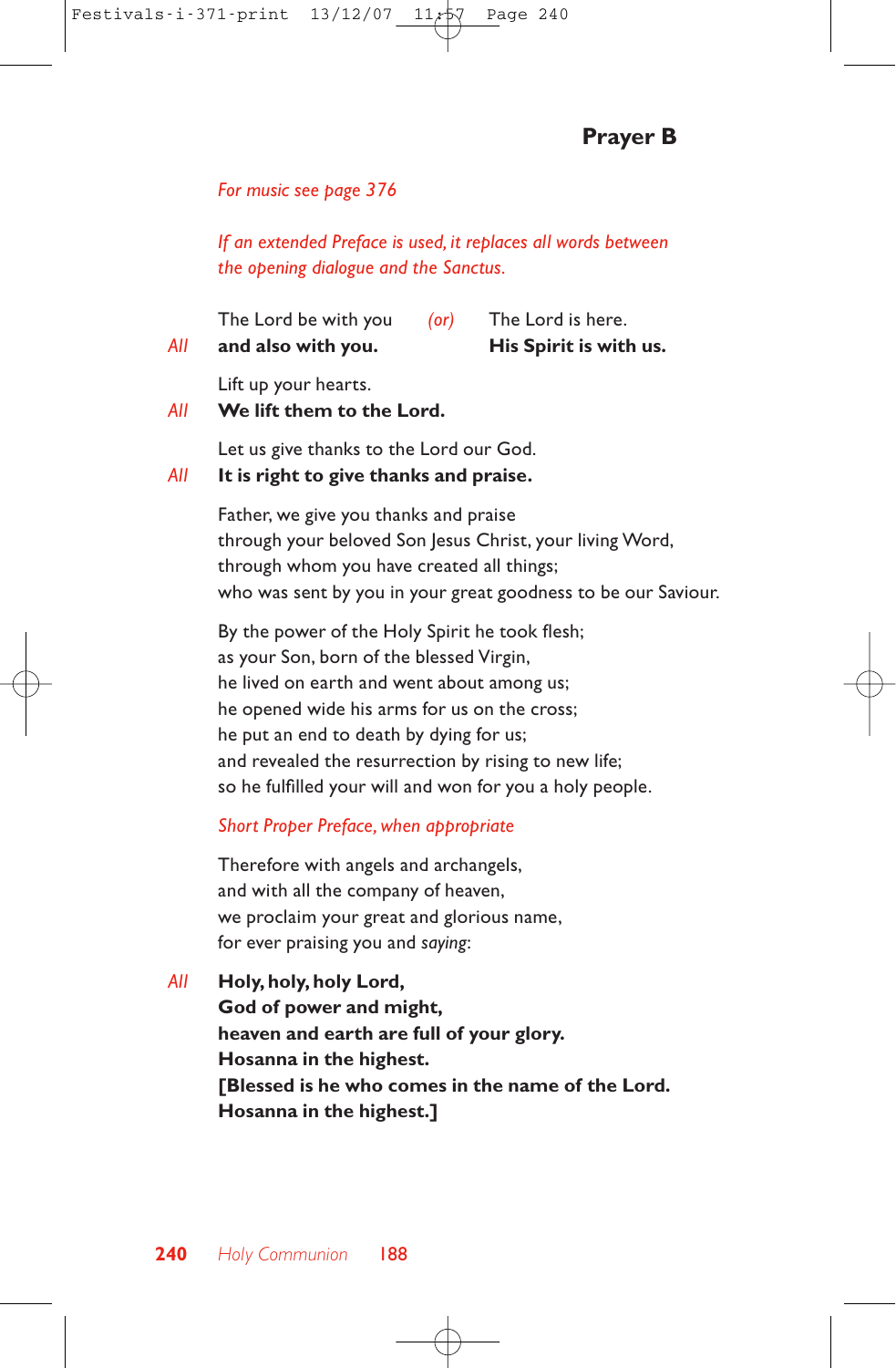Lord, you are holy indeed, the source of all holiness; grant that by the power of your Holy Spirit, and according to your holy will, these gifts of bread and wine may be to us the body and blood of our Lord Jesus Christ;

who, in the same night that he was betrayed, took bread and gave you thanks; he broke it and gave it to his disciples, saying: Take, eat; this is my body which is given for you; do this in remembrance of me.

In the same way, after supper he took the cup and gave you thanks; he gave it to them, saying: Drink this, all of you; this is my blood of the new covenant, which is shed for you and for many for the forgiveness of sins. Do this, as often as you drink it, in remembrance of me.

### *One of these four acclamations is used*

[Great is the mystery of faith:]

*All* **Christ has died: Christ is risen: Christ will come again.**

#### *(or)*

[Praise to you, Lord Jesus:]

*All* **Dying you destroyed our death, rising you restored our life: Lord Jesus, come in glory.**

# *(or)*

[Christ is the bread of life:]

*All* **When we eat this bread and drink this cup, we proclaim your death, Lord Jesus, until you come in glory.**

#### *(or)*

[ Jesus Christ is Lord:]

*All* **Lord, by your cross and resurrection you have set us free. You are the Saviour of the world.**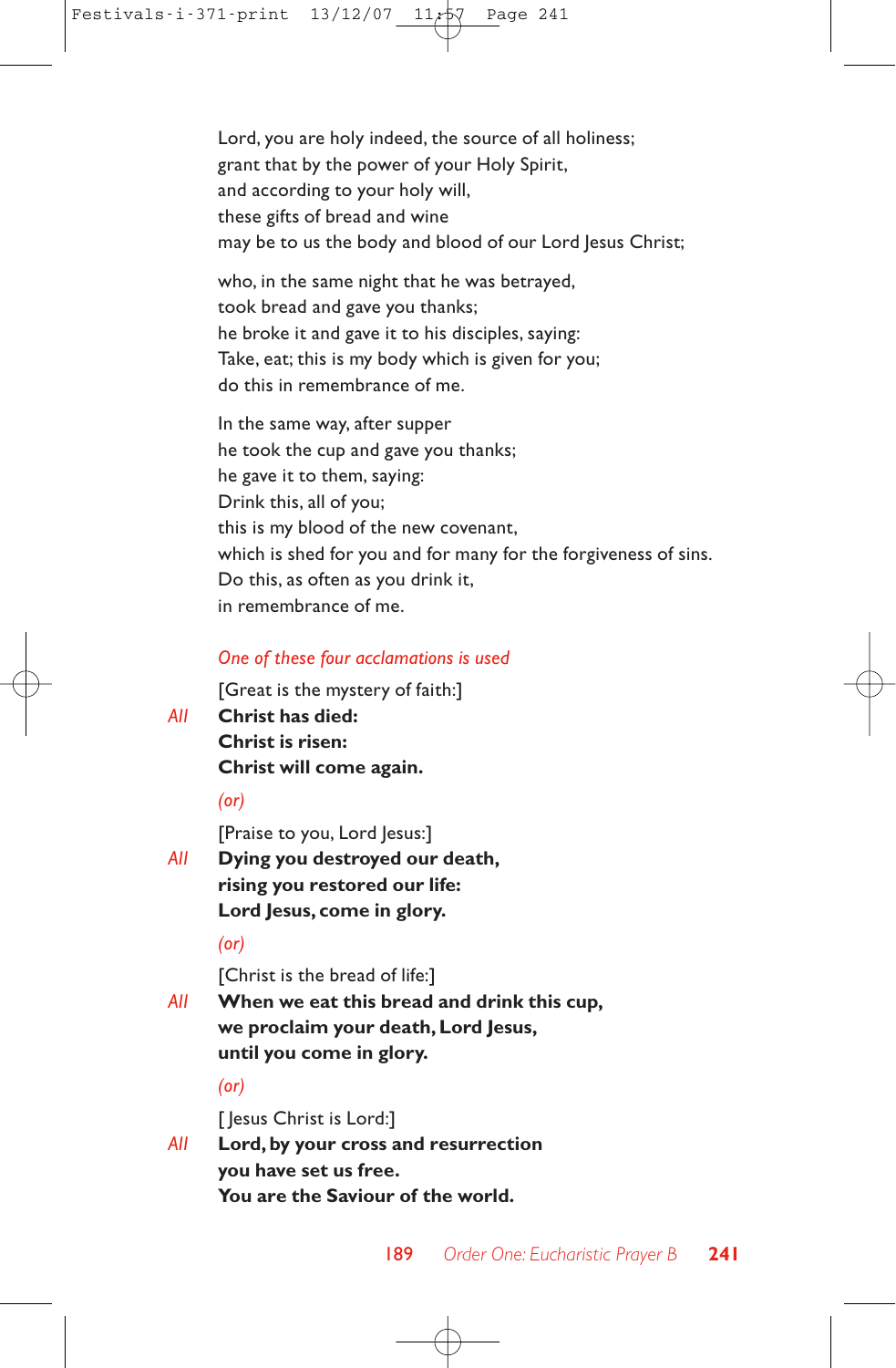And so, Father, calling to mind his death on the cross, his perfect sacrifice made once for the sins of the whole world; rejoicing in his mighty resurrection and glorious ascension, and looking for his coming in glory, we celebrate this memorial of our redemption. As we offer you this our sacrifice of praise and thanksgiving, we bring before you this bread and this cup and we thank you for counting us worthy to stand in your presence and serve you. Send the Holy Spirit on your people and gather into one in your kingdom all who share this one bread and one cup, so that we, in the company of [*N and* ] all the saints, may praise and glorify you for ever, through Jesus Christ our Lord;

by whom, and with whom, and in whom, in the unity of the Holy Spirit, all honour and glory be yours, almighty Father, for ever and ever.

# *All* **Amen.**

*The service continues with the Lord's Prayer on page 230.*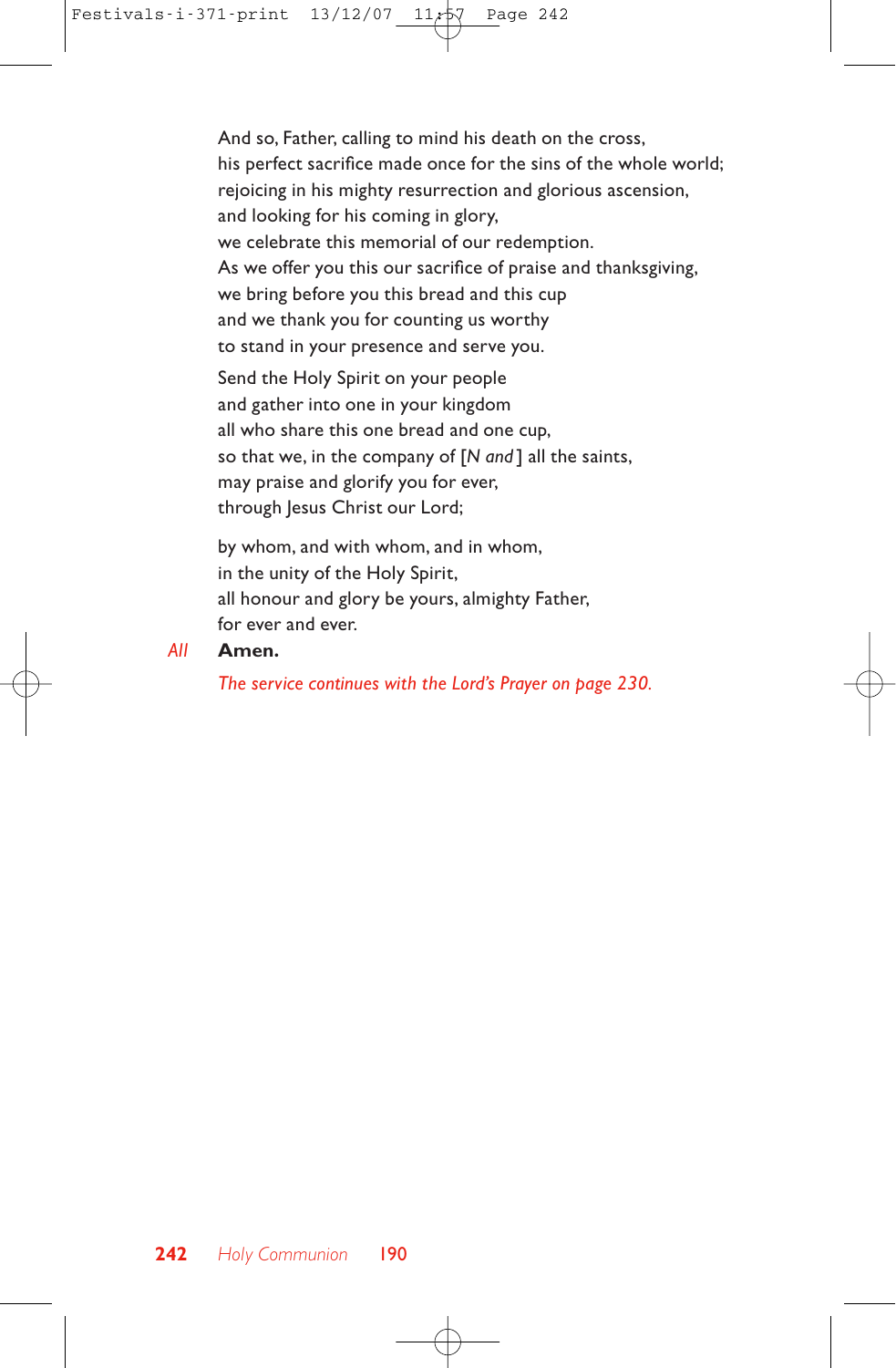# **Prayer C**

# *For music see page 380*

The Lord be with you *(or)* The Lord is here.

*All* **and also with you. His Spirit is with us.**

Lift up your hearts.

*All* **We lift them to the Lord.**

Let us give thanks to the Lord our God.

*All* **It is right to give thanks and praise.**

It is indeed right, it is our duty and our joy, at all times and in all places to give you thanks and praise, holy Father, heavenly King, almighty and eternal God, through Jesus Christ our Lord.

### *Short Proper Preface, when appropriate*

#### [*or, when there is no Proper Preface*

For he is our great high priest, who has loosed us from our sins and has made us to be a royal priesthood to you, our God and Father.]

Therefore with angels and archangels, and with all the company of heaven, we proclaim your great and glorious name, for ever praising you and *saying*:

*All* **Holy, holy, holy Lord, God of power and might, heaven and earth are full of your glory. Hosanna in the highest. [Blessed is he who comes in the name of the Lord. Hosanna in the highest.]**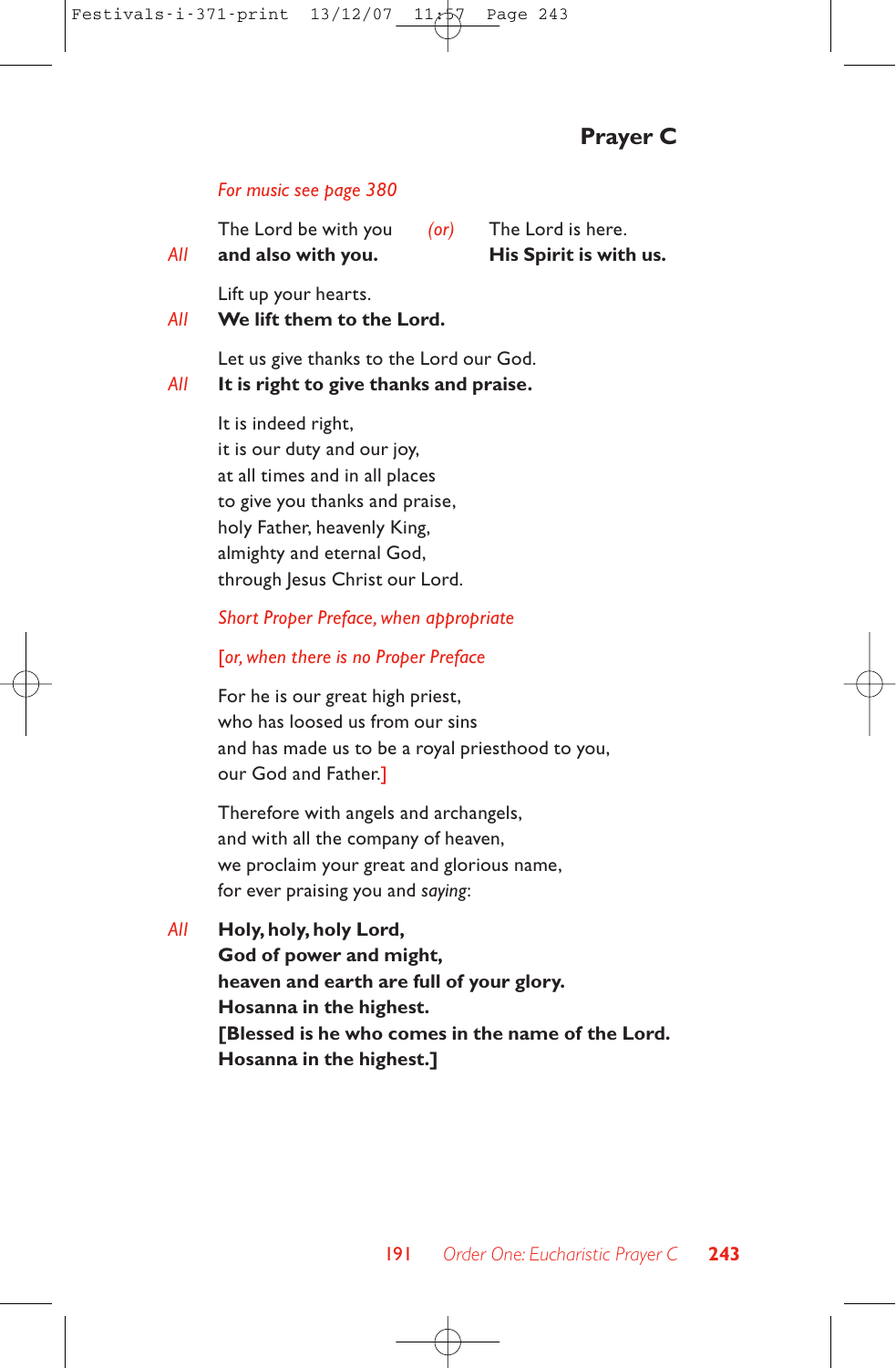All glory be to you, our heavenly Father, who, in your tender mercy, gave your only Son our Saviour Jesus Christ to suffer death upon the cross for our redemption; who made there by his one oblation of himself once offered a full, perfect and sufficient sacrifice, oblation and satisfaction for the sins of the whole world;

he instituted, and in his holy gospel commanded us to continue, a perpetual memory of his precious death until he comes again.

Hear us, merciful Father, we humbly pray, and grant that, by the power of your Holy Spirit, we receiving these gifts of your creation, this bread and this wine, according to your Son our Saviour Jesus Christ's holy institution, in remembrance of his death and passion, may be partakers of his most blessed body and blood;

who, in the same night that he was betrayed, took bread and gave you thanks; he broke it and gave it to his disciples, saying: Take, eat; this is my body which is given for you; do this in remembrance of me.

In the same way, after supper he took the cup and gave you thanks; he gave it to them, saying: Drink this, all of you; this is my blood of the new covenant, which is shed for you and for many for the forgiveness of sins. Do this, as often as you drink it, in remembrance of me.

#### *One of these four acclamations is used*

*All* **Christ has died: Dying you destroyed** 

**Christ is risen: our death,**

[Christ is the bread of life:] [ Jesus Christ is Lord:]

*All* **When we eat this bread Lord, by your cross and** and drink this cup, **resurrection we proclaim your death, you have set us free. until you come in glory. world.**

[Great is the mystery of faith:] [Praise to you, Lord Jesus:] **Christ will come again.** rising you restored our life: **Lord Jesus, come in glory.**

**Lord Jesus, You are the Saviour of the**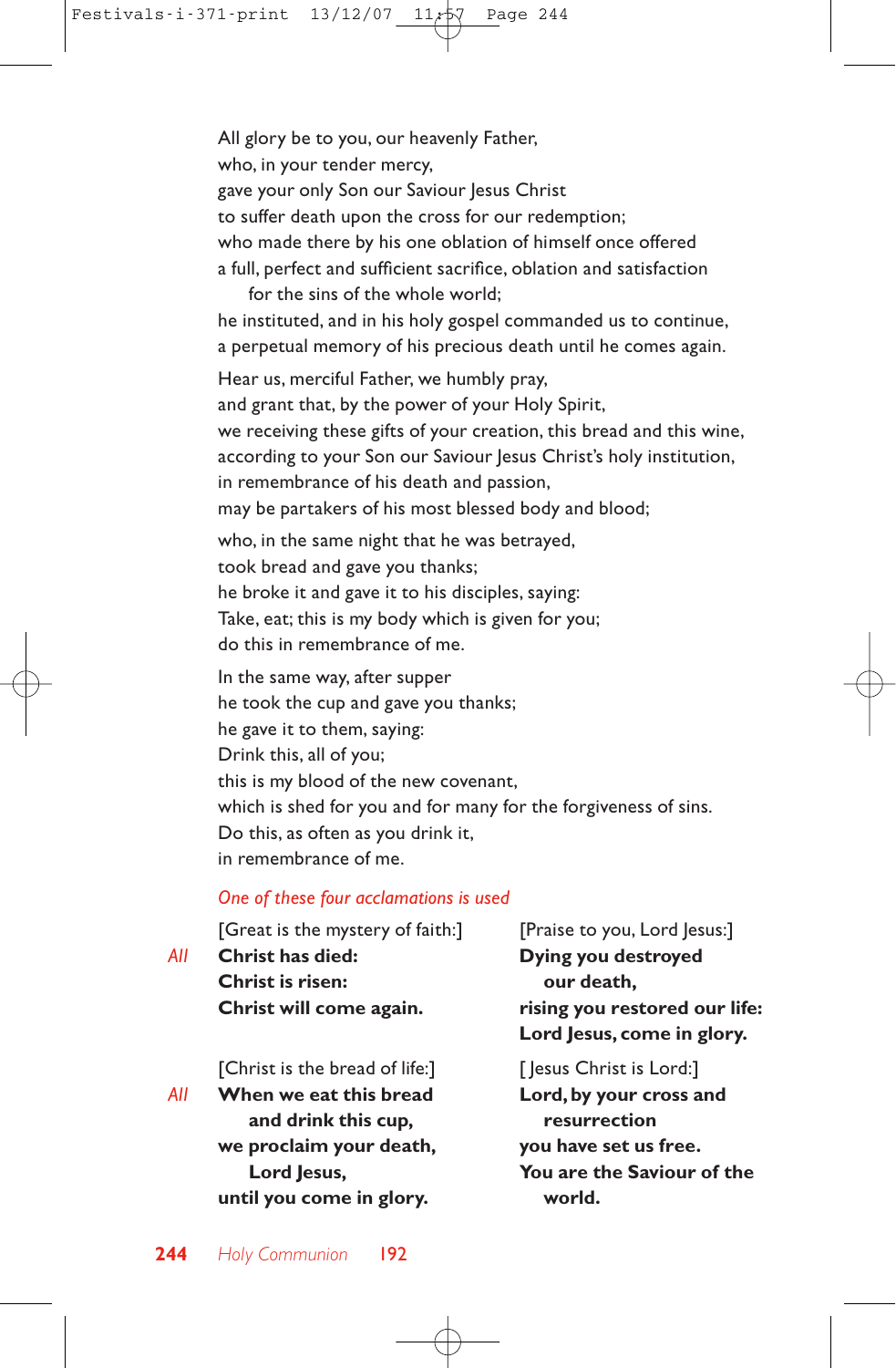Therefore, Lord and heavenly Father, in remembrance of the precious death and passion, the mighty resurrection and glorious ascension of your dear Son Jesus Christ, we offer you through him this our sacrifice of praise and thanksgiving.

Grant that by his merits and death, and through faith in his blood, we and all your Church may receive forgiveness of our sins and all other benefits of his passion. Although we are unworthy, through our manifold sins, to offer you any sacrifice, yet we pray that you will accept this the duty and service that we owe. Do not weigh our merits, but pardon our offences, and fill us all who share in this holy communion with your grace and heavenly blessing;

through Jesus Christ our Lord, by whom, and with whom, and in whom, in the unity of the Holy Spirit, all honour and glory be yours, almighty Father, for ever and ever.

*All* **Amen.**

*The service continues with the Lord's Prayer on page 230.*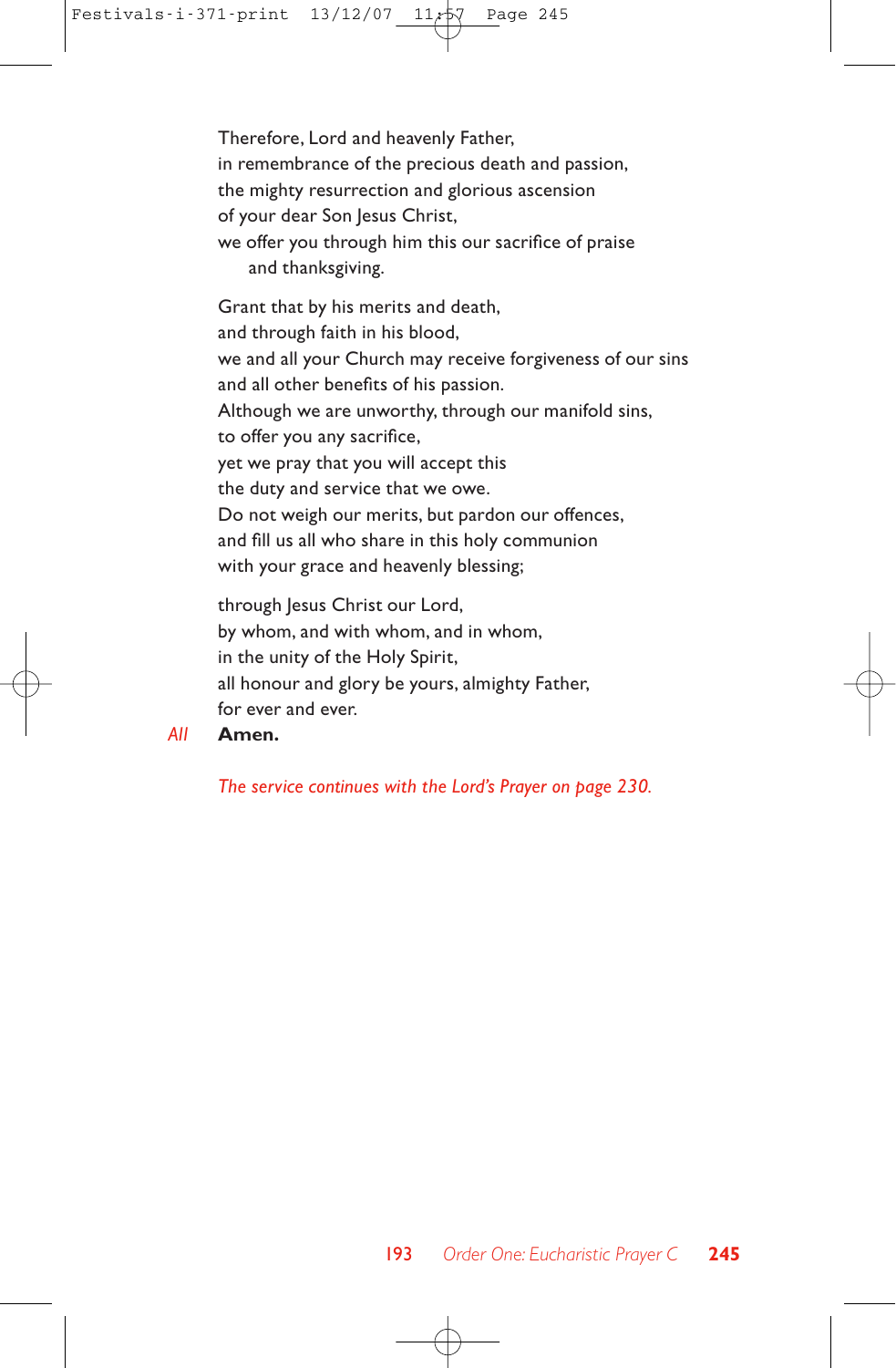Festivals-i-371-print  $13/12/07$   $11/57$  Page 246

# **Prayer D**

The Lord be with you *(or)* The Lord is here.

*All* **and also with you. His Spirit is with us.**

Lift up your hearts.

*All* **We lift them to the Lord.**

Let us give thanks to the Lord our God. *All* **It is right to give thanks and praise.**

> Almighty God, good Father to us all, your face is turned towards your world. In love you gave us Jesus your Son to rescue us from sin and death. Your Word goes out to call us home to the city where angels sing your praise. We join with them in heaven's song:

*All* **Holy, holy, holy Lord, God of power and might, heaven and earth are full of your glory. Hosanna in the highest. [Blessed is he who comes in the name of the Lord. Hosanna in the highest.]**

> Father of all, we give you thanks for every gift that comes from heaven.

To the darkness lesus came as your light. With signs of faith and words of hope he touched untouchables with love and washed the guilty clean.

This is his story.

*All* **This is our song: Hosanna in the highest.**

> The crowds came out to see your Son, yet at the end they turned on him. On the night he was betrayed he came to table with his friends to celebrate the freedom of your people.

This is his story.

*All* **This is our song: Hosanna in the highest.**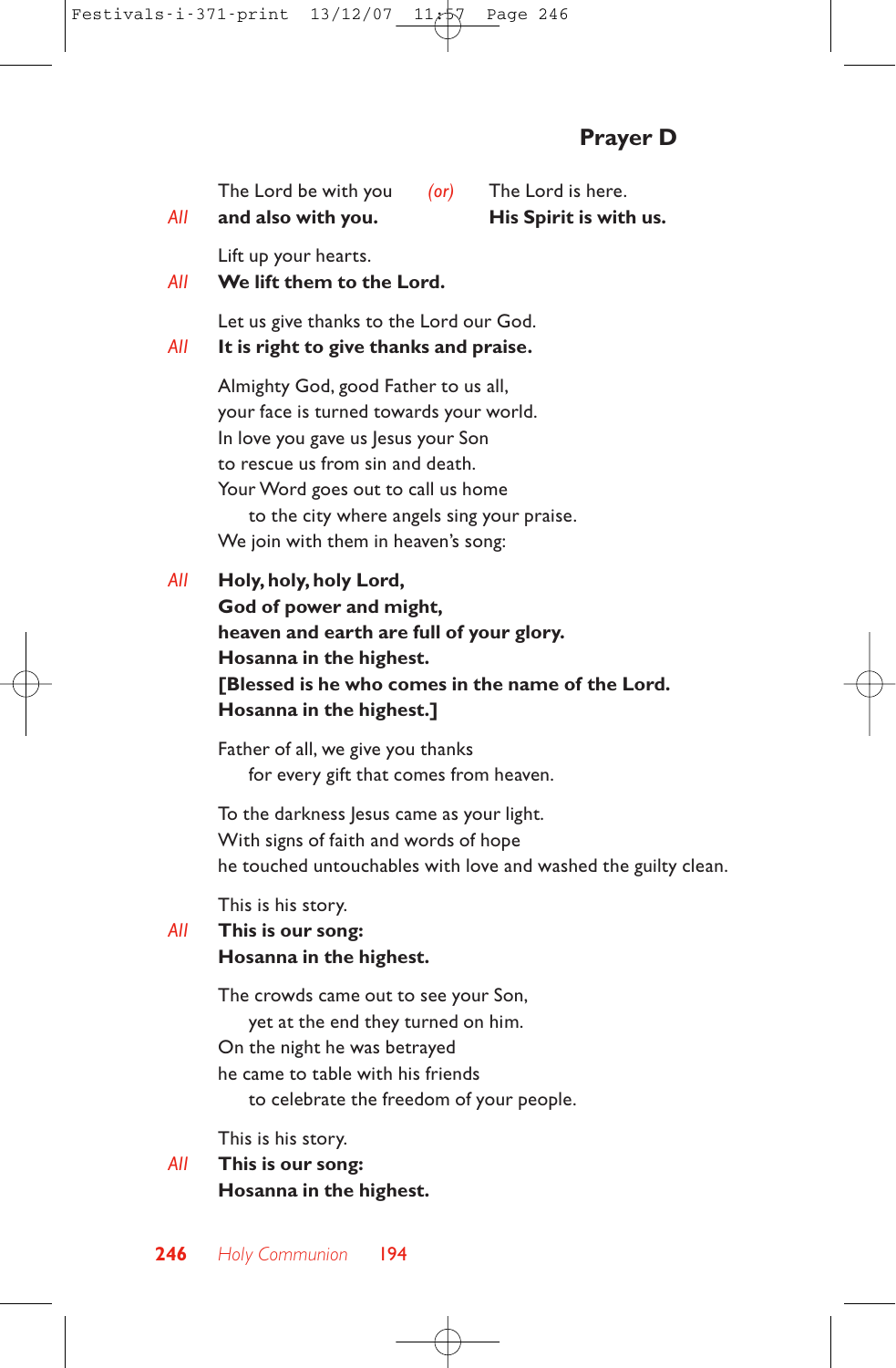Jesus blessed you, Father, for the food; he took bread, gave thanks, broke it and said: This is my body, given for you all. Jesus then gave thanks for the wine; he took the cup, gave it and said: This is my blood, shed for you all for the forgiveness of sins.

Do this in remembrance of me.

This is our story.

# *All* **This is our song: Hosanna in the highest.**

Therefore, Father, with this bread and this cup we celebrate the cross on which he died to set us free. Defying death he rose again and is alive with you to plead for us and all the world.

This is our story.

# *All* **This is our song: Hosanna in the highest.**

Send your Spirit on us now that by these gifts we may feed on Christ with opened eyes and hearts on fire.

May we and all who share this food offer ourselves to live for you and be welcomed at your feast in heaven where all creation worships you, Father, Son and Holy Spirit:

*All* **Blessing and honour and glory and power be yours for ever and ever. Amen.**

*The service continues with the Lord's Prayer on page 230.*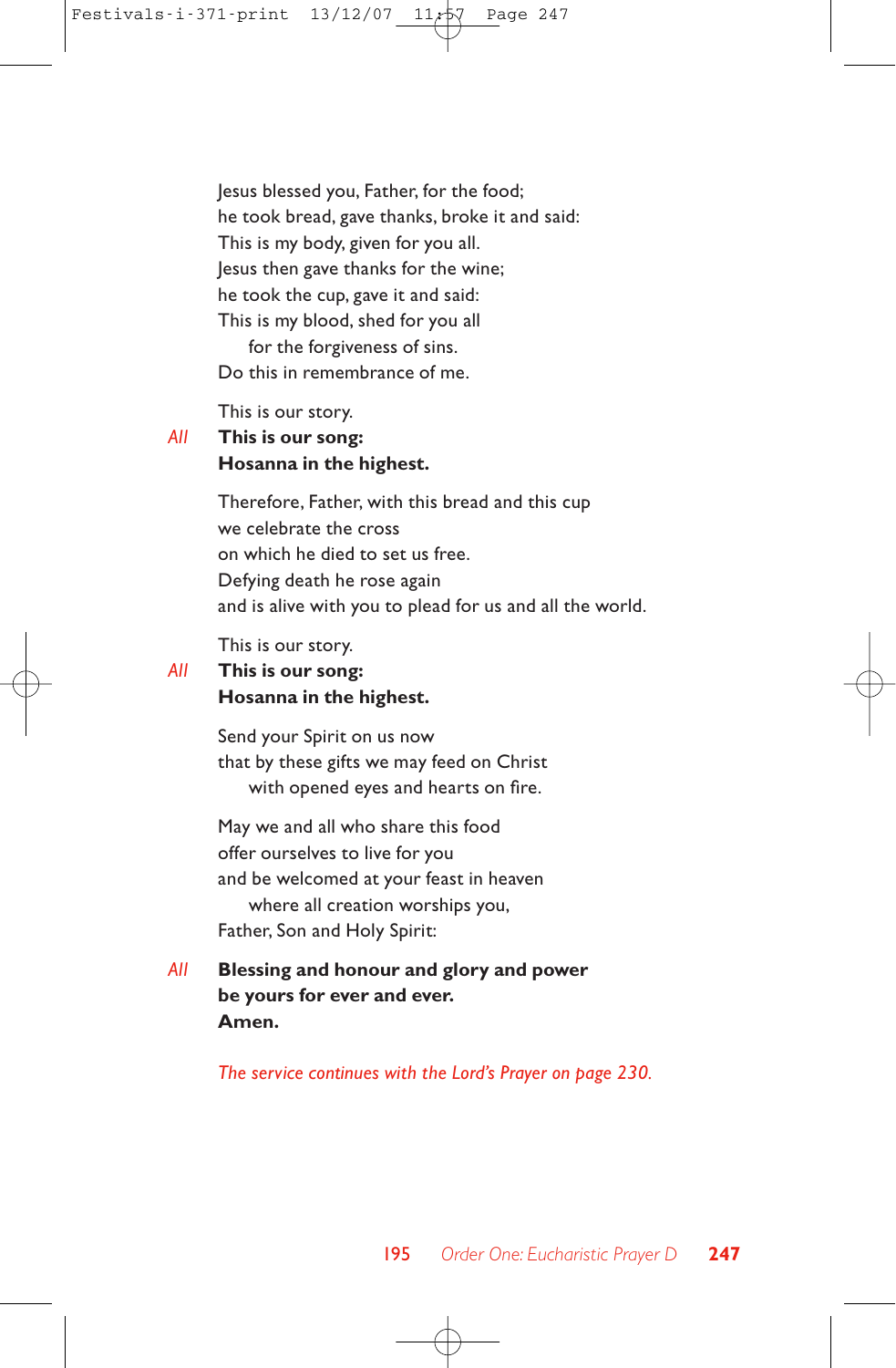# **Prayer E**

# *For music see page 383*

The Lord be with you *(or)* The Lord is here.

- *All* **and also with you. His Spirit is with us.**
- 

Lift up your hearts.

*All* **We lift them to the Lord.**

Let us give thanks to the Lord our God.

*All* **It is right to give thanks and praise.**

# *Here follows an extended Preface or the following*

Father, you made the world and love your creation. You gave your Son Jesus Christ to be our Saviour. His dying and rising have set us free from sin and death. And so we gladly thank you, with saints and angels praising you, and *saying*:

*All* **Holy, holy, holy Lord, God of power and might, heaven and earth are full of your glory. Hosanna in the highest. [Blessed is he who comes in the name of the Lord. Hosanna in the highest.]**

We praise and bless you, loving Father, through Jesus Christ, our Lord; and as we obey his command, send your Holy Spirit, that broken bread and wine outpoured may be for us the body and blood of your dear Son.

On the night before he died he had supper with his friends and, taking bread, he praised you. He broke the bread, gave it to them and said: Take, eat; this is my body which is given for you; do this in remembrance of me.

When supper was ended he took the cup of wine. Again he praised you, gave it to them and said: Drink this, all of you; this is my blood of the new covenant, which is shed for you and for many for the forgiveness of sins. Do this, as often as you drink it, in remembrance of me.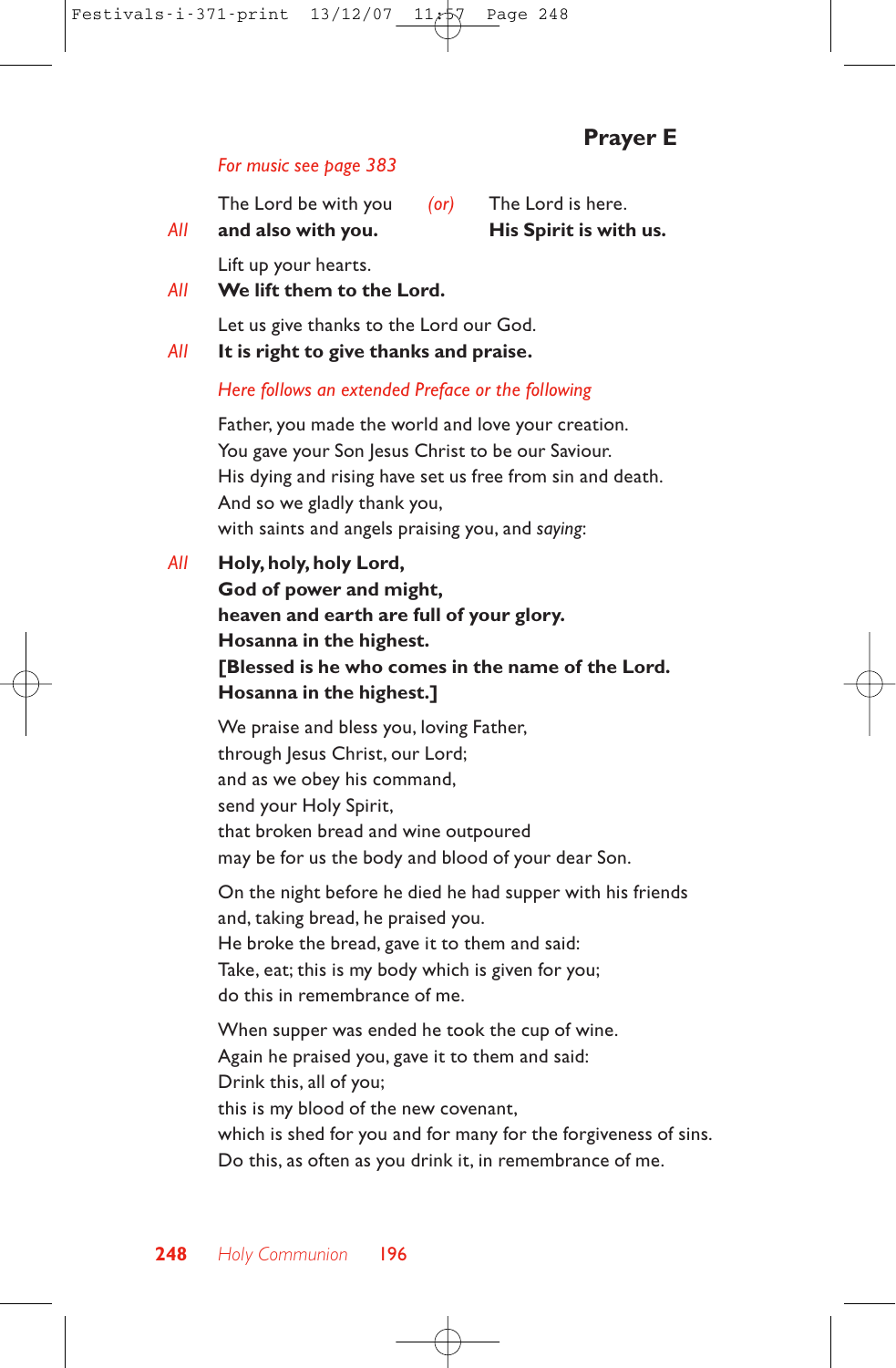So, Father, we remember all that Jesus did, in him we plead with confidence his sacrifice made once for all upon the cross.

Bringing before you the bread of life and cup of salvation, we proclaim his death and resurrection until he comes in glory.

# *One of these four acclamations is used*

[Great is the mystery of faith:] [Praise to you, Lord Jesus:]

*All* **Christ has died: Dying you destroyed Christ is risen: our death,**

[Christ is the bread of life:] [ Jesus Christ is Lord:]

*All* **When we eat this bread Lord, by your cross and** and drink this cup, **resurrection we proclaim your death, you have set us free. until you come in glory. world.**

Christ will come again. **rising you restored our life: Lord Jesus, come in glory.**

**Lord Jesus, You are the Saviour of the** 

Lord of all life,

help us to work together for that day when your kingdom comes and justice and mercy will be seen in all the earth.

Look with favour on your people, gather us in your loving arms and bring us with [*N and*] all the saints to feast at your table in heaven.

Through Christ, and with Christ, and in Christ, in the unity of the Holy Spirit, all honour and glory are yours, O loving Father, for ever and ever.

# *All* **Amen.**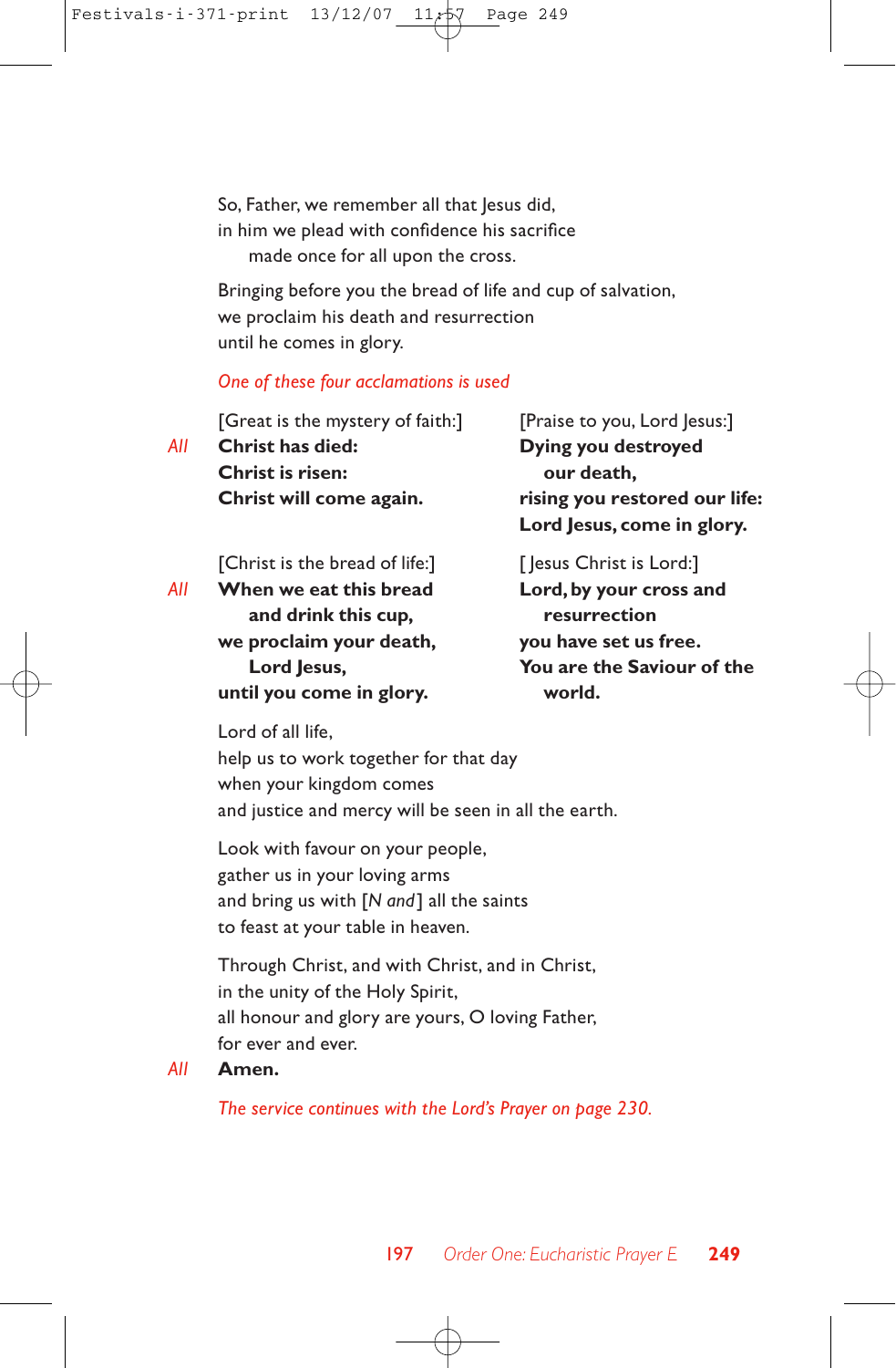Festivals-i-371-print  $13/12/07$   $11/57$  Page 250

# **Prayer F**

The Lord be with you *(or)* The Lord is here.

- *All* **and also with you. His Spirit is with us.**
- 
- 

Lift up your hearts.

*All* **We lift them to the Lord.**

Let us give thanks to the Lord our God.

# *All* **It is right to give thanks and praise.**

You are worthy of our thanks and praise, Lord God of truth, for by the breath of your mouth you have spoken your word, and all things have come into being.

You fashioned us in your image and placed us in the garden of your delight. Though we chose the path of rebellion you would not abandon your own.

Again and again you drew us into your covenant of grace. You gave your people the law and taught us by your prophets to look for your reign of justice, mercy and peace.

As we watch for the signs of your kingdom on earth, we echo the song of the angels in heaven, evermore praising you and *saying*:

*All* **Holy, holy, holy Lord, God of power and might, heaven and earth are full of your glory. Hosanna in the highest. [Blessed is he who comes in the name of the Lord. Hosanna in the highest.]**

Lord God, you are the most holy one, enthroned in splendour and light, yet in the coming of your Son Jesus Christ you reveal the power of your love made perfect in our human weakness.

# **[***All* **Amen. Lord, we believe.]**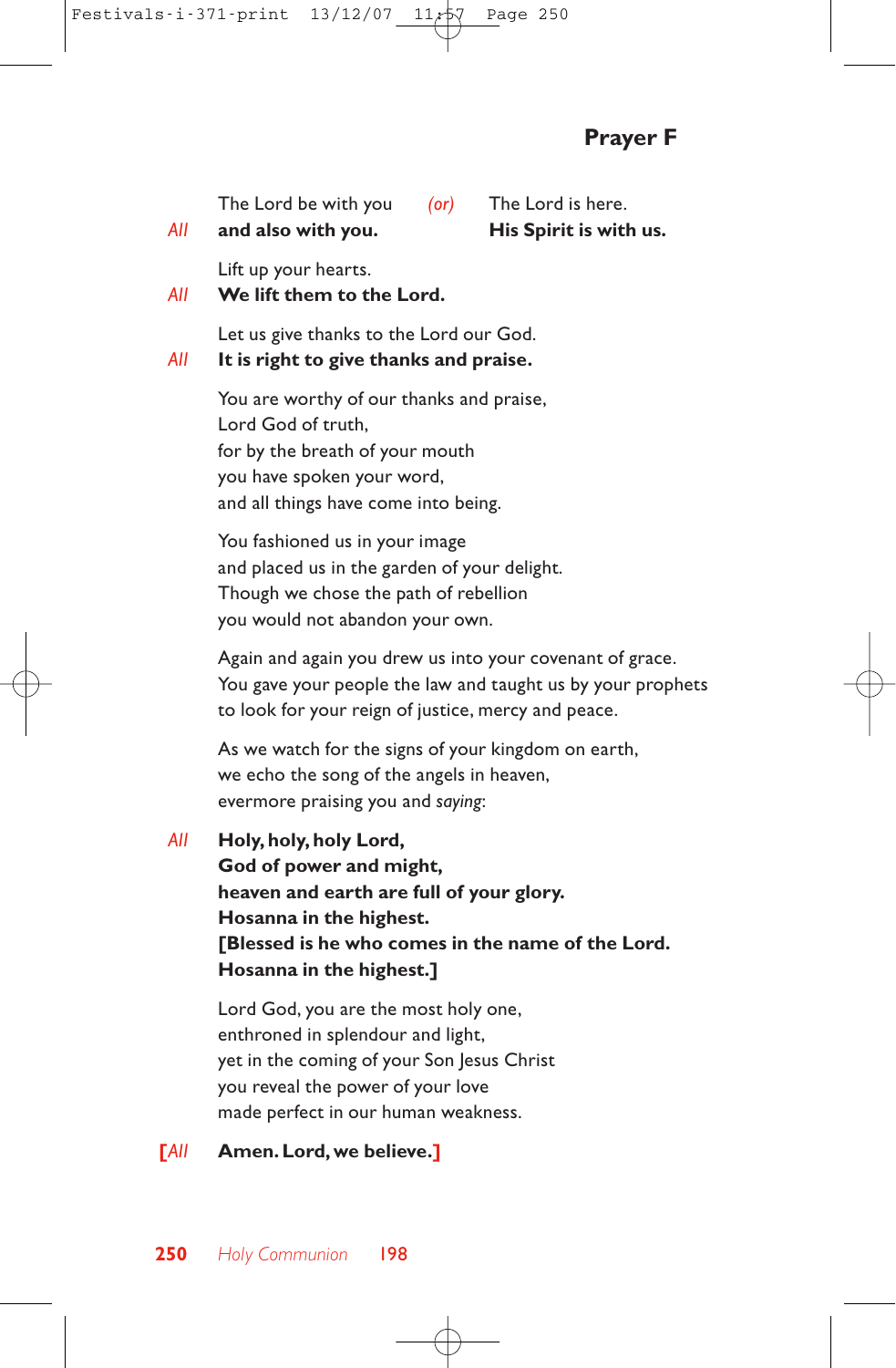Embracing our humanity, lesus showed us the way of salvation; loving us to the end, he gave himself to death for us; dying for his own, he set us free from the bonds of sin, that we might rise and reign with him in glory.

# **[***All* **Amen. Lord, we believe.]**

On the night he gave up himself for us all he took bread and gave you thanks; he broke it and gave it to his disciples, saying: Take, eat; this is my body which is given for you; do this in remembrance of me.

### **[***All* **Amen.Lord,we believe.]**

In the same way, after supper he took the cup and gave you thanks; he gave it to them, saying: Drink this, all of you; this is my blood of the new covenant which is shed for you and for many for the forgiveness of sins. Do this, as often as you drink it, in remembrance of me.

# **[***All* **Amen. Lord, we believe.]**

Therefore we proclaim the death that he suffered on the cross, we celebrate his resurrection, his bursting from the tomb, we rejoice that he reigns at your right hand on high and we long for his coming in glory.

## **[***All* **Amen.Come,Lord Jesus.]**

As we recall the one, perfect sacrifice of our redemption, Father, by your Holy Spirit let these gifts of your creation be to us the body and blood of our Lord Jesus Christ; form us into the likeness of Christ and make us a perfect offering in your sight.

### **[***All* **Amen. Come, Holy Spirit.]**

Look with favour on your people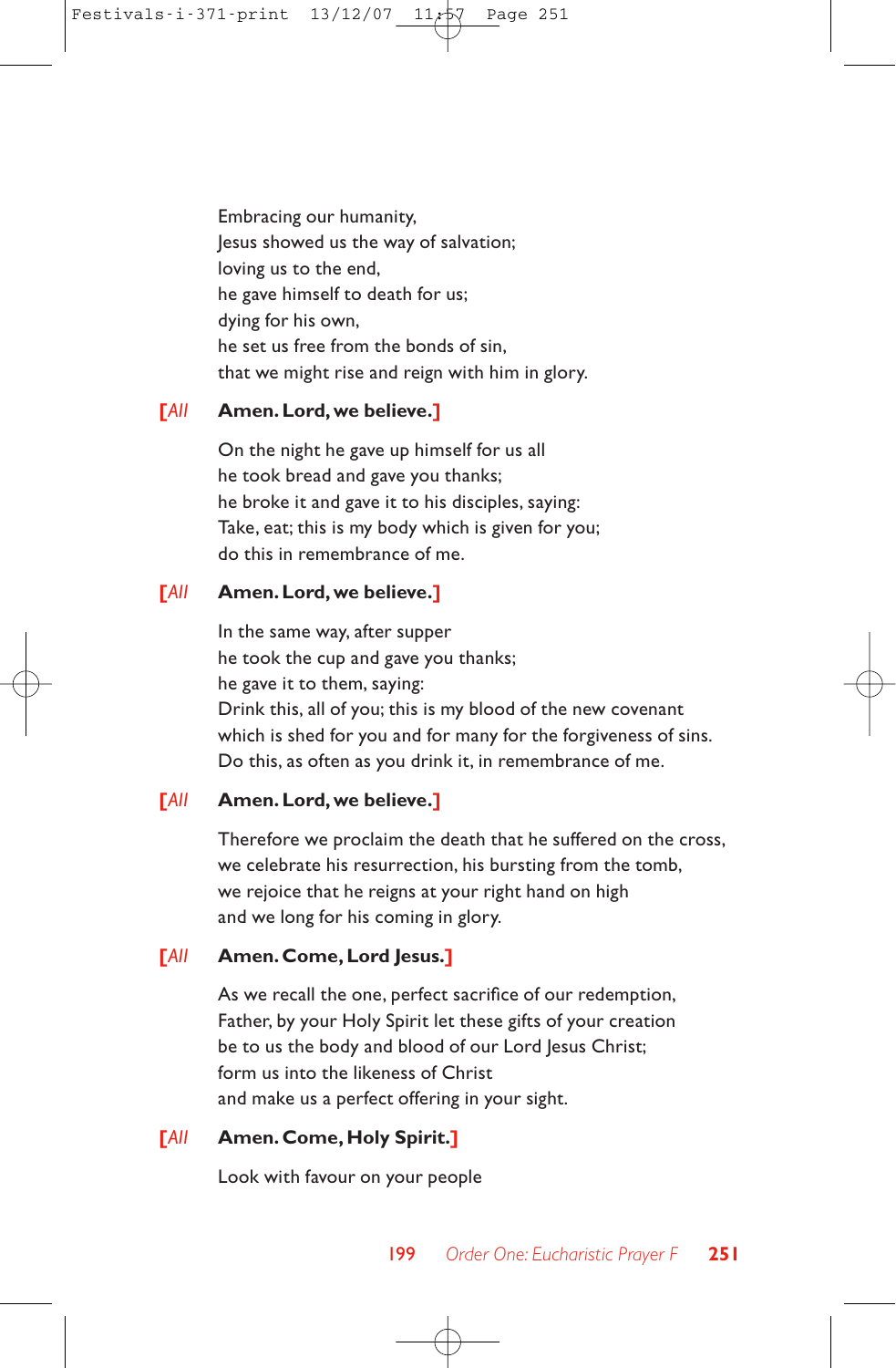and in your mercy hear the cry of our hearts. Bless the earth, heal the sick, let the oppressed go free and fill your Church with power from on high.

# **[***All* **Amen. Come, Holy Spirit.]**

Gather your people from the ends of the earth to feast with [*N and*] all your saints at the table in your kingdom, where the new creation is brought to perfection in Jesus Christ our Lord;

by whom, and with whom, and in whom, in the unity of the Holy Spirit, all honour and glory be yours, almighty Father, for ever and ever.

# *All* **Amen.**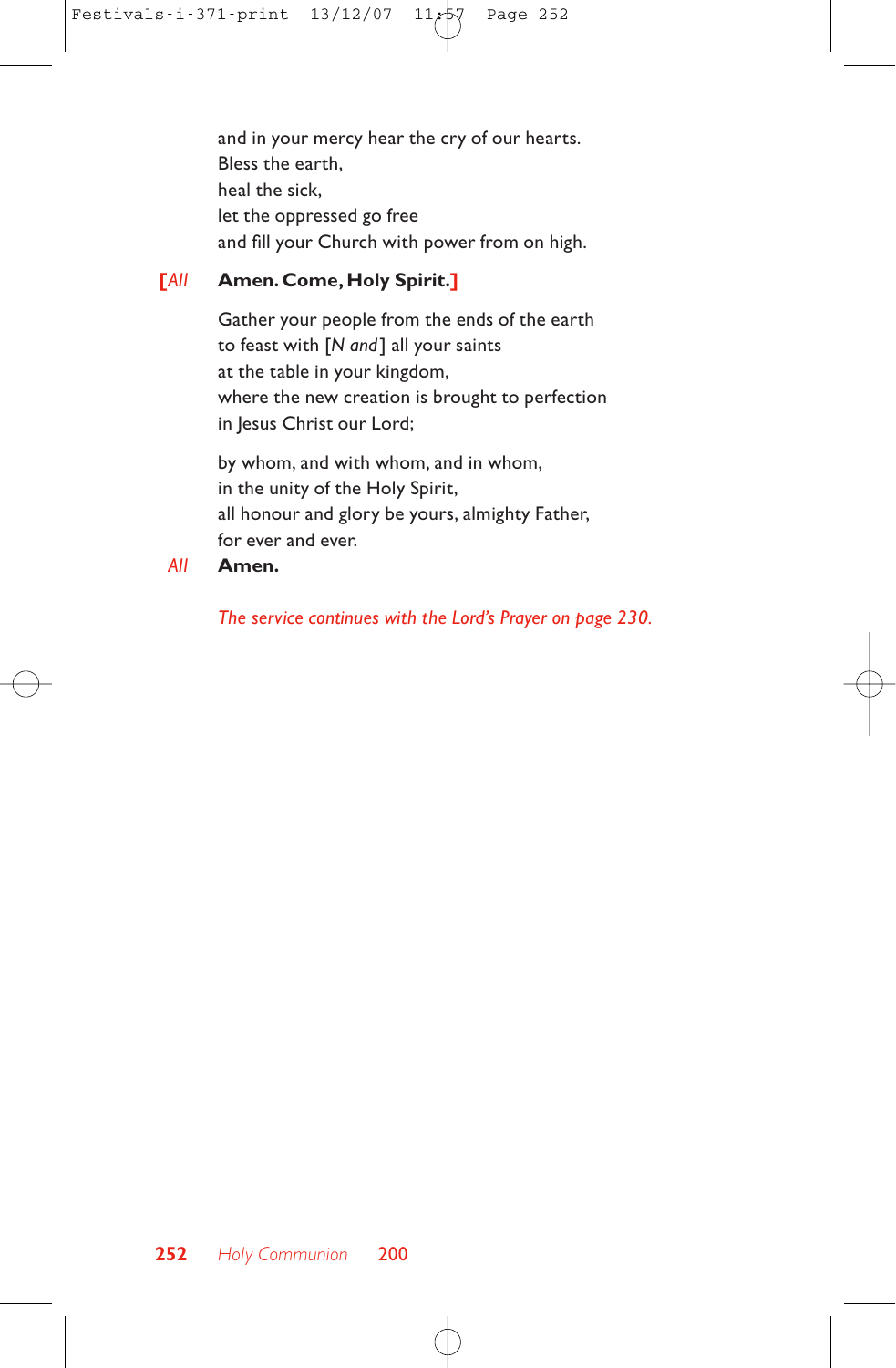Festivals-i-371-print  $13/12/07$   $11/57$  Page 253

# **Prayer G**

The Lord be with you *(or)* The Lord is here.

*All* **and also with you. His Spirit is with us.**

Lift up your hearts.

# *All* **We lift them to the Lord.**

Let us give thanks to the Lord our God.

# *All* **It is right to give thanks and praise.**

Blessed are you, Lord God, our light and our salvation; to you be glory and praise for ever.

From the beginning you have created all things and all your works echo the silent music of your praise. In the fullness of time you made us in your image, the crown of all creation.

You give us breath and speech, that with angels and archangels and all the powers of heaven we may find a voice to sing your praise:

*All* **Holy, holy, holy Lord, God of power and might, heaven and earth are full of your glory. Hosanna in the highest. [Blessed is he who comes in the name of the Lord. Hosanna in the highest.]**

How wonderful the work of your hands, O Lord. As a mother tenderly gathers her children, you embraced a people as your own. When they turned away and rebelled your love remained steadfast.

From them you raised up Jesus our Saviour, born of Mary, to be the living bread, in whom all our hungers are satisfied.

He offered his life for sinners, and with a love stronger than death he opened wide his arms on the cross.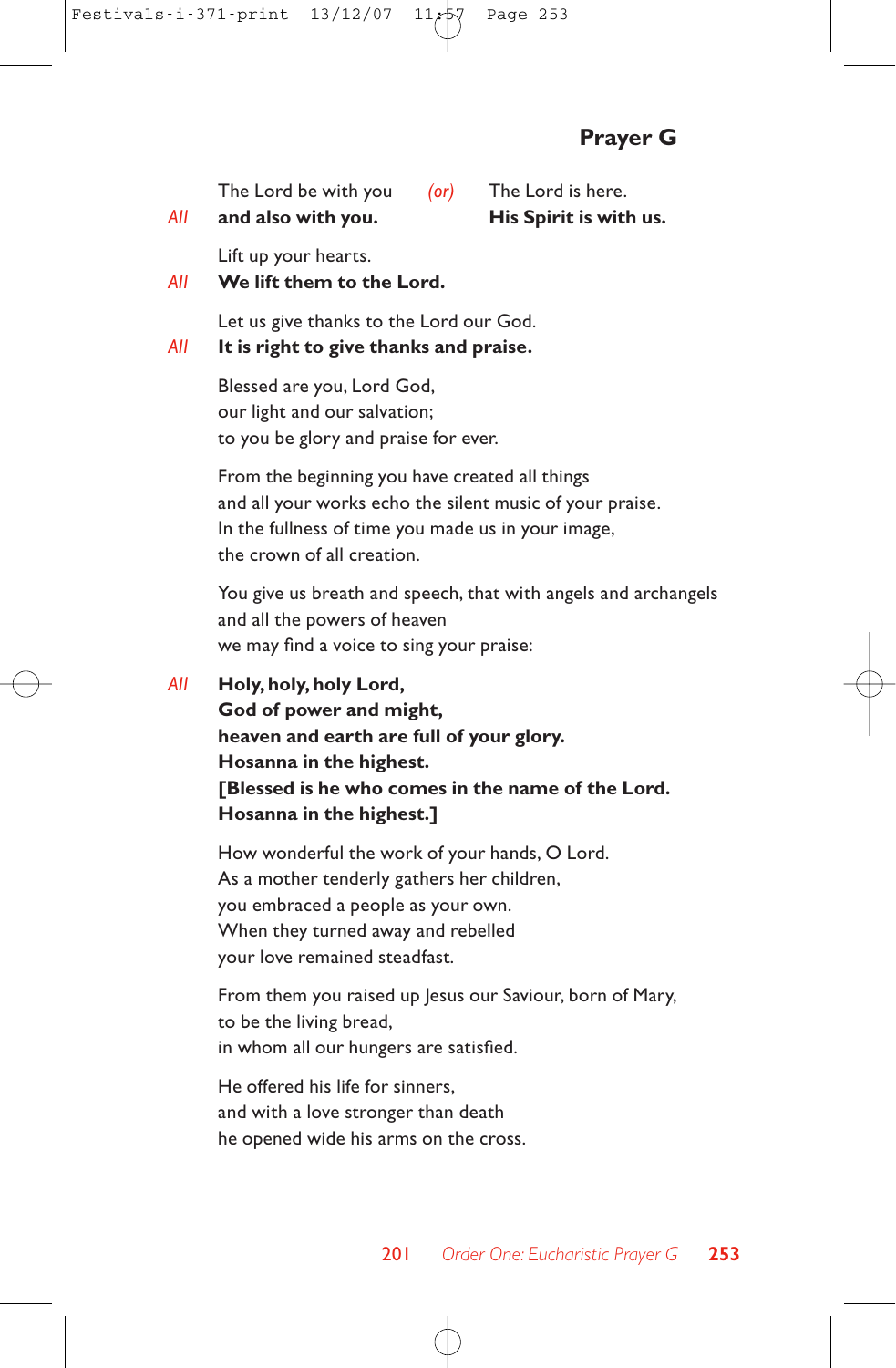On the night before he died, he came to supper with his friends and, taking bread, he gave you thanks. He broke it and gave it to them, saying: Take, eat; this is my body which is given for you; do this in remembrance of me.

At the end of supper, taking the cup of wine, he gave you thanks, and said: Drink this, all of you; this is my blood of the new covenant, which is shed for you and for many for the forgiveness of sins. Do this, as often as you drink it, in remembrance of me.

#### *One of these four acclamations is used*

[Great is the mystery of faith:]

*All* **Christ has died: Christ is risen: Christ will come again.**

*(or)*

[Praise to you, Lord Jesus:]

*All* **Dying you destroyed our death, rising you restored our life: Lord Jesus, come in glory.**

#### *(or)*

[Christ is the bread of life:]

*All* **When we eat this bread and drink this cup we proclaim your death, Lord Jesus, until you come in glory.**

#### *(or)*

[ Jesus Christ is Lord:]

*All* **Lord, by your cross and resurrection you have set us free. You are the Saviour of the world.**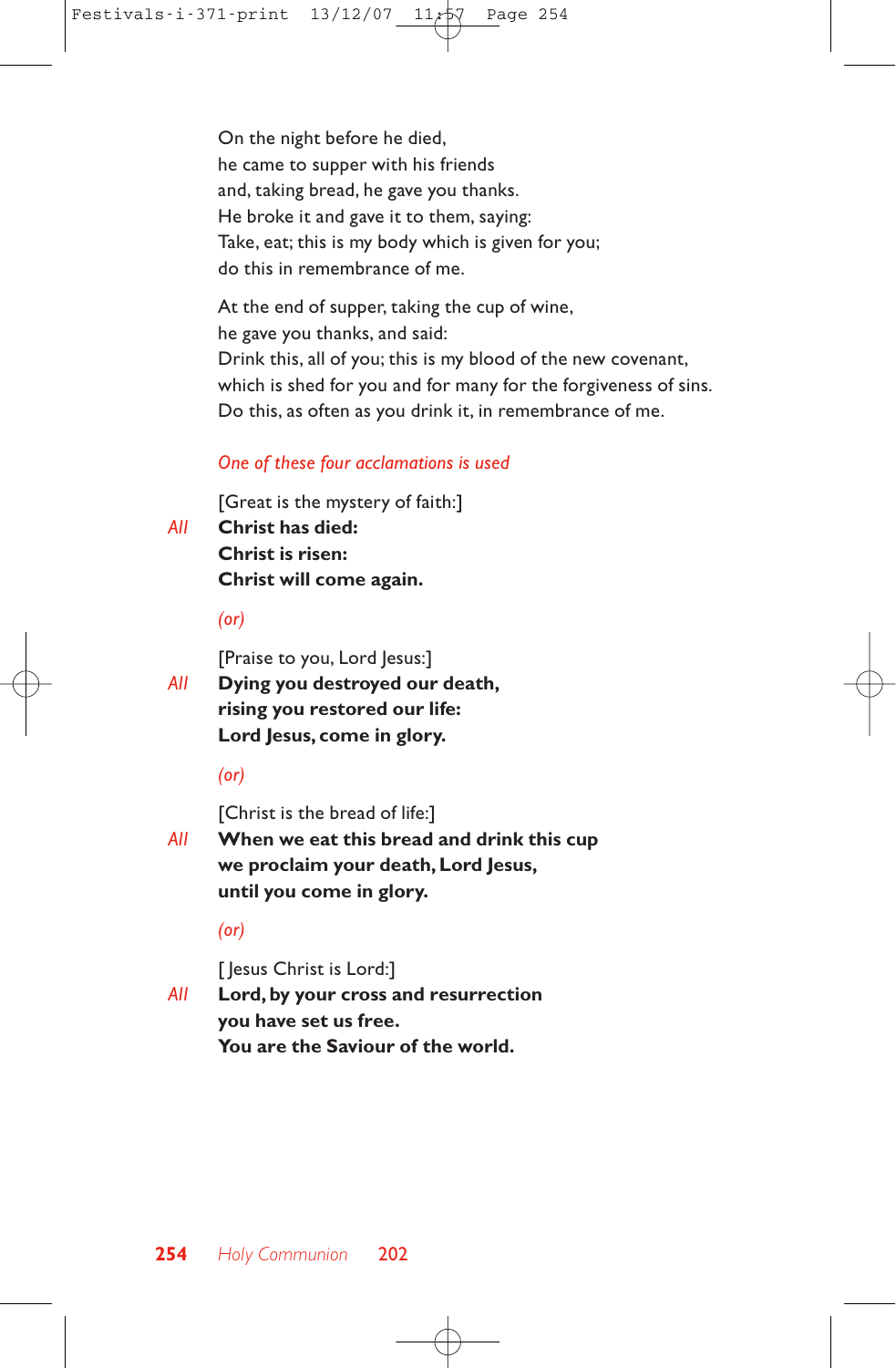Father, we plead with confidence his sacrifice made once for all upon the cross; we remember his dying and rising in glory, and we rejoice that he intercedes for us at your right hand.

Pour out your Holy Spirit as we bring before you these gifts of your creation; may they be for us the body and blood of your dear Son.

As we eat and drink these holy things in your presence, form us in the likeness of Christ, and build us into a living temple to your glory.

[Remember, Lord, your Church in every land. Reveal her unity, guard her faith, and preserve her in peace …]

Bring us at the last with [*N and*] all the saints to the vision of that eternal splendour for which you have created us; through Jesus Christ, our Lord, by whom, with whom, and in whom, with all who stand before you in earth and heaven, we worship you, Father almighty, in songs of everlasting praise:

*All* **Blessing and honour and glory and power be yours for ever and ever. Amen.**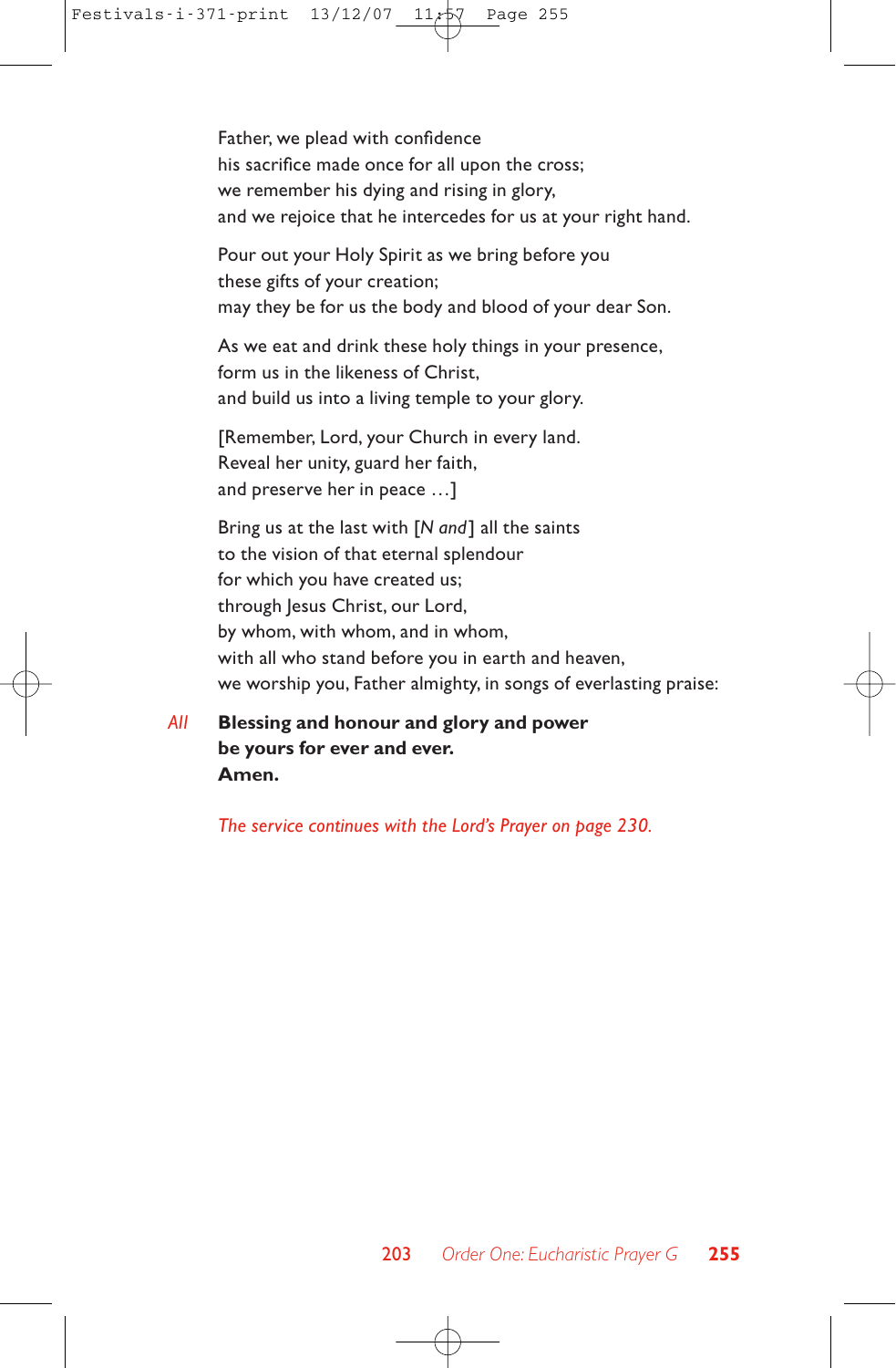Festivals-i-371-print  $13/12/07$ 

| c | ¥<br>г |
|---|--------|
|   |        |

# **Prayer H**

|     | The Lord be with you | $($ or $)$ | The Lord is here.      |  |  |
|-----|----------------------|------------|------------------------|--|--|
| All | and also with you.   |            | His Spirit is with us. |  |  |
|     |                      |            |                        |  |  |

Lift up your hearts.

# *All* **We lift them to the Lord.**

Let us give thanks to the Lord our God.

# *All* **It is right to give thanks and praise.**

It is right to praise you, Father, Lord of all creation; in your love you made us for yourself.

When we turned away you did not reject us, but came to meet us in your Son.

# *All* **You embraced us as your children and welcomed us to sit and eat with you.**

In Christ you shared our life that we might live in him and he in us.

# *All* **He opened his arms of love upon the cross and made for all the perfect sacrifice for sin.**

On the night he was betrayed, at supper with his friends he took bread, and gave you thanks; he broke it and gave it to them, saying: Take, eat; this is my body which is given for you; do this in remembrance of me.

# *All* **Father,we do this in remembrance of him: his body is the bread of life.**

At the end of supper, taking the cup of wine, he gave you thanks, and said: Drink this, all of you; this is my blood of the new covenant, which is shed for you for the forgiveness of sins; do this in remembrance of me.

# *All* **Father, we do this in remembrance of him: his blood is shed for all.**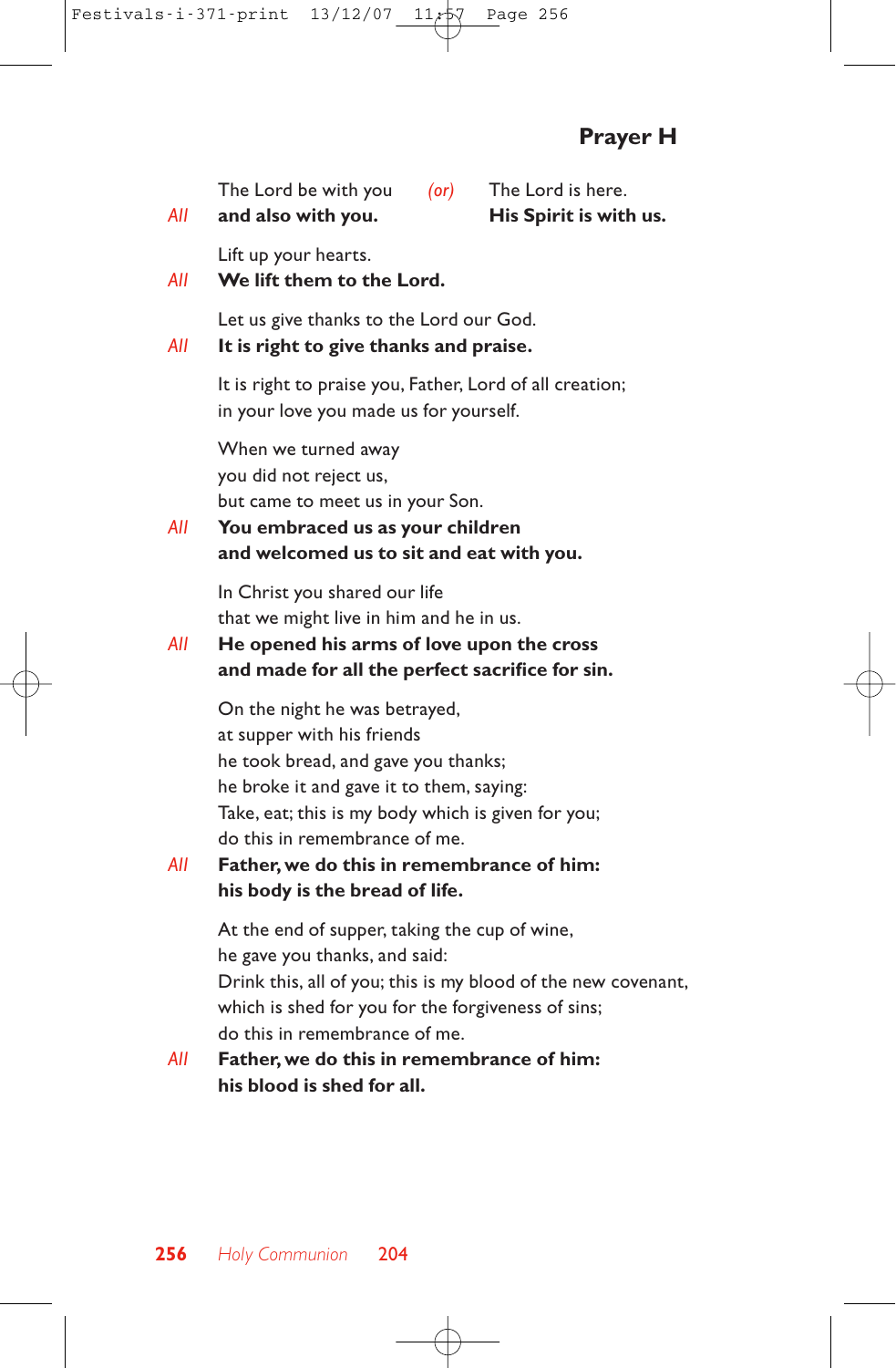As we proclaim his death and celebrate his rising in glory, send your Holy Spirit that this bread and this wine may be to us the body and blood of your dear Son.

# *All* **As we eat and drink these holy gifts make us one in Christ, our risen Lord.**

With your whole Church throughout the world we offer you this sacrifice of praise and lift our voice to join the eternal song of heaven:

*All* **Holy, holy, holy Lord, God of power and might, Heaven and earth are full of your glory. Hosanna in the highest.**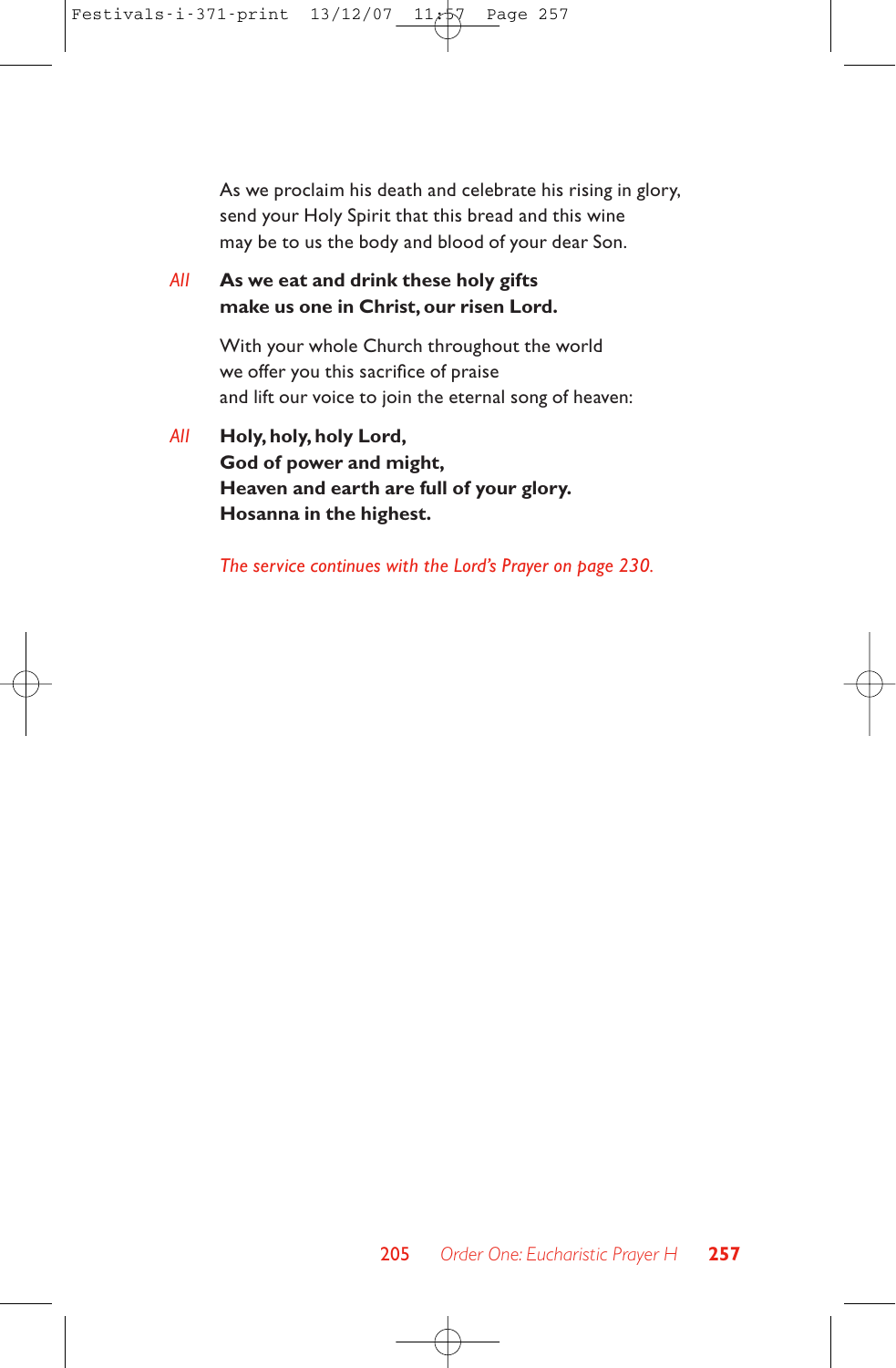# **Supplementary Texts**

*¶ Words at the Giving of Communion*

# **1**

The body of our Lord Jesus Christ, which was given for you, preserve your body and soul unto everlasting life. Take and eat this in remembrance that Christ died for you, and feed on him in your heart by faith with thanksgiving.

The blood of our Lord Jesus Christ, which was shed for you, preserve your body and soul unto everlasting life. Drink this in remembrance that Christ's blood was shed for you, and be thankful.

# **2**

The body of Christ. The blood of Christ.

## **3**

The body of Christ keep you in eternal life. The blood of Christ keep you in eternal life.

# **4**

The body of Christ, broken for you. The blood of Christ, shed for you.

# **5**

The bread of heaven in Christ Jesus. The cup of life in Christ Jesus.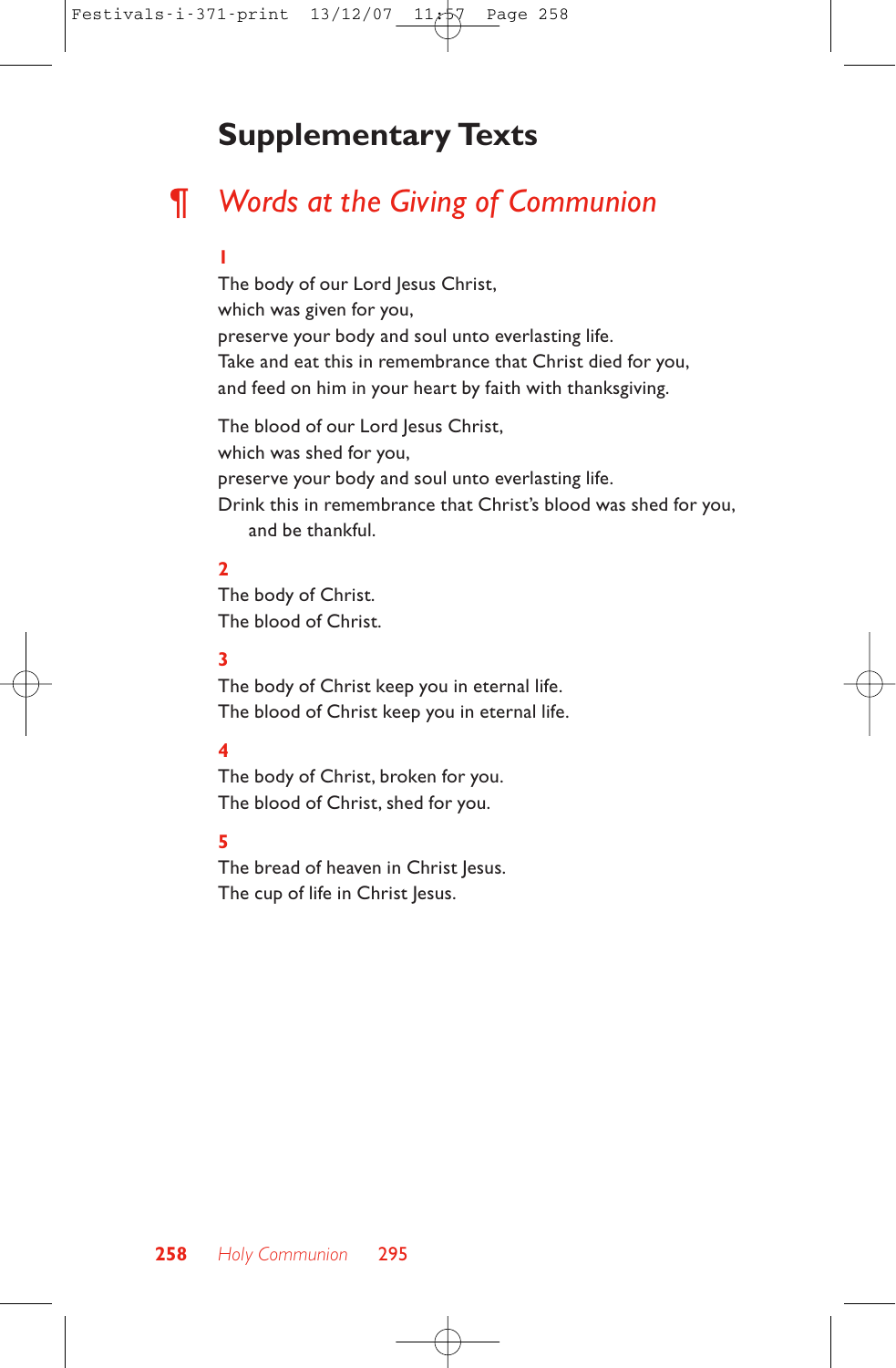# *¶ Supplementary Consecration*

*If either or both of the consecrated elements are likely to prove insufficient, the president returns to the holy table and adds more, saying these words*

Father, having given thanks over the bread and the cup according to the institution of your Son Jesus Christ, who said, 'Take, eat; this is my body' [*and/or 'Drink this; this is my blood'*]*,* we pray that by the power of your Holy Spirit this *bread/wine* also may be to us his *body/blood,* to be received in remembrance of him.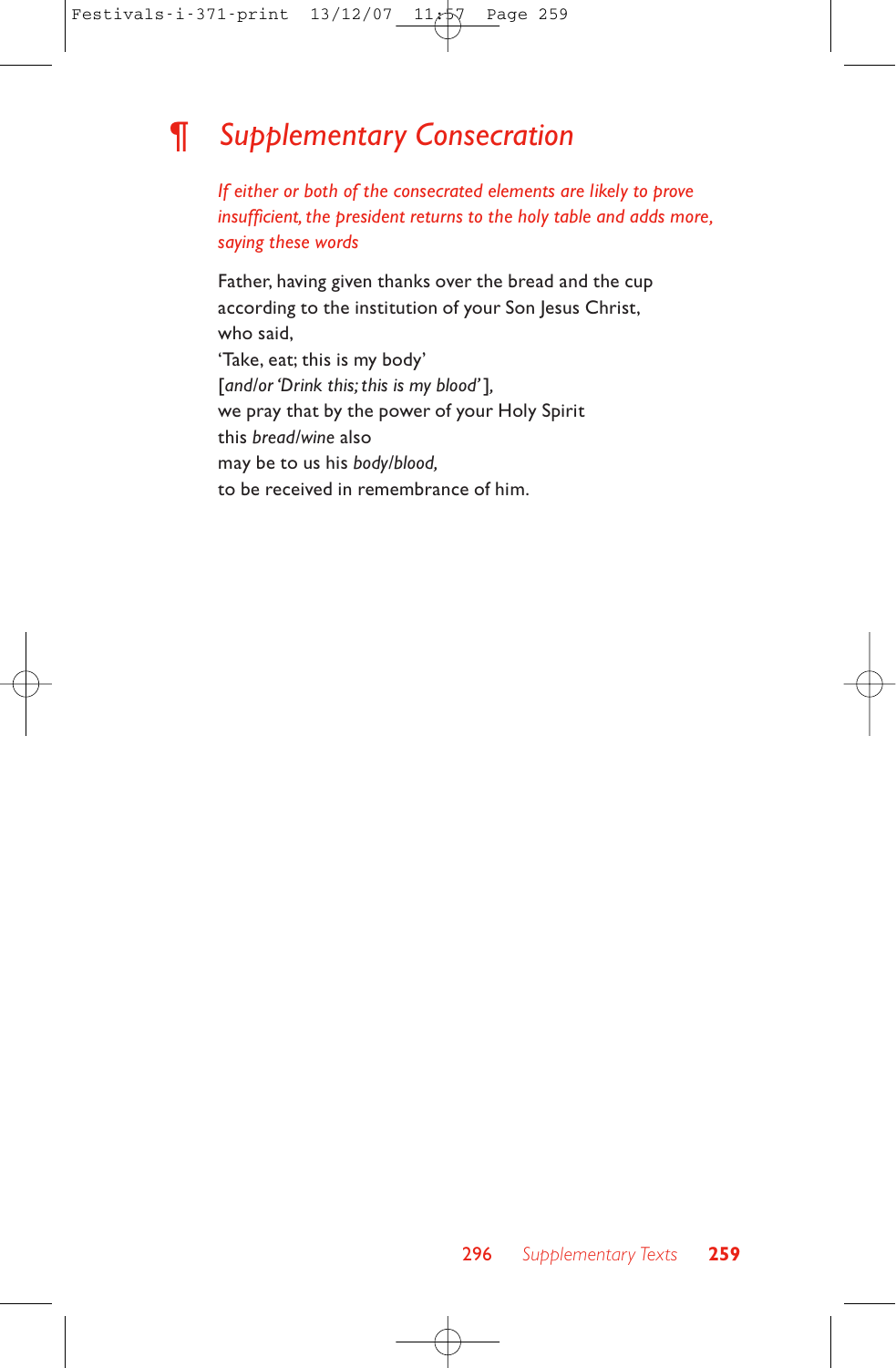# **General Rules**

- **1** Any reference in authorized provision to the use of hymns shall be construed as including the use of texts described as songs, chants, canticles.
- **2** If occasion requires, hymns may be sung at points other than those indicated in particular forms of service. Silence may be kept at points other than those indicated in particular forms of service.
- **3** Where rubrics indicate that a text is to be 'said' this must be understood to include 'or sung' and vice versa.
- **4** Where parts of a service make use of well-known and traditional texts, other translations or versions, particularly when used in musical compositions, may be used.
- **5** Local custom may be established and followed in respect of posture but regard should be had to indications in Notes attached to authorized forms of service that a particular posture is appropriate for some parts of that form of service.
- **6** On any occasion when the text of an alternative service authorized under the provisions of Canon B 2 provides for the Lord's Prayer to be said or sung, it may be used in the form included in *The Book of Common Prayer* or in either of the two other forms included in services in *Common Worship*. The further text included in Prayers forVarious Occasions (*Common Worship: Services and Prayers for the Church of England*, page 106) may be used on suitable occasions.
- **7** Normally on any occasion only one Collect is used.
- **8** At Baptisms, Confirmations, Ordinations and Marriages which take place on Principal Feasts, other Principal Holy Days and on Sundays of Advent, Lent and Easter, within the Celebration of the Holy Communion, the Readings of the day are used and the Collect of the Day is said, unless the bishop directs otherwise.
- **9** The Collects and Lectionary in *Common Worship* may, optionally, be used in conjunction with the days included in the Calendar of *The Book of Common Prayer*, notwithstanding any difference in the title or name of a Sunday, Holy Day or other observance included in both Calendars.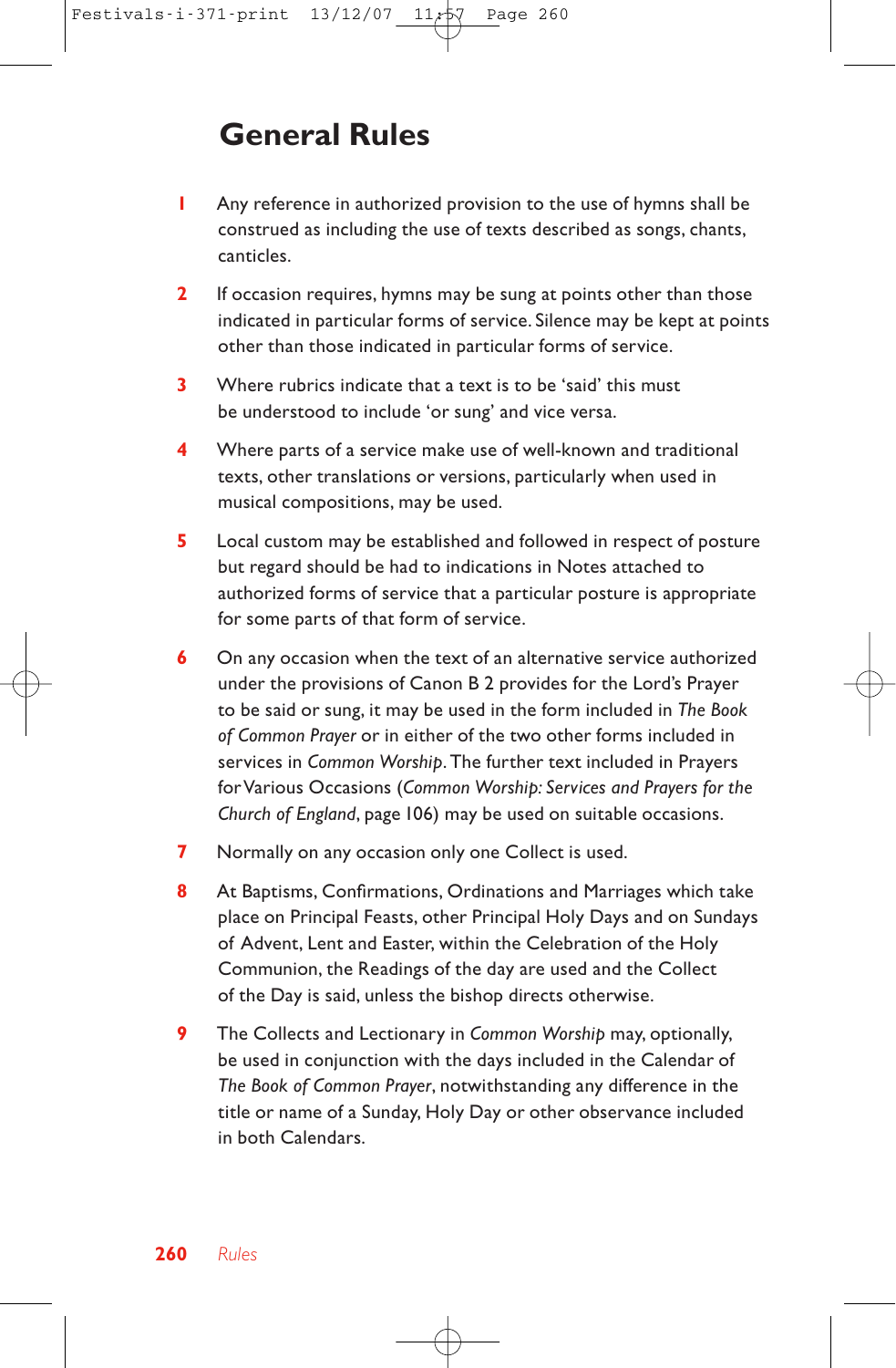# **Notes to Holy Communion**

*The use of a lighter typeface for some texts reflects a decision of the General Synod to give more weight to one choice within a range of options.*

#### **1 Posture**

Local custom may be followed and developed in relation to posture. The people should stand for the reading of the Gospel, for the Creed, for the Peace and for the Dismissal. Any changes in posture during the Eucharistic Prayer should not detract from the essential unity of that prayer. It is appropriate that, on occasions, the congregation should kneel for prayers of penitence.

### **2 Traditional Texts**

In addition to the places where they are printed in the service, traditional versions of texts may be used.

# **3 Hymns,Psalms,Canticles, the Collection and Presentation of the Offerings of the People, and the Preparation of the Table**

Points are indicated for these, but they may occur elsewhere.

#### **4 Sentences**

Sentences of Scripture appropriate to the season and the place in the service may be used as part of the president's greeting, in the Invitation to Confession, at the Peace, before the gifts of the people are collected and after the distribution of communion (from Easter Day to Pentecost 'Alleluia' is appropriately added to such sentences).

## **5 Acclamations**

Acclamations, which may include congregational response (such as 'The Lord is here: his Spirit is with us' and 'Christ is risen: he is risen indeed') may be used at appropriate points in the service (with 'Alleluia' except in Lent). Acclamations for use before the Gospel are provided.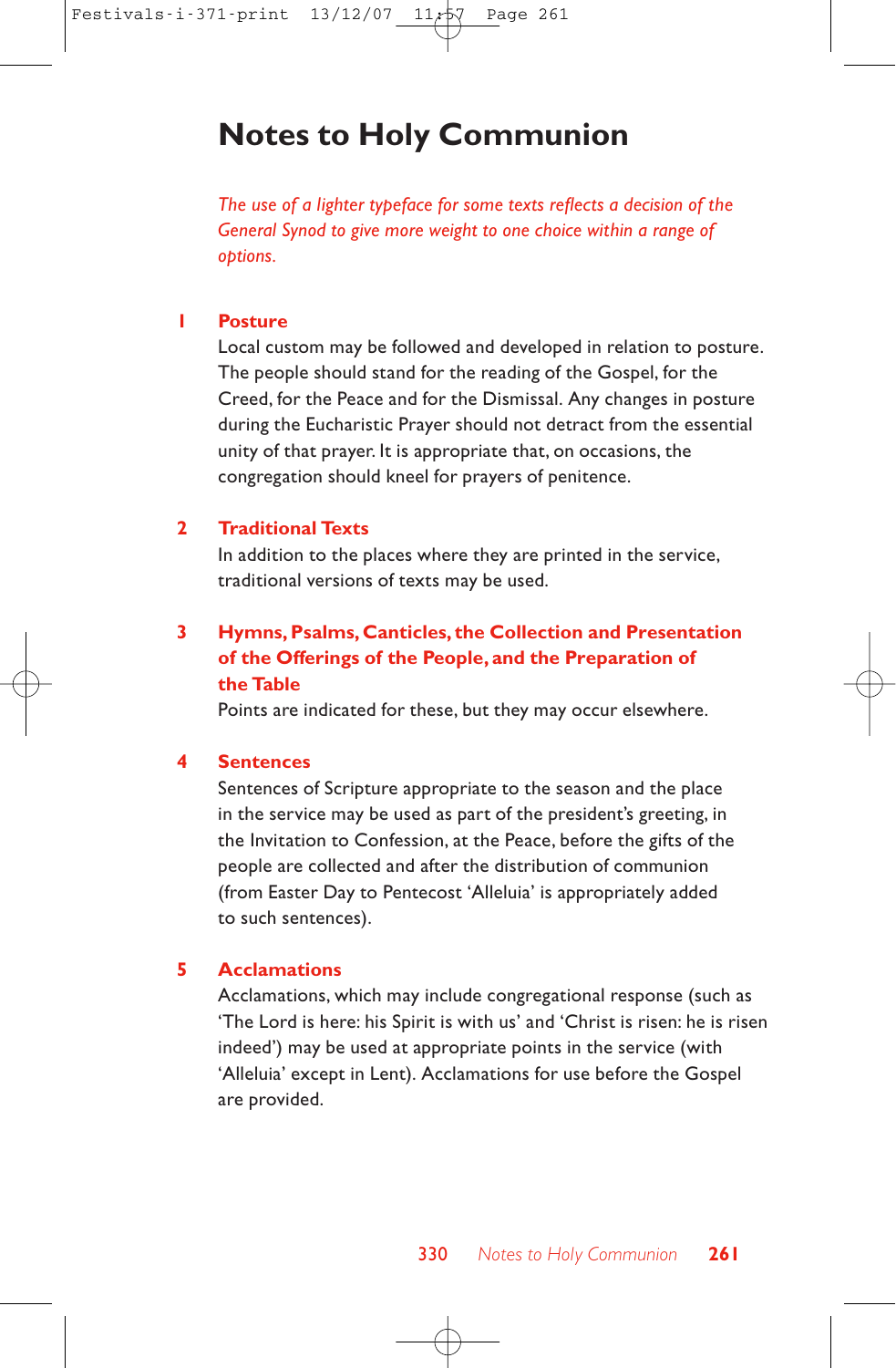#### **6 Entry**

At the entry of the ministers, a Bible or Book of the Gospels may be carried into the assembly.

#### **7 Greetings**

In addition to the points where greetings are provided, at other suitable points (e.g. before the Gospel and before the blessing or dismissal), the greeting 'The Lord be with you' with its response 'and also with you' or 'and with thy spirit' may be used.

#### **8 Silence**

Silence is particularly appropriate within the Prayers of Penitence and of Intercession, before the Collect, in response to the reading of the Scriptures, after the Eucharistic Prayer and after the distribution.

### **9 Notices**

Banns of marriage and other notices may be published before the Gathering (if possible by a minister other than the president), before the Prayers of Intercession or before the Dismissal.

#### **10 The Prayers of Penitence**

This section may be transposed to a later point in the service as a response to the Liturgy of the Word. In the special seasonal rites for certain days it is particularly appropriate at the later point.

On certain occasions, for a special service, this section may precede the opening hymn and greeting. A Form of Preparation is provided on page 213.

The Invitation to Confession may take the form of the Summary of the Law, the Commandments, the Beatitudes, the Comfortable Words or the Exhortation.

When the Kyrie eleison is used as a confession, short penitential sentences are inserted between the petitions, suitable for seasons or themes. This form of confession should not be the norm on Sundays.

Authorized alternative forms of confession and absolution may be used in place of those in the main text.

#### **11 The Gloria in Excelsis**

This canticle may be omitted during Advent and Lent, and on weekdays which are not Principal Holy Days or Festivals. See also Note 3.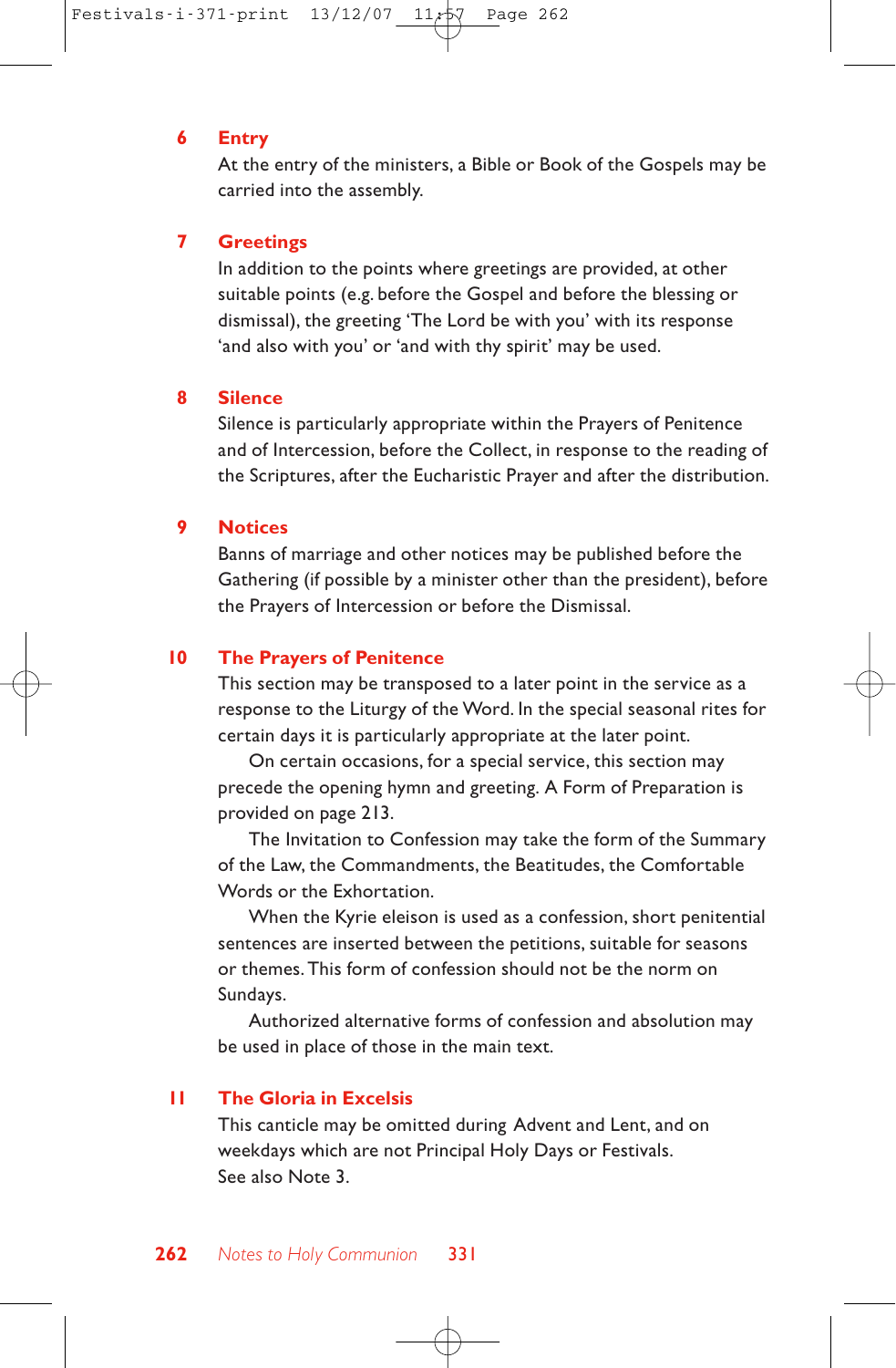#### **12 The Readings**

The readings at Holy Communion are governed by authorized lectionary provision and are not a matter for local decision except where that provision permits.

Whenever possible, all three readings are used at Holy Communion on Sundays.When only two are read, the minister should ensure that, in any year, a balance is maintained between readings from the Old and New Testaments in the choice of the first reading. The psalm provided relates to the first reading in the lectionary.Where possible it should be used after that reading.

When announcing the Gospel, if it is desired to give book, chapter and verse or page number, the reader may do this informally before saying 'Hear the Gospel of our Lord Jesus Christ according to *N*.'

# **13 The Sermon**

The sermon is an integral part of the Liturgy of the Word. A sermon should normally be preached at all celebrations on Sundays and Principal Holy Days.

The sermon may on occasion include less formal exposition of Scripture, the use of drama, interviews, discussion and audio-visual aids.

# **14 The Creed**

The Creed may be preceded by the president saying 'Let us declare our faith in God, Father, Son and Holy Spirit'.

#### **15 The Prayers of Intercession**

Intercession frequently arises out of thanksgiving; nevertheless these prayers are primarily prayers of intercession. They are normally broadly based, expressing a concern for the whole of God's world and the ministry of the whole Church.

Several forms of intercession are provided; other suitable forms may be used.They need not always conform to the sequence indicated.

Prayer for the nation is properly focused in prayer for the sovereign by name, and prayer for the Church in prayer for the bishop of the diocese by name.

The Supplementary Texts provide a number of Collects and other endings to conclude intercession. In some circumstances it may be appropriate for the president to say both the opening invitation and these concluding words.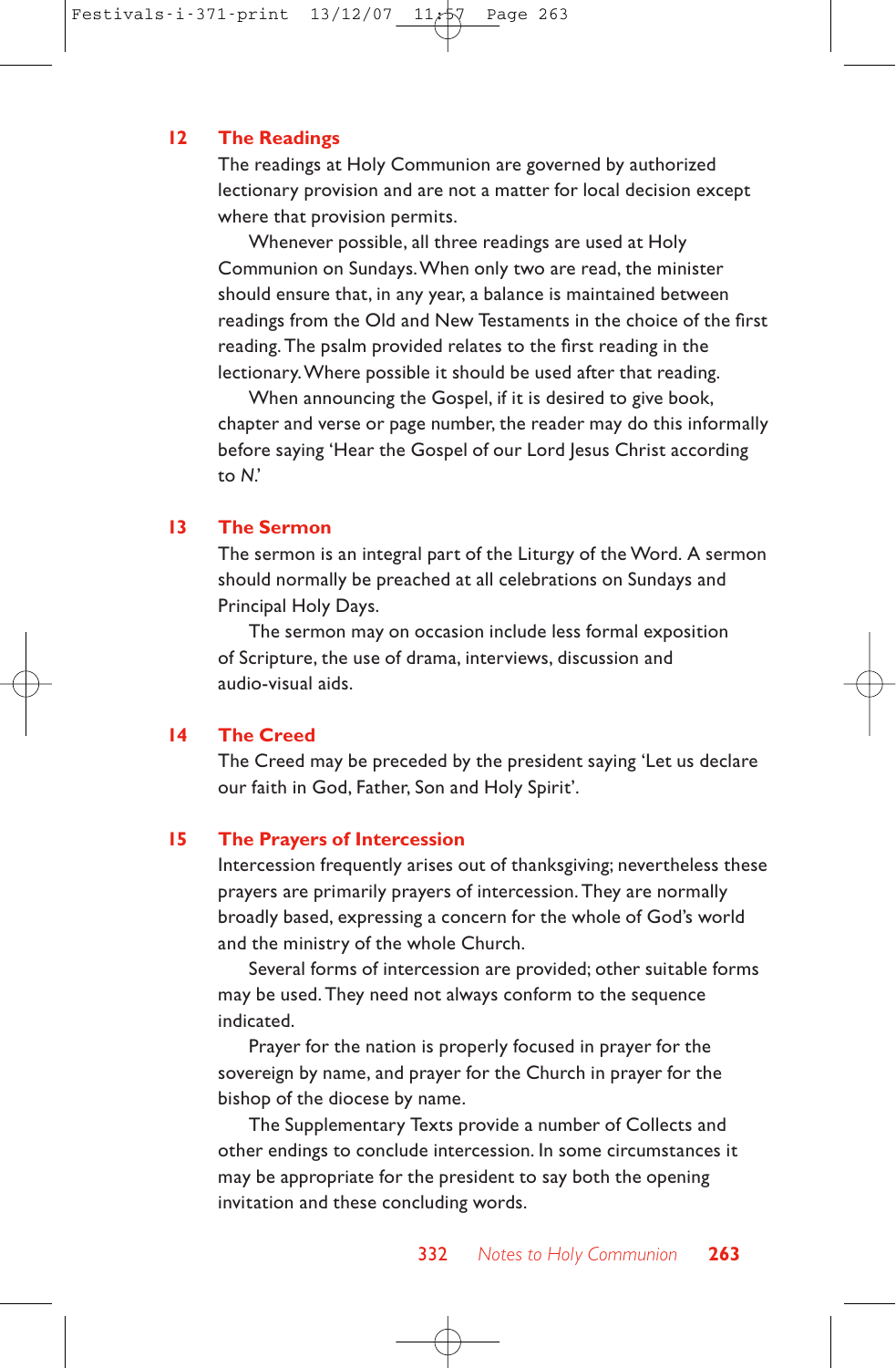#### **16 The Peace**

The Peace follows naturally from the Prayers of Intercession and begins the Liturgy of the Sacrament. But this section may be transposed to be the opening greeting or may be used later in the service, as part of either the breaking of bread or the Dismissal. Introductions can be found in the Supplementary Texts.

#### **17 The Taking**

In Holy Communion the Church, following the example of the Lord, takes, gives thanks, breaks and gives. The bread and wine must be taken into the president's hands and replaced upon the table either after the table has been prepared or during the Eucharistic Prayer.

#### **18 The Eucharistic Prefaces and Optional Acclamations**

Short Prefaces may be inserted in Eucharistic Prayers A, B and C in Order One.

Extended Prefaces may be used with Eucharistic Prayers A, B and E for Order One.When an Extended Preface is used it replaces the entire text between the opening dialogue and the text of the Sanctus. It will be noted that in Prayer E the short text provided on page 248 must be used if no Extended Preface is used.

There are optional acclamations suggested for use in Prayers A and F.Those provided for Prayer F echo the style of those in the Liturgy of St Basil and might, especially when sung, be led by a deacon or minister other than the president, then repeated by the whole congregation. Other acclamations may be used.

#### **19 The Lord's Prayer**

On any occasion when the text of an alternative service authorized under the provisions of Canon B 2 provides for the Lord's Prayer to be said or sung, it may be used in the form included in *The Book of Common Prayer* or in either of the two other forms included in services in *Common Worship*. The text included in Prayers for Various Occasions (*Common Worship: Services and Prayers for the Church of England*, page 106) may be used on suitable occasions.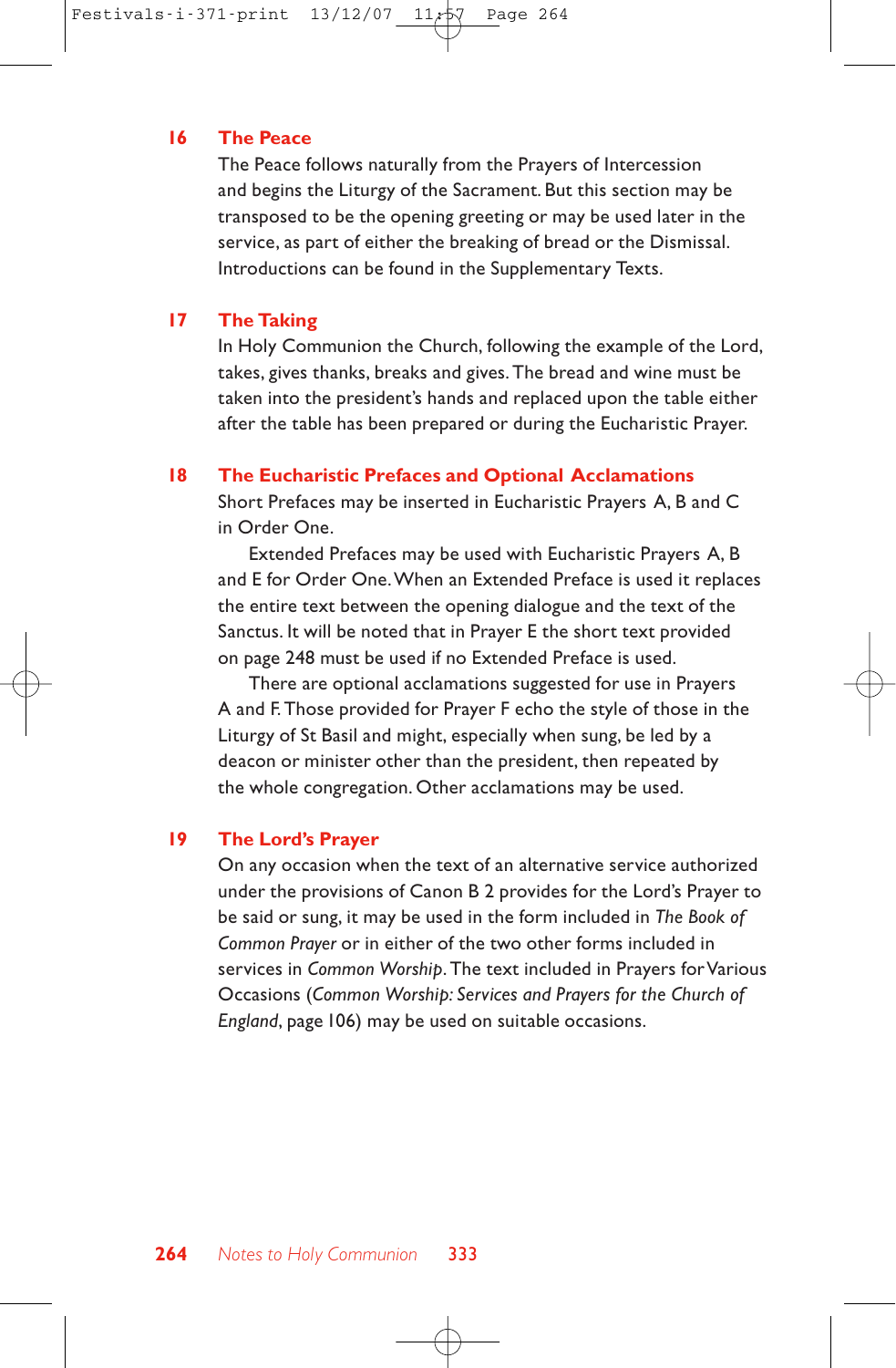#### **20 Breaking of the Bread**

Sufficient bread for the whole congregation to share may be broken by the president, if necessary assisted by other ministers, at this point in the service. The Agnus Dei may accompany this action.

The words provided at the breaking of the bread must be used on Sundays and Principal Holy Days. On other days the bread may be broken in silence or during the Agnus Dei.

## **21 Non-communicants**

At the distribution, any of those distributing the sacrament, ordained or lay, may pray for any non-communicants who come forward in these or other suitable words: 'May God be with you' or 'May God bless you'.

#### **22 Prayers after Communion**

One or two prayers may be used after communion. If two are used, the first is normally a presidential text, the second a congregational text. If only one is used, either a presidential or congregational text is chosen. The presidential text is normally the authorized Post Communion of the day. The congregational text is normally one of those printed in the main text or one of those in the supplementary texts.

### **23 A Service without Communion**

When there is no communion, the minister leads the service as far as the Prayers of Intercession or the Peace, and then adds the Lord's Prayer, the General Thanksgiving, and/or other prayers, ending with the Grace.